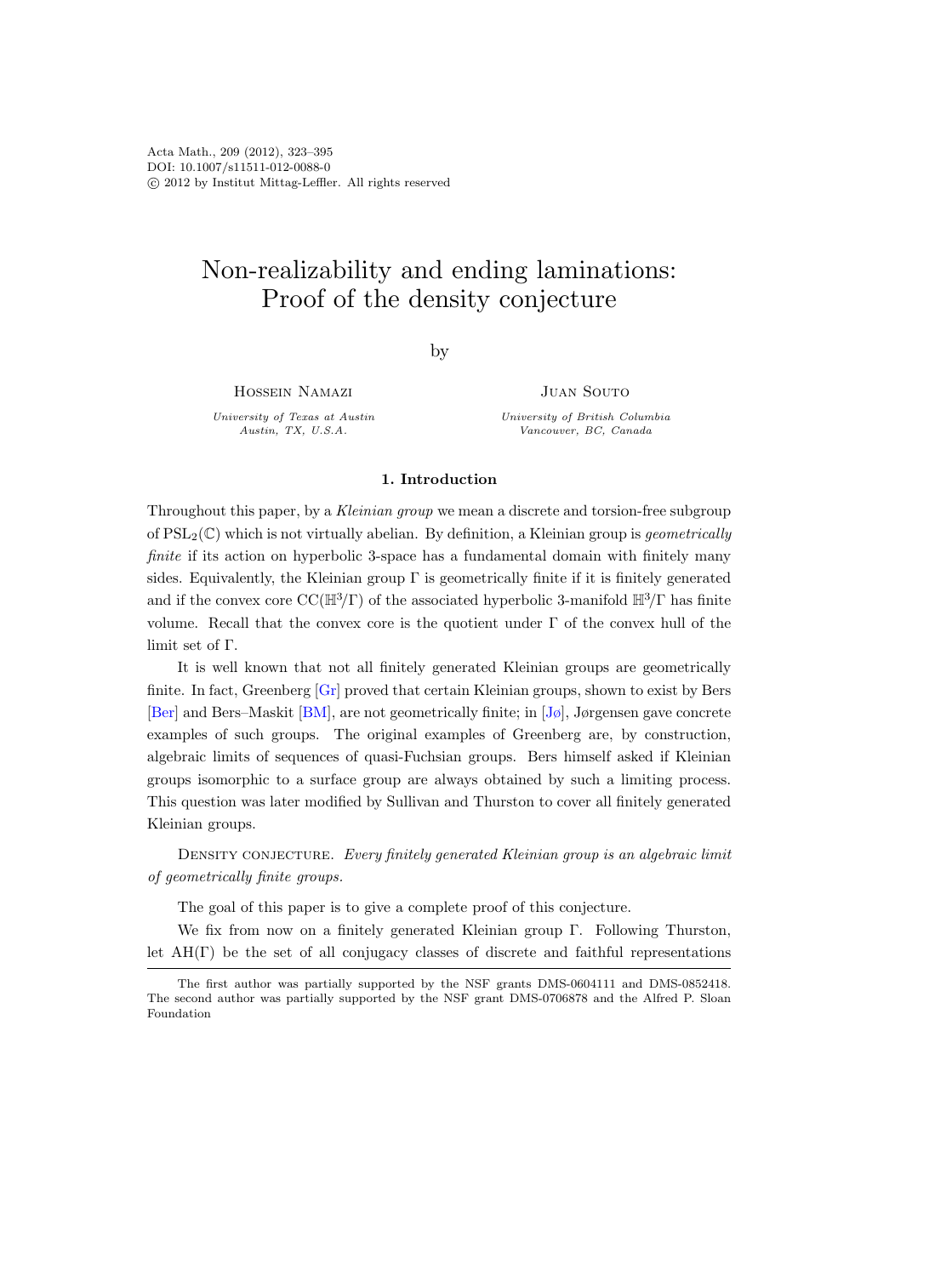$\varrho:\Gamma\to\mathrm{PSL}_2(\mathbb{C})$  with  $\varrho(\gamma)$  parabolic if  $\gamma\in\Gamma$  is parabolic. A faithful and discrete representation  $\rho \in AH(\Gamma)$  is said to be *geometrically finite* if the Kleinian group  $\rho(\Gamma)$  is; observe that any representation conjugated to a geometrically finite one is also geometrically finite. A sequence  $\{[\varrho_i]\}_{i=1}^{\infty}$  in AH(Γ) converges algebraically to  $[\varrho] \in AH(\Gamma)$  if there are representatives  $\varrho_i \in [\varrho_i]$  and  $\varrho \in [\varrho]$  such that for all  $\gamma \in \Gamma$  the sequence  $\{\varrho_i(\gamma)\}_{i=1}^{\infty}$  converges to  $\varrho(\gamma)$  in PSL<sub>2</sub>(C). Abusing notation, we will not distinguish between discrete and faithful representations and the associated points in  $AH(\Gamma)$ .

<span id="page-1-0"></span>THEOREM 1.1. (Density conjecture) If  $\Gamma$  is a finitely generated Kleinian group, then the set of geometrically finite points in  $\text{AH}(\Gamma)$  is dense in the algebraic topology. In other words, the density conjecture holds.

Continuing with the same notation, let  $\mathcal{X}(\Gamma, \mathrm{PSL}_2(\mathbb{C}))$  be the character variety of the group Γ. The relative character variety  $\mathcal{X}_{rel}(\Gamma, \text{PSL}_2(\mathbb{C}))$  is the set of those characters corresponding to representations  $\varrho: \Gamma \to \mathrm{PSL}_2(\mathbb{C})$  with  $\mathrm{Tr}(\varrho(\gamma))^2=4$  for every  $\gamma$  which is contained in a non-cyclic abelian subgroup. Recall that  $AH(\Gamma)$  is a subset of the set of smooth points of the relative character variety  $\mathcal{X}_{rel}(\Gamma,PSL_2(\mathbb{C}))$  of  $\Gamma$  (see for instance  $[Ka]$ ). The algebraic topology on  $AH(\Gamma)$  is induced by the analytic topology of this variety. It is due to Sullivan  $[Su2]$  that the interior of  $AH(\Gamma)$ , as a subset of  $\mathcal{X}_{rel}(\Gamma, \text{PSL}_2(\mathbb{C}))$ , consists of conjugacy classes of geometrically finite representations. Conversely, every geometrically finite point in AH(Γ) belongs to the closure of the interior of AH(Γ) by the work of Maskit [\[Mask\]](#page-71-1) and Ohshika [\[Oh1\]](#page-71-2). We deduce hence from Theorem [1.1](#page-1-0) the following result.

COROLLARY 1.2. If  $\Gamma$  is a finitely generated Kleinian group, then  $\text{AH}(\Gamma)$  is the closure of its interior.

Suppose from now on that  $\Gamma$  is a finitely generated Kleinian group, fix  $\rho \in AH(\Gamma)$  and let  $N_o=\mathbb{H}^3/\rho(\Gamma)$  be the associated oriented hyperbolic 3-manifold. It follows from the Margulis lemma that for every  $\varepsilon$  positive and smaller than a certain universal constant, the *Margulis constant*, every unbounded connected component of the set of points in  $N<sub>o</sub>$ where the injectivity radius is less than  $\varepsilon$  is homeomorphic either to  $S^1 \times \mathbb{R} \times (0, \infty)$ , or to  $S^1 \times S^1 \times (0, \infty)$ . In addition, each such component, which we call an  $\varepsilon$ -cusp of  $N_{\varrho}$ , is a quotient of the interior of a horoball in  $\mathbb{H}^3$  by a rank-1 or rank-2 abelian parabolic subgroup of  $\varrho(\Gamma)$ . It is due to Sullivan [\[Su1\]](#page-71-3) that the number of  $\varepsilon$ -cusps is finite. Let  $N_{\varrho}^{\varepsilon}$ be the complement in  $N_{\varrho}$  of all the  $\varepsilon$ -cusps. It follows from the proof of the tameness theorem by Agol [\[Ag\]](#page-69-2) and Calegari–Gabai [\[CG\]](#page-70-3) that the manifold  $N_{\varrho}^{\varepsilon}$  admits a *standard* compact core. By this we mean a compact submanifold  $M \subset N_{\varrho}^{\varepsilon}$  whose complement is homeomorphic to a product and such that the inclusion of  $P = M \cap \partial N_{\varrho}^{\varepsilon}$  into  $\partial N_{\varrho}^{\varepsilon}$  is a homotopy equivalence; the pair  $(M, P)$  is a pared manifold.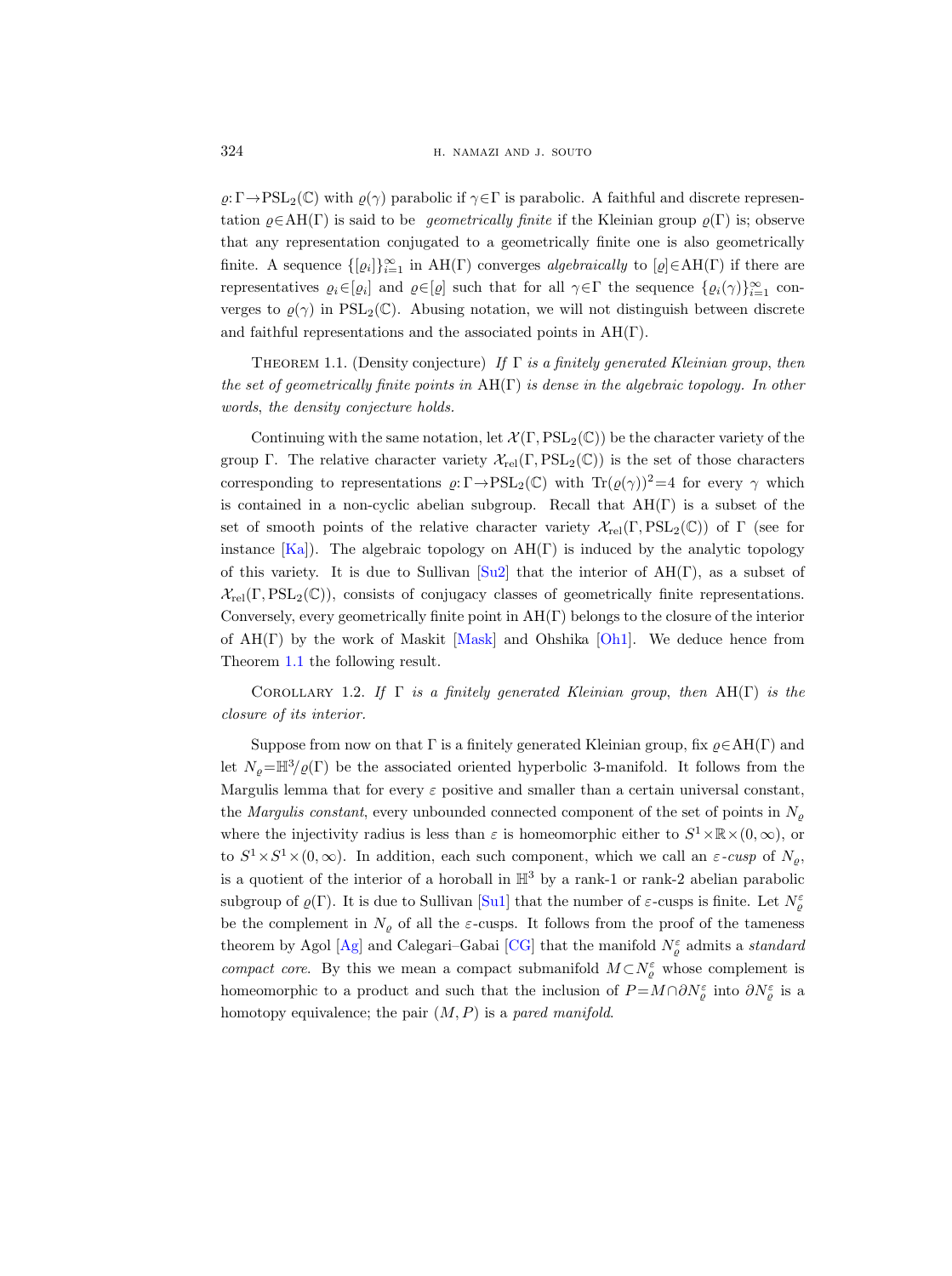We denote by  $AH(M, P)$  the subset of  $AH(\Gamma)$  consisting of conjugacy classes of discrete and faithful representations of  $\Gamma = \pi_1(M)$  into  $PSL_2(\mathbb{C})$  with the property that those elements whose conjugacy classes are represented by loops on P are mapped to parabolic elements. By construction,  $\varrho$  is a minimally parabolic element of AH(M, P), i.e. the image of an element is parabolic if and only if its conjugacy class is represented by a loop in P. In order to prove Theorem [1.1,](#page-1-0) we will show that that  $\rho$  is an algebraic limit of geometrically finite, minimally parabolic, points in  $AH(M, P)$ .

Each component of  $\partial M \backslash P$  is called a *free side* of the pared manifold; ends of the manifold  $N_{\varrho}^{\varepsilon}$  are in one-to-one correspondence with free sides. Suppose that  $\mathcal{E}$  is the end associated with the free side F. We say that  $\mathcal E$  is *convex cocompact* if it has a neighborhood whose intersection with the convex core of  $N_{\varrho}$  is compact. The end invariant of the convex cocompact  $\mathcal E$  is the point in the Teichmüller space of the free side F determined by the conformal structure at infinity. The geometry of convex cocompact ends is well understood by the work of Ahlfors, Bers, Kra, Marden, Maskit, Sullivan and others; we will refer to this as the theory of quasi-conformal deformations of Kleinian groups.

If the end  $\mathcal E$  is not convex cocompact, then it is said to be *degenerate*. Every degenerate end has an associated ending lamination [\[Ca3\]](#page-70-4). In other words, the geometry of E determines a filling geodesic lamination on the free side F. The end invariant of  $\mathcal E$ is, by definition, its ending lamination.

Canary [\[Ca3\]](#page-70-4) proved that the end invariants of the ends of  $N_{\varrho}^{\varepsilon}$  satisfy the following two, rather mild, conditions:

(\*) If  $M$  is an interval bundle over a compact (possibly unorientable) surface  $S$  and  $N<sub>o</sub>$  has no convex cocompact ends, then the projection of the ending laminations to S has transverse self-intersection.

(\*\*) If a compressible component F of  $\partial M$  faces a degenerate end  $\mathcal{E}$ , then the ending lamination is the support of a Masur domain lamination. Equivalently, the support of the ending lamination is not contained in the Hausdorff limit of any sequence of meridians.

Note that by a *meridian* on a free side  $F$ , we mean a simple non-contractible loop on F which is homotopically trivial in M.

A collection of end invariants for  $(M, P)$ , i.e. points in Teichmüller space for some free sides and filling laminations for others, is said to be filling if it satisfies the two preceding conditions (\*) and (\*\*). A spin-off of our proof of the density conjecture is that any filling collection of end invariants is in fact the set of end invariants of a hyperbolic 3-manifold.

<span id="page-2-0"></span>THEOREM 1.3. Let  $(M, P)$  be a pared 3-manifold. Given a filling collection of end invariants for  $(M, P)$ , there exists a minimally parabolic representation  $\rho \in AH(M, P)$ and an embedding  $(M, P) \rightarrow (N_{\varrho}^{\varepsilon}, \partial N_{\varrho}^{\varepsilon})$  in the homotopy class determined by  $\rho$ , whose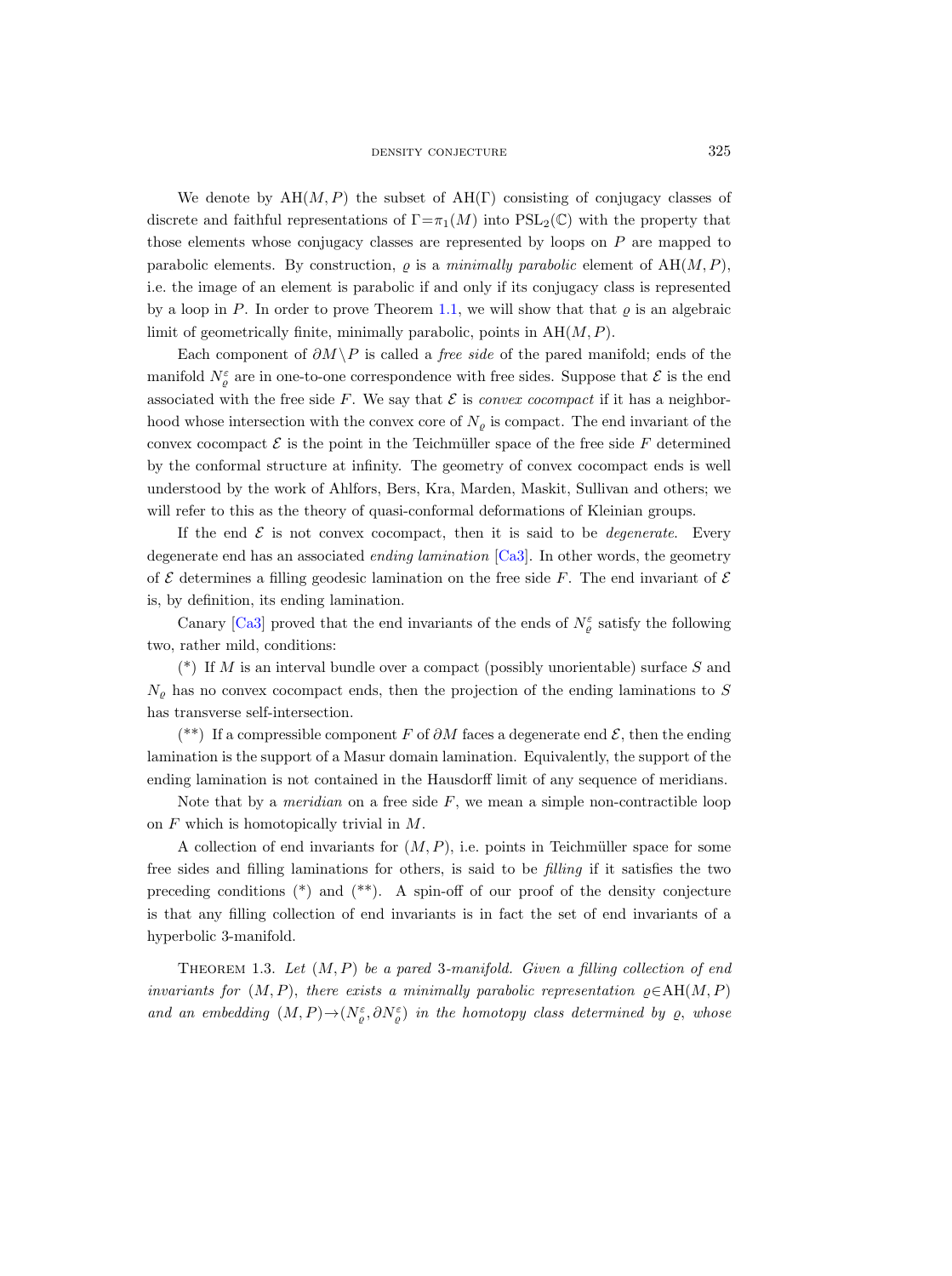image is a standard compact core of  $N_{\varrho}$  and such that the end invariants of  $N_{\varrho}$  with respect to this standard compact core are the given end invariants in the beginning. Here  $N_{\rho}=\mathbb{H}^{3}/\varrho(\pi_{1}(M))$  is the hyperbolic 3-manifold determined by the representation  $\varrho$ .

The ending lamination theorem, proved by Minsky [\[Mi2\]](#page-71-4) and Brock–Canary–Minsky [\[BCM\]](#page-69-3), asserts that the manifold  $N_\rho$  is determined up to isometry by the topological type of a standard compact core together with the associated end invariants. As a result, the hyperbolic 3-manifold  $N<sub>o</sub>$  provided by Theorem [1.3](#page-2-0) is unique up to isometry.

Using the same notation as above, assume that F is a free side of  $(M, P)$  and  $\lambda$ is a geodesic lamination on F. We say that  $\lambda$  is *realized* in  $N<sub>o</sub>$  if there exist a finitearea complete hyperbolic metric  $\sigma$  on F and a proper map  $f: (F, \sigma) \to N$  which is totally geodesic on leaves of  $\lambda$  and which, on the level of fundamental groups, induces the same map as the composition of the embeddings  $F \rightarrow M \rightarrow N_{\varrho}$ . An important property of the ending lamination for an end of  $N_{\varrho}^{\varepsilon}$  is that it is not realized [\[Ca3\]](#page-70-4). Our proof of the density conjecture basically amounts to proving that in some sense this property identifies the ending lamination. This is in fact the most important contribution of this work to the proof of the density conjecture.

<span id="page-3-0"></span>THEOREM 1.4. Let  $(M, P)$  be a pared manifold and  $\rho \in AH(M, P)$ . Let  $(M', P') \subset$  $(N_e^{\varepsilon}, \partial N_e^{\varepsilon})$  be a relative compact core of the hyperbolic 3-manifold  $N_e = \mathbb{H}^3/\varrho(\pi_1(M))$  and  $\phi: (M,P) {\,\rightarrow\,} (M',P')$  be in the homotopy class determined by  $\varrho$ . Suppose that  $\lambda$  is a filling Masur domain lamination on a free side F of  $(M, P)$  which is not realized in  $N_{\varrho}$ . Then  $\phi$  is homotopic, relative to the complement of a regular neighborhood of F, to a map  $\phi_1: (M, P) {\rightarrow} (M', P')$  such that

- the restriction of  $\phi_1$  to F is a homeomorphism to some free side F' of  $(M', P')$ ;
- the end of  $N_{\varrho}$  associated with F' is degenerate and has ending lamination  $\phi_1(\lambda)$ .

To explain the relevance of Theorem [1.4,](#page-3-0) suppose that  $\Gamma$  is a finitely generated Kleinian group as above,  $\varrho \in AH(\Gamma)$  and  $(M, P)$  is a standard compact core for  $N_{\varrho}$ . One can use the quasi-conformal deformation theory and choose a sequence of geometrically finite elements of  $AH(M, P)$  with standard compact core  $(M, P)$  and so that the end invariants for this sequence "converge" to the end invariant of  $N<sub>\rho</sub>$  on  $(M, P)$ . Convergence results for representations in  $PSL_2(\mathbb{C})$ , that start from Thurston's double limit theorem and are extended and reproved by what is known as Morgan–Shalen theory, can be applied to show that a subsequence of this sequence converges to a minimally parabolic element  $\varrho'$  of AH(M, P). To prove the conjecture it is enough to show that  $\varrho$  and  $\varrho'$ are conjugate, i.e. represent the same point of  $AH(\Gamma)$ . This follows form the ending lamination theorem if there is an embedding of  $(M, P)$  in  $(N_{\varrho'}^{\varepsilon}, \partial N_{\varrho'}^{\varepsilon})$  as a standard compact core in the homotopy class determined by  $\varrho'$  and the end invariants of  $N'_\varrho$  and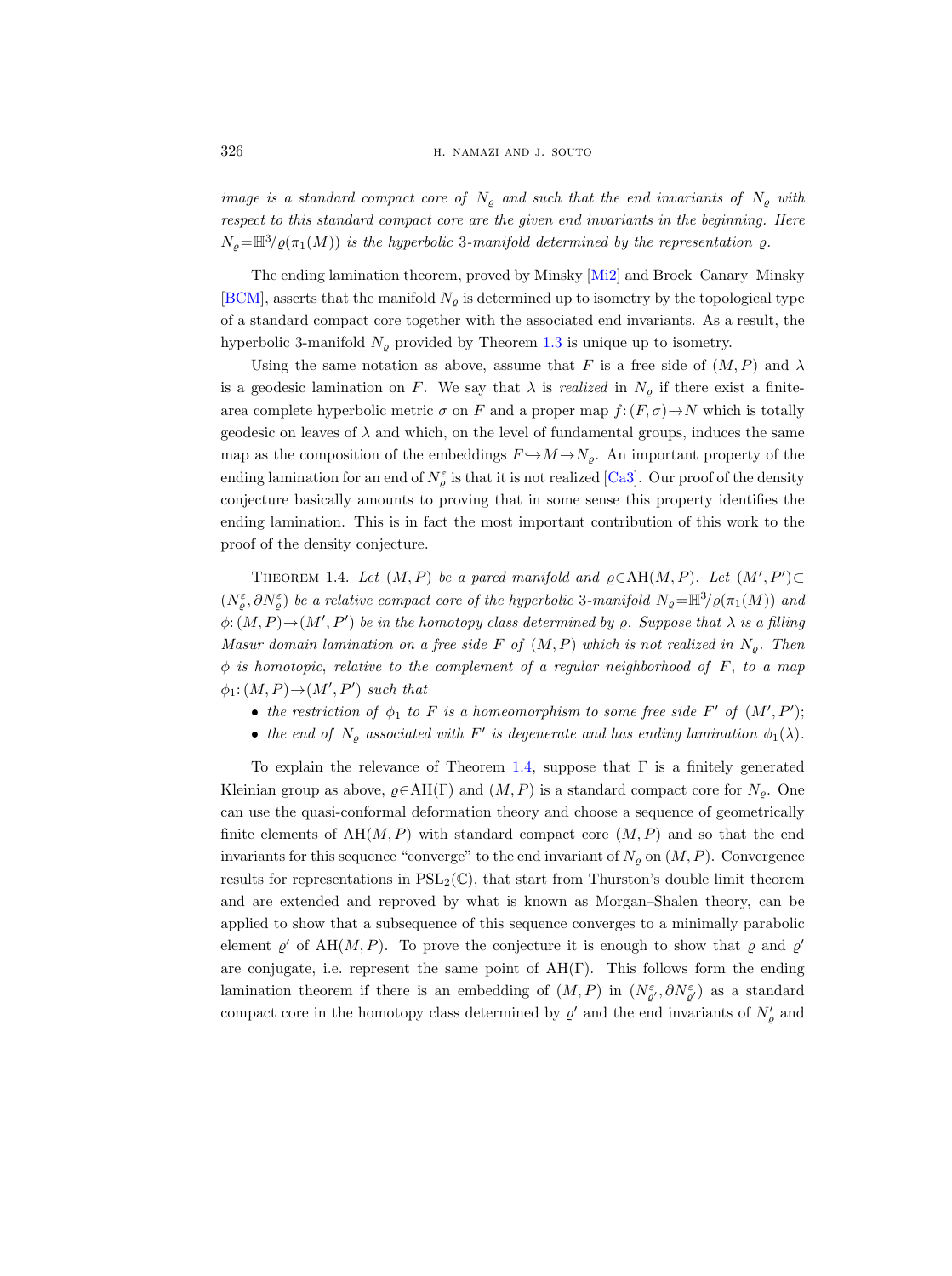$N_\rho$  on  $(M, P)$  are the same. Previously known results guarantee that for every convex cocompact end of  $N_{\varrho}$ , there is a convex cocompact end of  $N_{\varrho}'$  with the same conformal structure at infinity, and also that the ending laminations of degenerate ends of  $N<sub>o</sub>$  are not realized in  $N'_{\varrho}$ . The above theorem is needed to show that, for every degenerate end of  $N_{\varrho}$ , there is a homeomorphic degenerate end of  $N_{\varrho}'$  with the same ending lamination. Once we know this, results from classical 3-dimensional topology can be used to finish the proof. The fact about the degenerate ends of  $N_{\rho'}$  and the above theorem is what was overlooked previously and is the original part of this article. Non-realizability of an ending lamination of  $N_{\rho}$  in  $N_{\rho'}$  can be used to produce a sequence of hyperbolic surfaces and path-length preserving maps into  $N_{\rho'}$  whose images exit an end. If one knew that the maps from these surfaces to a neighborhood of this end was a homotopy equivalence, then we could prove the required claim for that end. In fact in many cases and in particular when the free sides of  $(M, P)$  are incompressible, this follows from elementary topological arguments and therefore the proof of the conjecture in those cases does not depend on our new results here. In other cases however, one has to rule out the possibility that the images of these surfaces are "twisted" in some non-trivial way. This is essentially the main objective of this paper.

## Who has proved the density conjecture?

This paper concludes the proof of the density conjecture, but it would have been completely unconceivable without the proof of the tameness theorem by Agol and Calegari– Gabai and the proof of the ending lamination theorem by Brock–Canary–Minsky. It goes without saying that the more classical results of Ahlfors, Bers, Bonahon, Marden, Sullivan, Thurston and others are also basic. In some cases, the needed compactness theorems for sequences of representations can be obtained without making reference to actions on trees; however, in the general case, it seems that there is no way to make do without using the Morgan–Shalen machinery. In this paper, the needed compactness result relies directly on the work of Otal and Kleineidam–Souto but we could have chosen to use the more sophisticated theorem due to Kim–Lecuire–Ohshika. In fact, Ohshika has given alternative proofs to many of the results in this paper. This list is far from being complete. However, returning to the question preceding this list, we think that the appropriate answer is that the two Gastarbeiter who proved the last lemma had something to do with the proof, but that the proof is certainly not reduced to this last lemma.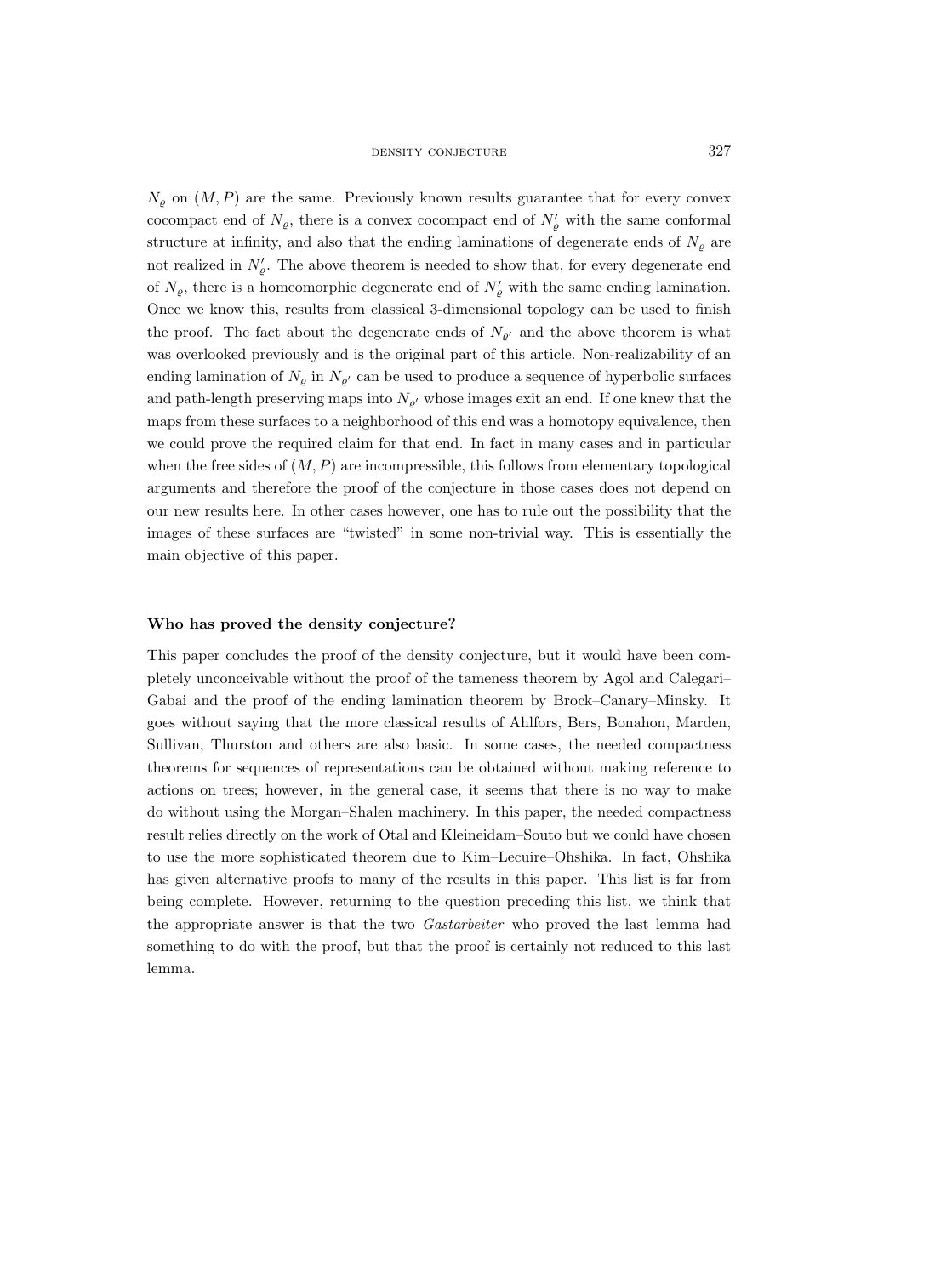#### Alternative approach

Before moving on we should mention that there is a different approach to the proof of the density conjecture. In [\[Bro\]](#page-69-4) Bromberg proved Bers's original conjecture (for groups without parabolic elements) using the deformation theory of cone-manifolds. Later, Brock and Bromberg [\[BB\]](#page-69-5) extended this result to prove that every finitely generated, freely indecomposable Kleinian group without parabolic elements is an algebraic limit of geometrically finite Kleinian groups. In their work, Brock and Bromberg avoid using most of the ending lamination theorem: they only need Minsky's original result [\[Mi1\]](#page-71-5).

Bromberg and Souto have announced a complete proof of the density conjecture using the deformation theory of hyperbolic cone-manifolds and which does not contain any reference to the ending lamination theorem. Other ingredients of the proof given in this paper, for example the tameness theorem, are still absolutely crucial. In fact, in their work, Bromberg and Souto also need some simple consequences of the main new result of this paper, Theorem [1.4,](#page-3-0) such as the lack of unexpected parabolic elements.

# Plan of the paper

After giving an outline of the proof of Theorem [1.1](#page-1-0) in the case where  $\Gamma$  has no parabolics in §[2,](#page-6-0) we recall in §[3](#page-8-0) some facts and definitions on pared manifolds; the only result of which we give a complete proof, Theorem [3.12,](#page-15-0) is an extension of a well-known result of Walshausen to the pared setting. In  $\S4$  $\S4$  we collect a few facts on hyperbolic 3-manifolds and on the basic deformation theory of Kleinian groups. In  $\S5$  $\S5$  we discuss laminations, measured laminations, currents and train-tracks. Laminations appear in the two subsequent sections as well: in  $\S6$  $\S6$  in the context of pleated surfaces and hyperbolic 3-manifolds and in §[7](#page-38-0) in the context of small actions of groups on trees. As the reader can see, §§3– 7 of this paper are devoted in one form or another to recalling known facts; our own contributions are very minor.

In §[8](#page-42-0) we prove Theorem [8.1](#page-43-0) ensuring that certain algebraic limits exist, have the expected conformal boundaries and where the ending laminations-to-be are not realized. In §[9](#page-46-0) we reduce the proof of Theorem [1.1](#page-1-0) to proving Theorem [1.4.](#page-3-0) We also reduce to the case when the pared manifold in question is a compression body. The next two sections are devoted to the proof of Theorem [1.4](#page-3-0) in the case of compression bodies. At this point, we will have proved all the results announced in the introduction.

In a final section, we add a few remarks and observations on other related results that we can prove using the same strategy.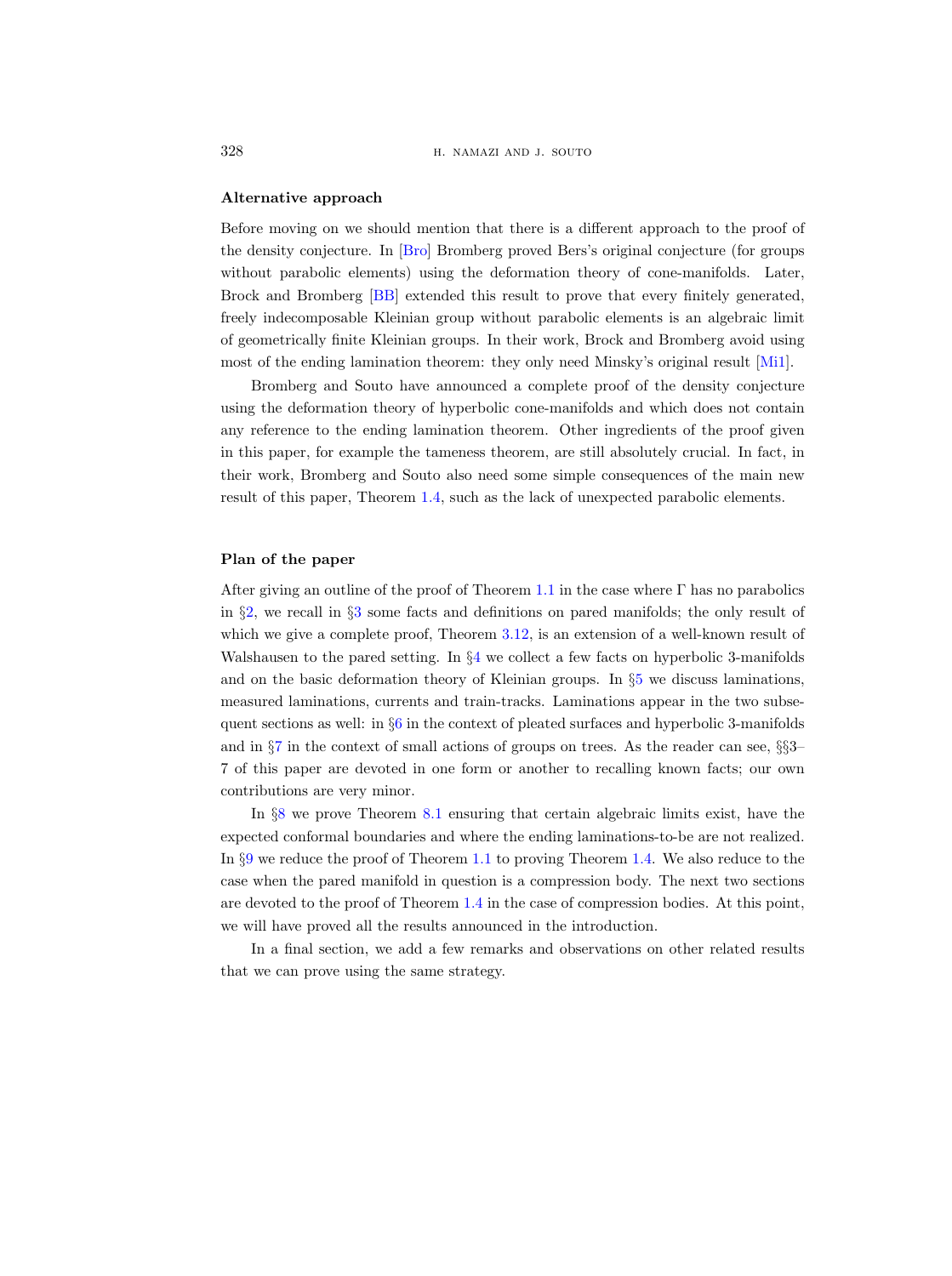#### DENSITY CONJECTURE 329

#### Acknowledgements

The authors have profited from conversations and discussions with many people during the extended period of preparing and writing this article. We are grateful for these conversations which have helped and encouraged us in finalizing this project. The same is true for the many institutions which have supported and housed us one time or another. We want however to thank explicitly Ken Bromberg, Dick Canary and Yair Minsky; we owe much to them.

# 2. Outline of the proof of Theorem [1.1](#page-1-0)

<span id="page-6-0"></span>Let Γ be a Kleinian group and  $\varrho \in AH(\Gamma)$ . If the associated hyperbolic 3-manifold  $N_{\varrho}$ =  $\mathbb{H}^3/\rho(\Gamma)$  has finite volume, then it follows from the Mostow–Prasad rigidity theorem that AH(Γ) consists of two points, namely  $\{\varrho, \bar{\varrho}\}\$ , where the hyperbolic manifold  $N_{\bar{\varrho}}$  is isometric to  $N_{\varrho}$  via an orientation-reversing isometry. In particular both  $\varrho$  and  $\bar{\varrho}$  are geometrically finite and we have nothing to prove. From now on we assume vol $(N_\rho)$ =∞.

It is a well-known feature of the deformation theory of Kleinian groups that most results which are true in the absence of parabolic elements are also true, at least in some form, in the general case. In fact, the proofs are often the same; however, the presence of parabolic elements causes additional technical difficulties. For the sake of readability, we will suppose until the end of this section that the Kleinian group  $\rho(\Gamma)$  has no parabolic elements. Using the notation introduced in the introduction, this means that  $N_{\varrho}^{\varepsilon} = N_{\varrho}$ and that the pared locus  $P$  of the standard relative compact core  $(M, P)$  is empty.

Recall that ends of  $N_{\rho}$  are in one-to-one correspondence with boundary components of M, the standard compact core of  $N_{\varrho}$ . In order to find a suitable sequence  $\{\varrho_i\}_{i=1}^{\infty}$ , we start choosing a convex cocompact representation  $\varrho_0 \in AH(\Gamma)$  with  $N_{\varrho_0}$  homeomorphic to the interior of M. The existence of such a representation  $\rho_0$  is a consequence of Thurston's hyperbolization theorem. It follows from the quasi-conformal deformation theory of Kleinian groups that the connected component  $QH(\rho_0)$  of the interior of  $AH(\Gamma)$ containing  $\varrho_0$  is parameterized by the Teichmüller space  $\mathcal{T}(\partial M)$  of  $\partial M$  (cf. Theorem [4.3\)](#page-25-0); this can be seen as a special case of the ending lamination theorem. Endowing all the laminations in the list of end invariants of  $N_{\varrho}$  with a projective transverse measure, we can consider the tuple of end invariants as a point in the space of projective measured laminations on  $\partial M$ . Let  $\{ \varrho_i \}_{i=1}^{\infty}$  be any sequence in  $\mathrm{QH}(\varrho_0)$  obtained by taking the image under the parametrization described above of a sequence in  $\mathcal{T}(\partial M)$  which converges to the end invariants of  $N_{\varrho}$ ; by construction  $\varrho_i$  is quasi-conformally conjugated to  $\varrho_0$  and hence is convex cocompact for each i.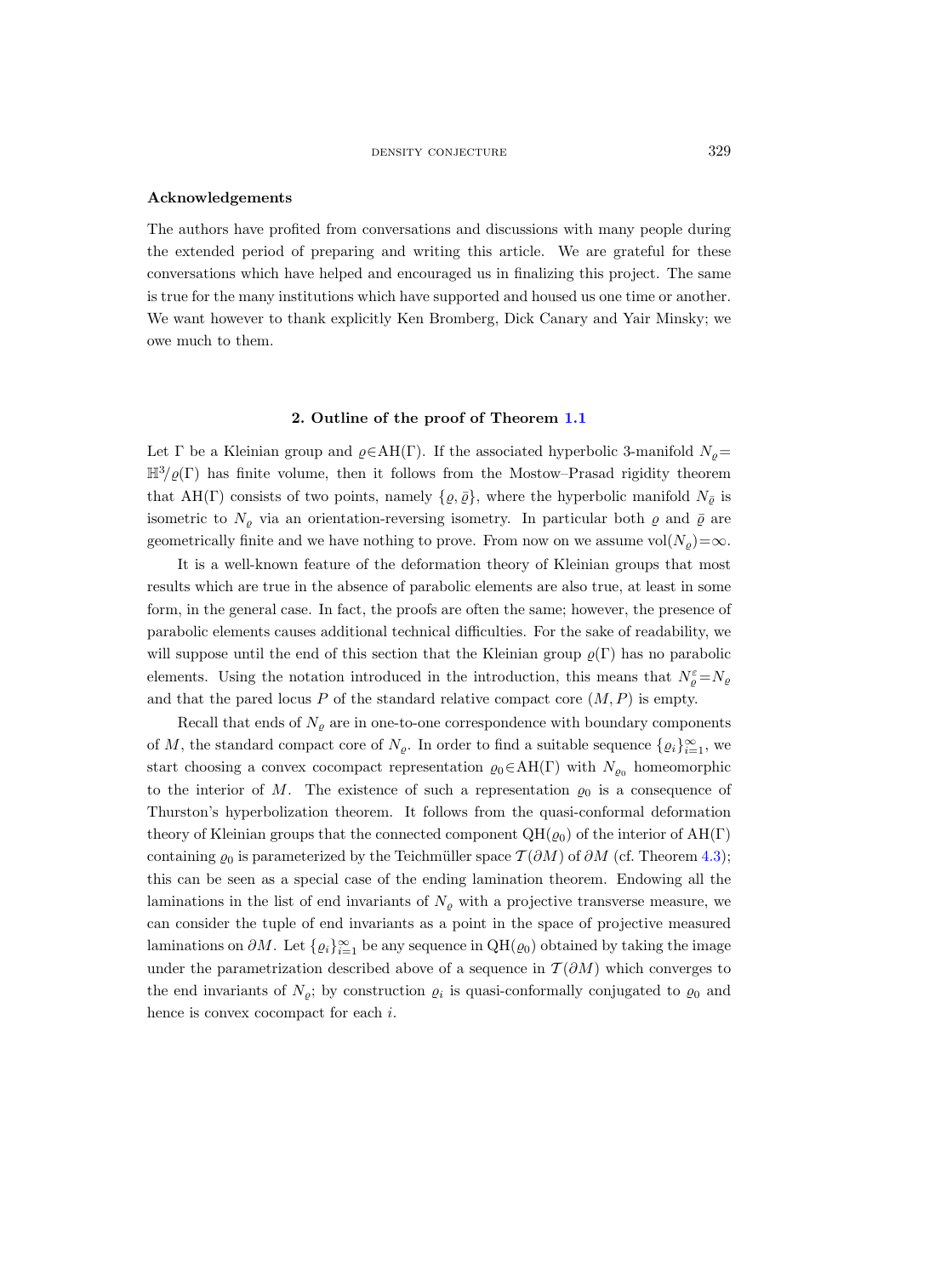330 **h. namazi and j. souto** 

We claim that this sequence has a convergent subsequence. That this is the case is the first statement of Theorem [8.1](#page-43-0) below. Before going any further, we add a few words on the proof of Theorem [8.1.](#page-43-0) By the work of Morgan and Shalen [\[MS\]](#page-71-6), in order to show that  $\{ \varrho_i \}_{i=1}^{\infty}$  has a convergent subsequence, it suffices to show that certain small actions on real trees do not exist. We will achieve this combining Bestvina and Feighn's [\[BF\]](#page-69-6) relative version of the Rips machine with previously known non-existence results for groups isomorphic to free products of surface groups and free groups [\[Sk2\]](#page-71-7), [\[Ot3\]](#page-71-8), [\[KS1\]](#page-70-5). Theorem [8.1](#page-43-0) is also due to Ohshika who, in joint work with Kim and Lecuire [\[KLO\]](#page-70-6), obtained a much more sophisticated compactness theorem.

Continuing with the sketch of the proof of Theorem [1.1](#page-1-0) and keeping the same notation, let  $\varrho'$  be an accumulation point in AH(Γ) of the sequence  $\{\varrho_i\}_{i=1}^{\infty}$ . Recall that, by the ending lamination theorem, we need to prove that  $N_{\varrho'}$  has the same topological type and ending invariants as  $N_{\varrho}$ . It is relatively easy to see that  $N_{\varrho'}$  has the correct conformal boundary and that the ending laminations of  $N_{\varrho}$  are not realized in  $N_{\varrho'}$  by any pleated surface; this is the content of the second and third statements of Theorem [8.1.](#page-43-0) We prove next that these non-realized laminations are indeed ending laminations of  $N_{\rho'}$ . In particular, this shows that if a boundary component  $F$  of  $\partial M$  supports an ending lamination, then a standard compact core of  $N_{\rho'}$  has a boundary component homeomorphic to  $F$ , the associated end is geometrically infinite and has the same ending lamination as the end of  $N_\rho$  associated with F.

In many cases, this fact can be easily deduced from earlier work. For instance, the boundary incompressible case is due to Thurston. The case where Γ is the free product of two surface groups is due to Otal, which unfortunately was never published. More generally, the case where  $M$  is not homeomorphic to a handlebody follows from [\[KS2\]](#page-70-7). In all these cases one can either use incompressibility or the fact that the second homology group of a certain cover is non-trivial. In the remaining case, if  $M$  is a handlebody, none of these are available. The following is a particular case of the needed result when  $M$  is a handlebody.

THEOREM 2.1. Let  $N$  be a hyperbolic manifold homeomorphic to the interior of a handlebody H of genus greater than 1 and suppose that  $\lambda \subset \partial H$  is a filling Masur domain lamination which is not realized in N. Then there is a homeomorphism  $\phi: H \to H$ homotopic to the identity such that  $\phi(\lambda)$  is the ending lamination of N. In particular, N does not have cusps.

The above theorem is a particular case of the more general Theorem [1.4.](#page-3-0) We prove the latter using an argument which is in spirit close to Bonahon's [\[Bo2\]](#page-69-7) proof that incompressible degenerate ends of hyperbolic 3-manifolds are tame and have an ending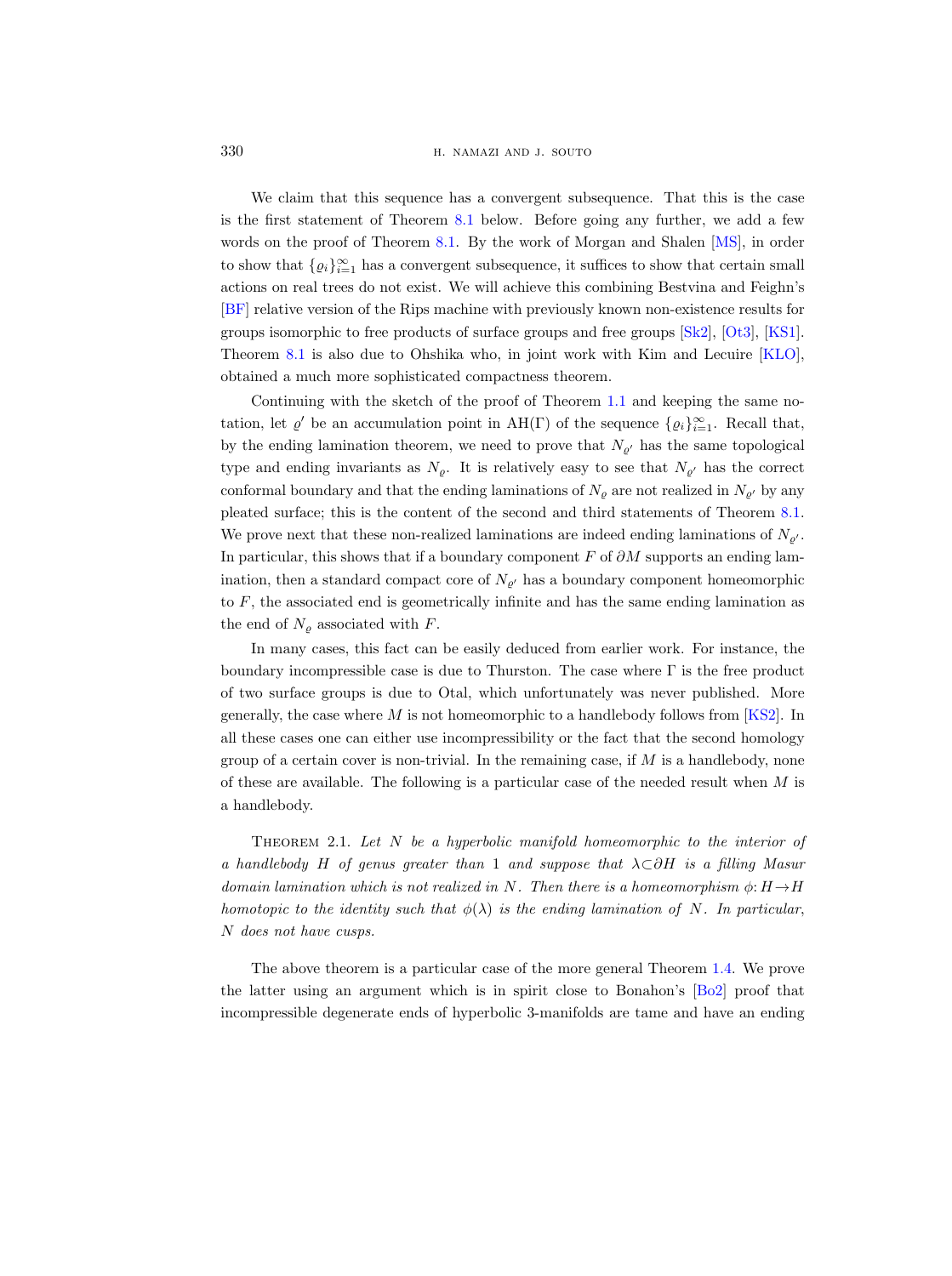lamination. Theorem [1.4](#page-3-0) is the main novel result of this paper.

Continuing with the discussion above, it follows from Theorem [1.4](#page-3-0) and the previously collected facts that for every end of  $N_{\varrho}$ , the algebraic limit  $N_{\varrho'}$  has a homeomorphic end with the same end invariant. Since  $N_{\varrho}$  and  $N_{\varrho'}$  are homotopy equivalent, it follows from a well-known generalization of a classical result of Waldhausen that  $N_{\varrho}$  and  $N_{\varrho'}$  are homeomorphic. At this point we will have proved that the original manifold  $N_{\varrho}$  and the algebraic limit  $N_{\varrho'}$  are homeomorphic and have the same end invariants. By the ending lamination theorem, the representatives  $\varrho$  and  $\varrho'$  are conjugated. Hence  $\varrho$  is an algebraic limit of geometrically finite points in  $AH(\Gamma)$ . This concludes the outline of the proof of Theorem [1.1.](#page-1-0)

# 3. Pared manifolds

<span id="page-8-0"></span>In this section we recall a few facts and definitions on pared manifolds. Most of the material is well known and we would humbly suggest the reader to skip this section in a first reading. The only result of which we give a rather complete proof is Theorem [3.12,](#page-15-0) which essentially gives sufficient conditions for a homotopy equivalence between pared manifolds which maps boundary-to-boundary, to be homotopic, through maps which map boundary-to-boundary, to a homeomorphism. This extends to the pared setting a well-known theorem due to Waldhausen.

Pared manifolds are special types of 3-manifolds with boundary patterns. See Jo-hannson [\[Jo\]](#page-70-8) and Canary–McCullough [\[CM\]](#page-70-9) for a complete discussion of 3-manifolds with boundary patterns. All the results discussed in this section are well known for manifolds without boundary patterns; the proofs in the pared setting can be either found in the aforementioned references or are only minimal modifications of the proofs in the traditional setting. See  $[H]$  and  $[Ja]$  for basic facts on 3-manifolds.

# 3.1. Pared manifolds

Let  $M$  be a compact, oriented, irreducible and atoroidal 3-manifold with non-empty boundary. Assume that M is neither a 3-ball nor a solid torus and let  $P \subset \partial M$  be a compact subsurface. We say that  $(M, P)$  is a pared 3-manifold (see Morgan  $[M_0]$ ) if the following three conditions hold:

• every component of  $P$  is an incompressible torus or annulus;

• every non-cyclic abelian subgroup of  $\pi_1(M)$  is conjugated into the fundamental group of a component of  $P$ ;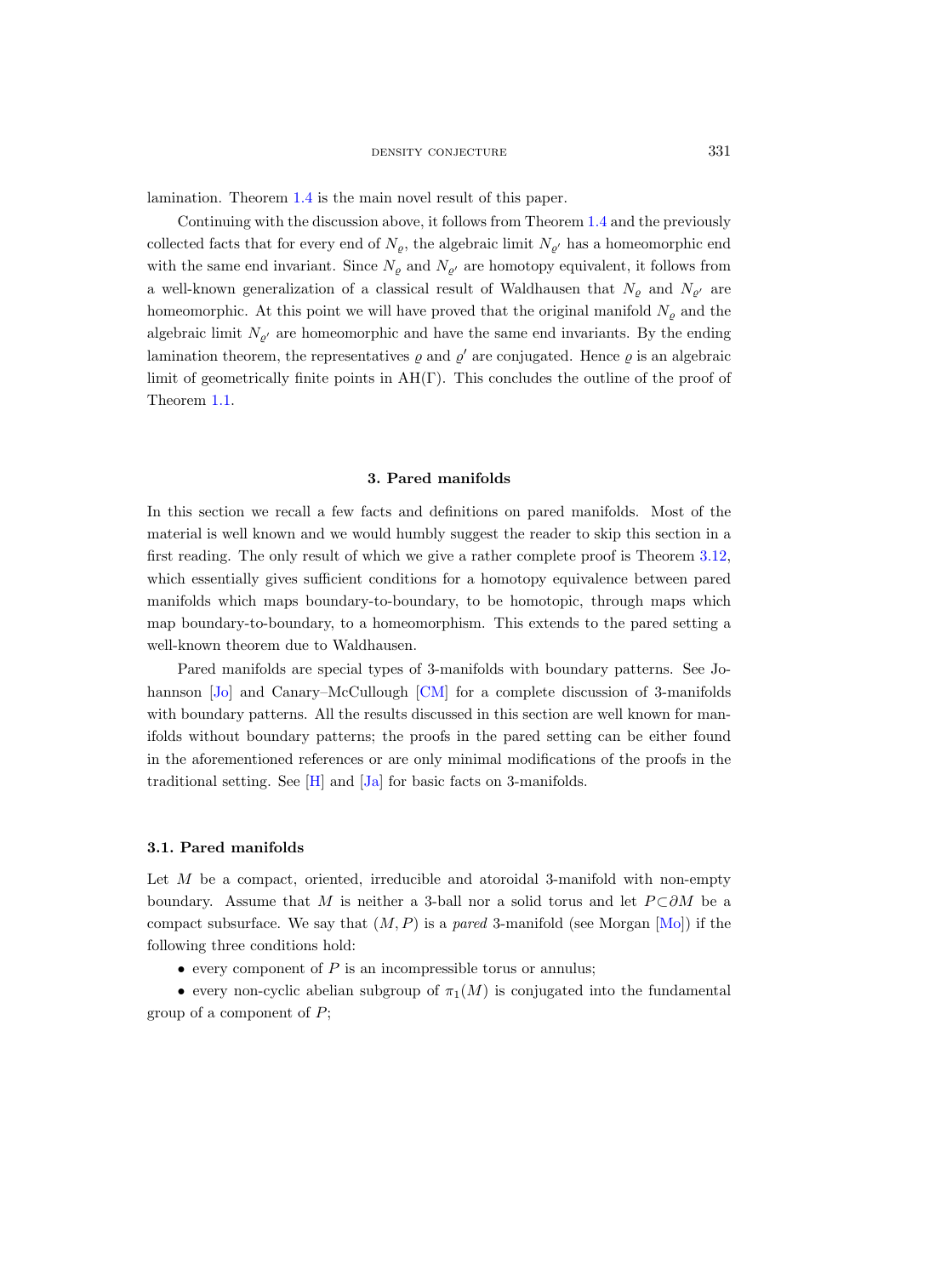• every map  $c: (S^1 \times I, S^1 \times \partial I) \rightarrow (M, P)$  which induces an injection on fundamental groups is homotopic, as a map of pairs, to a map whose image is contained in P.

If  $(M, P)$  is a pared manifold, then the components of  $\partial M \backslash P$  are the free sides of  $(M, P)$ . In order to avoid unnecessary details, we will refer to the closure of a free side as a free side as well. Accordingly, we will also denote the interior of P by P.

We say that a pared manifold  $(N, Q)$  is a pared submanifold of a pared manifold  $(M, P)$  if  $N \subset M$ ,  $Q \subset P$  and every component of Q is essential in the corresponding component of P. The pared submanifold  $(N, Q)$  is properly embedded if the interior of each one of its free sides is either contained in or disjoint of the union of the free sides of  $(M, P)$ . Two pared submanifolds which are isotopic through pared submanifolds are pared isotopic.

# 3.2. JSJ-splitting

Let  $(M, P)$  be a pared 3-manifold and F be the union of its free sides. By an *essential* disk in  $(M, P)$  we mean an inclusion  $(D, \partial D) \rightarrow (M, F)$  which is not homotopic to a map whose image is contained in  $F$ . A *meridian* is a simple closed curve which bounds an essential disk. It follows from Dehn's lemma that a simple closed curve is a meridian if and only if it is homotopically trivial in  $M$ . Also, by the loop theorem, a free side F of  $(M, P)$  contains a meridian if and only if the homomorphism  $\pi_1(F) \to \pi_1(M)$  is not injective. A free side which contains a meridian is said to be compressible; a pared manifold without compressible free sides is said to have incompressible boundary.

We say that a pared manifold  $(M, P)$  is an *interval bundle* if there is a compact surface  $F$  such that  $M$  is the total space of a bundle

$$
I\,{=}\,[0,1]\longrightarrow\!M\longrightarrow\!F
$$

and P is the preimage of  $\partial F$  in M. Observe that, because of our restriction to orientable manifolds, every topological surface is the base of a single I-bundle with orientable total space. The bundle is trivial if  $F$  is orientable and twisted otherwise. Before going further, we recall Waldhausen's characterization of trivial interval bundles.

COBORDISM THEOREM. (Waldhausen) Let  $(M, P)$  be a pared manifold which has two distinct, incompressible free sides  $F_1$  and  $F_2$  which are properly homotopic to each other. Then  $(M, P)$  is an interval bundle with orientable base.

<span id="page-9-0"></span>Before moving on, we would also like to mention the following useful, and well known, fact.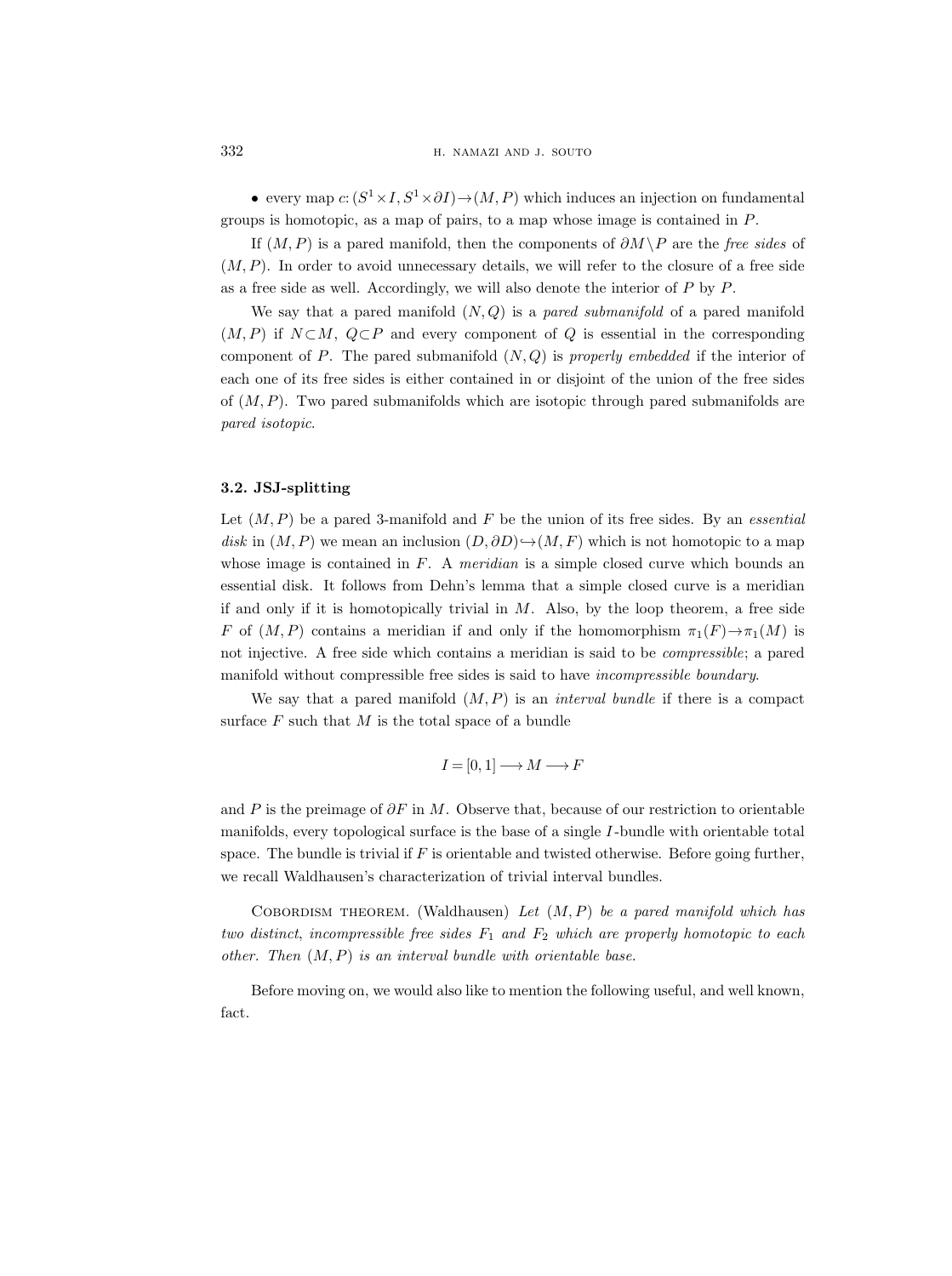LEMMA 3.1. Suppose that  $\phi: (M, P) \rightarrow (M', P')$  is a, necessarily finite, (pared) cover between orientable pared manifolds. If  $(M, P)$  is an interval bundle, then so is  $(M', P')$ .

An essential annulus in  $(M, P)$  is an embedding  $(A, \partial A) \rightarrow (M, \partial M \setminus P)$  which is not properly homotopic to a map whose image is contained in either a free side of  $(M, P)$ or a component of P. By the annulus theorem, any two disjoint homotopically essential simple curves in  $\partial M \backslash P$  which are freely homotopic in M bound an embedded annulus. A pared manifold  $(M, P)$  with incompressible boundary which does not contain any essential annuli is said to be acylindrical.

The JSJ-splitting, which we briefly describe now, is a canonical decomposition of a pared manifold with incompressible boundary along essential annuli into acylindrical pared manifolds, interval bundles and solid tori.

<span id="page-10-0"></span>THEOREM 3.2. (JSJ-splitting) Let  $(M, P)$  be a pared manifold with incompressible boundary. Then there is a collection  $\mathcal A$  of disjoint properly embedded annuli in  $(M, P)$ such that the following holds:

(1) If U is a connected component of the manifold obtained by cutting M along  $A$ , then

• either U is a solid torus and  $(P \cup A) \cap U$  is a collection of parallel non-meridional annuli in ∂U, or

•  $(U, (P \cup A) \cap U)$  is an interval bundle, or

•  $(U, (P \cup A) \cap U)$  is an acylindrical pared manifold.

(2) Any essential annulus and any properly embedded Möbius band in  $(M, P)$  can be properly isotoped into one of the components of  $M \setminus A$ .

Moreover, if  $A$  is chosen to be minimal with respect to these properties, then  $A$  is unique up to pared isotopy.

We refer to the decomposition of  $(M, P)$  given by Theorem [3.2](#page-10-0) as the JSJ-splitting of  $(M, P)$ . A free side F of  $(M, P)$  is *small* if it does not intersect any of the annuli in the collection  $A$  provided by Theorem [3.2;](#page-10-0) naturally, a free side which is not small is *large*. The following observation will play a role below when we ensure that certain sequences of representations have a convergent subsequence.

LEMMA 3.3. Let  $(M, P)$  be a pared manifold with incompressible boundary and suppose that it is not an interval bundle. Then every small free side  $F$  is either contained in one of the acylindrical pieces of the JSJ-splitting of  $(M, P)$  or can be homotoped, but not properly homotoped, within M to a subsurface of a large free side.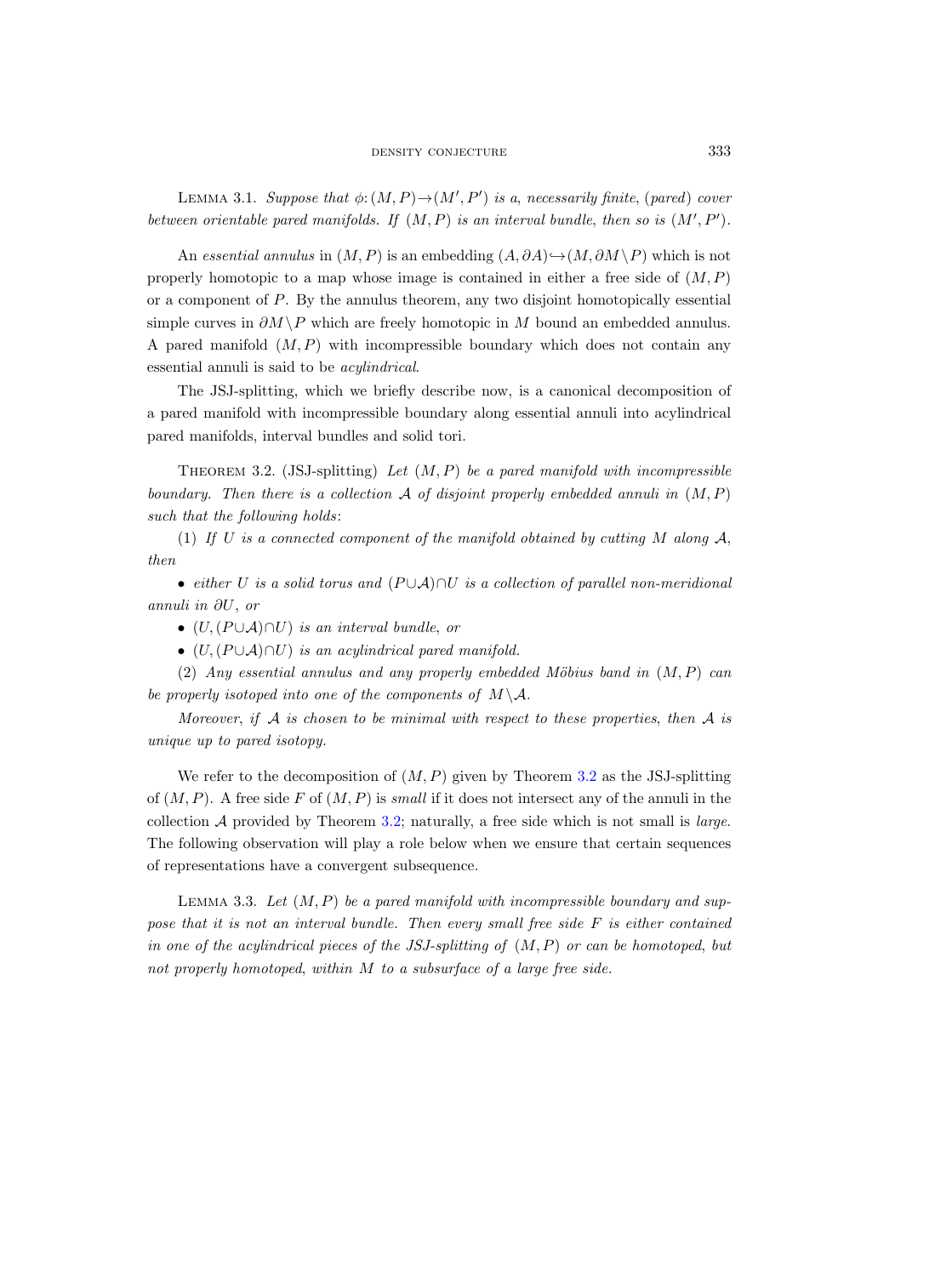# 3.3. Pared compression bodies

A pared manifold  $(C, P)$  is a pared compression body if there is a free side  $\partial_e(C, P)$  such that the homomorphism

$$
\pi_1(\partial_e(C, P)) \longrightarrow \pi_1(M)
$$

is surjective. The free side  $\partial_e(C, P)$  is the *distinguished free side* of  $(C, P)$  and we often denote it simply by  $\partial_e C$ ; the remaining free sides, i.e. the connected components of  $C\setminus (P\cup \partial_e(C, P))$ , are the *constituents* of  $(C, P)$ .

A pared compression body is *trivial* if  $\partial_e(C, P)$  is incompressible; equivalently, the inclusion of  $\partial_e(C, P)$  into C is a homotopy equivalence. If  $(C, P)$  is a trivial pared compression body, then there is a compact orientable surface  $F$  and an annular subsurface  $A\subset F$  such that  $(C, P)$  and  $(F\times I, (\partial F\times I) \cup (A\times\{0\}))$  are pared compression bodies homeomorphic to each other. Observe that interval bundles with orientable base are examples of trivial pared compression bodies. On the other hand, twisted interval bundles over a closed non-orientable surface are not compression bodies.

Assume now that  $(C, P)$  is a non-trivial pared compression body with distinguished free side  $\partial_e(C, P)$ . Then there is a properly embedded disk  $(D, \partial D) \subset (C, \partial_e(C, P))$ . Let C' be the manifold obtained from C by cutting along D and observe that  $P \subset \partial C'$  and  $\partial_e(C, P) \backslash \partial D \subset \partial C'$ . Let F' be the subsurface of  $\partial C'$  obtained by gluing the two copies of D to  $\partial_e(C, P) \backslash \partial D$ . It is easy to see that each component of  $(C', P)$  is either a solid torus, which possibly contains an annular component of P, or a pared compression body whose distinguished free side is a connected component of  $F'$ . Observe also that  $F'$  has larger Euler characteristic than  $\partial_e(C, P)$ . In particular, after repeating this process finitely many times, we obtain that  $(C, P)$  can be cut open along disks into solid tori with or without marked essential primitive annuli and trivial pared compression bodies. In other words, we have the following: A pared manifold  $(C, P)$  is a pared compression body if and only if it is obtained from a finite collection of trivial pared compression bodies and solid tori, each possibly containing a marked essential primitive annulus, by attaching finitely many 1-handles to the boundaries of the tori and to the distinguished free sides of the trivial pared compression bodies.

Note that any  $\pi_1$ -injective surface  $(F, \partial F) \subset (C, P) = C$  in a compression body can be made disjoint of any given finite set of properly embedded disks  $(D, \partial D) \subset (C, \partial_e C)$ . In particular, if  $(C, P)$  has no constituents, there is no such surface. More generally, we have the following result.

<span id="page-11-0"></span>LEMMA 3.4. Let  $(C, P)$  be a pared compression body and  $(F, \partial F) \rightarrow (C, P)$  be a proper  $\pi_1$ -injective immersion of the surface F with the property that the image of no non-peripheral homotopically essential simple closed curve in F can be homotoped within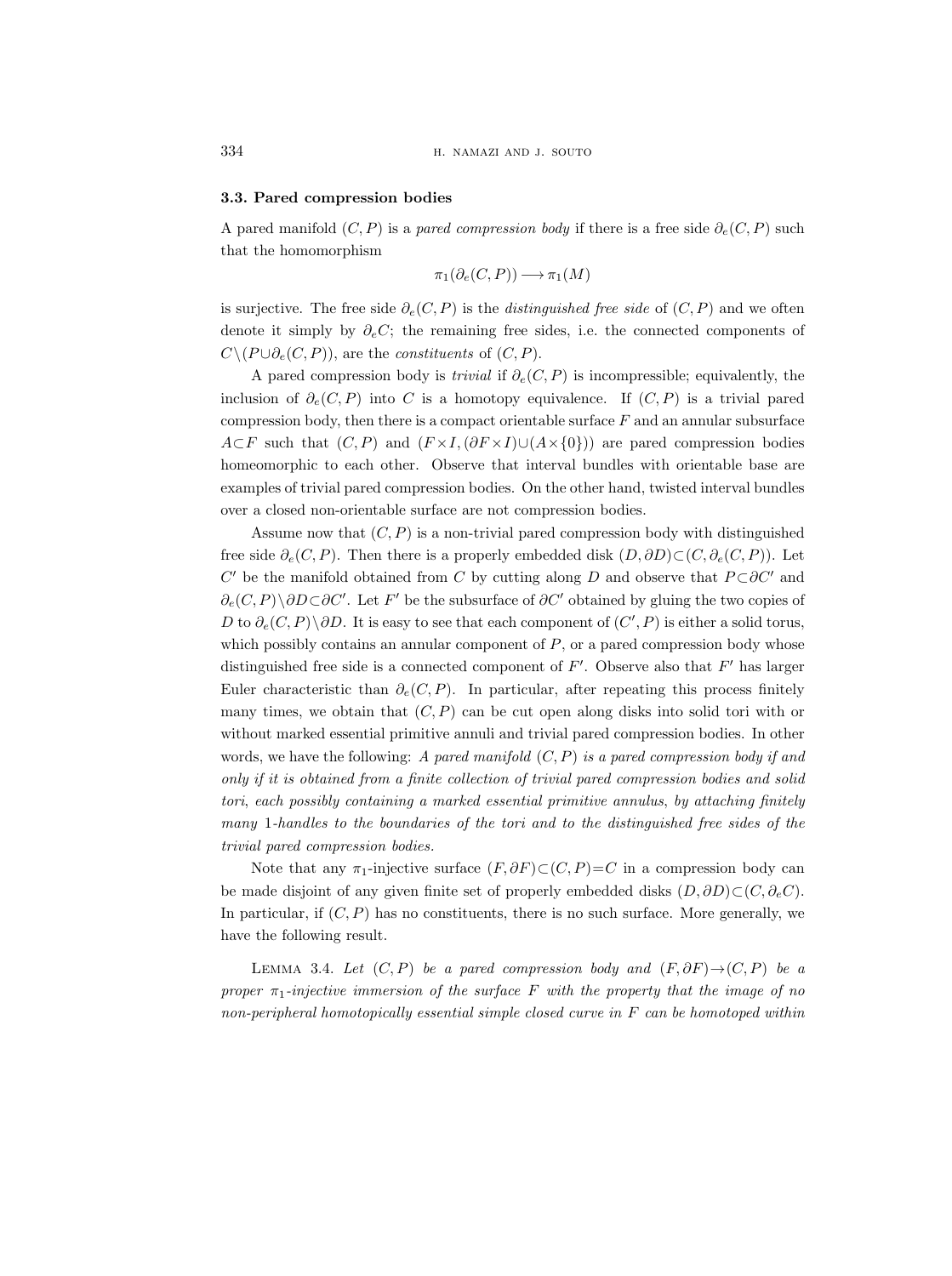C to a curve in P. The immersion  $(F, \partial F) \rightarrow (C, P)$  is properly homotopic to a cover of a constituent of  $(C, P)$ .

In this article we are mostly concerned with compression bodies without constituents. Our characterization above tells us that such a compression body is constructed from a number of solid tori, each possibly containing a marked essential primitive annulus, and attaching finitely many 1-handles to the complements of the marked annuli. The underlying manifold for any such pared compression body is a handlebody and the annuli in the pared locus represent conjugacy classes of elements in a subset of a generating set for the fundamental group. In particular the homeomorphism type of the pared compression body is determined by the genus of the handlebody and the number of components of the pared locus. As a simple consequence we have the following lemma.

LEMMA 3.5. Let  $(C_1, P_1)$  and  $(C_2, P_2)$  be pared compression bodies. Suppose that  $(C_1, P_1)$  has no constituents, and let  $f: (C_1, P_1) \rightarrow (C_2, P_2)$  be a  $\pi_1$ -isomorphism such that every component of  $P_2$  contains the image of a component of  $P_1$ . Then f is homotopic to a homeomorphism through maps of pared manifolds.

*Proof.* Let  $g: C_2 \to C_1$  be the homotopy inverse of the map f, i.e.  $f \circ g$  and  $g \circ f$  are homotopic to the identity. Because of the assumption that every component of  $P_2$  contains the f-image of a component of  $P_1$ , we may assume that  $g: (C_2, P_2) \rightarrow (C_1, P_1)$  is a pared map. If  $(C_2, P_2)$  had a constituent then the restriction of g to this constituent would contradict the conclusion of Lemma [3.4.](#page-11-0) Hence  $(C_2, P_2)$  is also a pared compression body without constituents and f induces a bijection between the components of  $P_1$  and  $P_2$ . Now our discussion above shows that  $f$  is homotopic to a homeomorphism through maps of pared manifolds. П

#### <span id="page-12-0"></span>3.4. Relative compression bodies

Let F be a compressible free side of a pared manifold  $(M, P)$ . Following Bonahon [\[Bo1\]](#page-69-8) and Canary–McCullough [\[CM\]](#page-70-9), we now define the *relative compression body neighbor*hood of F to be any properly embedded pared submanifold  $(C, Q)$  of  $(M, P)$  with  $F \subset C$ satisfying the following conditions:

- $(C, Q)$  is a pared compression body with distinguished free side F;
- each constituent  $F_i$  of  $(C, Q)$  is incompressible in  $M$ ;

• if a constituent  $F_i$  of  $(C,Q)$  is properly isotopic in  $(M, P)$  to a free side  $F'$  of  $(M, P)$ , then  $F_i = F'$ ;

• no non-peripheral homotopically essential simple closed curve in the constituents of  $(C, Q)$  can be freely homotoped into P within M.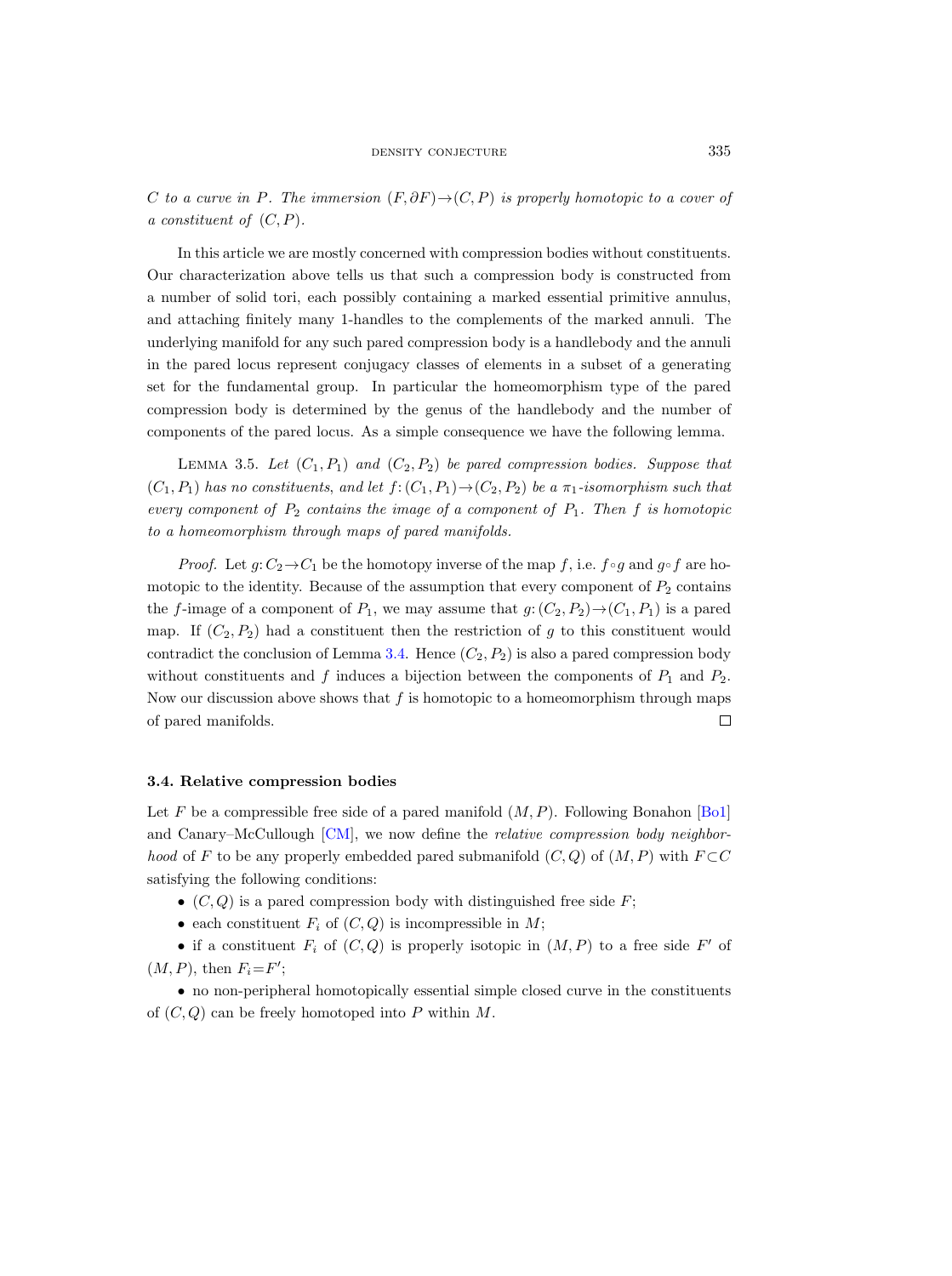Our definition is slightly different from that in [\[CM\]](#page-70-9), since we only needed to deal with pared manifolds. But the next proposition follows from the same arguments as in  $\lfloor CM \rfloor$ .

<span id="page-13-0"></span>PROPOSITION 3.6. Let  $(M, P)$  be a compact orientable irreducible pared 3-manifold and  $F$  be a compressible free side. Then  $F$  has a relative compression body neighborhood  $(C, Q)$  and any two such neighborhoods are isotopic through properly embedded pared submanifolds of  $(M, P)$ . Moreover, the relative compression body neighborhoods of different compressible free sides of M can be isotoped to be disjoint.

Sketch of the proof of the existence part. Fix a maximal collection of disjoint, nonparallel properly embedded disks in  $(M, P)$  with boundary on F. Let  $C_1$  be a regular neighborhood of the union of F with these disks, and  $C_2$  be the union of  $C_1$  and those balls in M which are bounded by spheres contained in  $\partial C_1$ . Let  $Q_2$  be the intersection  $\partial C_2 \cap P$  and observe that every component of  $\partial C_2 \setminus P$  distinct from F is incompressible in M. Consider now a maximal collection of disjoint, non-parallel properly embedded annuli  $(A, \partial_1 A, \partial_2 A) \subset (M \setminus C_2, \partial (M \setminus C_2) \setminus P, \partial (M \setminus C_2) \cap P)$  and let  $C_3$  be a regular neighborhood of the union of  $C_2$  with these annuli; set  $Q_3 = \partial C_3 \cap P$ . If some component Z of  $\partial C_3 \backslash Q_3$  is an annulus, then there is  $Z' \subset P$  with  $\partial Z = \partial Z'$ . In particular,  $Z \cup Z'$  bounds a solid torus; let  $C_4$  be the union of  $C_3$  and all so obtained solid tori. As above, set  $Q_4 = C_4 \cap P$ . If some constituent F' of  $(C_4, Q_4)$  is properly isotopic in  $(M, P)$  to a free side  $\overline{F}'$  of  $(M, P)$ , then there is a pared trivial interval bundle in  $(M, P)$  homeomorphic to  $(F' \times [0, 1], \partial F' \times [0, 1])$  with free sides  $F'$  and  $\overline{F}'$ . Let C be the union of  $C_4$  and all these trivial interval bundles and  $Q=C\cap P$ ;  $(C, P)$  is the desired relative compression body neighborhood of F.  $\Box$ 

Let  $(M, P)$  be a pared manifold and  $F_1, ..., F_k$  be the collection of its compressible free sides. By the last claim of Proposition [3.6,](#page-13-0) we may assume that the relative pared compression body neighborhoods  $(C_i, Q_i)$  in M of the sides  $F_i$  are disjoint. Their complement  $(M \setminus \bigcup_{i=1}^k C_i, P \setminus \bigcup_{i=1}^k Q_i)$  is a (possibly disconnected) pared manifold with incompressible boundary. Following [\[CM\]](#page-70-9), we refer to  $(M \setminus \bigcup_{i=1}^k C_i, P \setminus \bigcup_{i=1}^k Q_i)$  as the incompressible core of  $(M, P)$ .

#### 3.5. Homeomorphisms and homotopy equivalences between pared manifolds

In this section we discuss the relation between homotopy equivalences and homeomorphisms of pared manifolds. Let  $(M, P)$  and  $(M', P')$  be pared manifolds. We say that a map of pairs  $\phi: (M, P) \to (M', P')$  is a homotopy equivalence if  $\phi_*: \pi_1(M) \to \pi_1(M')$  is an isomorphism; in other words,  $f$  is a homotopy equivalence of the underlying mani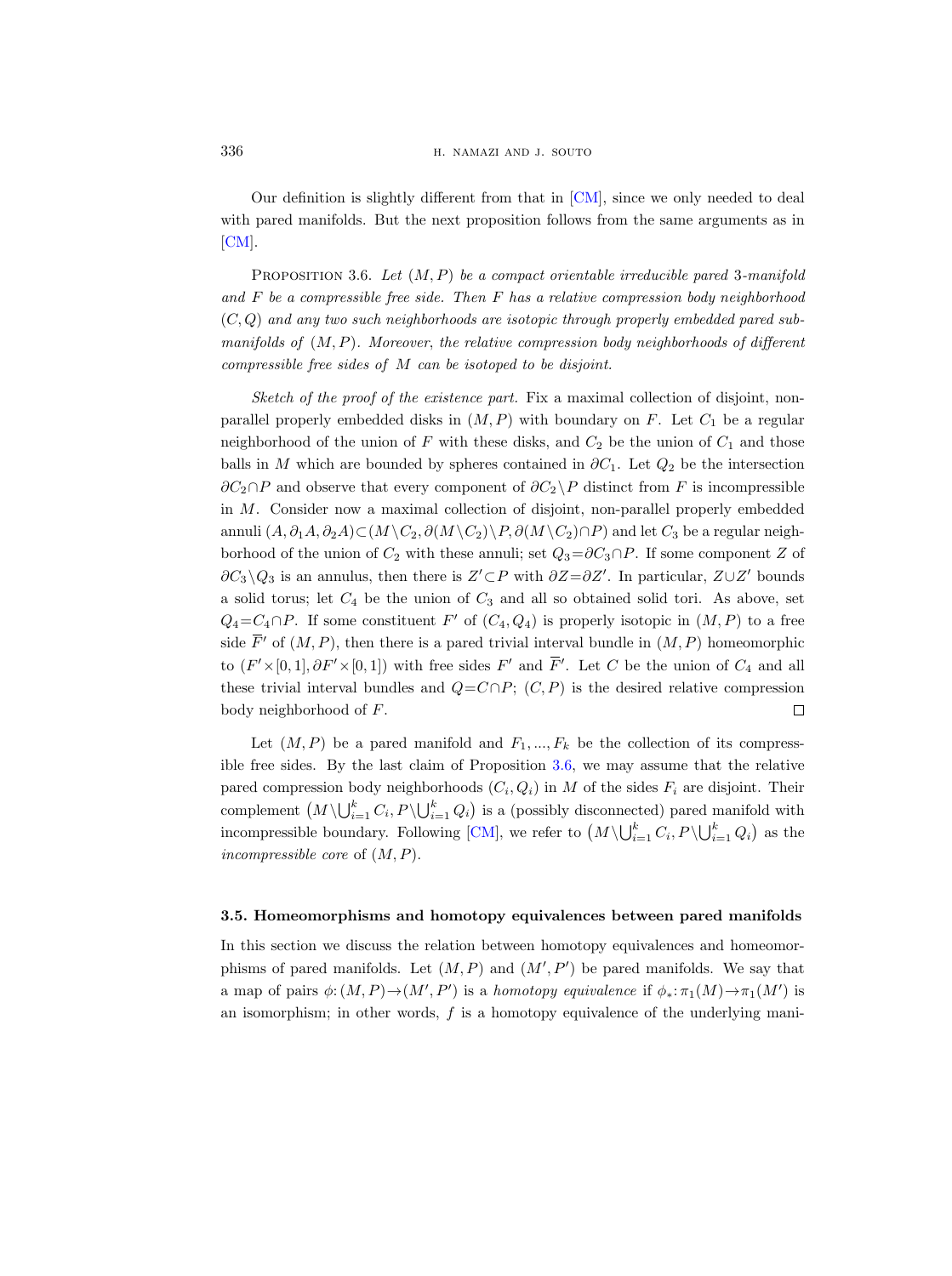fold. The following important observation follows directly from the definition of pared manifolds.

<span id="page-14-2"></span>LEMMA 3.7. Let  $\phi: (M, P) \to (M', P')$  be a homotopy equivalence between pared manifolds and let  $\overline{P}'$  be the union of those components of  $P'$  which contain the image of a component of P. Then the restriction  $\phi|_P$  of  $\phi$  to P is a homotopy equivalence onto  $\overline{P}'$ .

A homotopy equivalence  $\phi: (M, P) \to (M', P')$  is type preserving if every closed curve on a free side of  $(M, P)$  whose image under  $\phi$  can be homotoped into P', can be itself homotoped into P. Finally, we say that  $\phi$  maps boundary-to-boundary if the image under  $\phi$  of every free side of  $(M, P)$  is contained in some free side of  $(M', P')$ . Observe that this implies that if F and F' are free sides of  $(M, P)$  and  $(M', P')$ , respectively, with  $f(F) \subset F'$ , then the map

$$
f\colon F\longrightarrow F'
$$

is proper and hence has a well-defined degree deg( $f_F$ ). Here we have endowed ∂M and  $\partial M'$  with the induced orientations.

Before going any further, we give some examples showing that in general homotopy equivalences are not properly homotopic to homeomorphisms. It is helpful to keep these examples in mind when reading this paper.

<span id="page-14-3"></span>Example 3.8. Let  $F_1$ ,  $F_2$ ,  $F_3$  and  $F_4$  be compact orientable surfaces with pairwise different genera, each one with a single boundary component, and let  $X$  be the 2-complex obtained by identifying the boundary of  $F_i$  with  $\mathbb{S}^1$  via a homeomorphism for  $i=1, ..., 4$ . Then the complex X is homotopy equivalent to three different manifolds  $M_1$ ,  $M_2$  and  $M_3$  with incompressible boundary. In particular, there are homotopy equivalences

$$
(M_1,\varnothing)\longrightarrow (M_2,\varnothing)
$$

<span id="page-14-0"></span>which are not homotopic to any homeomorphism. This is Canary's *oil drum* example.

*Example* 3.9. Let F be a closed orientable surface and  $M = F \times I$ . The map

$$
\phi\hbox{\rm :}\ (M, \varnothing) \longrightarrow (M, \varnothing)
$$

given by  $\phi(x, t) = (x, 0)$  is a type-preserving homotopy equivalence which maps boundaryto-boundary but which is not homotopic to a homeomorphism via maps which map boundary-to-boundary.

<span id="page-14-1"></span>Example 3.10. Let F be a compact orientable surface with boundary and  $M = F \times I$ ; observe that M is a handlebody. The map  $\phi: (M, \varnothing) \to (M, \varnothing)$  given by  $\phi(x, t) = (x, 0)$  is a type-preserving homotopy equivalence which maps boundary-to-boundary but whose restriction  $\partial M \rightarrow \partial M$  to the only boundary component is not even  $\pi_1$ -injective.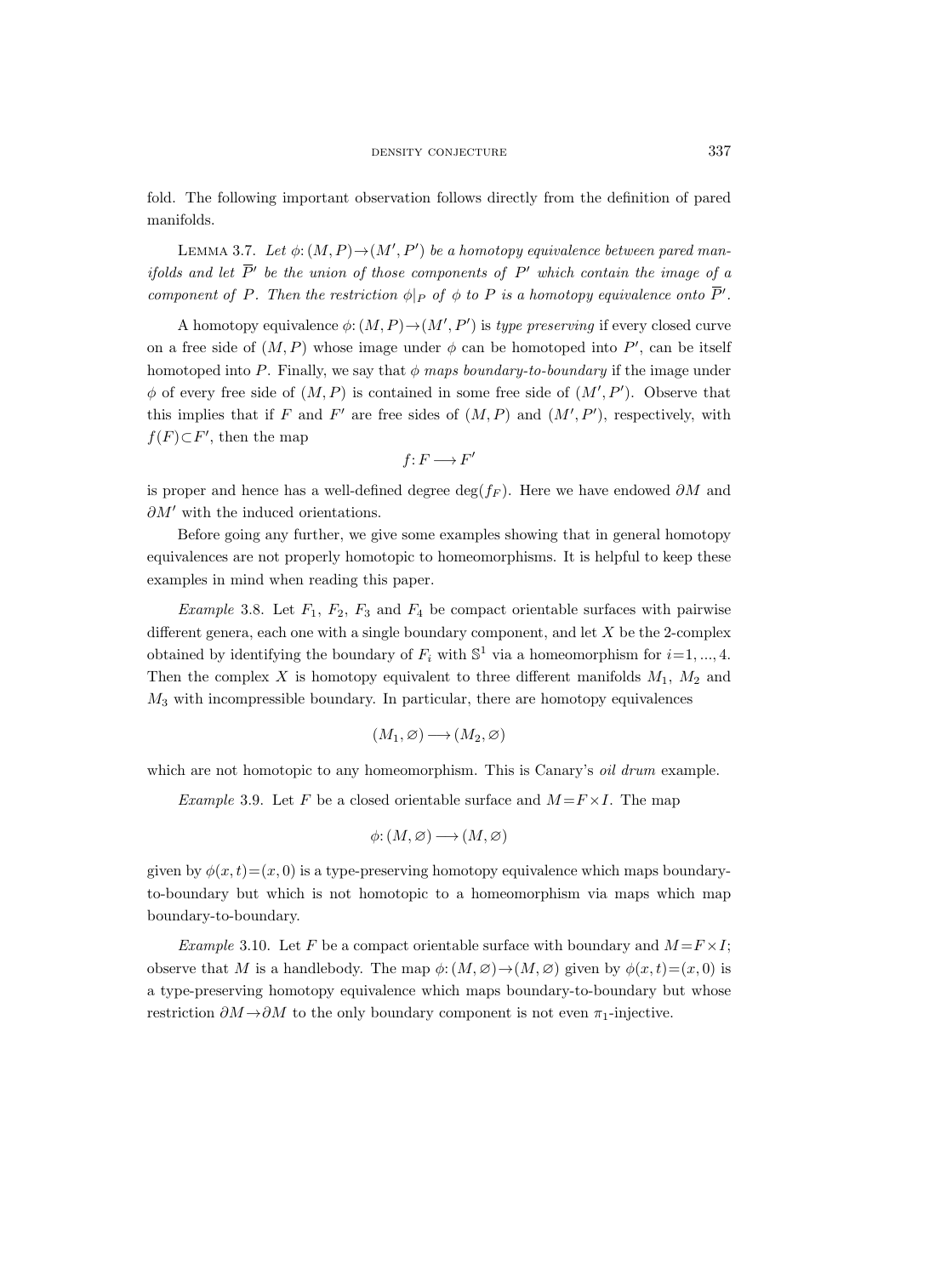338 **h. namazi and j. souto** 

After these examples recall the following positive result which is a generalization of a theorem by Waldhausen to the case of ∂-reducible 3-manifolds. (Cf. Tucker [\[Tu\]](#page-72-0) and Jaco [\[Ja\]](#page-70-11) for discussion and proof.)

<span id="page-15-1"></span>THEOREM 3.11. Assume that  $f: (M, \partial M) \to (M', \partial M')$  is a homotopy equivalence between compact manifolds  $M$  and  $M'$ , where  $M'$  is a Haken manifold and  $f$  induces a  $homomorphism \: \partial M {\rightarrow} \partial M'.$  Then  $f$  is homotopic to a homeomorphism with a homotopy that remains constant on ∂M.

Minimally extending Theorem [3.11,](#page-15-1) we describe the possible  $\pi_1$ -injective pared maps between pared manifolds. Essentially the outcome is that, as long as we consider maps which map boundary-to-boundary, any such map is homotopic to a covering or is one of the Examples [3.9](#page-14-0) and [3.10.](#page-14-1)

<span id="page-15-0"></span>THEOREM 3.12. Suppose that  $(M, P)$  and  $(M', P')$  are pared manifolds and that  $f:(M,P) \rightarrow (M',P')$  maps boundary-to-boundary and induces an injective map on the level of fundamental groups. Then there is a homotopy, through maps  $(M, P) \rightarrow (M', P')$ which map boundary-to-boundary, from f to a map g such that one of the following mutually exclusive alternatives is satisfied:

(1) f maps a meridian in  $(M, P)$  to a homotopically trivial curve in  $\partial M' \backslash P'$ . In this case  $(M, P)$  is a non-trivial pared compression body without constituents and one has  $g(M) \subset \partial M'$ . Moreover, deg( $f|_{\partial_e(M,P)})=0$ .

(2) f maps two distinct free sides  $F_1$  and  $F_2$  of  $(M, P)$  to the same free side F of  $(M', P')$  in such a way that  $\deg(f|_{F_1}) \geq 0$  and  $\deg(f|_{F_2}) \leq 0$ . In this case  $(M, P)$  is a trivial interval bundle and  $g(M)$ ⊂∂M'.

(3) Neither (1) nor (2) are satisfied and g is a covering map of finite degree.

In the course of the proof of Theorem [3.12](#page-15-0) we will make use several times of the following observation.

<span id="page-15-2"></span>LEMMA 3.13. Let  $(S, \partial S)$  and  $(S', \partial S')$  be compact surfaces of negative Euler characteristic. If  $f:(S,\partial S) \rightarrow (S',\partial S')$  is a proper map which does not map any essential simple closed curve to a homotopically trivial one, then f is homotopic via a map of pairs to a map  $g: (S, \partial S) \rightarrow (S', \partial S')$  satisfying one of the following:

- either g is a branched cover, or
- the image of g is contained in  $\partial S'$ .

If the surfaces  $S$  and  $S'$  in the statement of Lemma [3.13](#page-15-2) are closed, then the claim follows directly from the first (easy) part of the proof of the simple loop theorem [\[Ga\]](#page-70-12). We assume that the proof in the closed case can be modified to the general case. We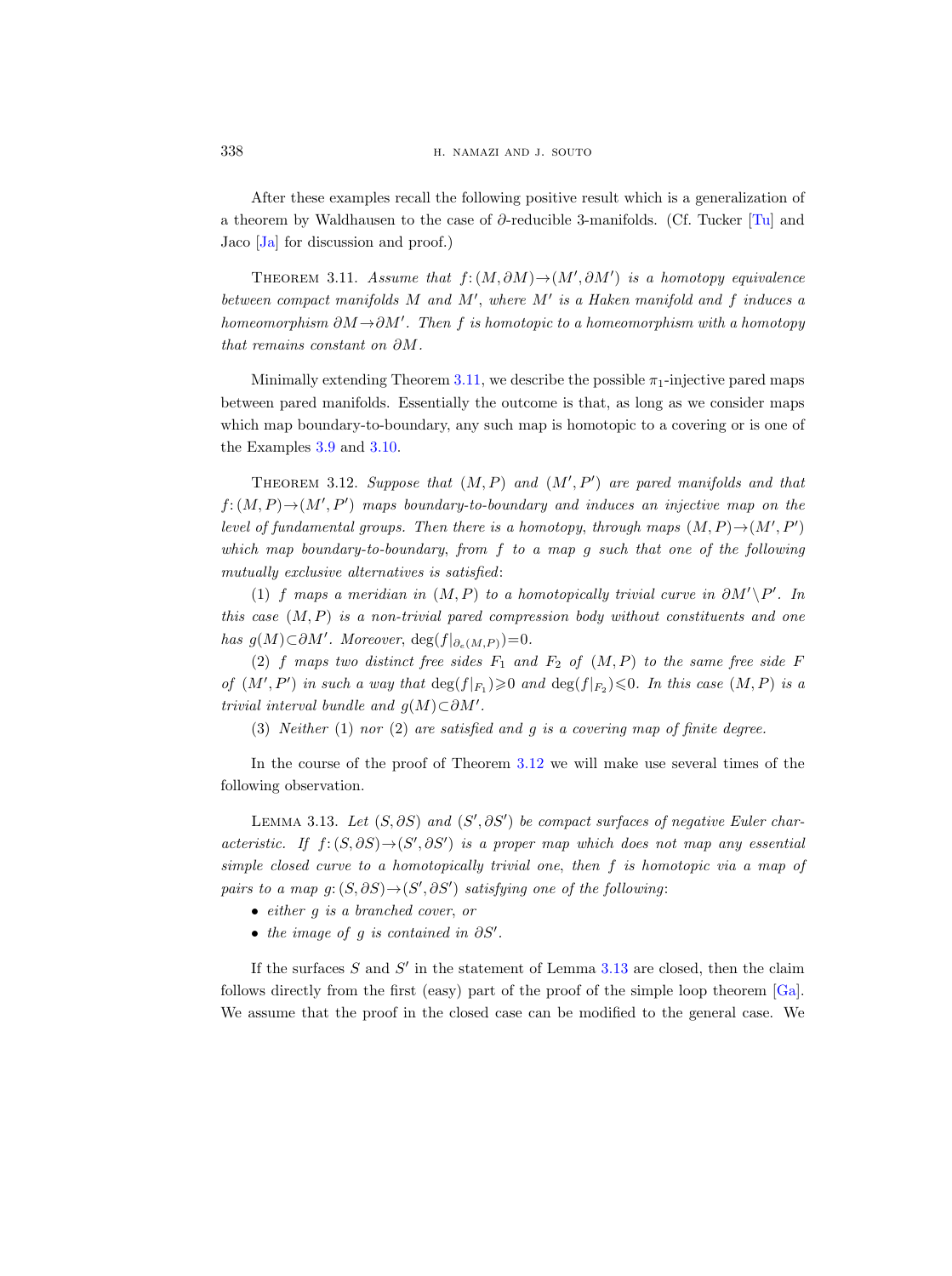prefer however to give an analytic argument using harmonic maps; observe that this argument also applies in the closed case.

Proof. Assuming that the second alternative in Lemma [3.13](#page-15-2) does not hold, we claim that  $f$  is homotopic to a branched cover. To begin with observe that the assumptions in the lemma imply that  $f$  is not homotopic to either a constant map nor a map whose image is a closed essential curve in  $S'$ . Endow (the interior of)  $S'$  with a fixed complete hyperbolic metric  $\varrho_0$  with finite area. The assumption that f is not homotopic to a map whose image is contained in  $\partial S'$  implies [\[Co\]](#page-70-13) that for every finite-type conformal structure  $\sigma$  on (the interior of) S the map f is properly homotopic to a harmonic map

$$
f_{\sigma}: (S, \sigma) \longrightarrow (S', \varrho_0).
$$

Denote by  $E(f_{\sigma}, \sigma)$  the energy of  $f_{\sigma}$  with respect to  $\sigma$  and  $\varrho_0$ .

The assumption that  $f$  does not map any essential simple loop to a homotopically trivial curve implies [\[SU\]](#page-71-10) that there is some conformal structure  $\sigma_0$  on S with

$$
E(f_{\sigma_0}, \sigma_0) \leqslant E(f_{\sigma}, \sigma)
$$

for every other choice of  $\sigma$ . This implies that the map  $f_{\sigma_0}$  is conformal with respect to the Riemann-surface structure induced by  $\varrho_0$  on  $S'$  [\[SU\]](#page-71-10). Since conformal maps between surfaces are branched covers and since f is properly homotopic to  $g = f_{\sigma_0}$ , the claim follows.  $\Box$ 

Before launching the proof of Theorem [3.12,](#page-15-0) we state concretely the incarnation of Lemma [3.13](#page-15-2) needed below. Observe that it follows from Dehn's lemma and Lemma [3.7](#page-14-2) that, under the assumptions of Theorem [3.12,](#page-15-0) any essential simple closed curve in  $\partial M \backslash P$ whose image under f is homotopically trivial in  $\partial M' \backslash P'$  is in fact a meridian. In particular, assuming that no meridian in  $(M, P)$  is mapped to a homotopically trivial curve in  $\partial M' \backslash P'$  implies that the restriction of f to  $\partial M \backslash P$  is homotopic to a branched cover. We start now the proof of Theorem [3.12.](#page-15-0)

*Proof of Theorem [3.12](#page-15-0).* We start proving that if  $(1)$  and  $(2)$  are not satisfied then we are in case (3).

Claim 1. Suppose that

• f does not map any meridian in  $(M, P)$  to a homotopically trivial curve in  $\partial M' \backslash P'$ , and that

• there are no two distinct free sides  $F_1$  and  $F_2$  of  $(M, P)$  which are mapped to the same free side F of  $(M', P')$  in such a way that  $\deg(f|_{F_1}) \geq 0$  and  $\deg(f|_{F_2}) \leq 0$ .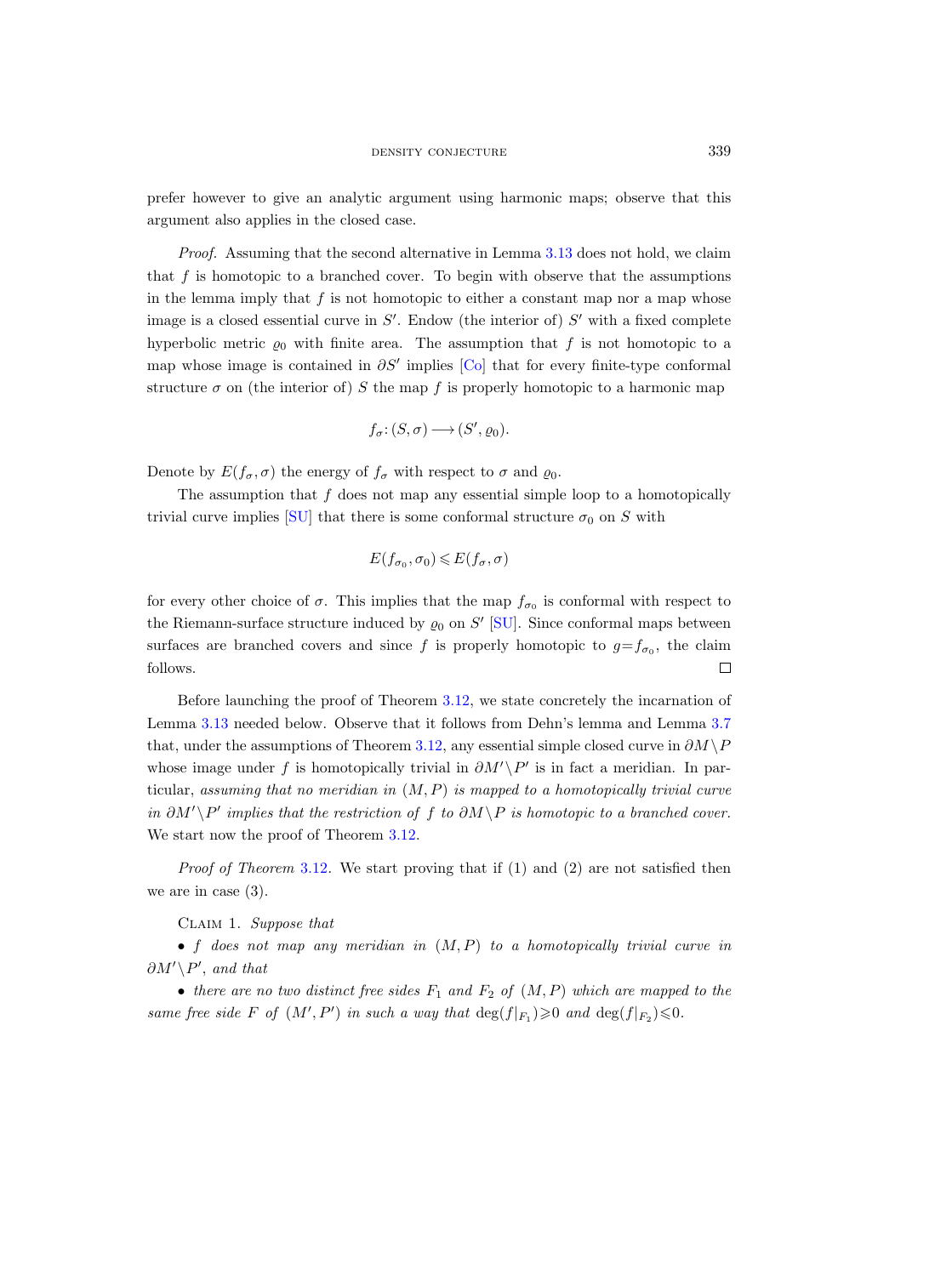Then f is homotopic, through maps  $(M, P) \rightarrow (M', P')$  which map boundary-toboundary, to a finite covering  $g: (M, P) {\rightarrow} (M', P').$ 

*Proof of Claim* 1. Let F and F' be free sides of  $(M, P)$  and  $(M', P')$ , respectively, with  $f(F) \subset F'$ . As remarked above, the assumption that f does not map any meridian in F to a homotopically trivial curve in  $F'$  implies that the restriction of f to F is homotopic to a branched cover. From now on we assume that the restriction of  $f$  to any free side is a branched cover. Observe at this point that this implies that the restriction of f to any free side F of  $(M, P)$  is either orientation preserving or reversing. The second assumption in the claim implies that any two free sides of  $(M, P)$  which are mapped to the same free side of  $(M', P')$ , are mapped with the same orientation.

Let  $\overline{M}$  be the cover of  $M'$  corresponding to the image of  $\pi_1(M)$  under the homomorphism induced by f, and denote by  $\tilde{P}' \subset M'$  the preimage of P'. The map f lifts to a homotopy equivalence  $\tilde{f}: M \to \widetilde{M}'$ ; we claim that it is homotopic to a homeomorphism. We first prove that  $\tilde{f}$  is onto. Recall that, by Lemma [3.7,](#page-14-2) the restriction of  $\tilde{f}$  to P is homotopic to a homeomorphism onto its image in  $\tilde{P}$ . In particular, we can homotope  $\tilde{f}$ , through maps which map boundary-to-boundary, to a map whose restriction to P is a homeomorphism onto its image and whose restriction to every free side is a branched cover; we assume that  $\tilde{f}$  had this property to begin with. Since no two free sides are mapped to the same free side with different orientations, it follows that the restriction of f to  $\partial M$  is altogether a branched cover onto its image. As the degree of the restriction of  $\tilde{f}$  to any two boundary components of  $\partial M$  which are mapped to the same component of  $\partial M'$  has the same sign, it follows that the image of  $\partial M$  is a non-trivial 2-cycle in  $H_2(\partial M')$ . This implies that the induced map  $H_3(M, \partial M) \to H_3(M', \partial M')$  is an injective homomorphism, and hence shows that  $\tilde{f}$  is onto.

Since M is compact, we deduce that  $\overline{M'}$  is compact as well; hence the cover  $\overline{M'} \to M'$ is finite. It remains to prove that  $\tilde{f}$  is homotopic to a homeomorphism. In the light of Theorem [3.11,](#page-15-1) it suffices to prove that the restriction of  $f$  to the boundary of  $M$  is a homeomorphism to the boundary of  $\tilde{M}'$ . In order to see that this is the case, we observe that

$$
\chi(M) = \frac{\chi(\partial M)}{2} = \frac{1}{2} \sum_{S \subset \partial M} \chi(S) \le \frac{1}{2} \sum_{S \subset \partial \widetilde{M}'} \chi(\widetilde{f}(S)) = \frac{\chi(\partial \widetilde{M}')}{2} = \chi(\widetilde{M}'),
$$

where the inequality holds because the restriction of f to every component of  $\partial M$  is a branched cover and because  $f$  is surjective. In particular, equality holds if and only if the restriction of f to every component S of  $\partial M$  is a homeomorphism. Since M and  $\overline{M}'$  are homotopy equivalent  $\chi(M) = \chi(M')$ , and hence equality must hold. We have proved that the restriction of  $\tilde{f}$  to  $\partial M$  is a homeomorphism. As mentioned above, it follows from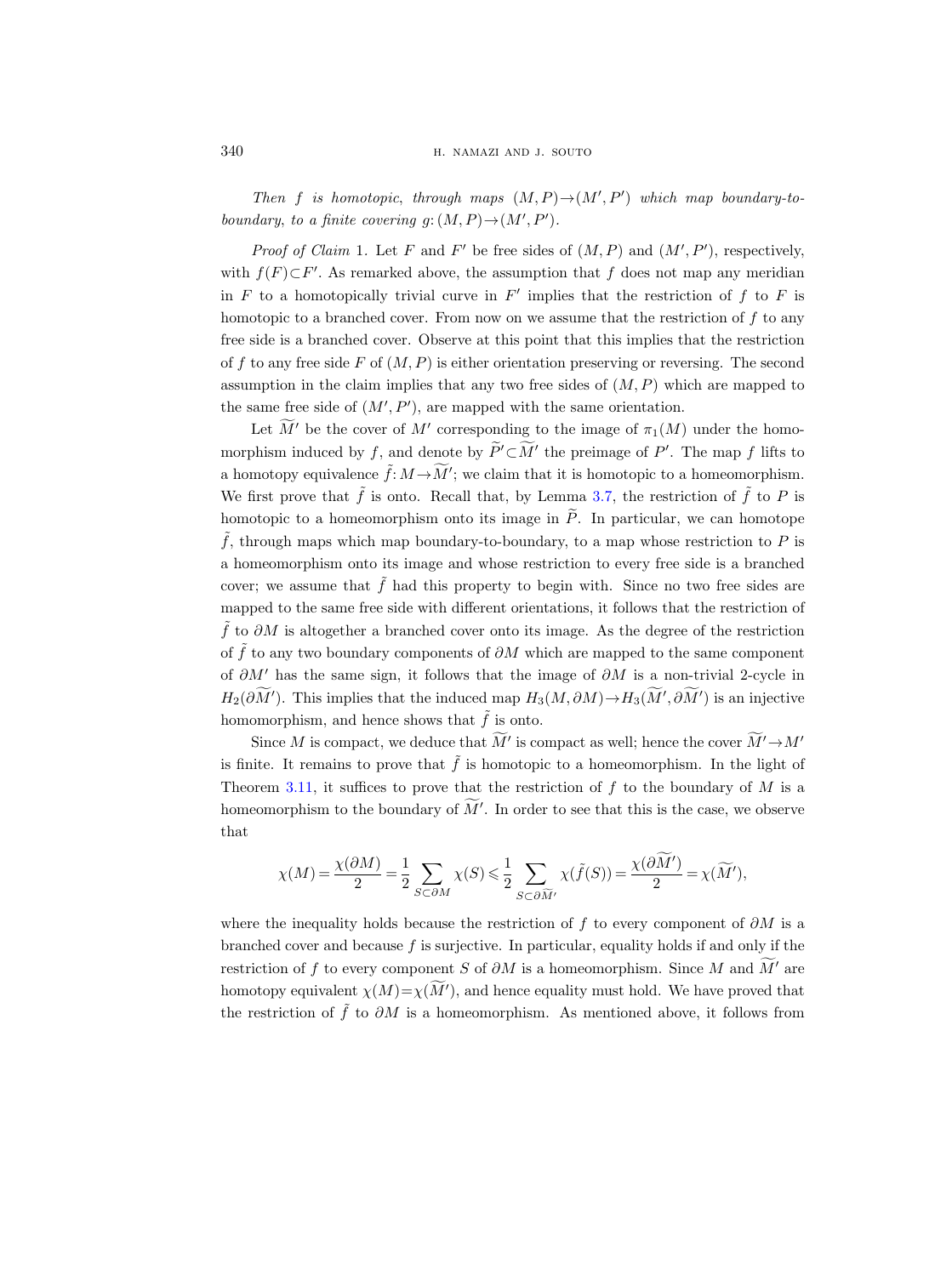Theorem [3.11](#page-15-1) that  $\tilde{f}$  is homotopic to a homeomorphism, proving that Theorem [3.12](#page-15-0) (3) holds. This concludes the proof of Claim 1.  $\Box$ 

We suppose now that we are not in case  $(1)$  but that the assumption of case  $(2)$  is satisfied.

CLAIM 2. Suppose that  $f$  does not map any meridian in  $(M, P)$  to a homotopically trivial curve in  $\partial M' \backslash P'$ , and that there are two distinct free sides  $F_1$  and  $F_2$  of  $(M, P)$  whose images are contained in the same free side F' of  $(M', P')$  and such that  $deg(f|_{F_1}) \geq 0$  and  $deg(f|_{F_2}) \leq 0$ . Then  $(M, P)$  is a trivial interval bundle and f is homotopic, through maps  $(M, P) \rightarrow (M', P')$  which map boundary-to-boundary, to a map g with  $g(M) \subset F'$ .

In order to prove Claim 2, we will need the following observation that, lacking a better name, we state as a lemma.

<span id="page-18-0"></span>LEMMA 3.14. Let  $(M, P)$  be a pared manifold and F be a free side of  $(M, P)$ . If for every simple loop  $\gamma$  on F there is a non-zero multiple  $\gamma^m$  which is freely homotopic into another free side of  $(M, P)$ , then F is incompressible.

*Proof of Claim 2.* As in the proof of Claim 1, let  $(M', P')$  be the cover of  $(M', P')$ corresponding to the image of  $\pi_1(M)$  under the homomorphism induced by f and denote a lift of f by  $f$ . Again as in the proof of Claim 1, we may assume that the restriction of f to any free side of  $(M, P)$  is a branched cover onto a free side of  $(M', P')$ .

A priori, it could be that there are no two free sides  $F_1$  and  $F_2$  of  $(M, P)$  which are mapped under  $\tilde{f}$  to the same component of  $\partial \widetilde{M}' \setminus \widetilde{P}'$  with degrees of distinct sign. Suppose for a moment that we are in this situation. Then, the argument used in the proof of Claim 1 shows that the image of  $\partial M$  is a non-trivial 2-cycle in  $H_2(\partial M')$ , that the induced map  $H_3(M, \partial M) \to H_3(\widetilde{M}', \partial \widetilde{M}')$  is an injective homomorphism, that  $\tilde{f}$  is onto and that  $\tilde{f}$  is homotopic to a homeomorphism. Hence, f was to begin with homotopic to a covering, but this contradicts the assumption that the different free sides are mapped to the same free side with degrees of distinct sign.

It follows that  $\tilde{f}$  maps two free sides, which we may assume to be  $F_1$  and  $F_2$ , of  $(M, P)$ to the same free side F' of  $(M', P')$  in such a way that  $\deg(f|_{F_1}) \geq 0$  and  $\deg(f|_{F_2}) \leq 0$ . Since the restriction of  $\tilde{f}$  to  $F_i$  is a branched cover, it follows that the images of  $\pi_1(F_1)$ and  $\pi_1(F_2)$  have finite index in  $\pi_1(F')$ . Since  $\tilde{f}$  is an isomorphism on  $\pi_1$ , it follows that  $\pi_1(F_1)$  and  $\pi_1(F_2)$  in  $\pi_1(M)$  have finite-index subgroups which are conjugate within  $\pi_1(M)$ . Lemma [3.14](#page-18-0) shows that  $F_1$  and  $F_2$  are incompressible. Passing to a finite sheeted cover  $(M, P)$  of  $(M, P)$ , the free sides  $F_1$  and  $F_2$  lift to incompressible boundary components  $\widetilde{F}_1$  and  $\widetilde{F}_2$  which are homotopic in the cover. Waldhausen's cobordism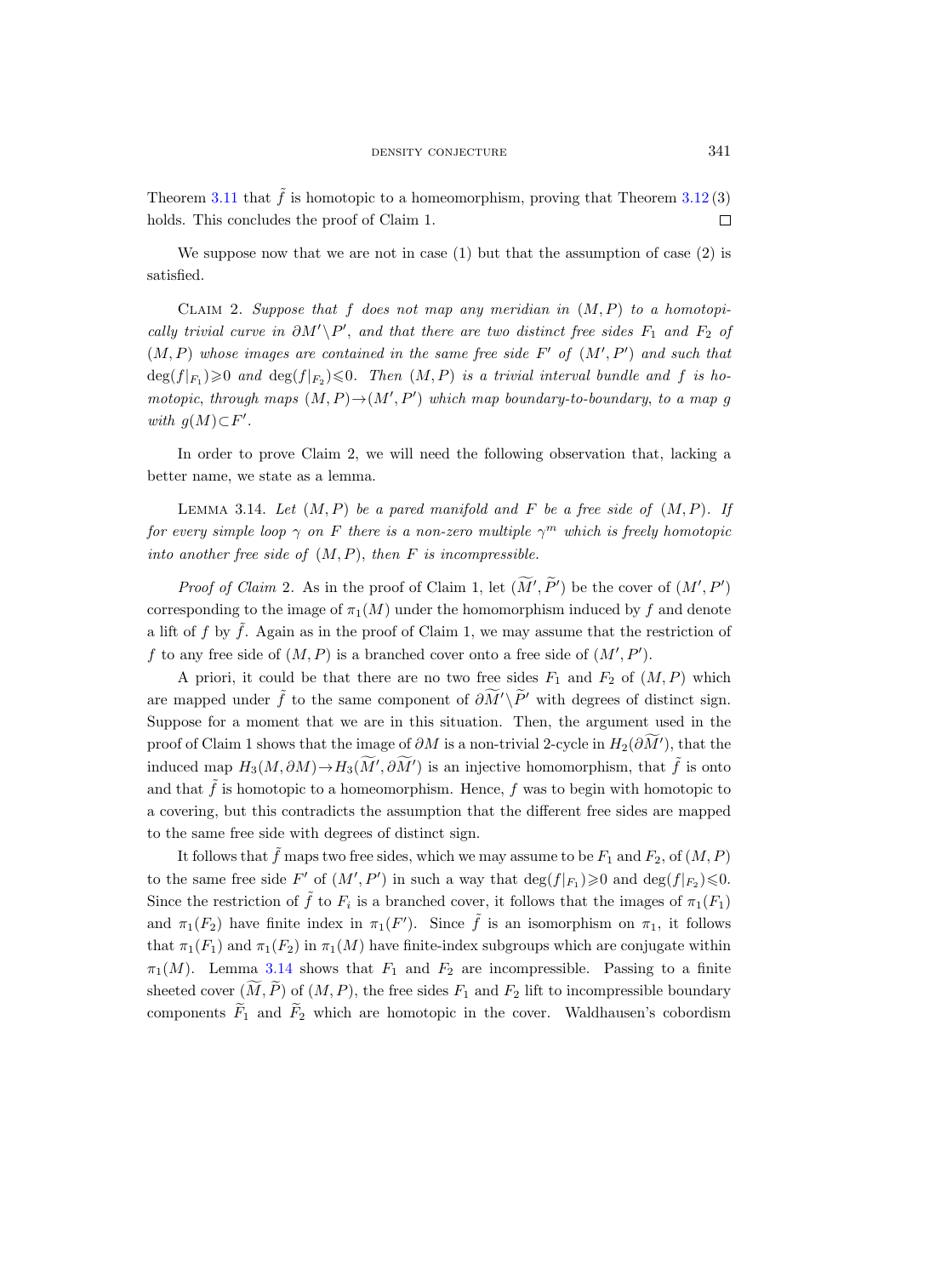theorem shows that  $(\widetilde{M}, \widetilde{P})$  has to be a trivial interval bundle. By Lemma [3.1,](#page-9-0)  $(M, P)$  is also an interval bundle, which is trivial because it has two distinct boundary components. We have proved the first part of the claim.

Consider now the commuting diagram

$$
F_1 \xrightarrow{\tilde{f}|_{F_1}} F'
$$
  
\n
$$
\downarrow \qquad \qquad \downarrow
$$
  
\n
$$
M \xrightarrow{\tilde{f}} \widetilde{M'}
$$

where the vertical arrows are inclusions. The inclusion of  $F_1$  into M and the map

$$
\tilde{f}:M\longrightarrow \widetilde{M}'
$$

are both homotopy equivalences. It follows that the restriction  $\tilde{f}|_{F_1}$  is  $\pi_1$ -injective. Being a  $\pi_1$ -injective branched cover, it follows that  $\tilde{f}|_{F_1}$  is a homeomorphism and hence a homotopy equivalence. This proves that the inclusion of  $\frac{F'}{S}$  into  $\frac{M'}{S}$  is a homotopy equivalence. Hence,  $F'$  is a strong deformation retract of  $\widetilde{M}'$ . This implies that  $\widetilde{f}$  is homotopic, through maps mapping  $\partial M \backslash P = F_1 \cup F_2$  to  $\overline{F}'$ , to a map whose image is contained in  $F'$ . This homotopy descends to the desired homotopy of  $f$ . This concludes the proof of Claim 2.  $\Box$ 

At this point it remains to prove that whenever a meridian  $\alpha$  in a free side F of  $(M, P)$  is mapped to a homotopically trivial curve in a free side F' of  $(M', P')$ , then  $(M, P)$  is a non-trivial pared compression body without constituents and f is homotopic to a map g with  $g(M) \subset \partial M'$ . In order to see that this is the case we will argue by induction on  $\chi(\partial M)$ . Observe that whenever  $\chi(\partial M)=0$  then  $\partial M=P$ . Hence  $\partial M$  is incompressible and therefore the base case of the induction is trivially satisfied.

Suppose now that F and F' are free sides of  $(M, P)$  and  $(M', P')$ , respectively, with  $f(F) \subset F'$ , and that f maps a meridian  $\alpha \subset F$  to a homotopically trivial curve in F'. By Dehn's lemma, there is a properly embedded disk  $(D, \partial D) \subset (M, F)$  with  $\partial D = \alpha$ . Up to homotopy constant on  $\partial M$ , we may assume that  $f(D) \subset F'$ . Let  $(M_1, P_1)$  be the pair obtained by cutting  $(M, P)$  along the disk D. Every component  $(N, Q)$  of  $(M_1, P_1)$  is either a solid torus, with at most a single primitive annulus from  $P_1$ , or a pared manifold. In the latter case, observe that the map f induces a  $\pi_1$ -injective map

$$
f_1\colon (N,Q)\longrightarrow (M',P')
$$

and that  $\chi(\partial N) > \chi(\partial M)$ . Arguing by induction, we may assume that the components of  $(M_1, P_1)$  are either solid tori or satisfy Theorem [3.12.](#page-15-0) Then the following claim is immediate.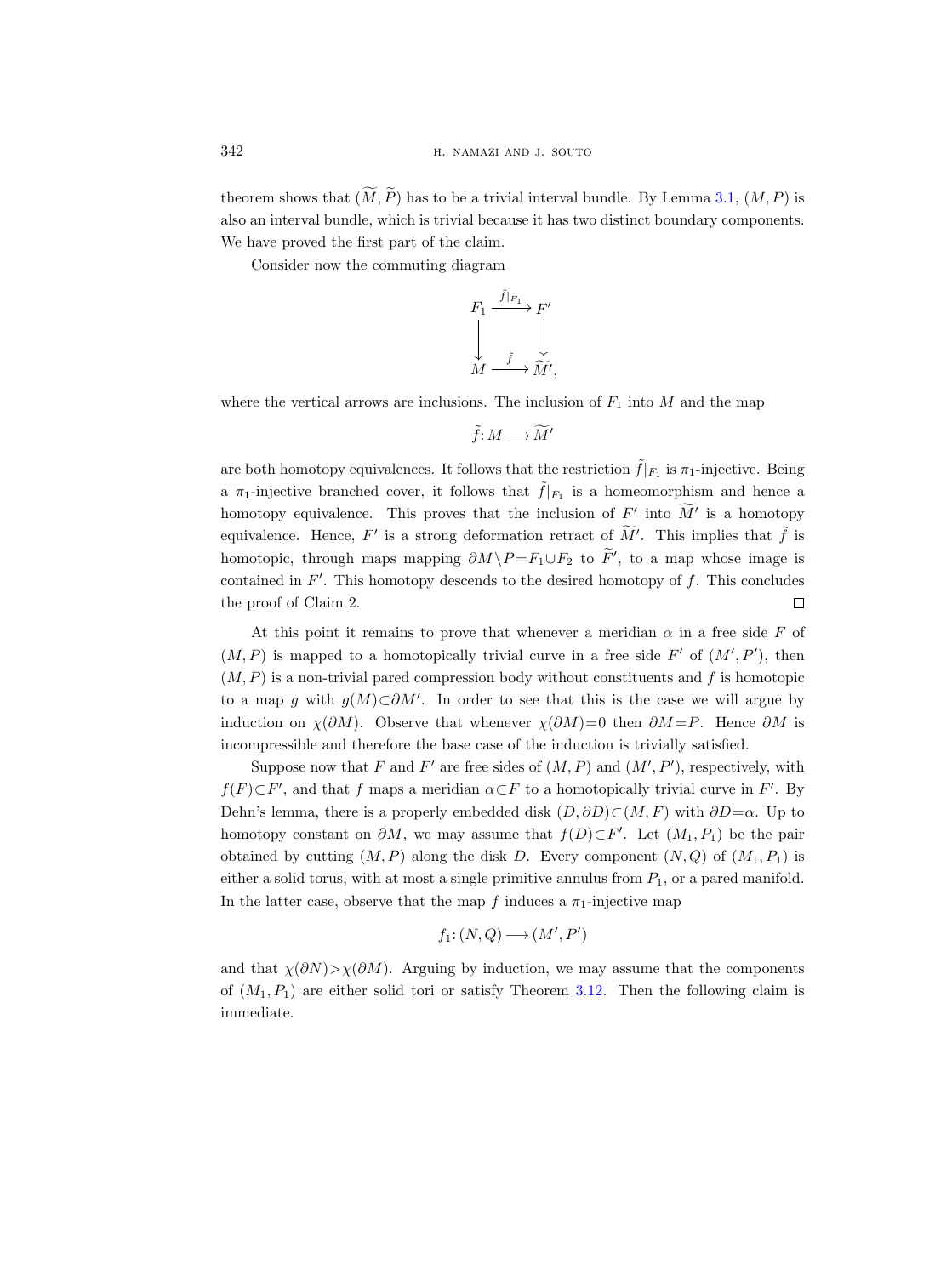CLAIM 3. Suppose that every component  $(N,Q)$  of  $(M_1, P_1)$  which is not a solid torus satisfies one of the outcomes (1) and (2) of Theorem [3.12](#page-15-0). Then

$$
f\colon (M,P)\longrightarrow (M',P')
$$

is homotopic, through maps which map boundary-to-boundary, to a map

$$
g: (M, P) \longrightarrow (M', P')
$$

with  $g(M) \subset \partial M'$ .

Now, we are ready to rule out outcomes (2) and (3) for every pared manifold component  $(N, Q)$  of  $(M_1, P_1)$  which is not a solid torus. The map  $f_1$  cannot be homotopic, through maps mapping boundary-to-boundary, to a finite cover  $g_1: (N, Q) \rightarrow (M', P')$  because then the image of  $\pi_1(N)$  would have finite index in  $\pi_1(M')$ ; but  $\pi_1(N)$  has infinite index in  $\pi_1(M)$  and hence the map f could not have been  $\pi_1$ -injective. This proves that  $f_1$  does not satisfy the conclusion of (3) in the statement of Theorem [3.12.](#page-15-0) Suppose now that (2) holds for  $f_1$ . In other words, there is a compact oriented surface  $F_1$  with  $(N, Q) = (F_1 \times I, \partial F_1 \times I)$  and the map  $f_1$  induces an injective homomorphism from  $\pi_1(F_1)$ to  $\pi_1(M')$ , and therefore to  $\pi_1(F')$ . This implies that the proper map  $f_1|_{F_1}: F_1 \to F'$  is homotopic to a covering and therefore the image of  $\pi_1(N)$  has finite index in  $\pi_1(F')$ . But  $\pi_1(N)$  has infinite index in  $\pi_1(M)$ . By Claim 3, f is homotopic to the map g whose image is contained in  $F'$ , and we have again a contradiction with the  $\pi_1$ -injectivity of f.

We have proved that Theorem [3.12](#page-15-0) (1) holds for every component  $(N, Q)$  of  $(M_1, P_1)$ which is not a solid torus. In particular, any such  $(N, Q)$  is a non-trivial pared compression body without constituents. It follows that  $(M, P)$  itself is a non-trivial pared compression body without constituents. The claim that  $f$  is homotopic, via maps mapping boundary-to-boundary, to a map g with  $g(M) \subset \partial M'$  follows directly from Claim 3.

This concludes the proof of Theorem [3.12.](#page-15-0)

 $\Box$ 

We state here the following consequence of Theorem [3.12.](#page-15-0)

LEMMA 3.15. Let  $f: (C, P) \rightarrow (C', P')$  be a  $\pi_1$ -injective map between pared compression bodies  $(C, P)$  and  $(C', P')$  which takes  $\partial_e C$  to  $\partial_e C'$ . Also assume that  $(C, P)$  is non-trivial and that the f-image of no non-peripheral loop in a constituent of  $(C, P)$  is homotopic into a component of  $P'$ . Then f is homotopic, through maps  $(C, P) \rightarrow (C', P')$ which map  $\partial_e C$  to  $\partial_e C'$ , to a map g such that either

(a) g is a covering of finite degree, or

(b)  $g(C) \subset \partial_e C'$ ,  $(C, P)$  has no constituents and f maps a meridian of  $(C, P)$  to a homotopically trivial curve on  $\partial_e C'$ .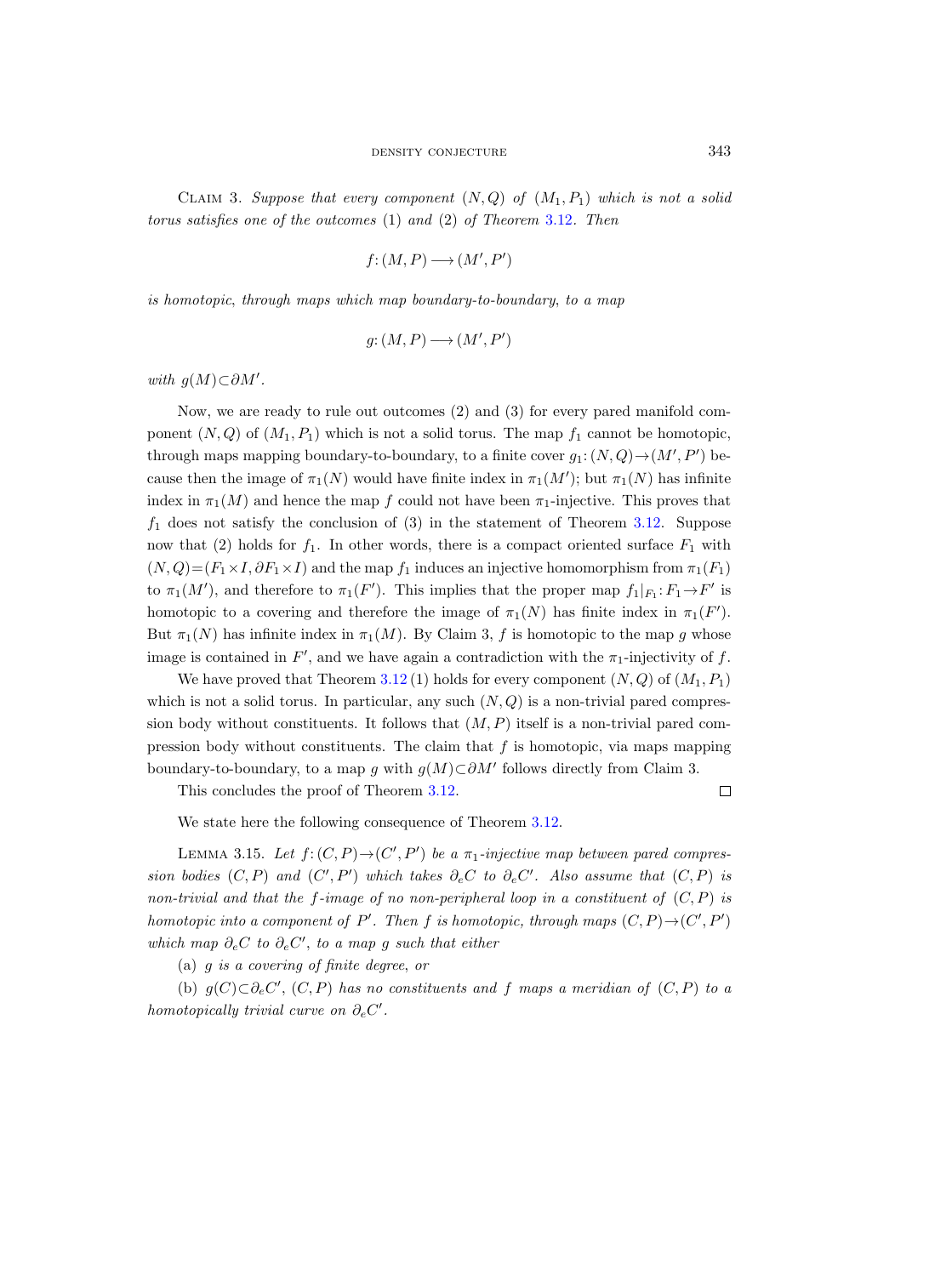*Proof.* In the light of Theorem [3.12,](#page-15-0) it suffices to show that  $f$  is homotopic, through maps  $(C, P) \rightarrow (C', P')$  which map  $\partial_e C$  to  $\partial_e C'$ , to a map which maps boundary-toboundary. Clearly, it suffices to prove that if F is any constituent of  $(C, P)$ , then the restriction  $f|_F$  of f to F is properly homotopic to a map into a constituent of  $(C', P')$ . That this is the case follows immediately from Lemma [3.4.](#page-11-0)  $\Box$ 

# 3.6. Mapping class group

Recall that the mapping class group  $Mod(M, P)$  of a pared manifold  $(M, P)$  is the group of all pared isotopy classes of pared self-homeomorphisms of  $(M, P)$ . We denote by  $\text{Mod}_0(M, P)$  (resp.  $\text{Mod}_0^+(M, P)$ ) the subgroup consisting of those mapping classes represented by elements which are pared homotopic to the identity (resp. pared homotopic to the identity and orientation preserving). At this point we would like to observe that if the free sides of  $(M, P)$  are incompressible, then  $Mod_0^+(M, P)$  is trivial. Under the same assumption,  $Mod_0(M, P)$  has at most order 2 and this happens only when  $(M, P)$ is an interval bundle. On the other hand, both  $\mathrm{Mod}_0(M, P)$  and  $\mathrm{Mod}_0^+(M, P)$  are infinite groups if  $(M, P)$  has a compressible free side.

# 4. Hyperbolic manifolds

<span id="page-21-0"></span>Throughout this section let  $N$  be an oriented hyperbolic 3-manifold with finitely generated non-abelian fundamental group. In other words, N is a complete Riemannian manifold isometric to the quotient  $\mathbb{H}^3/\Gamma$ , where  $\Gamma$  is a discrete and torsion-free finitely generated subgroup of  $PSL_2(\mathbb{C}) = Isom_+(\mathbb{H}^3)$ . We will be exclusively interested in those hyperbolic 3-manifolds which have infinite volume.

See [\[MT\]](#page-71-11), [\[BP\]](#page-69-9), [\[Ka\]](#page-70-2) and [\[Mar\]](#page-71-12) for basic facts on hyperbolic 3-manifolds and Kleinian groups.

# 4.1. Thick-thin decomposition

For  $x \in N$ , let  $\text{inj}_N(x)$  be the injectivity radius of N in x, i.e. half of the length of the shortest homotopically essential loop in  $N$  based at  $x$ . It follows from the thick-thin decompositon theorem that for every positive  $\varepsilon$  smaller than the 3-dimensional Margulis constant, the closure of every component  $U$  of the subset

$$
N^{<\varepsilon}=\{x\in N:\mathrm{inj}_N(x)<\varepsilon\}
$$

has one of the following forms:

(a)  $U$  is a regular neighborhood of a short closed geodesic;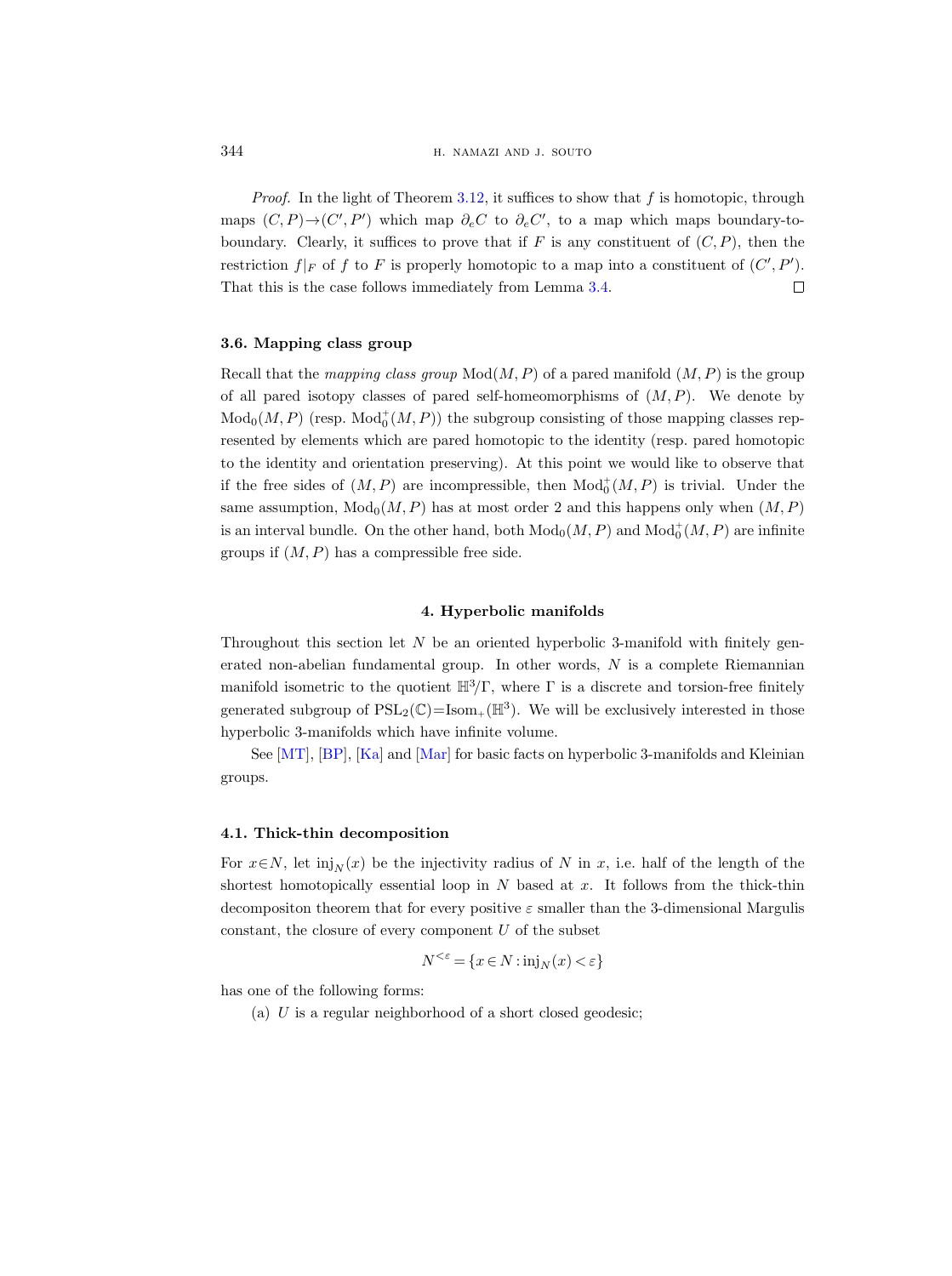(b)  $U$  is isometric to the quotient of a horoball under a rank-1 parabolic subgroup; in particular U is homeomorphic to  $[0, \infty) \times \mathbb{S}^1 \times \mathbb{R}$ ;

(c)  $U$  is isometric to the quotient of a horoball under a rank-2 parabolic subgroup; in particular U is homeomorphic to  $\mathbb{S}^1 \times \mathbb{S}^1 \times [0, \infty)$ .

The components of type (a) are called the Margulis tubes; the components of types (b) and (c) are respectively rank-1 and rank-2 cusps. The assumption that the fundamental group of  $N$  is finitely generated implies that  $N$  contains only finitely many cusps  $[S<sub>u1</sub>]$ .

Denote by  $N^{\varepsilon}$  the closure of the complement of the union of the cusps of N and notice that N is homeomorphic to the interior of  $N^{\varepsilon}$ .

# 4.2. Pared manifold associated with a hyperbolic 3-manifold

Still under the assumption that  $N$  is a hyperbolic 3-manifold with finitely generated fundamental group, it follows from the tameness theorem by Agol [\[Ag\]](#page-69-2) and Calegari–Gabai  $[CG]$  that N is homeomorphic to the interior of a compact manifold. More precisely, we have the following result.

Tameness theorem. (Agol, Calegari–Gabai) Suppose that N is a hyperbolic 3 manifold with finitely generated fundamental group and let  $\varepsilon$  be positive and smaller than the Margulis constant. There is a compact 3-manifold M whose boundary ∂M contains a subsurface P consisting of all toroidal components of  $\partial M$  and a possibly empty collection of annuli such that  $N^{\varepsilon}$  is homeomorphic to the complement in M of  $\partial M \backslash P$ .

Continuing with the same notation as in the tameness theorem, it is well known that  $(M, P)$  is a pared manifold. Moreover,  $(M, P)$  is unique up to pared homeomorphisms; in particular,  $(M, P)$  does not depend on the concrete choice of  $\varepsilon$ . It is hence justified to refer to  $(M, P)$  as the pared manifold associated with N.

An immediate consequence of the tameness theorem is the existence of what we refer to as a *standard (relative) compact core* of  $(N^{\varepsilon}, \partial N^{\varepsilon})$ . This is a compact submanifold  $(M', P') \subset (N^{\varepsilon}, \partial N^{\varepsilon})$  homeomorphic to  $(M, P)$  and such that  $(N^{\varepsilon} \setminus M', \partial N^{\varepsilon} \setminus P')$  is homeomorphic to  $(\partial M' \backslash P) \times \mathbb{R}$ . Observe that while every standard compact core  $(M', P')$  is homeomorphic to the pared manifold  $(M, P)$  associated with N, this identification is far from being canonical. Even if we do not distinguish between isotopic identifications, we must still take into account the effect of precomposing the embedding of  $(M, P)$  with self-homeomorphisms of  $(M, P)$ .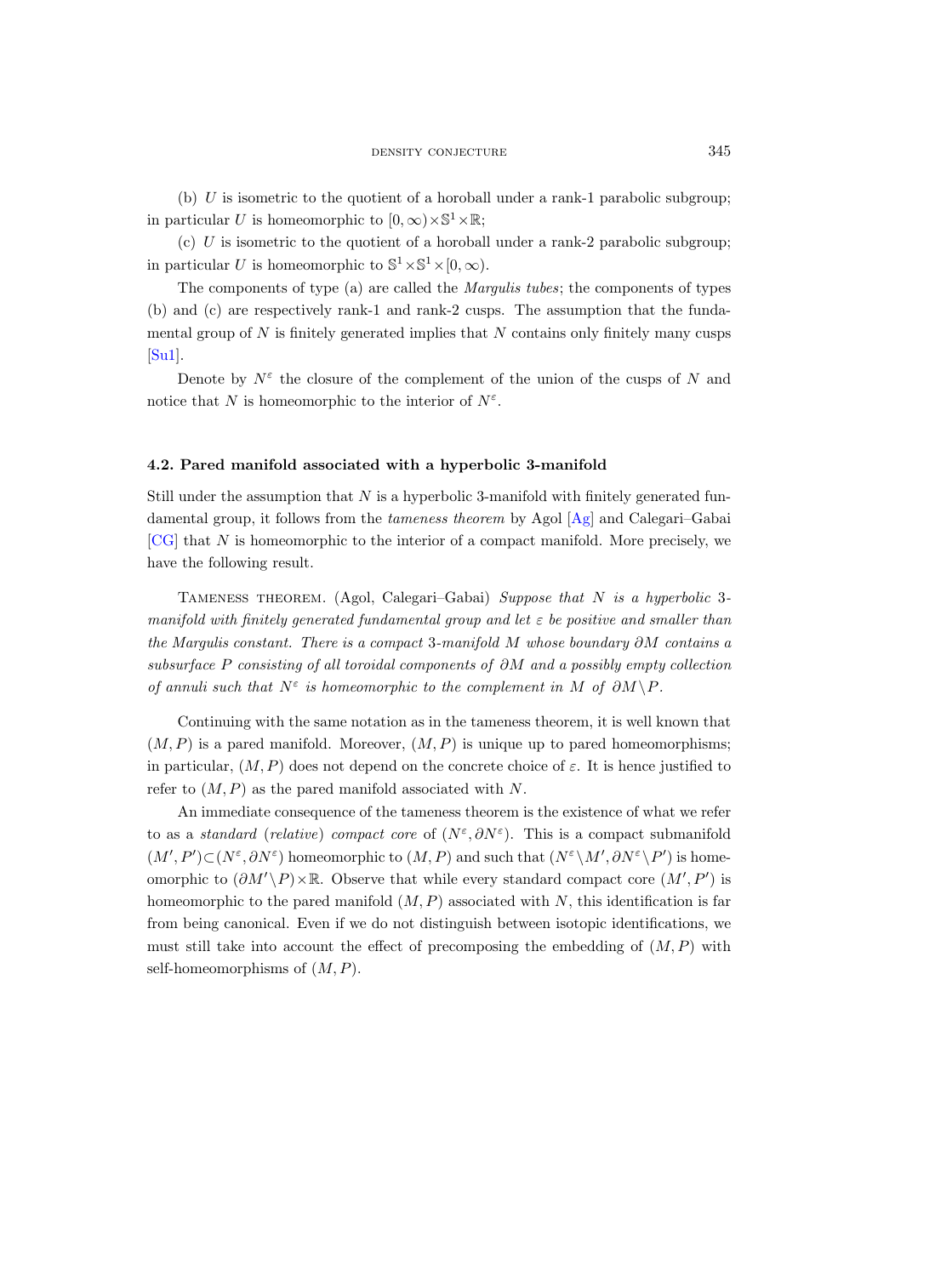#### 4.3. Convex core and conformal boundary

We are still assuming that  $N = \mathbb{H}^3/\Gamma$  is a hyperbolic 3-manifold with finitely generated non-virtually abelian fundamental group. Let  $\Lambda_{\Gamma} \subset \partial_{\infty} \mathbb{H}^3$  be the limit set of Γ, i.e. the minimal closed Γ-invariant subset of the boundary at infinity  $\partial_{\infty} \mathbb{H}^3$  of hyperbolic space. The convex hull CH(Γ) of the limit set  $\Lambda_{\Gamma}$  is the minimal, closed, Γ-invariant convex subset of  $\mathbb{H}^3$ . The *convex core*  $\mathrm{CC}(N) = \mathrm{CH}(\Gamma)/\Gamma$  of N, i.e. the projection of the convex hull to N, is a totally convex submanifold of N. Unless  $\Gamma$  is Fuchsian, the boundary of the convex hull is, with respect to the induced path metric, a complete hyperbolic surface without boundary [\[EM\]](#page-70-14). In particular, the boundary  $\partial CC(N)$  also has a natural hyperbolic metric; it is known that with respect to this metric  $\partial CC(N)$  has finite area.

Continuing with the same notation, let  $\Omega_{\Gamma} = \partial_{\infty} \mathbb{H}^3 \setminus \Lambda_{\Gamma}$  be the *discontinuity domain* of Γ. The action of the group Γ on  $\mathbb{H}^3 \cup \Omega_{\Gamma}$  is properly discontinuous and free. In particular,  $N \cup \partial_c N = (\mathbb{H}^3 \cup \Omega_\Gamma)/\Gamma$  is a 3-manifold with boundary. It is known that every connected component of  $\partial_c N$  has negative Euler characteristic.

The boundary at infinity of the hyperbolic space  $\partial_{\infty} \mathbb{H}^3$  can be identified with the complex projective line  $\mathbb{C}P^1$ . This identification is compatible with the actions  $PSL_2(\mathbb{C}) \cap \mathbb{H}^3$  by orientation-preserving isometries and  $PSL_2(\mathbb{C}) \cap \mathbb{C}P^1$  by Möbius transformations. As a consequence of the Ahlfors finiteness theorem, we see that the surface  $\partial_c N = \partial_c (\mathbb{H}^3/\Gamma) = \Omega_\Gamma/\Gamma$  is naturally endowed with the structure of a Riemann surface of finite conformal type, and hence with a finite-volume hyperbolic metric. The Riemann surface  $\partial_c(\mathbb{H}^3/\Gamma)$  is the *conformal boundary* of  $\mathbb{H}^3/\Gamma$ .

The convex projection  $\mathcal{X}: N \to CC(N)$  extends continuously to the conformal boundary  $\partial_c N$ . The following result due to Canary asserts that the restriction of  $\star$  to  $\partial_c N$  is Lipschitz when we endow  $\partial_c N$  with the canonical hyperbolic metric.

<span id="page-23-0"></span>PROPOSITION 4.1. (Canary [\[Ca1\]](#page-70-15)) For every  $\varepsilon > 0$  there exists  $K > 0$  such that the following holds. Let M be a hyperbolic 3-manifold, with finitely generated fundamental group, such that every closed geodesic in the conformal boundary which is homotopically trivial in M has at least length  $\varepsilon$  with respect to the canonical hyperbolic metric of  $\partial_c N$ . Then the convex projection  $\boldsymbol{\varkappa}: \partial_c M \rightarrow \partial CC(M)$  is K-Lipschitz.

# 4.4. Ends

A geometric end of N is an end of  $N^{\varepsilon}$ . Observe that whenever  $(M, P)$  is a standard compact core of  $(N^{\varepsilon}, \partial N^{\varepsilon})$ , then we have a bijection between the ends of  $N^{\varepsilon}$  and the free sides of  $(M, P)$ . A geometric end  $\mathcal E$  is *convex cocompact* if it has a neighborhood which is disjoint from  $\mathrm{CC}(N) \cap N^{\varepsilon}$ . If every geometric end of N is convex cocompact then we say that  $N$  is *geometrically finite*. The following is a well-known fact.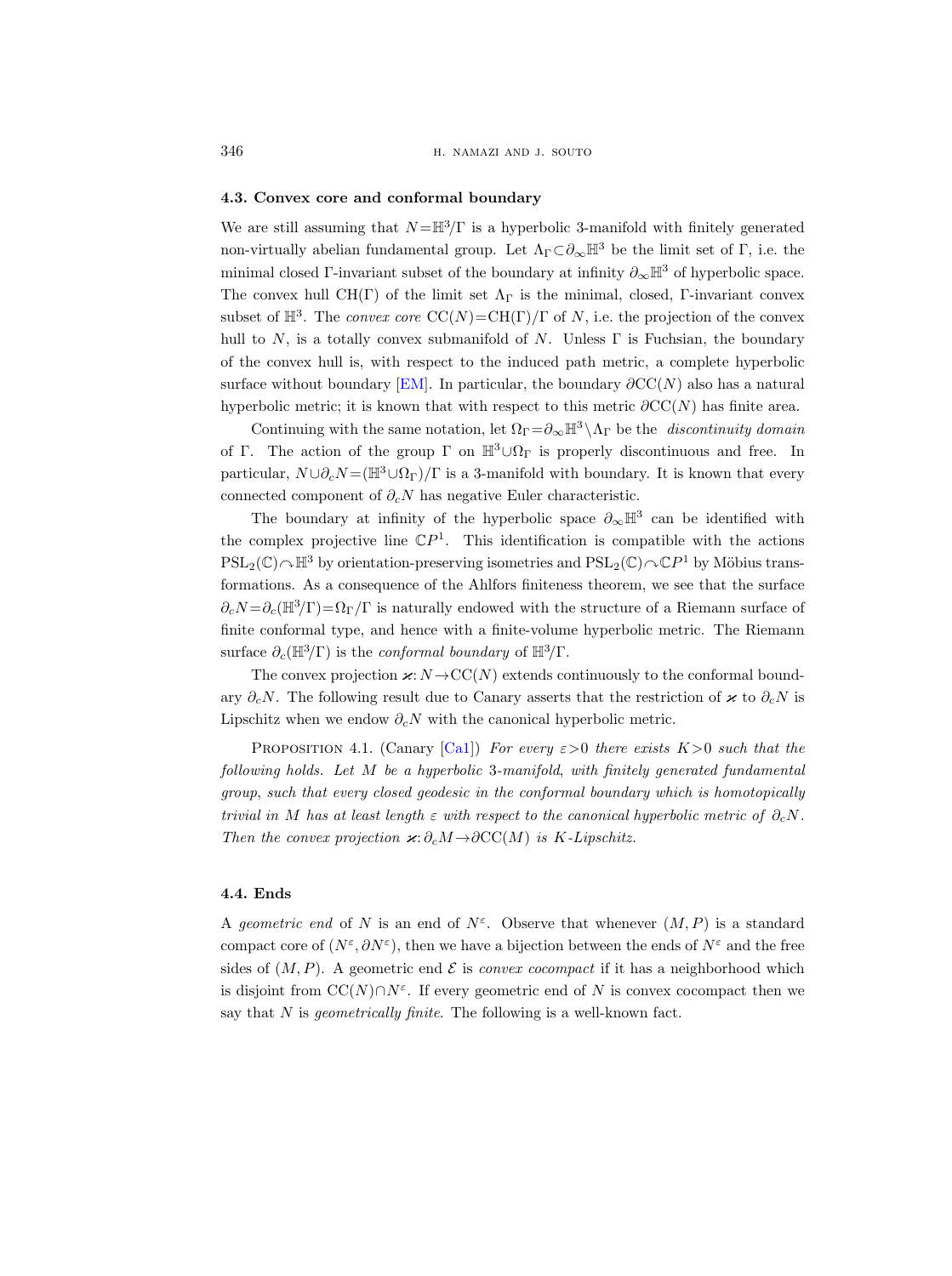PROPOSITION 4.2. Suppose that N is geometrically finite and let  $\mathcal{N}(\mathrm{CC}(N))$  be a regular neighborhood of the convex core of N. Then

$$
(\mathcal{N}(\mathrm{CC}(N)) \cap N^{\varepsilon}, \mathcal{N}(\mathrm{CC}(N)) \cap \partial N^{\varepsilon})
$$

is a standard compact core of  $(N^{\varepsilon}, \partial N^{\varepsilon})$ . Moreover, the union  $N \cup \partial_c N$  of N and its conformal boundary is homeomorphic to  $N^{\varepsilon} \setminus \partial N^{\varepsilon}$ .

Geometric ends  $\mathcal E$  which are not convex cocompact are said to be *degenerate*. We will discuss a few properties of degenerate ends in  $\S6$ .

# 4.5. AH $(M, P)$

If  $(M, P)$  is a pared manifold, let  $AH(M, P)$  be the set of conjugacy classes of discrete and faithful representations  $\varrho: \pi_1(M) \to \mathrm{PSL}_2(\mathbb{C})$  which map conjugacy classes represented by curves in P to parabolic elements.

Given  $[\rho] \in AH(M, P)$  choose a representative  $\rho \in [\rho]$  and consider the hyperbolic 3manifold  $N_{\varrho}=\mathbb{H}^{3}/\varrho(\pi_{1}(M)).$  We say that  $\varrho$  is geometrically finite if  $N_{\varrho}$  is. Similarly, we say that  $\varrho$  is minimally parabolic if every element in  $\pi_1(M)$  whose image under  $\varrho$ is parabolic, is represented by a curve in P. Conjugated representations give rise to isometric hyperbolic 3-manifolds. In particular, if a representation is conjugated to a geometrically finite (resp. minimally parabolic) one, then it is itself geometrically finite (resp. minimally parabolic). Abusing notation and terminology, we will not make any distinction between representations and the corresponding points in  $AH(M, P)$ .

Given  $\varrho \in AH(M, P)$ , let  $N_{\varrho}$  be the associated hyperbolic 3-manifold. Let  $(M', P')$  be the pared manifold corresponding to  $N_{\varrho}$  and identify  $(M', P')$  with a standard compact core of  $(N_{\varrho}^{\varepsilon},\partial N_{\varrho}^{\varepsilon})$ . The representation  $\varrho$  can be interpreted as an isomorphism between  $\pi_1(M)$  and  $\pi_1(N_{\varrho}) \simeq \pi_1(M')$ . In particular,  $\varrho$  determines, up to homotopy, a homotopy equivalence  $\phi: M \to M'$ . The assumption that  $\varrho$  maps elements represented by curves in P to parabolic elements implies that  $\phi$  is homotopic to a map of pairs

$$
(M, P) \longrightarrow (M', P').
$$

Any map of pairs in this homotopy class is said to be in the *homotopy class determined* by  $\rho$ .

In general  $\rho$  also maps some elements which are not represented by curves in  $P$  to parabolic elements; if this is the case, then the pared manifolds  $(M, P)$  and  $(M', P')$ are not homeomorphic. However, much more dramatic events can occur, since it may well be that  $M$  and  $M'$  themselves are not homeomorphic to each other. Compare with Example [3.8](#page-14-3) above.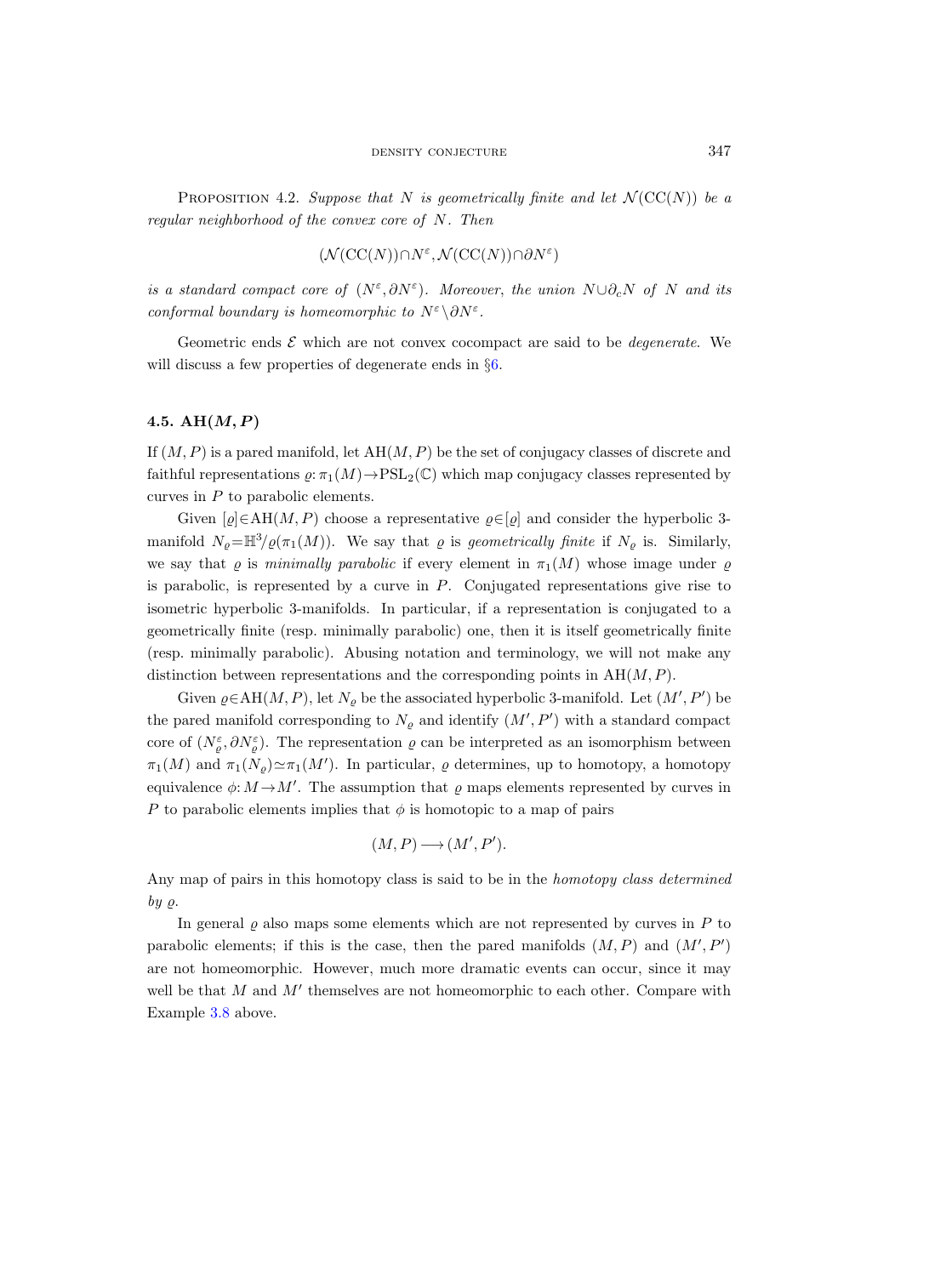348 **h.** namazi and j. souto

From now on, we will consider  $AH(M, P)$  with the *algebraic topology*: a sequence of conjugacy classes of representations  $\{[\varrho_i]\}_{i=1}^{\infty}$  converges *algebraically* to  $[\varrho]$  if there are representatives  $\varrho_i \in [\varrho_i]$  and  $\varrho \in [\varrho]$  such that for each  $\gamma \in \pi_1(M)$  the sequence  $\{\varrho_i(\gamma)\}_{i=1}^{\infty}$ converges to  $\rho(\gamma)$ .

At this point we would like to point out that the behavior of the hyperbolic manifolds associated with an algebraically convergent sequence of representations is all but transparent. For example, it was observed by Anderson and Canary [\[AC1\]](#page-69-10) that the homeomorphism type of the quotient manifold can be constant along the sequence and change at the limit.

# 4.6. Quasi-conformal deformations of Kleinian groups

Continuing with the same notation, fix  $\rho \in AH(M, P)$  geometrically finite and minimally parabolic and such that  $(M, P)$  is the pared manifold associated with the hyperbolic 3-manifold  $N<sub>o</sub>$ . The existence of such a representation  $\rho$  is ensured by Thurston's hyperbolization theorem  $[0t4]$ , [\[Ka\]](#page-70-2). Identify  $(M, P)$  with a standard compact core of  $(N_{\varrho}^{\varepsilon},\partial N_{\varrho}^{\varepsilon})$ ; doing so we obtain an identification, well defined up to isotopy, between the conformal boundary  $\partial_c(N_{\varrho})$  of  $N_{\varrho}$  and  $\partial M \backslash P$ , the union of the free sides of  $(M, P)$ . In particular, we may consider the Riemann surface  $\partial_c N_\rho$  as a point in the Teichmüller space  $\mathcal{T}(\partial M \backslash P)$ .

We say that two representations  $\varrho'$  and  $\varrho''$  of the same group G are quasi-conformally conjugated if there is a quasi-conformal homeomorphism  $f: \partial_{\infty} \mathbb{H}^3 \to \partial_{\infty} \mathbb{H}^3$  with

$$
\varrho'(\gamma) \circ f = f \circ \varrho''(\gamma) \quad \text{for all } \gamma \in G.
$$

Continuing with the same notation as above, let  $QH(\rho)$  be the subset  $AH(M, P)$  consisting of representations which are quasi-conformally conjugated to  $\rho$ .

Suppose that  $\varrho' \in QH(\varrho)$  and let  $f: \partial_\infty \mathbb{H}^3 \to \partial_\infty \mathbb{H}^3$  be a conjugating map. The map  $f$ extends to a bi-Lipschitz diffeomorphism  $F: \mathbb{H}^3 \to \mathbb{H}^3$  conjugating the actions of  $\varrho(\pi_1(M))$ and  $\varrho'(\pi_1(M))$  on  $\mathbb{H}^3$ . In particular,  $N'_\varrho$  is homeomorphic to  $N_\varrho$  and  $\varrho$  is geometrically finite and minimally parabolic. It follows that  $(M, P)$  is the pared manifold associated with  $N_{\rho'}$ , and hence that we can again consider the conformal boundary  $\partial_c N_{\rho'}$  as a point in the Teichmüller space  $T(\partial M \backslash P)$ . More precisely, it is a major consequence of the theory of quasi-conformal deformations of Kleinian groups developed by Ahlfors, Bers, Maskit, Kra, Marden and Sullivan that  $QH(\rho)$  is parameterized by  $T(M \backslash P)$ . We refer to this as the Ahlfors–Bers parametrization.

<span id="page-25-0"></span>THEOREM 4.3. (Ahlfors–Bers parametrization) There is a covering map

$$
\pi_{AB} \colon \mathcal{T}(\partial M \setminus P) \longrightarrow \mathrm{QH}(\varrho)
$$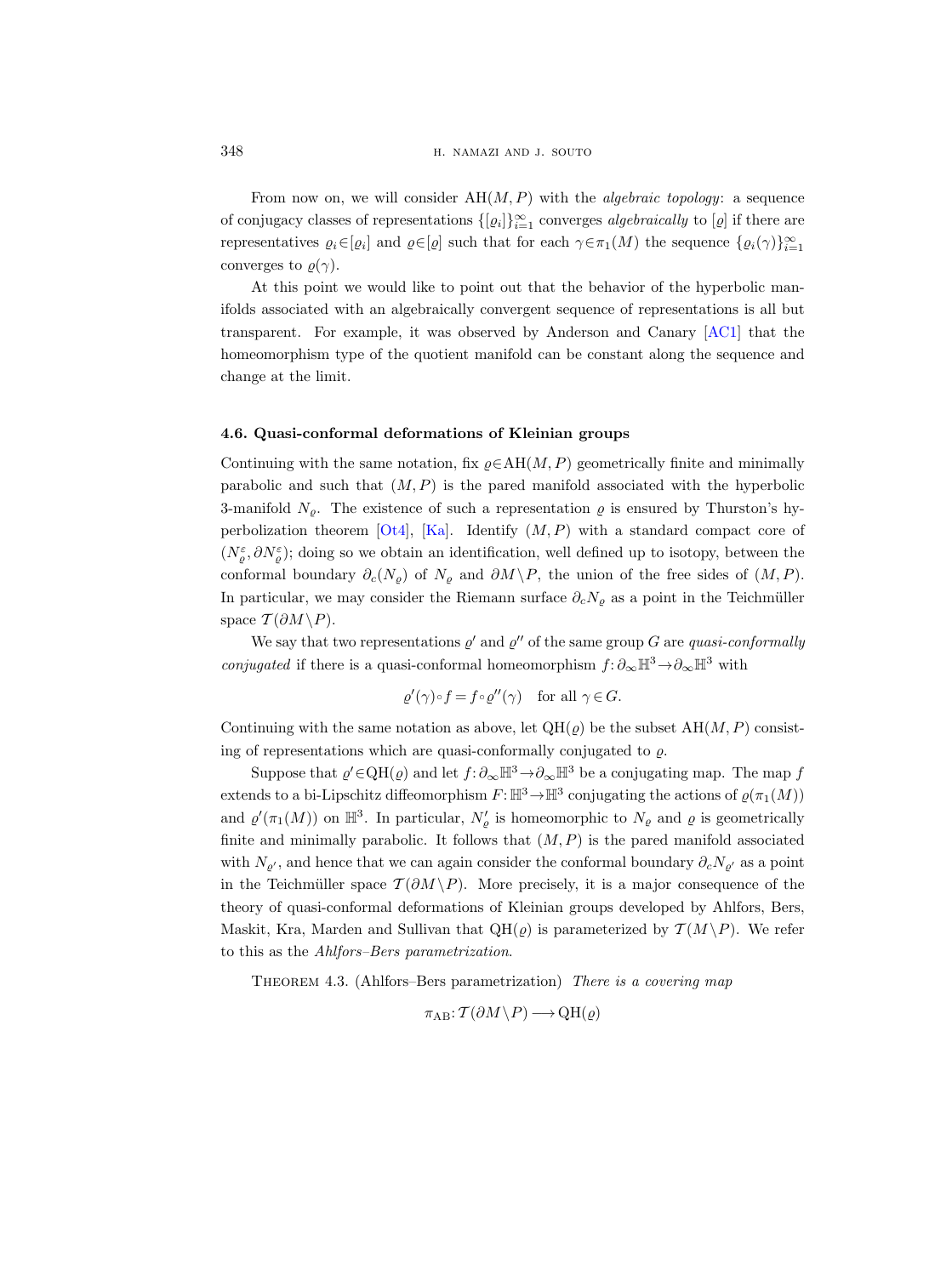with covering group  $\text{Mod}^+_0(M, P)$ . Moreover, for all  $X \in \mathcal{T}(\partial M \setminus P)$ , the hyperbolic manifold associated with the representation  $\pi_{AB}(X)$  has associated pared manifold  $(M, P)$ and conformal boundary bi-holomorphic to X.

Before going further, we prove the following technical result which we will need below.

PROPOSITION 4.4. Let  $(M, P)$  be a pared manifold with free sides  $F_1, ..., F_s$  and let  $\varrho_0 \in \mathrm{AH}(M, P)$  be a geometrically finite representation such that the hyperbolic manifold  $N_{\varrho_0}=\mathbb{H}^3/\varrho_0(\pi_1(M))$  has associated pared manifold  $(M, P)$ . Assume that we have a sequence  $(X_1^n, ..., X_s^n)$  in  $\mathcal{T}(\partial M \backslash P)$  such that

• for  $i=1,...,r$  we have  $X_i^n = X_i^1$  for all n;

• the images  $\varrho_n$  of the points  $(X_1^n, ..., X_s^n)$  under the Ahlfors-Bers parametrization  $\pi_{AB} : \mathcal{T}(\partial M \setminus P) \to \mathrm{QH}(\varrho_0)$  converge to some  $\varrho \in AH(M, P)$ .

If  $(M', P')$  is the pared manifold associated with the manifold  $N_{\varrho} = \mathbb{H}^3/\varrho(\pi_1(M)),$ then there is a map  $\phi: (M, P) \to (M', P')$  in the homotopy class determined by  $\rho$  which maps the free sides  $F_1, ..., F_r$  homeomorphically to free sides  $F'_1, ..., F'_r$  of  $(M', P')$  facing convex cocompact ends of  $N_{\varrho}$ . Moreover, for  $i=1,...,r$ ,  $X_i^1$  is the point of  $\mathcal{T}(F_i)$ obtained by identifying  $F'_i$  with the corresponding components of  $\partial_c N_{\varrho}$  and pulling back the structure by  $\phi|_{F_i}$ .

*Proof.* The claim is well known if  $\rho$  is Fuchsian. We assume that this is not the case and observe that this implies that, up to forgetting finitely many terms of the sequence, none of the representations  $\varrho_n$  is Fuchsian either.

Abusing notation slightly, let  $\varrho_n$  and  $\varrho$  be actual representations such that  $\varrho_n(\gamma)$ converges to  $\varrho(\gamma)$  for all  $\gamma \in \pi_1(M)$ . Fixing a base point  $p_{\mathbb{H}^3}$  (or more precisely a base frame), we obtain base points  $p_n \in N_n$  and  $p_\rho \in N_\rho$ , respectively. It is then standard to see that the sequence of pointed manifolds  $(N_n, p_n)$  converge, up to passing to a subsequence, in the geometric topology (pointed Gromov–Hausdorff topology) to a complete hyperbolic 3-manifold  $N_G$ . Equivalently, the groups  $\varrho_n(\pi_1(M))$  converge in the Chabauty topology to a discrete faithful group G with  $N_G = \mathbb{H}^3/G$ ; observe that  $\varrho(\pi_1(M)) \subset G$ .

Given  $i \in \{1, ..., r\}$ , we know that the geometric end associated with  $X_i^n = X_i^1$  of  $N_n$  is convex cocompact and the corresponding component of  $\partial CC(N_n)$ , with the induced path metric, is a complete hyperbolic structure on the interior of  $F_i$ . We denote this component of  $\partial CC(N_n)$  by  $Y_i^n$ . Even more by Canary's Theorem [4.1,](#page-23-0) the convex projection from  $X_i^1$  to  $Y_i^n$  is Lipschitz, with a Lipschitz constant independent of n. In particular, there is  $\varepsilon > 0$  such that for every  $i=1, ..., r$  and n, the surface obtained by removing the  $\varepsilon$ -cusps of  $Y_i^n$  is  $\varepsilon$ -thick and has diameter bounded independently of n. Our first claim is to show that the distance between  $p_n$  and the  $\varepsilon$ -thick part of  $Y_i^n$  is bounded independently of n.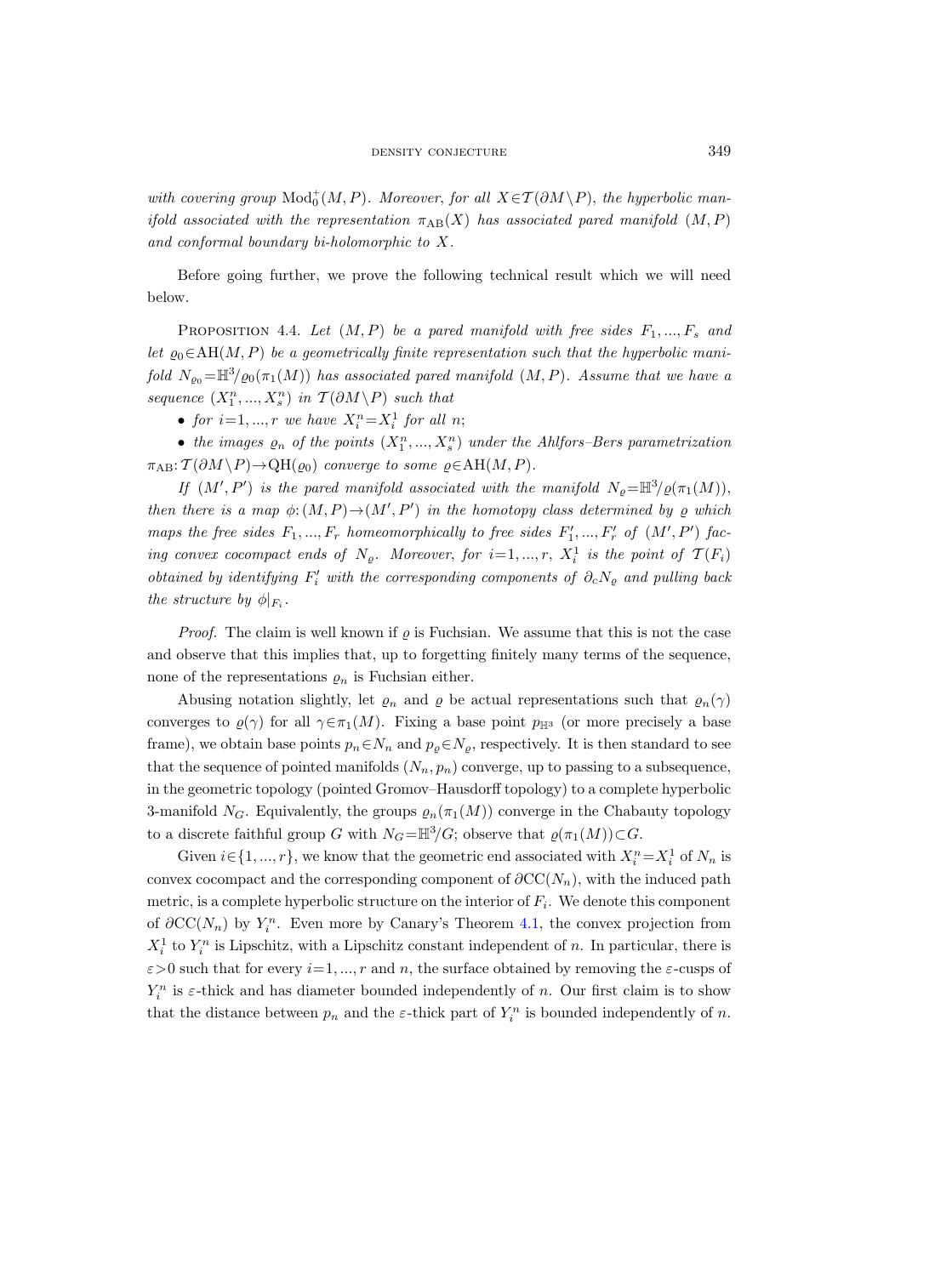350 **h.** namazi and j. souto

As before, let  $i \in \{1, ..., r\}$  and let  $\gamma_1, ..., \gamma_m$  be a finite set of elements in  $\pi_1(M)$ such that the subgroup of  $\pi_1(M)$  generated by these elements is conjugate to the image of  $\pi_1(F_i)$  in  $\pi_1(M)$ . Since  $\{ \varrho_n(\gamma_j) \}_{n=1}^{\infty}$  converge to  $\varrho(\gamma_j)$  for every  $j=1,...,m$ , there is an upper bound for the translation length of  $\varrho_n(\gamma_j)$  independent of n. However, since the map from  $X_i^1$  to  $Y_i^n$  is uniformly Lipschitz, we know that the conjugacy classes of  $\gamma_1, ..., \gamma_m$  can also be represented by loops on the  $\varepsilon$ -thick part of  $Y_i^n$  with a base point on the  $\varepsilon$ -thick part of  $Y_i^n$  and lengths bounded independently of n. But the group generated by  $\varrho_n(\gamma_1),...,\varrho_n(\gamma_m)$  is non-elementary and in particular for every n, there are two elements, say  $\gamma_1$  and  $\gamma_2$ , such that  $\varrho_n(\gamma_1)$  and  $\varrho_n(\gamma_2)$  generate a free group. By discreteness, the axes of these two elements cannot be too close to be parallel, and therefore the locus in  $\mathbb{H}^3$  where both elements have simultaneously bounded translation length is uniformly bounded. This bounds the distance between the base point  $p_{\parallel 3}$  and a lift of the base point on the  $\varepsilon$ -thick part of  $Y_i^n$ . Hence, the distance between  $p_n$  and the base points on the  $\varepsilon$ -thick part of  $Y_i^n$  must be bounded independently of n.

Once we know this, and after passing to a subsequence, we may assume that the sequence of surfaces  ${Y_i^n}_{n=1}^{\infty}$  converges to a surface  $Y_i$  in the geometric limit  $N_G$ . Since  $Y_i^n$  is embedded for all n and we are assuming that the algebraic limit  $\varrho$  is not Fuchsian, we deduce that  $Y_i$  is also embedded in the geometric limit  $N_G$ . Even more, the surface  $Y_i$  separates a geometric end of  $N_G$ , homeomorphic to  $F_i \times \mathbb{R}$ , from a convex subset of  $N<sub>G</sub>$ . In fact, we can use the convergence of arbitrarily large neighborhoods of the  $\varepsilon$ -thick parts of the surfaces  $Y_i^n$  to see that this geometric end of  $N_G$  is convex cocompact. On the other hand, the fundamental group of this end is generated by

$$
\lim_{n \to \infty} \varrho_n(\gamma_1) = \varrho(\gamma_1), \quad \dots, \quad \lim_{n \to \infty} \varrho_n(\gamma_m) = \varrho(\gamma_m).
$$

So this end lifts homeomorphically to a geometric end of the algebraic limit  $N_{\rho}$ . Hence, for every  $i=1, ..., r$ ,  $(M', P')$  has a free side homeomorphic to  $F_i$  and  $N_g$  has a convex cocompact geometric end associated with this free side. Even more, the ends of the manifolds  $N_n$  associated with  $F_i$  converge geometrically to this end. From here on, one can repeat the proof in  $[Oh2]$ , where it is shown that algebraic and geometric convergence together imply convergence in the sense of Carathéodory. This immediately implies that the conformal structure at infinity associated with the  $F_i$ -end of  $N_{\varrho}$  is  $X_i^1$ .  $\Box$ 

#### 5. Laminations, currents and train-tracks

<span id="page-27-0"></span>In this section we recall some facts about laminations, currents and train-tracks on a surface. We refer to [\[Th1\]](#page-72-1), [\[CB\]](#page-70-16), [\[FLP\]](#page-70-17), [\[PH\]](#page-71-15) and [\[Bo3\]](#page-69-11) for more on these topics.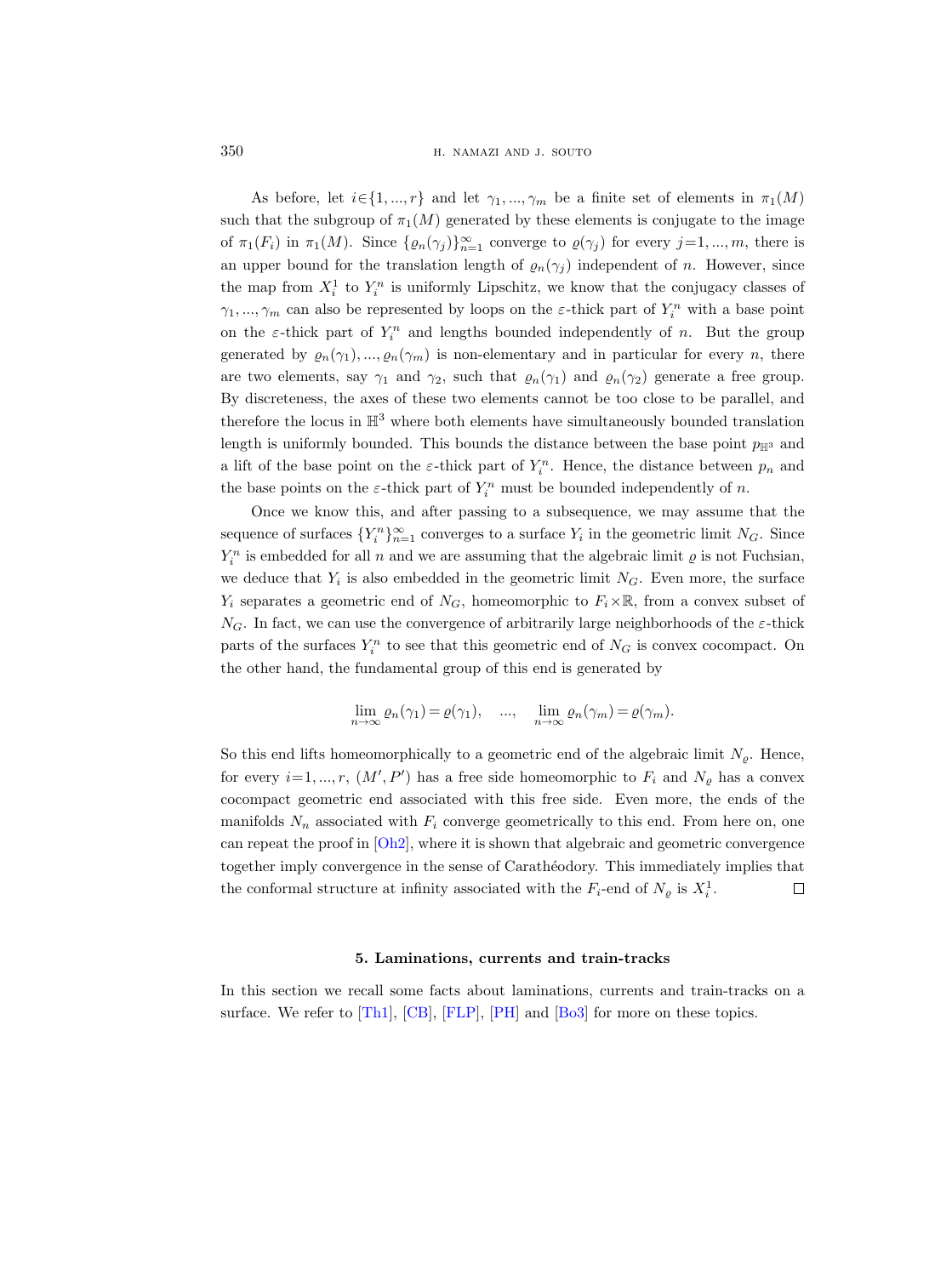# 5.1. Laminations and currents

Let  $S=\mathbb{H}^2/\Gamma$  be a complete hyperbolic surface with finite area. A geodesic lamination  $\lambda$  is a closed subset of S which is foliated by complete geodesics. The path-connected components of  $\lambda$  coincide with the leaves of the associated foliation; we refer to them as the leaves of the lamination. We endow the set  $\mathcal{L}(S)$  of geodesic laminations on S with the Hausdorff topology on the set of compact subsets of S.

Suppose now that  $\lambda$  is a geodesic lamination on S and denote by  $\tilde{\lambda}$  its lift to the universal cover  $\mathbb{H}^2$ . We consider  $\tilde{\lambda}$  as a  $\Gamma$ -invariant subset of the set  $\mathcal{G}(\mathbb{H}^2)$  of all (unoriented) geodesics on  $\mathbb{H}^2$ . Endowing the set of closed subsets of  $\mathcal{G}(\mathbb{H}^2)$  with the Hausdorff topology, we have that the lifting map  $\lambda \mapsto \tilde{\lambda}$  from  $\mathcal{L}(S)$  is a homeomorphism onto its image.

A (geodesic) current on  $S=\mathbb{H}^2/\Gamma$  is a non-trivial, locally finite, Γ-invariant, Borel measure on  $\mathcal{G}(\mathbb{H}^2)$ . We endow the set  $\mathcal{C}(S)$  of all currents on S with the weak<sup>\*</sup>-topology. The group  $\mathbb{R}_+$  acts on  $\mathcal{C}(S)$  by scaling the measure. We endow the quotient, the space of projective measured currents  $PC(S) = C(S)/\mathbb{R}_+$ , with the quotient topology. It is known (cf.  $[B<sub>0</sub>3, Corollary 5]$ ) that  $PC(S)$  is Hausdorff and compact.

We may associate with each primitive closed geodesic  $\gamma$  in S a current as follows: the measure of a subset K of  $\mathcal{G}(\mathbb{H}^2)$  is the number of lifts of  $\gamma$  to  $\mathbb{H}^2$  which belong to K. The map which associates with any two geodesics in  $S$  their geometric intersection number extends continuously to the geometric intersection form

$$
\iota\colon \mathcal{C}(S) \times \mathcal{C}(S) \longrightarrow \mathbb{R}_+.
$$

The geometric intersection form is defined so that it is multiplicative under scaling any of the two entries. In particular, it is unambiguous to write  $\iota(\lambda, \mu)=0$  for  $\lambda, \mu \in PC(S)$ .

The support of a current  $\mu$  is the smallest closed Γ-invariant subset of  $\mathcal{G}(\mathbb{H}^2)$  whose complement has 0-measure. We will write  $\text{supp}(\mu)$  for the projection of the support to S and, abusing terminology, also refer to it as the support of  $\mu$ . A measured lamination is a geodesic current  $\lambda$  with  $\text{supp}(\lambda) \in \mathcal{L}(S)$ . It is known that, as long as  $\text{supp}(\lambda)$  is compact,  $\lambda$ is a measured lamination if and only if  $\iota(\lambda, \lambda) = 0$ . Denote by  $\mathcal{ML}(S)$  the set of measured laminations on S and by  $\mathcal{PML}(S)$  its projectivization;  $\mathcal{PML}(S)$  is compact.

A measured lamination  $\lambda \in \mathcal{PML}(S)$  is filling if  $\iota(\lambda, \gamma) \neq 0$  for every simple closed geodesic  $\gamma$  in S. It is known that  $\lambda$  is filling if and only if every complementary component of the support of  $\lambda$  is an ideal polygon or a once punctured ideal polygon.

The subset of  $PML(S)$  consisting of measured laminations which are supported by a simple closed curve is dense. Before moving on, suppose now that  $\{\gamma_n\}_{n=1}^{\infty}$  is a sequence of simple closed geodesics in S which converges in  $\mathcal{PML}(S)$  to some measured lamination  $\lambda$ . Passing to a subsequence, we may assume that  $\{\gamma_n\}_{n=1}^{\infty}$  converges in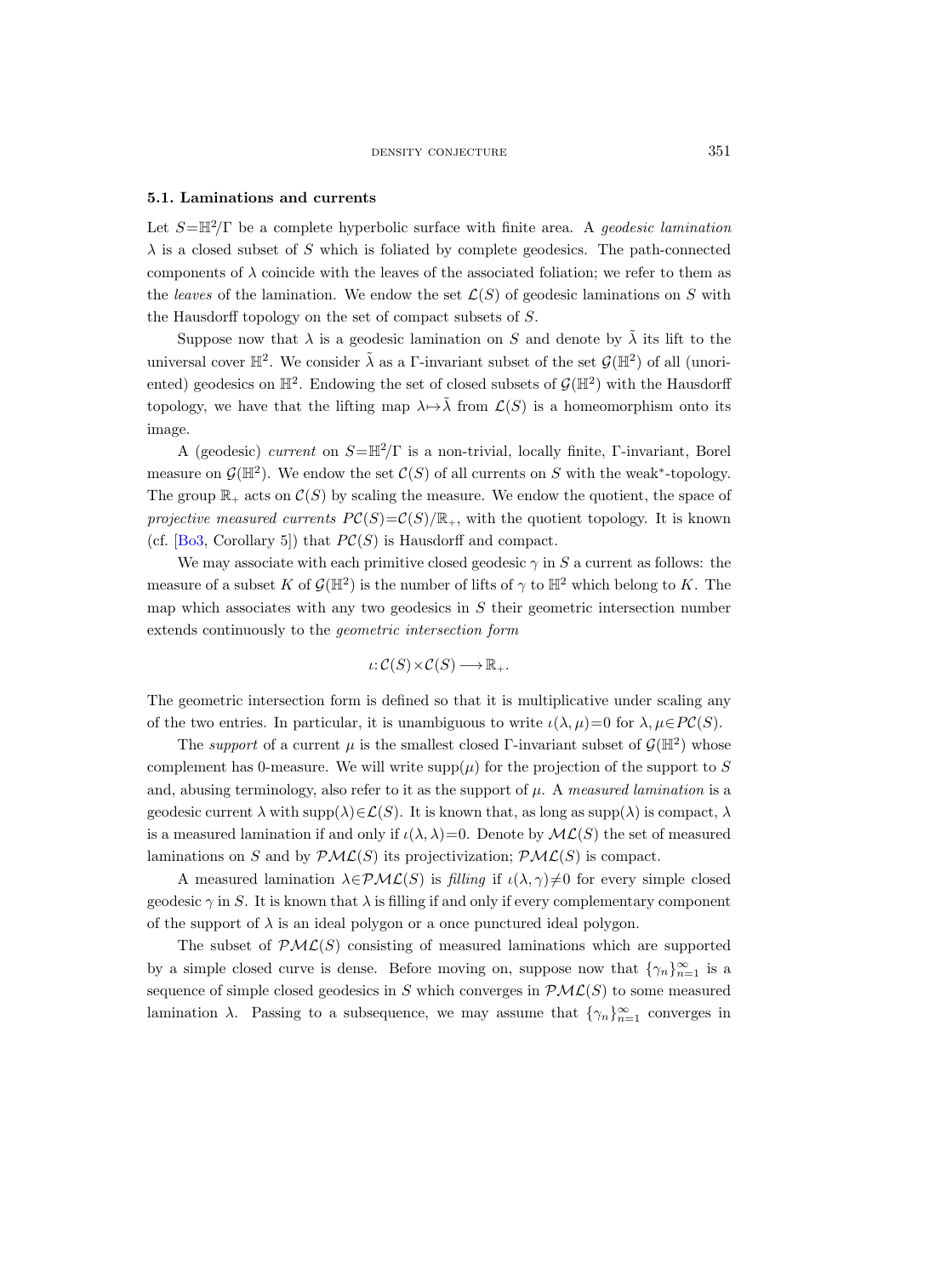$\mathcal{L}(S)$  to some geodesic lamination  $\lambda_{\mathcal{L}}$  as well. Clearly, supp $(\lambda) \subset \lambda_{\mathcal{L}}$ , but in general  $\lambda_{\mathcal{L}}$ may be larger than supp $(\lambda)$ ; sometimes much larger. However, if  $\lambda$  is a filling measured lamination, then any geodesic lamination  $\lambda_{\mathcal{L}}$  which contains the support of  $\lambda$  is equal to the union of  $\text{supp}(\lambda)$  and a finite collection of isolated non-compact leaves.

# 5.2. Independence of the hyperbolic structure

Suppose now that  $S = \mathbb{H}^2/\Gamma$  and  $S' = \mathbb{H}^2/\Gamma'$  are two complete hyperbolic surfaces,  $f: S \rightarrow S'$ is a bi-Lipschitz homeomorphism and

$$
\tilde{f} : \mathbb{H}^2 \longrightarrow \mathbb{H}^2
$$

is a lift of f. Since  $\tilde{f}$  is also bi-Lipschitz, the restriction of  $\tilde{f}$  to any geodesic in  $\mathbb{H}^2$  is a quasi-geodesic. Recall that if X is a metric space, a map  $\alpha: \mathbb{R} \to X$  is a  $(K, A)$ -quasigeodesic if

$$
\frac{|s-t|}{K} - A \leq d_X(\alpha(s), \alpha(t)) \leq K|s-t| + A \tag{5.1}
$$

for all  $s, t \in \mathbb{R}$ . It is known that the image of a quasi-geodesic  $\alpha: \mathbb{R} \to \mathbb{H}^2$  is at bounded distance of a geodesic, where the bound depends only on the quasi-geodesic constants. In particular, the bi-Lipschitz map  $\tilde{f}: \mathbb{H}^2 \to \mathbb{H}^2$  induces a homeomorphism

$$
\bar{f}: \mathcal{G}(\mathbb{H}^2) \longrightarrow \mathcal{G}(\mathbb{H}^2)
$$

which conjugates the actions of the groups  $\Gamma$  and  $\Gamma'$ . It follows that  $\bar{f}$  induces homeomorphisms  $\bar{f}_*$  between the spaces of geodesic laminations, currents and measured laminations associated with the surfaces  $S$  and  $S'$ .

# 5.3. Train-tracks

A train track on  $S=\mathbb{H}^2/\Gamma$  is an embedded 1-complex  $\tau\subset S$  without dead-ends whose edges (called branches) are smooth arcs with well-defined tangent vectors at the endpoints. At any vertex (called a switch) the incident edges are mutually tangent. The branches which are incident to a switch are divided into two non-empty subsets: "incoming" and "outgoing" branches according to their inward pointing tangent at the switch. Moreover, for each component R of  $\Sigma\setminus\tau$ , the double of R along the interiors of edges of  $\partial R$  must have negative Euler characteristic.

A route of the train track  $\tau$  is the image of a monotonic map  $h: \mathbb{R} \to \tau$  parameterized by arc-length and such that whenever it arrives at a vertex through an incoming (resp. outgoing) branch, it leaves through an outgoing (resp. incoming) branch. It is important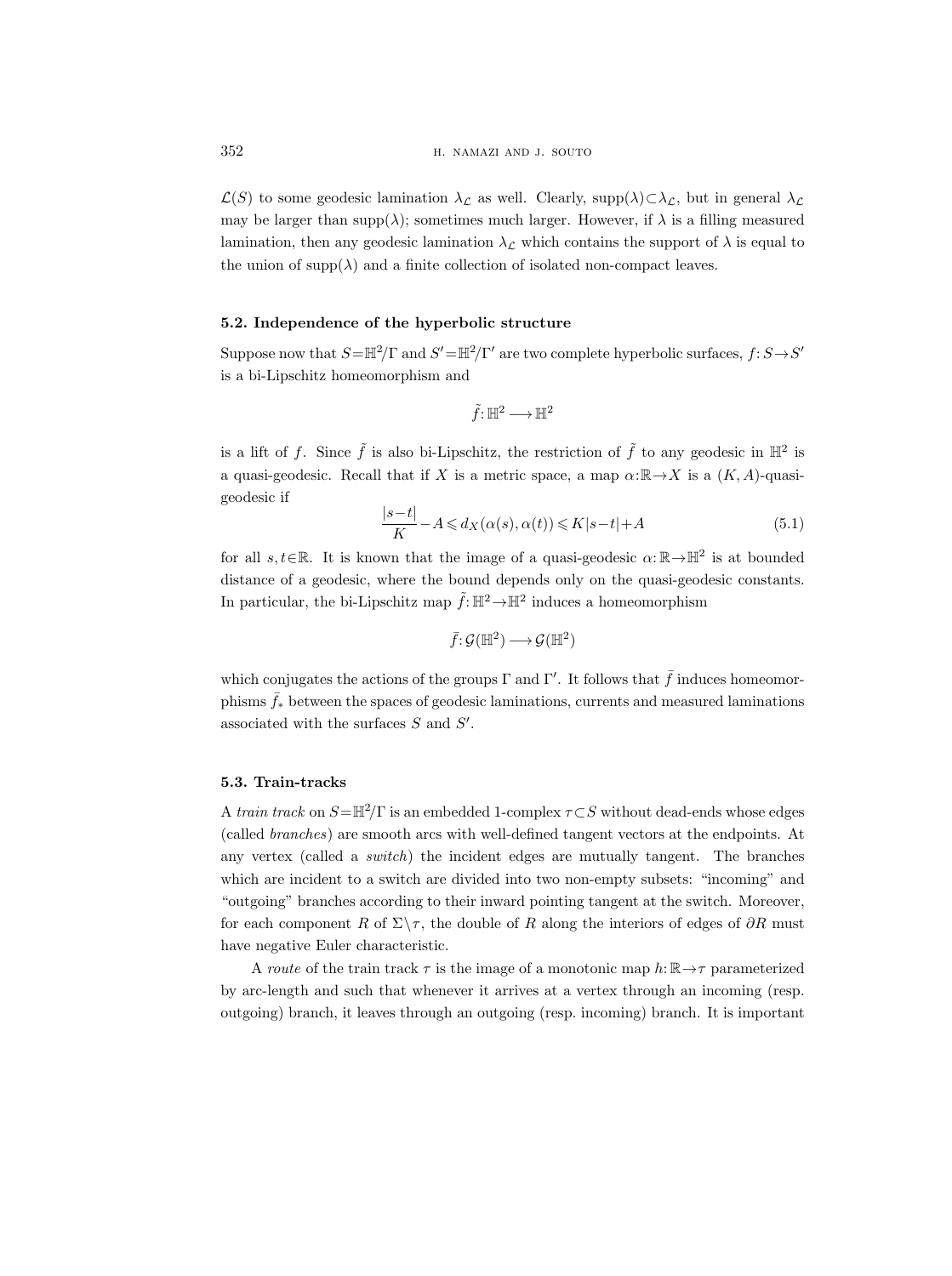to observe that in our definitions the routes are neither parameterized nor have a preferred direction.

A geodesic lamination  $\lambda$  is carried by the train track  $\tau$ , if there is a map  $S \rightarrow S$ homotopic to the identity such that the image of any leaf of  $\lambda$  is a route in  $\tau$ . It is an observation of Thurston that if  $\lambda$  is carried by  $\tau$  and  $\{\gamma_n\}_{n=1}^{\infty}$  is any sequence of curves which converges in the Hausdorff topology to  $\lambda$ , then for all sufficiently large n,  $\gamma_n$  is carried by  $\tau$  as well.

Let  $\tau \subset S$  be a train-track and denote by  $\tilde{\tau}$  the preimage of  $\tau$  in  $\mathbb{H}^2$ . We denote by  $\mathcal{R}(\tau)$  the set of all routes carried by  $\tau$ . It is known that every route in  $\mathcal{R}(\tau)$  has two distinct well-determined endpoints in  $\partial_{\infty} \mathbb{H}^2$  and that two routes with the same endpoints agree. In particular, we may associate with each route in  $\mathcal{R}(\tau)$  a geodesic in  $\mathbb{H}^2$  and the so-obtained map  $\mathcal{R}(\tau) \to \mathcal{G}(\mathbb{H}^2)$  is injective; we endow  $\mathcal{R}(\tau)$  with the subspace topology of its image in  $\mathcal{G}(\mathbb{H}^2)$ . Observe that a lamination  $\lambda$  is carried by  $\tau$  if and only if each leaf of  $\tilde{\lambda}$ , the lift of  $\lambda$  to  $\mathbb{H}^2$ , is contained in the image of  $\mathcal{R}(\tau)$ .

Continuing with the same notation, let  $\mathcal{C}(\mathcal{R}(\tau)) \subset \mathcal{C}(S)$  be the closed set consisting of currents supported on the image of  $\mathcal{R}(\tau)$  in  $\mathcal{G}(\mathbb{H}^2)$ . To conclude this section, we state a technical lemma; the proof is identical to the proof of the fact that a map between spaces of currents, induced by a bi-Lipschitz map, is a homeomorphism.

LEMMA 5.1. Let  $S = \mathbb{H}^2/\Gamma$  and  $S' = \mathbb{H}^2/\Gamma'$  be two hyperbolic surfaces,  $\tau \subset S$  be a traintrack and  $f: S \rightarrow S'$  be continuous. Lift f to a map  $\tilde{f}: \mathbb{H}^2 \rightarrow \mathbb{H}^2$  and suppose that there are A and K such that the restriction of  $\tilde{f}$  to each route in  $\mathcal{R}(\tau)$  is an  $(A, K)$ -quasiisometry. Then the map  $\bar{f}: \mathcal{R}(\tau) \to \mathcal{G}(\mathbb{H}^2)$ , which associates with each route  $\alpha \in \mathcal{R}(\tau)$  the unique geodesic in  $\mathbb{H}^2$  which is at bounded distance of  $\tilde{f}(\alpha)$ , is continuous. Hence, the induced map  $\bar{f}_*$ :  $C(\mathcal{R}(\tau)) \to C(S')$  is also continuous.

#### 6. Masur domain and ending laminations

<span id="page-30-0"></span>In this section we recall some facts about the Masur domain and on the ending laminations of degenerate ends of hyperbolic 3-manifolds.

# 6.1. Masur domain

Recall that the pared manifold  $C=(C, P)$  is a pared compression body if there exists a free side, called the distinguished free side and denoted by  $\partial_e C = \partial_e (C, P)$ , so that the induced homomorphism from  $\pi_1(\partial_e C)$  to  $\pi_1(C)$  is surjective. Also recall that C is a trivial pared compression body if this homomorphism is also injective. Finally we say that C is small if it contains a single separating, properly embedded essential disk; in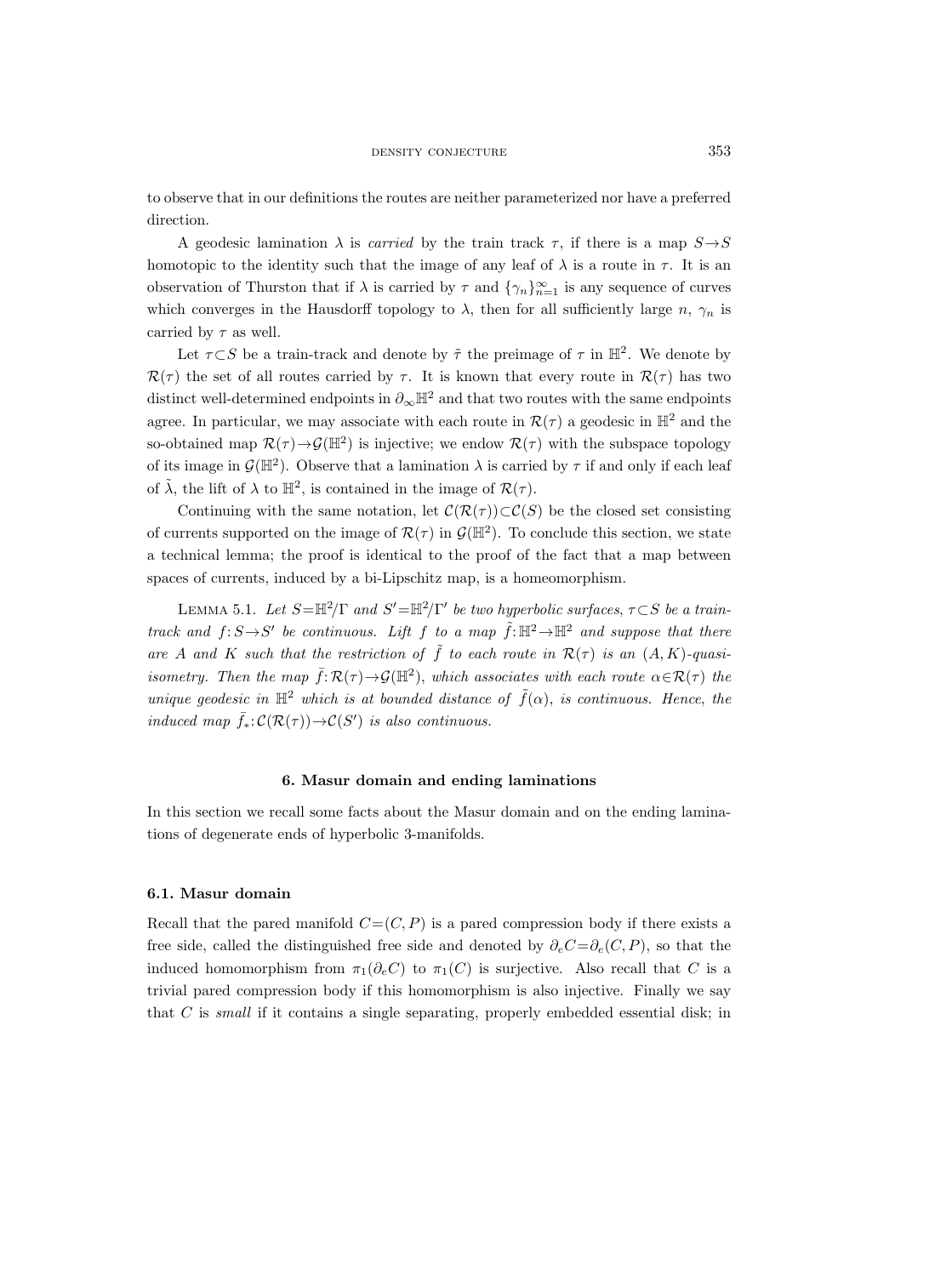particular, C is the connected sum along the boundary of two pieces where each of them is either a trivial pared compression body or is a solid torus containing a single component of P.

By  $M$ , we denote the set of isotopy classes of meridians, i.e. essential simple closed curves on  $\partial_e C$  which bound disks in C. We identify M with a subset of  $\mathcal{PML}(\partial_e C)$ , the space of projective classes of measured laminations on  $\partial_e C$ . Let M' be the closure of M in  $\mathcal{PML}(\partial_e C)$ .

If  $C$  is neither trivial nor small, then we define

$$
\mathcal{O}(C) = \{ \lambda \in \mathcal{PML}(\partial_e C) : \iota(\lambda, \mu) > 0 \text{ for all } \mu \in \mathcal{M}' \},
$$

where  $\iota(\cdot, \cdot)$  is the geometric intersection number. For a small compression body assume that  $m$  is the unique separating meridian and define

$$
\mathcal{M}''\!=\!\{\lambda\!\in\!\mathcal{PML}(\partial_eC)\!:\!\iota(\lambda,m)\!=\!0\},
$$

and then

$$
\mathcal{O}(C) = \{ \lambda \in \mathcal{PML}(\partial_e C) : \iota(\lambda, \mu) > 0 \text{ for all } \mu \in \mathcal{M}'' \}.
$$

Finally, if  $(C, P)$  is a trivial compression body, meaning that  $\partial_{e}C$  is incompressible, then  $\mathcal{M}=\varnothing$  and we define  $\mathcal{O}(C)=\mathcal{PML}(\partial_eC)$ . The set  $\mathcal{O}(C)$  is the Masur domain of the pared compression body  $C=(C, P)$ .

If F is a free side of a pared manifold  $(M, P)$ , then the *Masur domain*  $\mathcal{O}(F)$  is defined to be the Masur domain of the relative compression body in  $(M, P)$  with distinguished free side  $F$ ; see  $\S 3.4$  $\S 3.4$  for the definition of relative compression bodies.

In this article we will only deal with filling Masur domain laminations. There is a more straightforward characterization of filling laminations that do not belong to the Masur domain which could in fact be considered as the definition. We state this characterization in the following lemma.

LEMMA 6.1. Assume that  $\lambda \in \mathcal{PML}(\partial_e C)$  is filling. Either  $\lambda$  belongs to the Masur domain or there is a sequence of meridians  $\{m_i\}_{i=1}^{\infty}$  which converges in  $\mathcal{PML}(\partial_e C)$  to a measured lamination  $\mu$  with the same support as  $\lambda$ . These two alternatives are mutually exclusive.

Before going any further, a brief historical remark on the Masur domain. The Masur domain was defined by Masur is [\[Masu\]](#page-71-16) and then extensively studied by Otal [\[Ot1\]](#page-71-17). See also Kerckhoff [\[Ke\]](#page-70-18), Canary [\[Ca2\]](#page-70-19), [\[Ca3\]](#page-70-4) and Kleineidam–Souto [\[KS1\]](#page-70-5), [\[KS2\]](#page-70-7). Recently, Lecuire [\[L2\]](#page-71-18) has defined and studied a certain extension of the Masur domain. Working in the Masur domain is still technically simpler and it fully suffices for our purposes;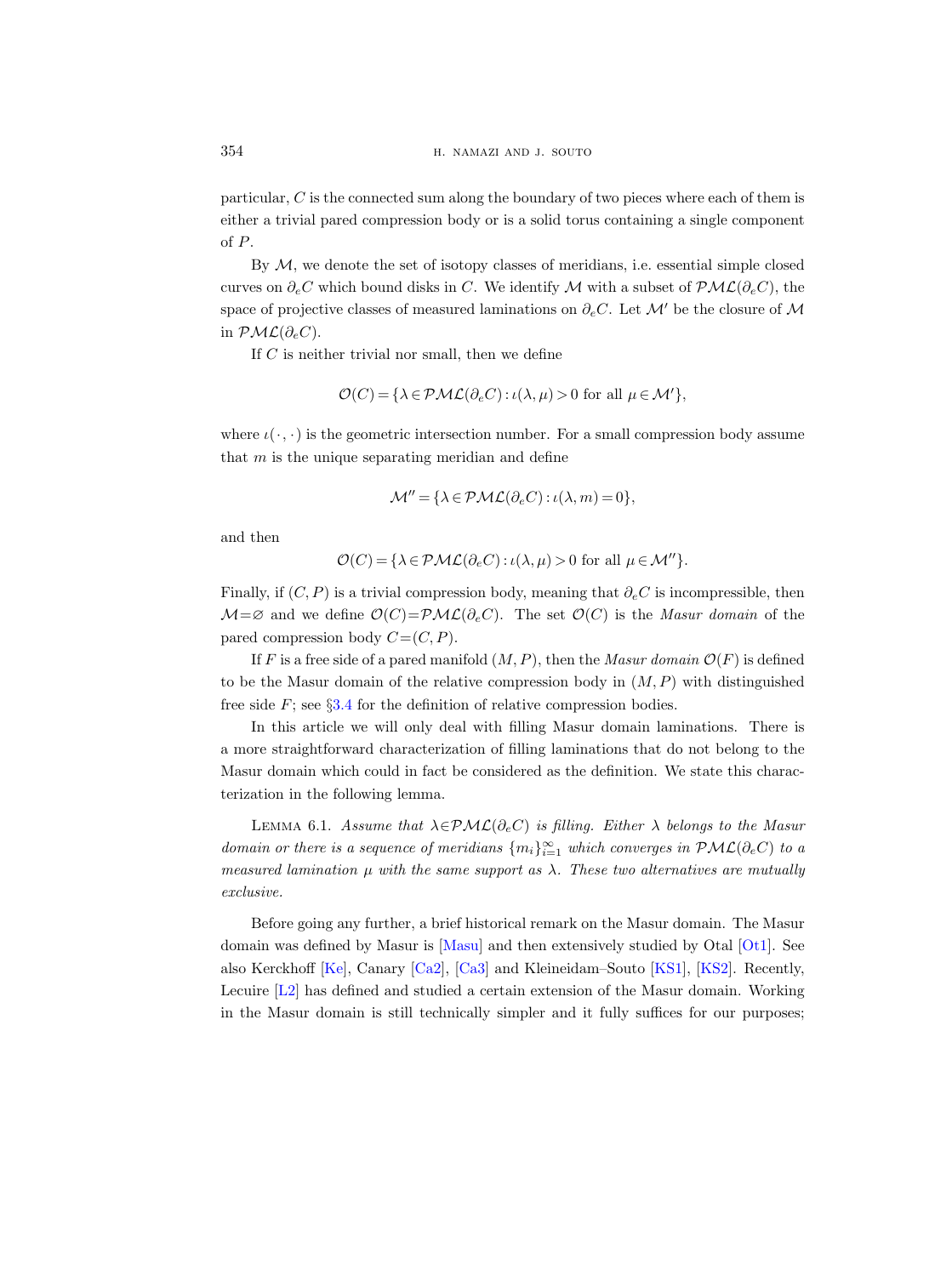it should be remarked that a filling lamination is contained in Lecuire's domain if and only if it is contained in the Masur domain. Previous authors have restricted themselves to the study of the Masur domain in the case when the pared locus of  $(C, P)$  is empty. However, the proofs remain word-by-word the same in our slightly more general situation. In particular, Masur and Otal proved that when  $C$  is a non-trivial compression body,  $Mod(C)$  acts properly discontinuously on the Masur domain of C. This can be generalized to show that if  $(C, P)$  is a non-trivial pared compression body,  $Mod(C, P)$  acts properly discontinuously on  $\mathcal{O}(\partial_e C)$ . This is crucial in our generalizations of known facts about the Masur domain.

# 6.2. Realizing laminations in  $\mathcal{O}(C)$

Still with the same notation as above, let  $(C, P)$  be a pared compression body and  $\rho \in AH(C, P)$  be a discrete and faithful representation of  $\pi_1(C)$  in  $PSL_2(\mathbb{C})$  which maps elements represented by curves in  $P$  to parabolic elements. Let  $N$  be the hyperbolic manifold  $\mathbb{H}^3/\varrho(\pi_1(C))$  and recall that the identification of  $\pi_1(C)$  with  $\pi_1(N)=\varrho(\pi_1(C))$ determines a homotopy class of maps

$$
j\!:\!(C,P)\!\longrightarrow\!(N^{\varepsilon},\partial N^{\varepsilon})
$$

which, after forgetting the pared locus, is a homotopy equivalence. We can extend the restriction of j to  $\partial_e C$  to a proper map from the interior of  $\partial_e C$  to N by extending images of annular neighborhoods of boundary components of  $\partial_e C$  into cusps of N. With abuse of notation, we still refer to this map as  $j: \partial_e C \to N$ . We will say that a map from the interior of  $\partial_e C$  to N is in the correct homotopy class if it is properly homotopic to the restriction of *j* to  $\partial_e C$ .

A geodesic lamination  $\lambda$  on  $\partial_{e}C$  is *realized* in N if there exists a complete, finite-area hyperbolic metric  $\sigma$  on  $\partial_e C$  and a pleated map  $f: (\partial_e C, \sigma) \to N$  in the correct homotopy class which is totally geodesic on leaves of  $\lambda$ . Recall that a pleated map is a map f which sends geodesic segments to rectifiable paths of the same length and also every point is contained in a geodesic segment whose image under f is a geodesic segment; see  $[CEG]$ for basic facts on pleated maps.

Remark. When working with pleated maps we will often drop any reference to the underlying hyperbolic metric on the domain. Besides reducing the almost unbearable burden of notation, this is justified by the fact that the metric is uniquely determined by the map.

Assume that a lamination  $\lambda$  in the Masur domain  $\mathcal{O}(C)$  is realized by a pleated map  $f: \partial_e C \to N$ , identify  $\mathbb{H}^3$  with the universal cover of  $N$ , let  $\partial_e C'$  be the cover of  $\partial_e C$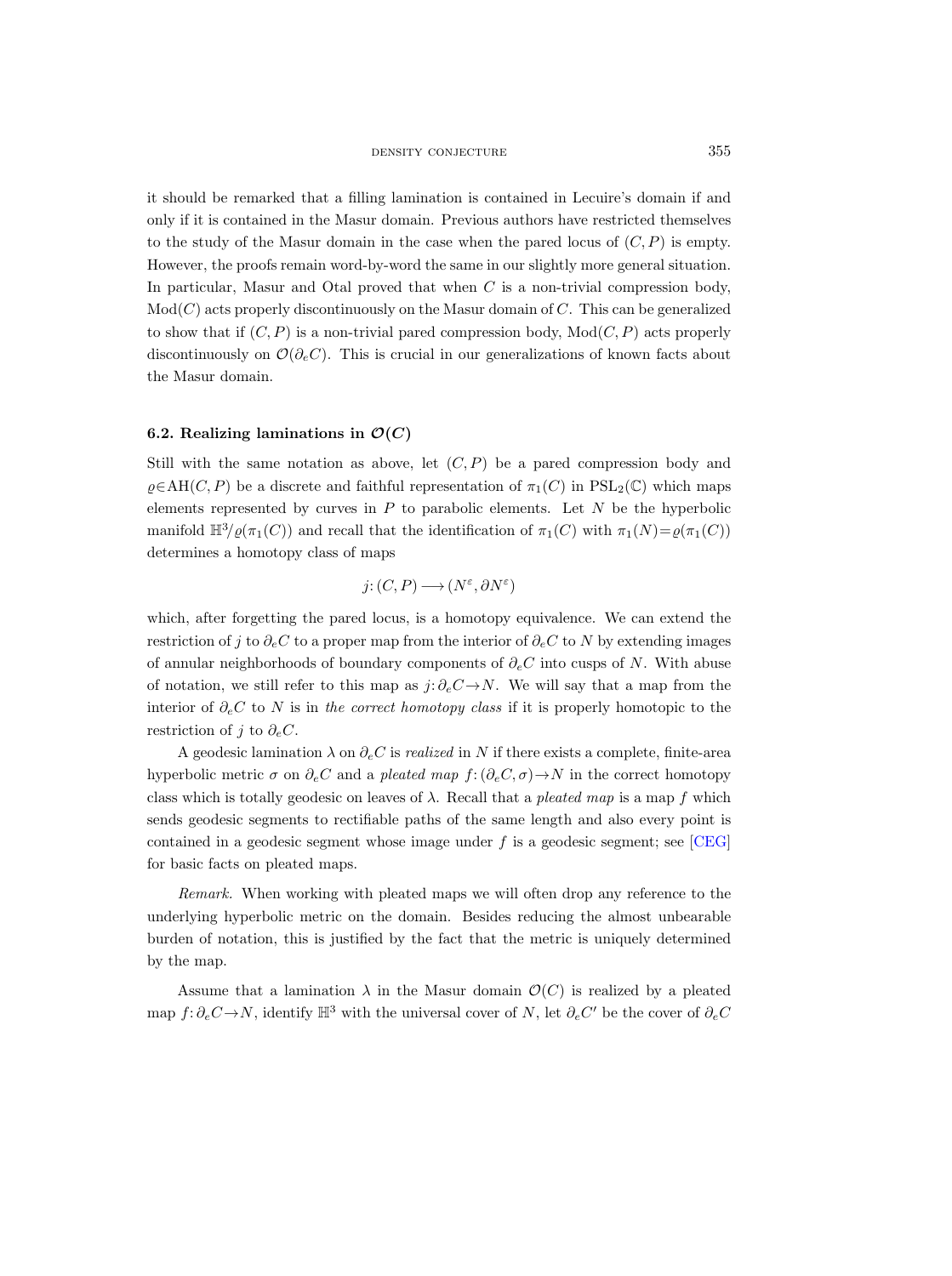associated with the subgroup  $\text{Ker}(\pi_1(\partial_e C) \to \pi_1(C))$  and let  $f' : \partial_e C' \to \mathbb{H}^3$  be a lift of f. By definition, the map  $f'$  maps every leaf of the preimage of  $\lambda'$  in  $\partial_{e}C'$  to a geodesic in  $\mathbb{H}^3$ . The following result of Otal [\[Ot1\]](#page-71-17) asserts that the induced map is injective.

THEOREM 6.2. (Otal) If two leaves  $l_1$  and  $l_2$  of  $\lambda'$  are such that  $f'(l_1) = f'(l_2)$ , then

$$
l_1=l_2.
$$

Following Kleineidam–Souto [\[KS2\]](#page-70-7), let  $\mathcal{O}_{\rho}(C)$  be the subset of  $\mathcal{O}(C)$  consisting of those Masur domain laminations  $\lambda$  which intersect every non-peripheral simple closed curve  $\alpha$  on  $\partial_e C$  whose image under  $\varrho$  is parabolic,  $\iota(\lambda, \alpha) > 0$ . Note that a filling lamination in  $\mathcal{O}(C)$  is always in  $\mathcal{O}_{\rho}(C)$ .

<span id="page-33-0"></span>LEMMA6.3. ([\[KS2,](#page-70-7) Lemma 4.5]) For every lamination  $\lambda$  in  $\mathcal{O}_{\varrho}(C)$ , there exists a sequence of multicurves  $\{\gamma_i\}_{i=1}^{\infty} \subset \mathcal{O}_{\varrho}(C)$ , where  $\{\gamma_i\}_{i=1}^{\infty}$  converges in  $\mathcal{PML}(\partial_e C)$  to a lamination that contains  $\lambda$ . Even more, when  $\lambda$  is not filling, we may assume that there exists a multicurve  $\gamma$  with  $\gamma \subset \gamma_i$  for every i.

Let now  $\lambda$  be a lamination in  $\mathcal{O}_{\rho}(C)$  and  $\{\gamma_i\}_{i=1}^{\infty}$  be a sequence obtained from the above lemma. The following lemma asserts that the curves  $\gamma_i$  are realized in N for all i.

<span id="page-33-2"></span>Lemma 6.4.([\[KS2,](#page-70-7) Lemma 4.1]) Every finite lamination which contains a multicurve in  $\mathcal{O}_o(C)$  is realized in N.

In fact, the proof of the above lemma in [\[KS2\]](#page-70-7) proves more. It shows that if no component of a multicurve  $\alpha$  in  $\mathcal{O}(C)$  is mapped by  $\rho$  to parabolics, then every geodesic lamination which is a finite extension of  $\alpha$  by non-compact leaves is realized. This we will use in §[12.3.](#page-66-0)

Continuing with the same notation, let  $f_i: \partial_e C \to N$  be a sequence of pleated surfaces realizing the curves  $\gamma_i$ . The following compactness result for pleated surfaces gives a condition for the lamination  $\lambda$  to be realized in terms of the images  $f_i(\partial_e C)$  of the maps  $f_i$ .

<span id="page-33-1"></span>PROPOSITION 6.5. A lamination  $\lambda \in \mathcal{O}_o(C)$  is realized in N if there is a sequence  $\gamma_i$  of multicurves in  $\mathcal{O}_p(C)$  converging to  $\lambda$  in  $\mathcal{PML}(\partial_e C)$  and a compact set  $K\subset N$ such that each  $\gamma_i$  is realized by a pleated surface  $f_i: \partial_e C \to N$  with  $f_i(\partial_e C) \cap K \neq \emptyset$ . In particular, every non-filling lamination  $\lambda \in \mathcal{O}_{\varrho}(C)$  is realized in N.

The last statement is a consequence of the first part of the proposition and the fact that, by Lemma [6.3,](#page-33-0) we may choose  $\gamma_i$  in such a way that they all contain a multicurve  $γ$ . Proposition [6.5](#page-33-1) is a version of Otal's compactness theorem [\[Ot1\]](#page-71-17) for pleated surfaces, which is in turn an extension of Thurston's compactness theorem for pleated surfaces (see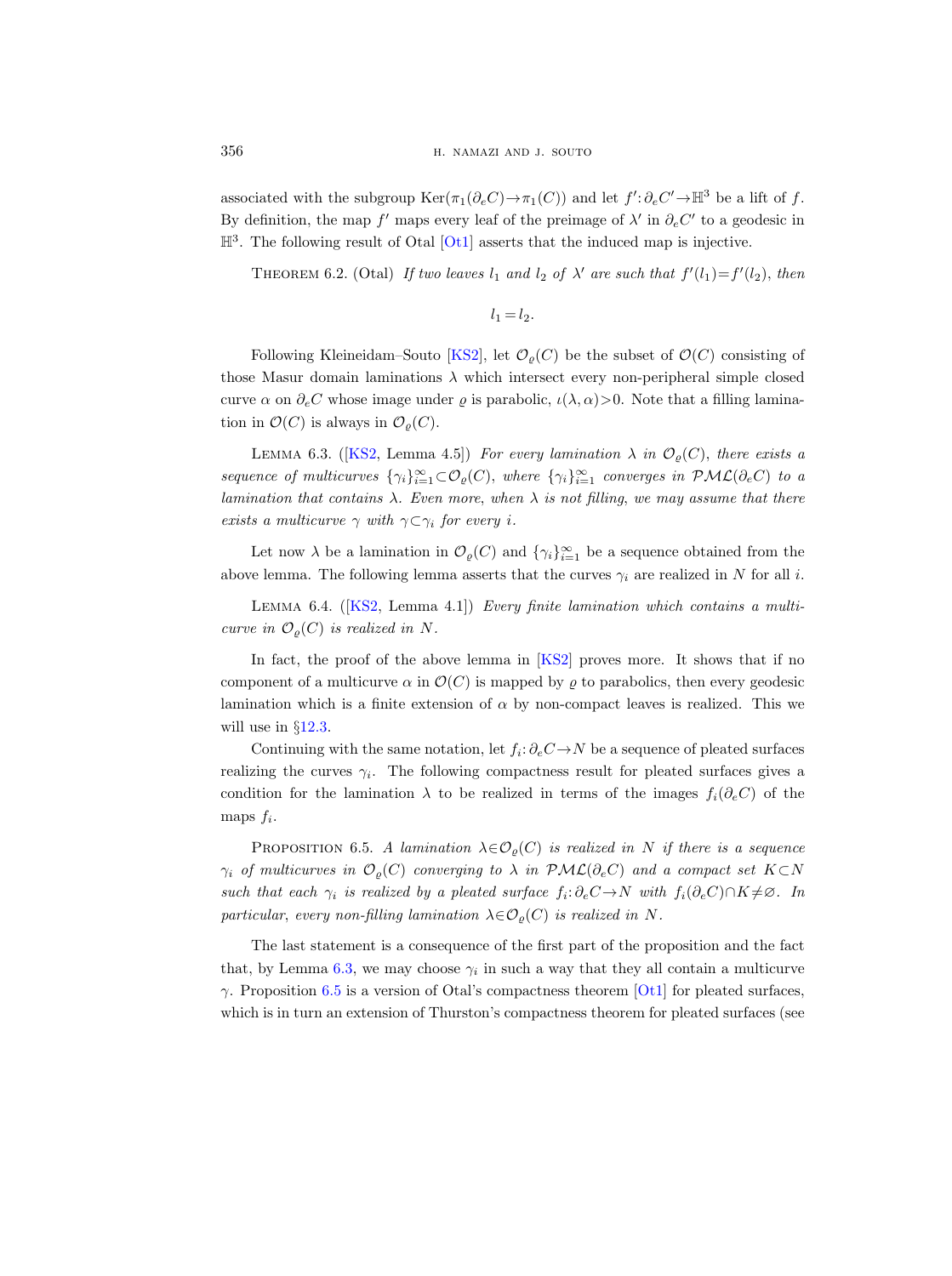[\[CEG\]](#page-70-20)). The proof of Proposition [6.5](#page-33-1) is, word-by-word, the same as the proof of [\[KS2,](#page-70-7) Proposition 4.3], where the pared locus was assumed to be empty but where the image of  $\rho$  was allowed to have parabolic elements. Before moving on, observe that Lemmas [6.3](#page-33-0) and [6.4](#page-33-2) and Proposition [6.5](#page-33-1) imply the following result essentially due to Otal [\[Ot1\]](#page-71-17).

COROLLARY 6.6. If  $N$  is geometrically finite, then every lamination which contains the support of a filling Masur domain lamination is realized in N.

Besides the statement of Proposition [6.5,](#page-33-1) we will also need the following ingredient of its proof. See [\[KS2,](#page-70-7) Lemmas 4.5 and 4.6] for details.

LEMMA 6.7. Suppose that  $\lambda$  is a filling lamination in the Masur domain  $\mathcal{O}(C)$ , let  $\{\gamma_i\}_{i=1}^{\infty}$  be a sequence of multicurves in  $\mathcal{O}_{\varrho}(C)$  converging to  $\lambda$  and, for each i, let  $f_i: X_i \to N$  be a pleated surface realizing  $\gamma_i$ . Then there is a constant  $\varepsilon > 0$  such that the following holds for all i:

• for every meridian  $\eta$  in  $\partial_e C$  we have  $l_{X_i}(\eta) \geqslant \varepsilon;$ 

• for every essential simple closed curve  $\eta$  in  $\partial_e C$ , with  $\varrho(\eta)$  parabolic, we have  $l_{X_i}(\eta) \geqslant \varepsilon$ , where  $l_{X_i}(\cdot)$  denotes the length in the hyperbolic metric induced by  $f_i$  on  $\partial_e C$ .

# 6.3. More train-tracks

Suppose now that N is a hyperbolic 3-manifold and let L be large and  $\delta$  small. We say that a train-track  $\tau \subset \Sigma$  is  $(L, \delta)$ -realized by some map  $\phi: \Sigma \to N$  if

(i)  $\phi$  maps monotonically each branch of  $\tau$  to a geodesic segment of length  $\geq L$ ;

(ii) if  $v_1$  and  $v_2$  are incoming and outgoing half-branches at  $x_0$ , respectively, then  $\phi(v_1)$  and  $\phi(v_2)$  have at least angle  $\pi-\delta$ .

It is known that any path in the hyperbolic space, which consists of sufficiently long geodesic segments meeting with a sufficiently large angle, is a  $(K, A)$ -quasi-geodesic, where K and A depend only on the meaning of "sufficiently". In particular, if a traintrack  $\tau$  is  $(L, \delta)$ -realized in N with L large and  $\delta$  small, then routes go to quasi-geodesics.

<span id="page-34-0"></span>LEMMA 6.8. There are universal constants  $L, \delta, K$  and A such that if  $\Sigma$  is a surface of finite type, N is a hyperbolic 3-manifold and the train track  $\tau \subset \Sigma$  is  $(L, \delta)$ -realized by some map  $f: \Sigma \to N$ , then the restriction of  $\tilde{f}: \tilde{\Sigma} \to \tilde{N} = \mathbb{H}^3$  to any route of  $\tilde{\tau}$  is a  $(K, A)$ quasi-geodesic. Here  $\widetilde{\Sigma}$  and  $\widetilde{N}$  are the universal covers of  $\Sigma$  and  $N$ ,  $\tilde{\tau}$  is the preimage of  $\tau$  in  $\mathbb{H}^2$  and  $\tilde{f}$  is a lift of f.

Suppose now that  $(M, P)$  is a pared manifold and  $\rho \in AH(M, P)$ . Let also  $\overline{\Sigma}$  be the closure of a free side of  $(M, P)$ . Finally, let  $\lambda$  be a geodesic lamination in  $\Sigma = \overline{\Sigma} \setminus \partial \overline{\Sigma}$  which contains the support of a filling Masur domain measured lamination. It is well known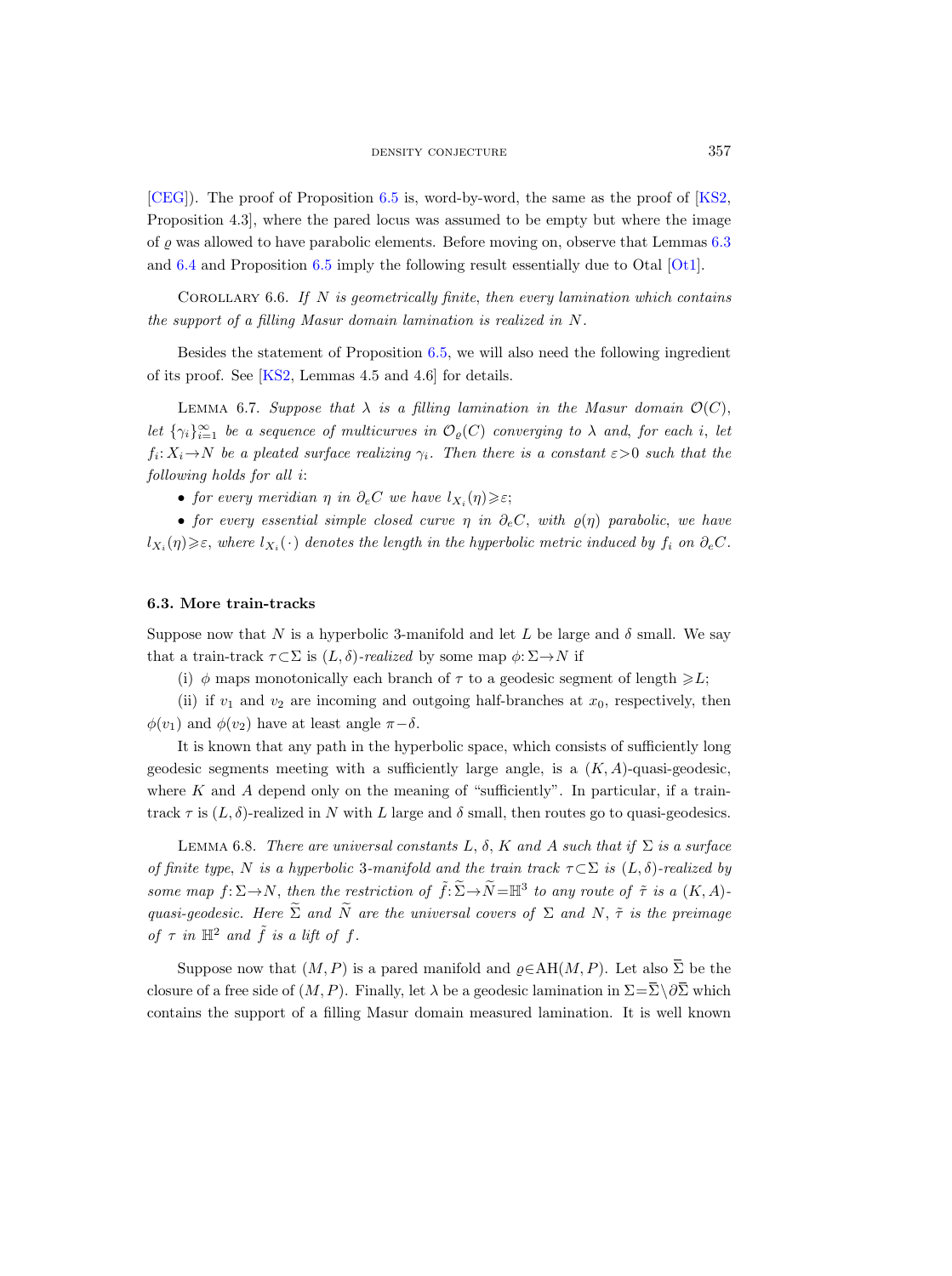that if  $\lambda$  is realized in  $N_\rho=\mathbb{H}^3/\rho(\pi_1(M))$  by some pleated map in the correct homotopy class, then  $\lambda$  is carried by some train-track  $\tau$  which is  $(L, \delta)$ -realized in N with large L and small  $\delta$ . In fact, if N is the algebraic limit of a sequence of manifolds, then  $\tau$  can be chosen to be  $(L, \delta)$ -realized in the approximates as well. More precisely, we have the following result.

<span id="page-35-0"></span>LEMMA 6.9. Let  $(M, P)$  be a pared manifold and  $\overline{\Sigma}$  be a free side of  $(M, P)$ . Let also  $\lambda$  be a lamination on  $\Sigma$  which contains the support of a filling Masur domain measured lamination. Assume that  $\{\varrho_n\}_{n=1}^{\infty}$  is a sequence in AH(M, P) which converges algebraically to some  $\varrho_{\infty}$  such that  $\lambda$  is realized in  $N_{\varrho_{\infty}} = \mathbb{H}^3/\varrho_{\infty}(\pi_1(M))$  by a pleated surface  $f: (\Sigma, \sigma) \to N_{\varrho}$  in the correct homotopy class. Then, for all L and  $\delta$ , there are  $n_0$ and a train-track  $\tau \subset \Sigma$  carrying  $\lambda$  such that

• for all  $n=n_0, ..., \infty$  the train-track  $\tau$  is  $(L, \delta)$ -realized in  $N_{\varrho_n}$  by some map

$$
\phi_n\colon \Sigma\longrightarrow N_{\varrho_n}
$$

in the correct homotopy class;

• the pleated map f and the map  $\phi_{\infty}$  realizing  $\lambda$  and  $\tau$  in  $N_{\rho_{\infty}}$ , respectively, are homotopic to f by a homotopy whose tracks have at most length 1.

Combining Lemmas [6.8](#page-34-0) and [6.9](#page-35-0) we deduce the following result.

<span id="page-35-1"></span>PROPOSITION 6.10. Suppose that we are in the situation described in Lemma [6.9](#page-35-0). Then there is a constant L such that for any sequence  $\{\gamma_n\}_{n=1}^{\infty}$  of curves which converges to  $\lambda$  in the Hausdorff topology and for any  $n \ge n_0$  we have

$$
\frac{1}{L} \leqslant \frac{l_{\mathbb{H}^3}(\varrho_n(\gamma_n))}{l_{(\Sigma,\sigma)}(\gamma_n)} \leqslant L.
$$

Here  $l_{\mathbb{H}^3}(\varrho_n(\gamma_n))$  is the translation length in  $\mathbb{H}^3$  of  $\varrho_n(\gamma_n)$  and  $l_{(\Sigma,\sigma)}(\gamma_n)$  is the length in  $(\Sigma, \sigma)$  of the geodesic freely homotopic to  $\gamma_n$ .

Proposition [6.10](#page-35-1) holds when  $n=\infty$ ; in this case we also have the following easy consequence of Lemma [6.9.](#page-35-0)

COROLLARY 6.11. Let  $\rho \in AH(M, P)$  for a pared manifold  $(M, P)$  and  $\overline{\Sigma}$  be a free side of  $(M, P)$ . Also assume that  $\lambda$  is lamination on  $\Sigma = \overline{\Sigma} \setminus \partial \overline{\Sigma}$  which contains the support of a filling measured lamination and is realized by a pleated surface  $f: (\Sigma, \sigma) \to N_o$ in the correct homotopy class for  $N_{\varrho} = \mathbb{H}^3/\varrho(\pi_1(M))$ . Given any sequence  $\{\gamma_n\}_{n=1}^{\infty}$  of simple closed curves which converges to  $\lambda$  in the Hausdorff topology, there is  $n_0$  such that, for any  $n \ge n_0$ ,  $f(\gamma_n)$  is homotopically non-trivial in  $N_{\varrho}$  and its geodesic representative is in the 1-neighborhood of the image of f.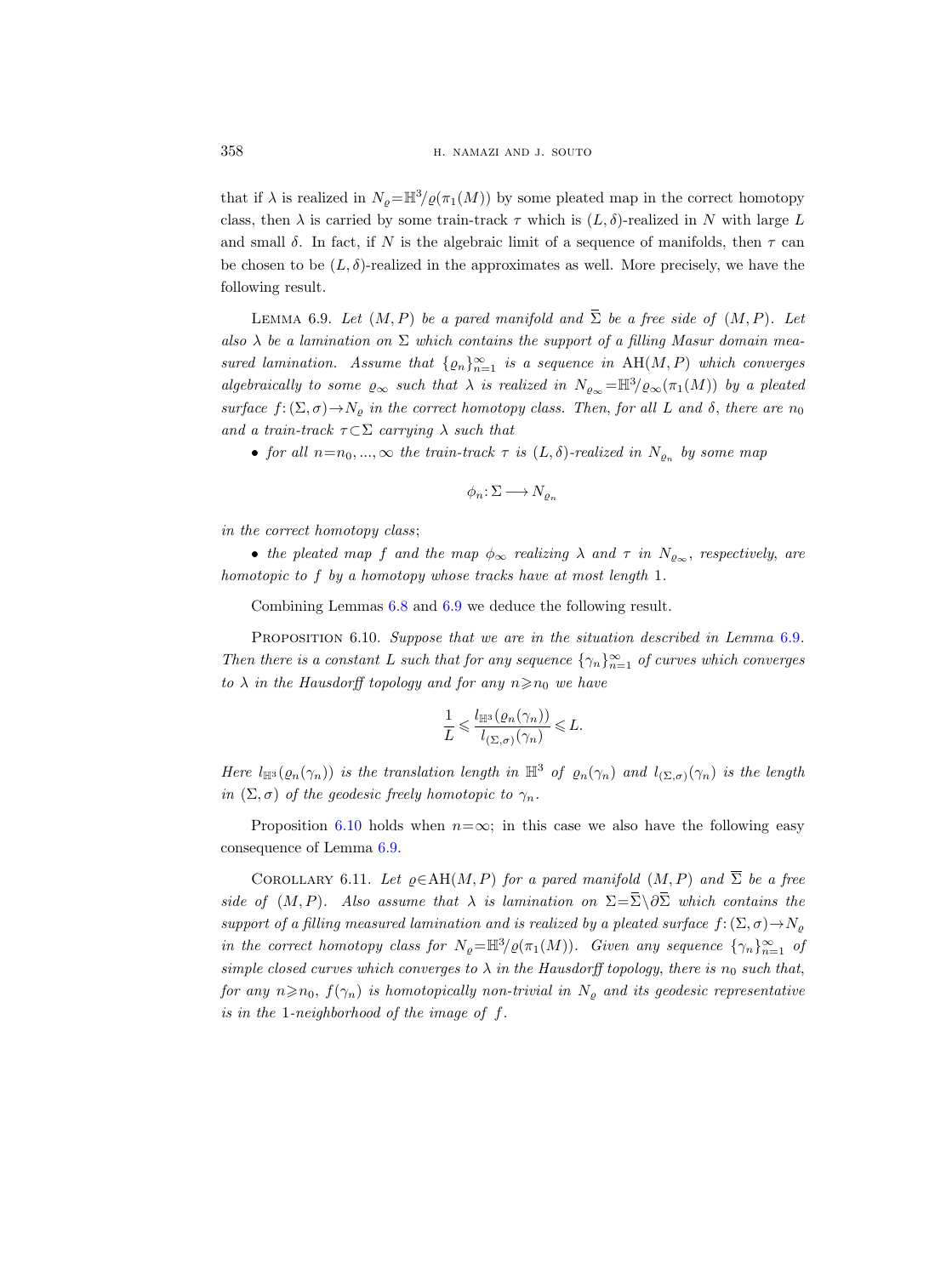See  $[Br1, §4]$  for a proof of Lemma [6.9](#page-35-0) and Proposition [6.10;](#page-35-1) see also  $[Ot2]$ . It should be remarked that we have chosen to state the results in this section only for filling laminations because the statements in the more general case are slightly more involved. Remark for instance that Lemma [6.9,](#page-35-0) as stated, does not hold if  $\lambda$  is a simple closed curve.

# 6.4. Simply degenerate ends and ending laminations

Suppose now that N is a hyperbolic 3-manifold with associated pared manifold  $(M, P)$ , and let F be a free side of  $(M, P)$ . Identify  $(M, P)$  with a standard compact core of  $(N^{\varepsilon}, \partial N^{\varepsilon})$  in the correct homotopy class and let  $\mathcal{E}_F$  be the component of  $N^{\varepsilon} \setminus M$  facing F. The component  $\mathcal{E}_F$  corresponds to a unique geometric end of N which we again denote by  $\mathcal{E}_F$ . Suppose that  $\mathcal{E}_F$  is not convex cocompact. It follows from the tameness theorem together with previous work by Bonahon [\[Bo2\]](#page-69-1) and Canary [\[Ca3\]](#page-70-0) that  $\mathcal{E}_F$  is simply degenerate. This means that there is a sequence of homotopically essential simple closed curves  $\gamma_i$  in F which cannot be homotoped into P and whose geodesic representatives  $\gamma_i^*$ in N exit the end  $\mathcal{E}_F$  and are homotopic to  $\gamma_i$  therein. Up to passing to a subsequence, we may assume that the curves  $\gamma_i$  converge to a measured lamination  $\lambda \in \mathcal{PML}(F)$ . It is due to Thurston [\[Th1\]](#page-72-0), Bonahon [\[Bo2\]](#page-69-1) and Canary [\[Ca3\]](#page-70-0) that  $\lambda$  is filling and that any two so obtained measured laminations have the same support. In particular, the support of  $\lambda$ , the ending lamination of the end  $\mathcal{E}_F$ , depends only on the manifold M. The following result can be understood as a stronger version of the uniqueness of the ending lamination [\[Bo2\]](#page-69-1), [\[Ca3\]](#page-70-0).

<span id="page-36-1"></span>PROPOSITION 6.12. Let  $N$  be a hyperbolic 3-manifold with the associated pared manifold  $(M, P)$  and F be a free side of  $(M, P)$  facing a degenerate geometric end  $\mathcal{E}_F$  of N. There exists a unique filling unmeasured lamination  $\lambda$  such that whenever  $\{\gamma_i^*\}_{i=1}^{\infty}$ is a sequence of closed geodesics in  $\mathcal{E}_F \cap N^{\varepsilon}$ , exiting  $\mathcal{E}_F$  and homotopic within  $\mathcal{E}_F$  to (possibly non-simple) curves  $\{\gamma_i\}_{i=1}^{\infty}$  in F, then every convergent subsequence of the sequence  $\{\gamma_i\}_{i=1}^{\infty}$ , in the space  $PC(F)$  of projective geodesic currents, converges to a current supported on  $\lambda$ .

The following result, due to Canary, asserts that the ending lamination of a degenerate end belongs to the Masur domain of the associated free side.

<span id="page-36-0"></span>THEOREM6.13. ([\[Ca3,](#page-70-0) Corollary 10.2]) Let N be a hyperbolic 3-manifold with the associated pared manifold  $(M, P)$  and F be a free side of  $(M, P)$  facing a degenerate geometric end  $\mathcal E$  of N. Then any measured lamination supported on the ending lamination of the end  $\mathcal E$  belongs to the Masur domain  $\mathcal O(F)$ .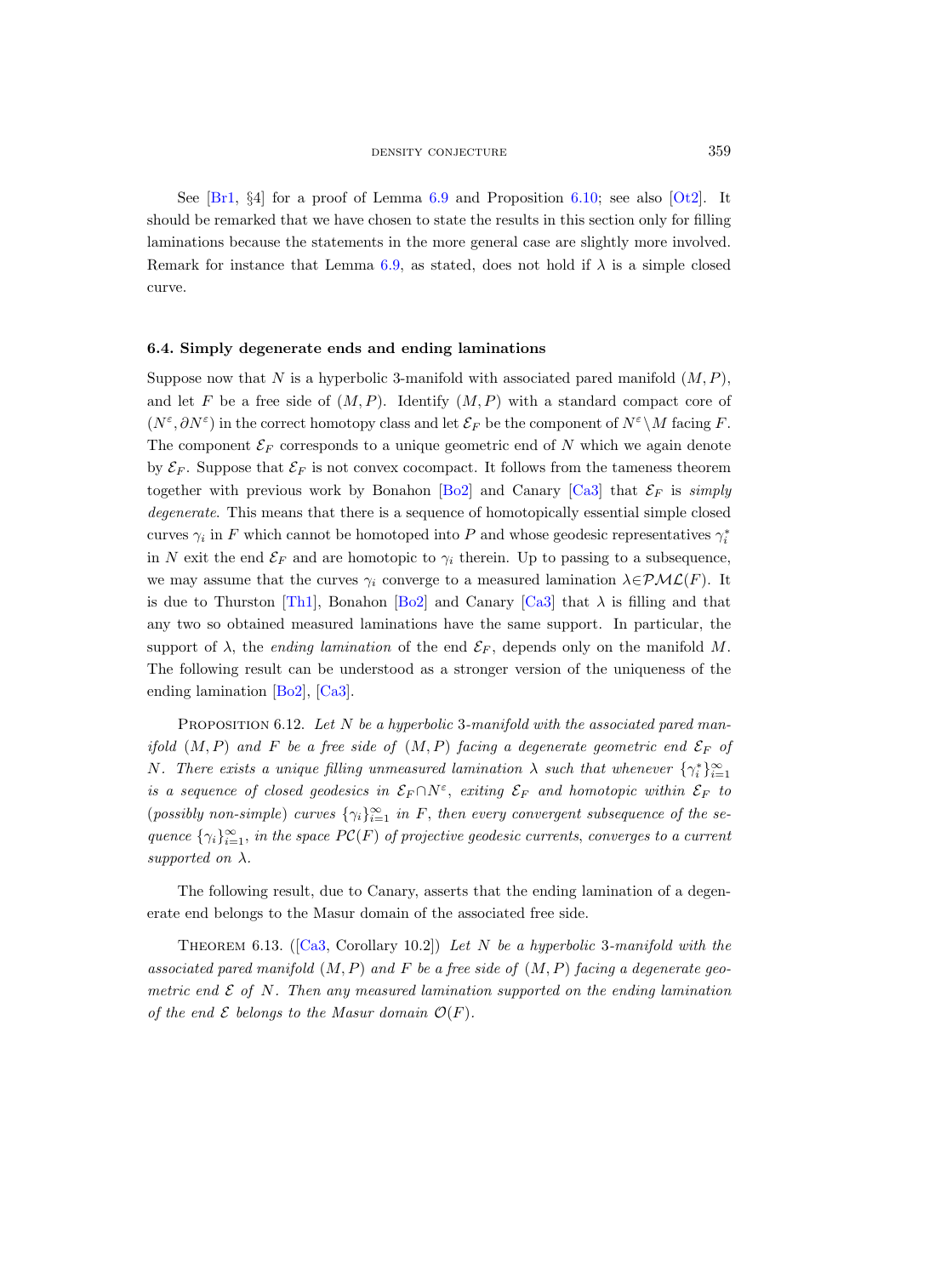#### 360 **h. namazi and j. souto**

Moreover, if  $(M, P)$  is an interval bundle with base S and all the ends of N are degenerate, then the projections of the ending laminations of the ends of  $N$  to  $S$  is not a lamination.

In [\[Ca3\]](#page-70-0), the first part of Theorem [6.13](#page-36-0) was only proved in the absence of parabolics. The proof in the pared setting is identical and, actually, the only fact on the Masur domain needed in the proof is Lemma [6.1](#page-31-0) above. The second statement in Theorem [6.13,](#page-36-0) which is made uncomfortably cumbersome by the possibility that  $(M, P)$  is a twisted interval bundle, should probably be attributed to Thurston [\[Th1\]](#page-72-0).

Note now that Proposition [6.12,](#page-36-1) together with Corollary [6.11,](#page-35-2) easily implies that ending laminations are not realized. Before stating this fact as a corollary, we would like to remark that our main technical result, Theorem [1.4,](#page-3-0) asserts that under suitable conditions the converse is also true.

<span id="page-37-0"></span>COROLLARY 6.14. Let  $N$  be a hyperbolic 3-manifold with associated pared manifold  $(M, P)$  and F be a free side of  $(M, P)$  facing a degenerate geometric end with ending lamination  $\lambda$ . Then  $\lambda$  is non-realizable in N.

Before moving on to other topics, we state here the following technical consequence of Corollary [6.14,](#page-37-0) Theorem [6.13](#page-36-0) and Proposition [6.5.](#page-33-0)

PROPOSITION 6.15. Let N be a hyperbolic 3-manifold with associated pared manifold  $(M, P)$  and F be a free side facing a degenerate geometric end with ending lamination  $\lambda$ . Let  $\{\gamma_n\}_{n=1}^{\infty}$  be a sequence of simple curves on F converging to a projective measured lamination supported on  $\lambda$ . Then, for n sufficiently large,  $\gamma_n$  is homotopically non-trivial in N and the geodesic representatives  $\gamma_n^*$  of the curves  $\gamma_n$  exit the end  $\mathcal{E}_F$  as  $n \to \infty$ .

# 6.5. Two great theorems

In this section we recall the statements of the covering theorem and the ending lamination theorem.

COVERING THEOREM. (Thurston, Canary) Let N and N' be hyperbolic 3-manifolds with finitely generated fundamental group and infinite volume, suppose that  $\pi: N \rightarrow N'$  is a Riemannian covering and let  $\mathcal E$  be a degenerate end of N. Then, there are standard compact cores  $(M, P)$  and  $(M', P')$  of  $N^{\varepsilon}$  and  $(N')^{\varepsilon}$  such that, if F is the free side of  $(M, P)$  facing  $\mathcal E$ , then the following hold:

•  $\pi(F)=F'$  is a free side of  $(M',P')$ ;

• the restriction of  $\pi$  to the component of  $N^{\varepsilon} \backslash M$  facing F is a finite-to-one covering map onto the component of  $(N')^{\varepsilon} \backslash M'$  facing F';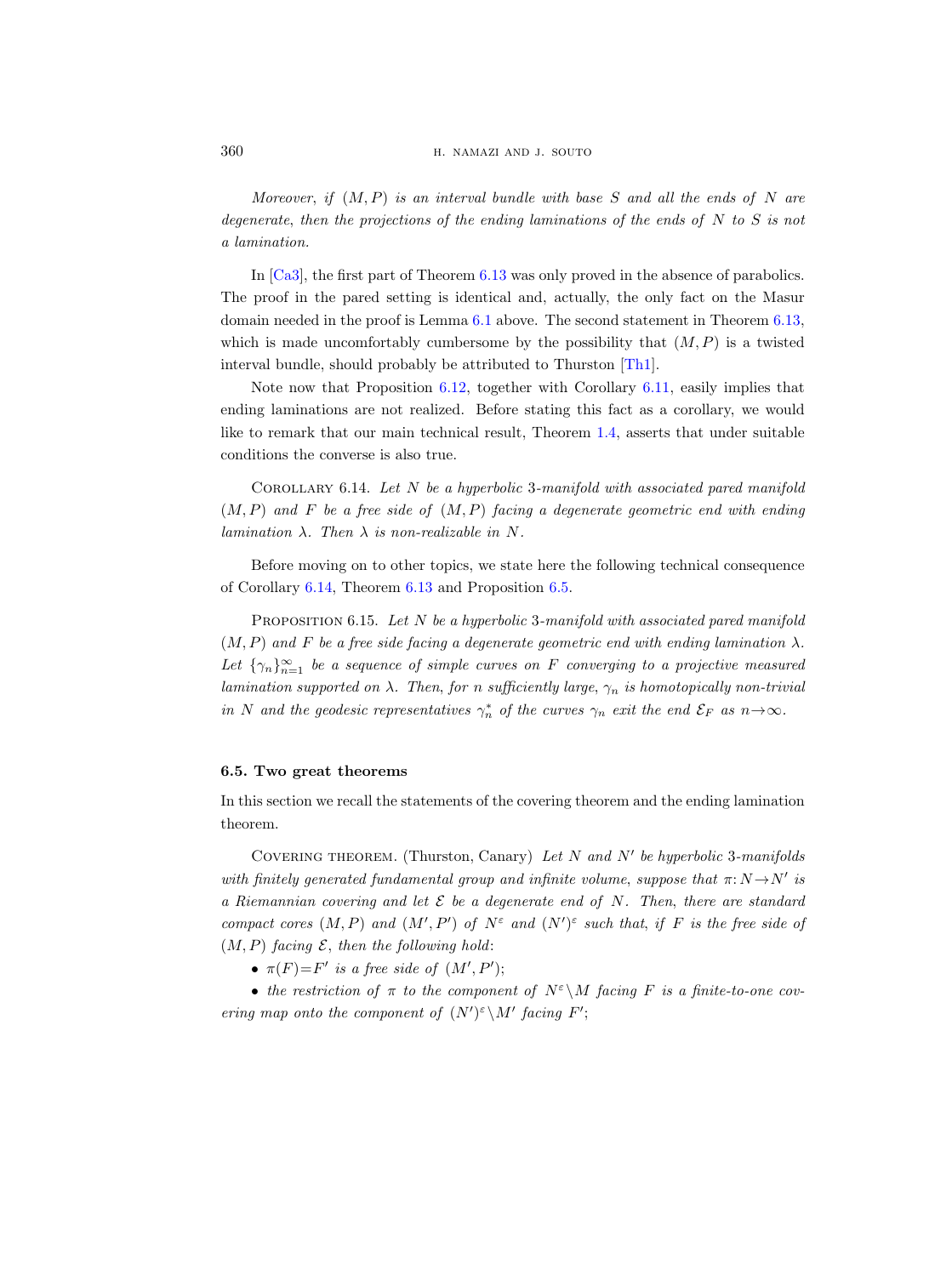• the end  $\mathcal{E}'$  of  $N'$  facing  $F'$  is degenerate;

• the finite covering  $\pi|_F : F \to F'$  maps the ending lamination of  $\mathcal E$  to the ending lamination of  $\mathcal{E}'$ .

The covering theorem was proved by Thurston in  $[Th1]$  in the case where N is a trivial interval bundle. From Thurston's result it is standard how to deduce the general case that the pared manifold associated with  $N$  has incompressible boundary. The compressible case is due to Canary [\[Ca3\]](#page-70-0).

The second important theorem that we mention here is the ending lamination theorem. This result will play a paramount role in this paper.

Ending lamination theorem. (Minsky [\[Mi2\]](#page-71-1), Brock–Canary–Minsky [\[BCM\]](#page-69-2)) Let  $N$  and  $N'$  be hyperbolic 3-manifolds with finitely generated fundamental groups. Let also  $(M, P)$  and  $(M', P')$  be standard compact cores of  $N^{\varepsilon}$  and  $(N')^{\varepsilon}$  and suppose that  $\phi: (M, P) \rightarrow (M', P')$  is a homeomorphism satisfying the following conditions:

• if  $F \subset \partial M \backslash P$  faces a convex cocompact end of N, then  $\phi(F)$  also faces a convex cocompact end  $\mathcal{E}'$  of N'; moreover, the induced map  $\partial_c \mathcal{E} \rightarrow \partial_c \mathcal{E}'$  between the conformal boundaries is homotopic to a bi-holomorphic map;

• if  $F \subset \partial M \backslash P$  faces a degenerate end  $\mathcal E$  of N with ending lamination  $\lambda_{\mathcal E}$ , then  $\phi(F)$  also faces a degenerate end  $\mathcal{E}'$  of  $N'$  with ending lamination  $\phi(\lambda_{\mathcal{E}})$ .

Then, there is an isometry  $\Phi: N \to N'$  in the isotopy class determined by  $\phi$ .

The origins of the ending lamination theorem can be found in the work of Ahlfors and Bers (cf. Theorem [4.3\)](#page-25-0) who proved it in the geometrically finite case. In its final form, the ending lamination theorem was conjectured to be true. In [\[Mi1\]](#page-71-2) Minsky proved the ending lamination theorem for those hyperbolic 3-manifolds homeomorphic to the interior of a trivial interval bundle and which have non-vanishing injectivity radius. From this first work of Minsky, the general statement can be deduced if  $N$  is tame and has non-vanishing injectivity radius. The assumption that  $N$  is tame was made superfluous by the proof of the tameness theorem by Agol [\[Ag\]](#page-69-3) and Calegari–Gabai [\[CG\]](#page-70-1). Following work of Masur–Minsky [\[MM1\]](#page-71-3), [\[MM2\]](#page-71-4), Minsky [\[Mi2\]](#page-71-1) completed the construction of a Lipschitz model for the general hyperbolic 3-manifolds homeomorphic to the interior of an interval bundle. Brock–Canary–Minsky [\[BCM\]](#page-69-2) proved that the model was actually a bi-Lipschitz model, concluding the proof of the ending lamination theorem for manifolds homeomorphic to the interior of a trivial interval bundle. The general case can be treated as in [\[BCM\]](#page-69-2) and is promised in a forthcoming work of Brock, Canary and Minsky.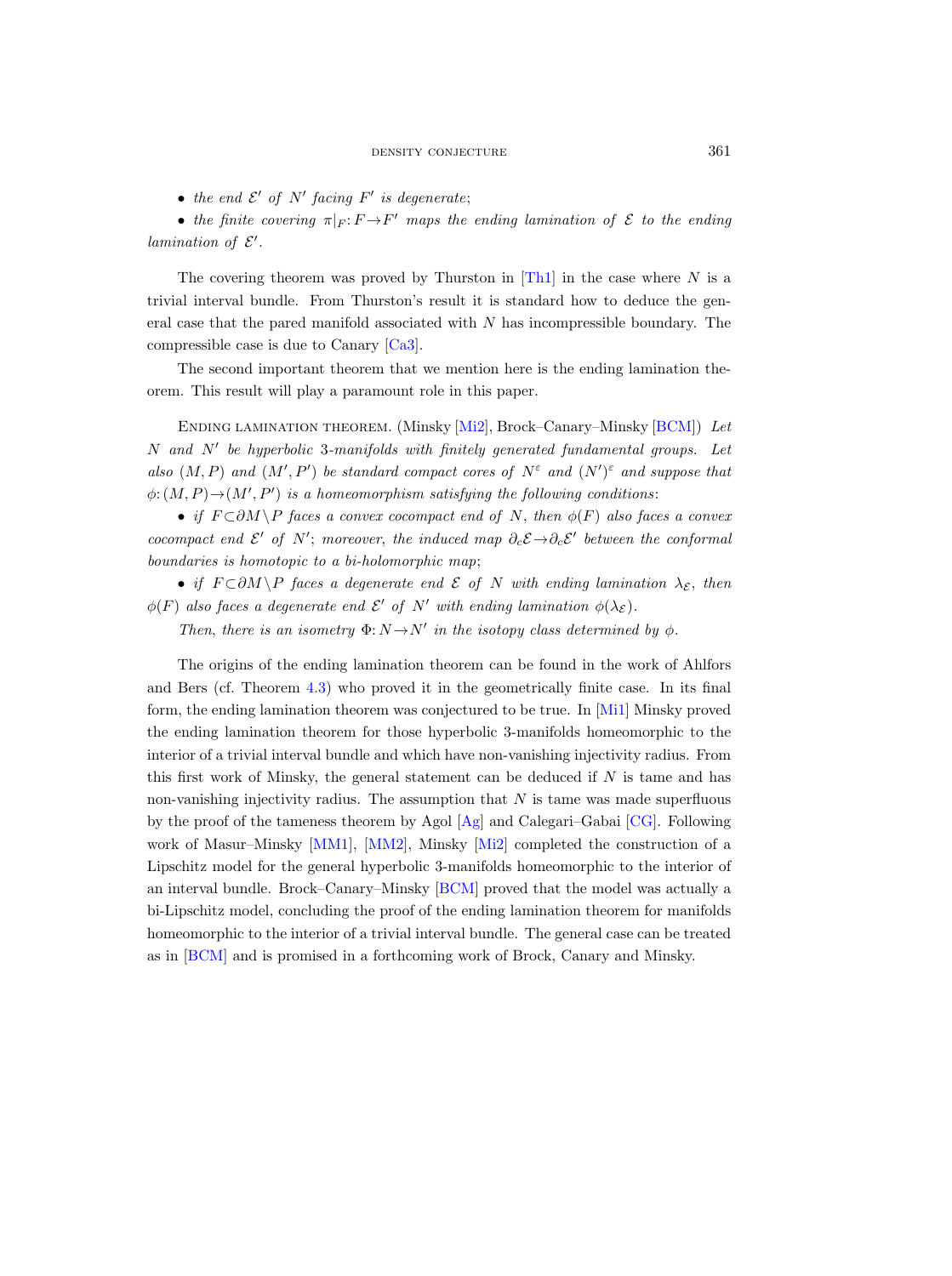362 **h.** namazi and j. souto

# 7. Trees

By a *real tree* we understand a path metric space T such that every two points  $x, y \in T$ are joined by a unique injective continuous path  $[x, y]$  isometric to an interval.

# <span id="page-39-0"></span>7.1. Dual trees

In order to give an example, and also for later use, we recall now briefly the construction of the dual tree of a filling measured lamination. Suppose that  $\lambda$  is a filling measured lamination on a hyperbolic surface  $\Sigma$ . Identify  $\mathbb{H}^2$  with the universal cover of  $\Sigma$  and let  $\tilde{\lambda}$ be the lift of  $\lambda$  to  $\mathbb{H}^2$ . For  $x, y \in \mathbb{H}^2$  we define  $d_{\lambda}(x, y)$  to be the  $\lambda$ -measure of the geodesic segment  $[x, y]$ . Observe that the assumption that  $\lambda$  is filling implies that the function  $(x, y) \rightarrow d_\lambda(x, y)$  is continuous. Moreover,  $d_\lambda(\cdot, \cdot)$  is symmetric and satisfies the triangle inequality. In particular, if we consider the quotient  $T_{\lambda}$  of  $\mathbb{H}^2$  under the equivalence relation

$$
x \sim y \quad \text{if } d_{\lambda}(x, y) = 0,
$$

we obtain a metric space. The fibers of the projection  $\mathbb{H}^2 \to T_\lambda$  are the leaves and complementary components of  $\lambda$ . It follows that  $T_{\lambda}$  is a real tree.

LEMMA 7.1.  $T_{\lambda}$  is a real tree. Moreover, the action  $\pi_1(\Sigma) \sim \mathbb{H}^2$  descends to a free isometric action  $\pi_1(\Sigma)\cap T_\lambda$ .

The tree  $T_{\lambda}$  is the *dual tree* to the lamination  $\lambda$ . See Skora [\[Sk1\]](#page-71-5), [\[Sk2\]](#page-71-6) and Otal [\[Ot3\]](#page-71-7) for details.

Remark. For the sake of simplicity, we have discussed only the dual tree associated with a minimal measured lamination. It should be mentioned that one can modify the construction given here and associate with every measured lamination  $\lambda$  on S a dual tree T<sub>λ</sub> which admits a *small* minimal action  $\pi_1(S) \cap T_\lambda$ ; recall that an action of a group on a tree is small if the stabilizers of non-degenerate segments are virtually abelian. Conversely, it is a result of Skora [\[Sk2\]](#page-71-6) that any tree admitting a small minimal action of  $\pi_1(S)$  is dual to a lamination. As stated, this last statement is only true if S is a closed surface but it can be modified to allow for surfaces of finite topological type as well.

### 7.2. Morgan–Shalen theory

Suppose now that  $(M, P)$  is a pared manifold and let  $\{ \varrho_n \}_{n=1}^{\infty}$  be a sequence in  $AH(M, P)$ . It is due to Morgan and Shalen [\[MS\]](#page-71-8) (see also [\[P\]](#page-71-9) and [\[Bes\]](#page-69-4)) that, up to conjugation, the sequence  $\{ \varrho_n \}_{n=1}^{\infty}$  satisfies one of the following two alternatives:

(1)  $\{ \varrho_n \}_{n=1}^{\infty}$  contains a subsequence which converges in AH(M, P);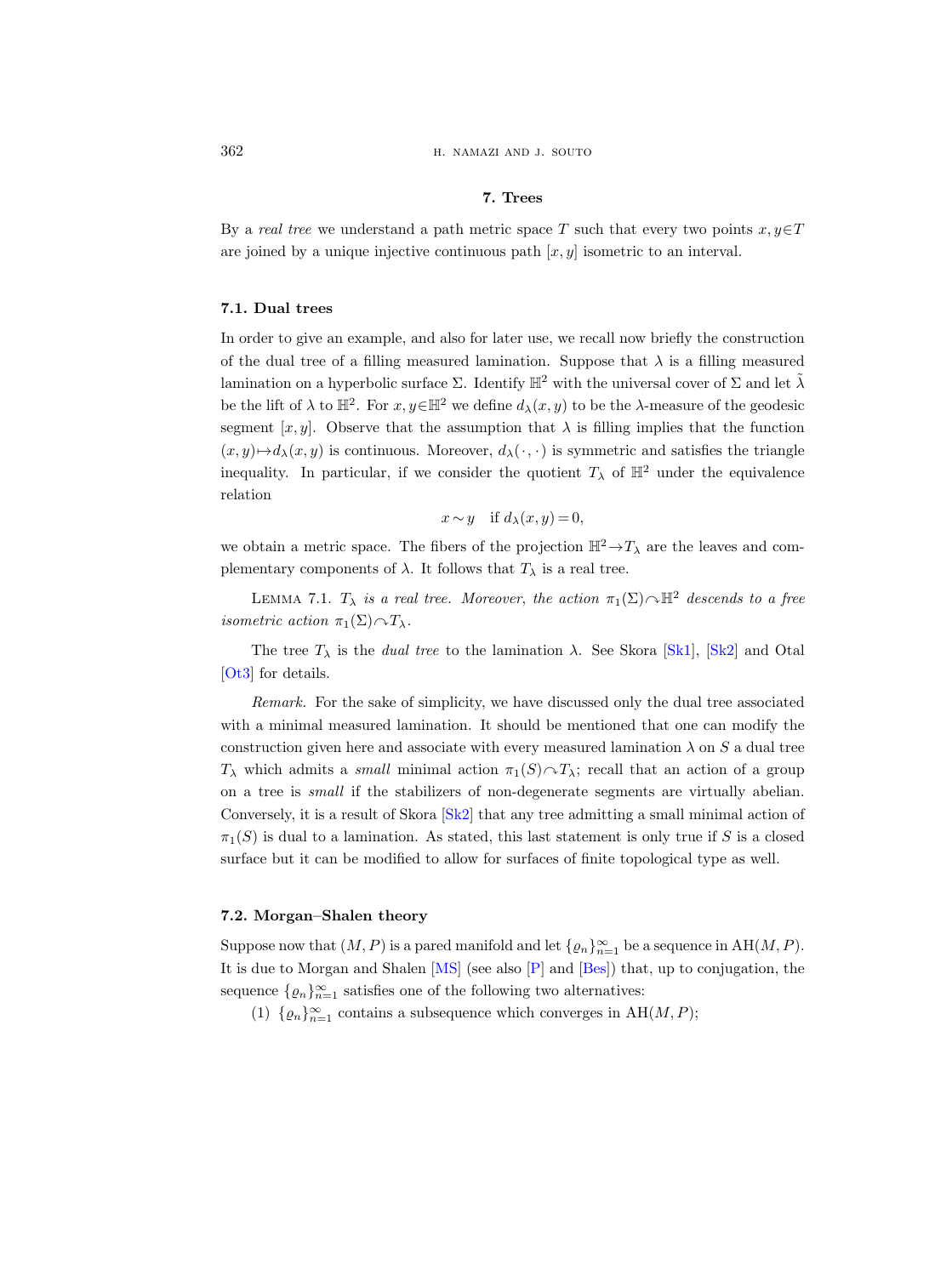(2) there is a positive sequence  $\varepsilon_n \to 0$  and a subsequence of  $\{ \varrho_n \}_{n=1}^{\infty}$ , say the whole sequence, such that the actions  $\pi_1(M) \cap_{\varrho_n} \varepsilon_n \mathbb{H}^3$  converge in the pointed equivariant Gromov–Hausdorff topology to an isometric action  $\pi_1(M)\cap T$  on a real tree T such that

• any element represented by a curve in  $P$  has a fixed point in  $T$ ;

• the stabilizer of any non-degenerate arc in  $T$  is virtually abelian; in other words, the action  $\pi_1(M)\cap T$  is small;

• for all fixed  $\gamma \in \pi_1(M)$  we have

$$
l_T(\gamma) = \lim_{n \to \infty} \varepsilon_n l_{\mathbb{H}^3}(\varrho_n(\gamma)),
$$

where  $l_T(\cdot)$  is the translation length in T;

• the tree T is not reduced to a point and the action  $\pi_1(M)\cap T$  is minimal, meaning that T does not contain any proper invariant subtree.

It is known that groups which do not split as amalgamated products or HNNextensions over virtually abelian groups do not admit small actions on trees without global fixed points. This, and other similarly powerful results, follow from the so-called Rips machine. Bestvina and Feighn obtained a relative version of the Rips machine. More precisely, it follows directly from [\[BF,](#page-69-5) Theorem 9.6] together with the definition of pared manifolds, that in order to prove that a small minimal action  $\pi_1(M) \cap T$  is trivial, it suffices to show that each one of the boundary groups has a fixed point; compare also with  $[Th2]$ . Since an action of a group in a tree has a global fixed point if and only if  $l_T(\gamma)=0$  for all elements  $\gamma$ , we deduce the following result.

<span id="page-40-1"></span>THEOREM 7.2. Let  $(M, P)$  be a pared manifold and  $\pi_1(M) \cap T$  be a small action on a real tree. Suppose that every element  $\gamma \in \pi_1(M)$  represented by a curve in a free side of  $(M, P)$  is such that  $l_T(\gamma)=0$ . Then the whole group  $\pi_1(M)$  fixes some point in T.

Assume now that  $(M, P)$  is a pared manifold such that each free side F is incompressible. If  $(M, P)$  is also acylindrical, then we know that every small action  $\pi_1(M) \cap T$ on a real tree such that the elements in  $P$  have fixed points in  $T$ , has a global fixed point. If  $(M, P)$  is not acylindrical this is no longer true. However we have the following fact [\[Ka\]](#page-70-2) relating the JSJ-splitting of  $(M, P)$  and the possible small actions of  $\pi_1(M)$  on real trees.

<span id="page-40-0"></span>THEOREM 7.3. Let  $(M, P)$  be a pared manifold and  $\pi_1(M) \cap T$  be a small action such that every element in  $\pi_1(M)$  represented by a curve in P fixes a point in T. We have  $l_T(\gamma)=0$  for every element  $\gamma \in \pi_1(M)$  which is represented by a curve which can be homotoped into either one of the annuli A provided by Theorem [3.2](#page-10-0) or into one of the acylindrical components of the complement of A.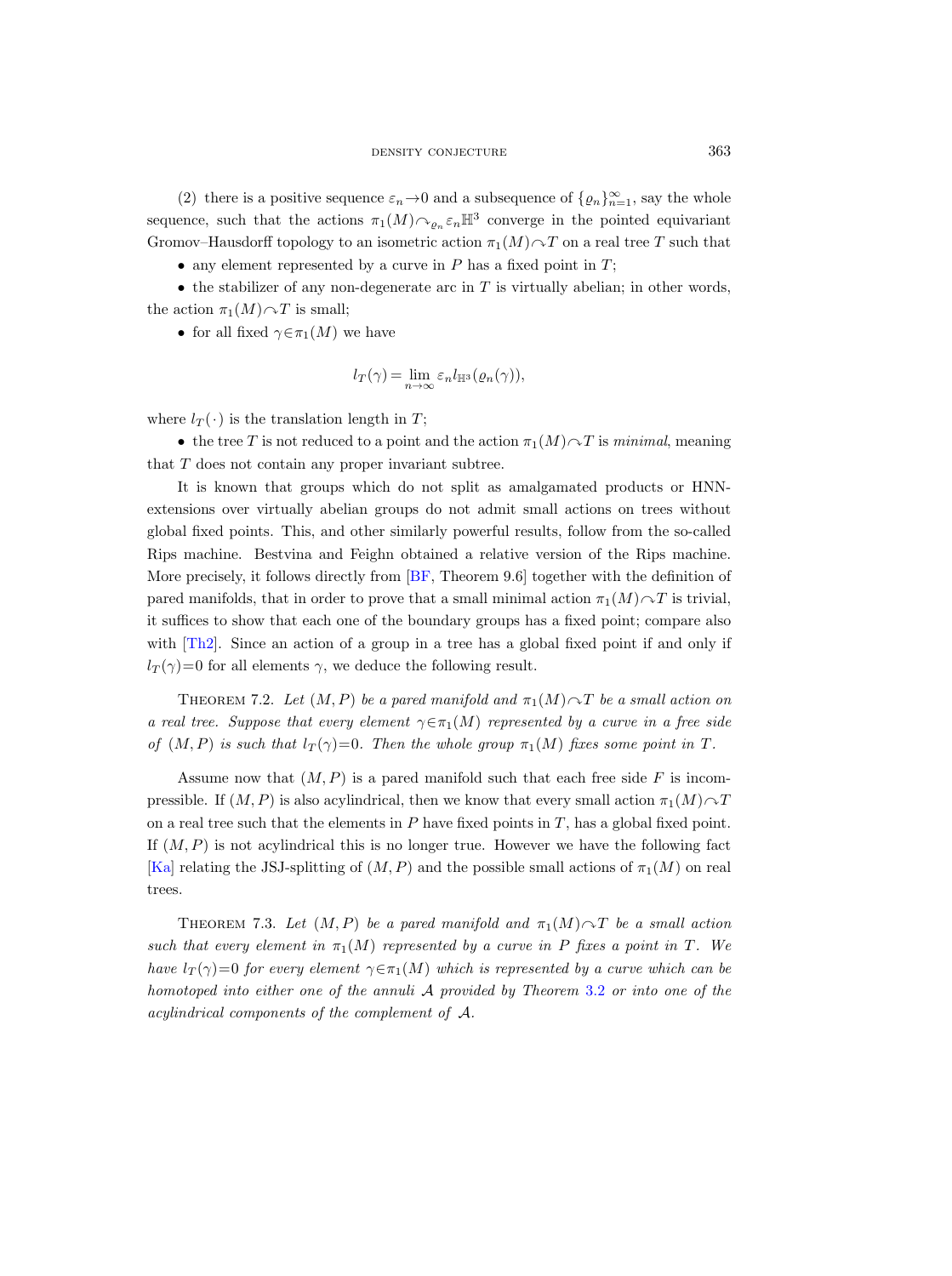Note that if the tree T arises as a limit of representations in  $AH(M, P)$ , then Theorem [7.3](#page-40-0) follows from Thurston's only windows break theorem [\[Th2\]](#page-72-1).

# 7.3. Continuity

Continuing with the same notation, let  $(M, P)$  be a pared manifold and  $\pi_1(M) \cap T$  be a small action without global fixed point on a real tree. Suppose that every element in  $\pi_1(M)$ , which is represented by a curve in P, fixes a point in T. Finally let F be a free side of  $(M, P)$  and let  $\lambda$  be a measured lamination on F.

Denote by F the universal cover of F and let  $\tilde{\lambda}$  be the preimage of  $\lambda$  in F. Composing the homomorphism  $\pi_1(F) \to \pi_1(N)$  with the action on T, we obtain an action  $\pi_1(F) \cap T$ . Following Otal [\[Ot1\]](#page-71-10), [\[Ot3\]](#page-71-7), we say that  $\lambda$  is *realized* in T if there is a continuous  $\pi_1(F)$ equivariant map

$$
\phi \colon \tilde{\lambda} \longrightarrow T
$$

which is strictly monotonic when restricted to any leaf of  $\tilde{\lambda}$ . Note that, if  $\lambda$  is a simple closed curve, then this in particular means that  $l_T(\lambda) > 0$ , where  $l_T(\lambda)$  denotes the translation length of every element of  $\pi_1(F)$  whose conjugacy class is represented by  $\lambda$ .

This notion will be important for us because of the following theorem, which is due to Otal  $[Ot1]$ ,  $[Ot3]$ .

<span id="page-41-0"></span>THEOREM 7.4. (Continuity theorem) Let  $(M, P)$  be a pared manifold and  $\{ \varrho_n \}_{n=1}^{\infty}$ be a sequence of representations in  $AH(N, P)$ . Suppose that, after scaling, the actions  $\varrho_n(\pi_1(M))$   $\sim$   $\mathbb{H}^3$  converge in the equivariant Gromov–Hausdorff topology to a small action  $\pi_1(M)\sim T$  without global fixed points. Suppose also that F is a free side of  $(M, P)$  and let  $\lambda \in \mathcal{O}(F)$  be a filling Masur domain lamination on F.

If  $\lambda$  is realized in T, then, for any sequence of simple closed curves  $\{\gamma_n\}_{n=1}^{\infty}$  in F which converge to  $\lambda$  in  $\mathcal{PML}(F)$ , we have

$$
\lim_{n \to \infty} \frac{l_{\mathbb{H}^3}(\varrho_n(\gamma_n))}{l_X(\gamma)} = \infty,
$$

where  $l_{\mathbb{H}^3}(\cdot)$  is the translation length in  $\mathbb{H}^3$  and  $l_X(\cdot)$  is the length with respect to some arbitrarily fixed finite-area hyperbolic metric on F.

Theorem [7.4](#page-41-0) is useless unless one can ensure that in certain situations the lamination  $\lambda$  is realized. Not surprisingly, the first of these realization results is due to Otal [\[Ot3\]](#page-71-7).

<span id="page-41-1"></span>THEOREM7.5. ([\[Ot3\]](#page-71-7)) Suppose that F is a hyperbolic surface with finite area,  $\lambda, \mu \in$  $\mathcal{PML}(F)$  and  $\pi_1(F)\cap T$  is a small action without global fixed point on a real tree such that every element in  $\pi_1(F)$  which is represented by peripheral curve in F fixes a point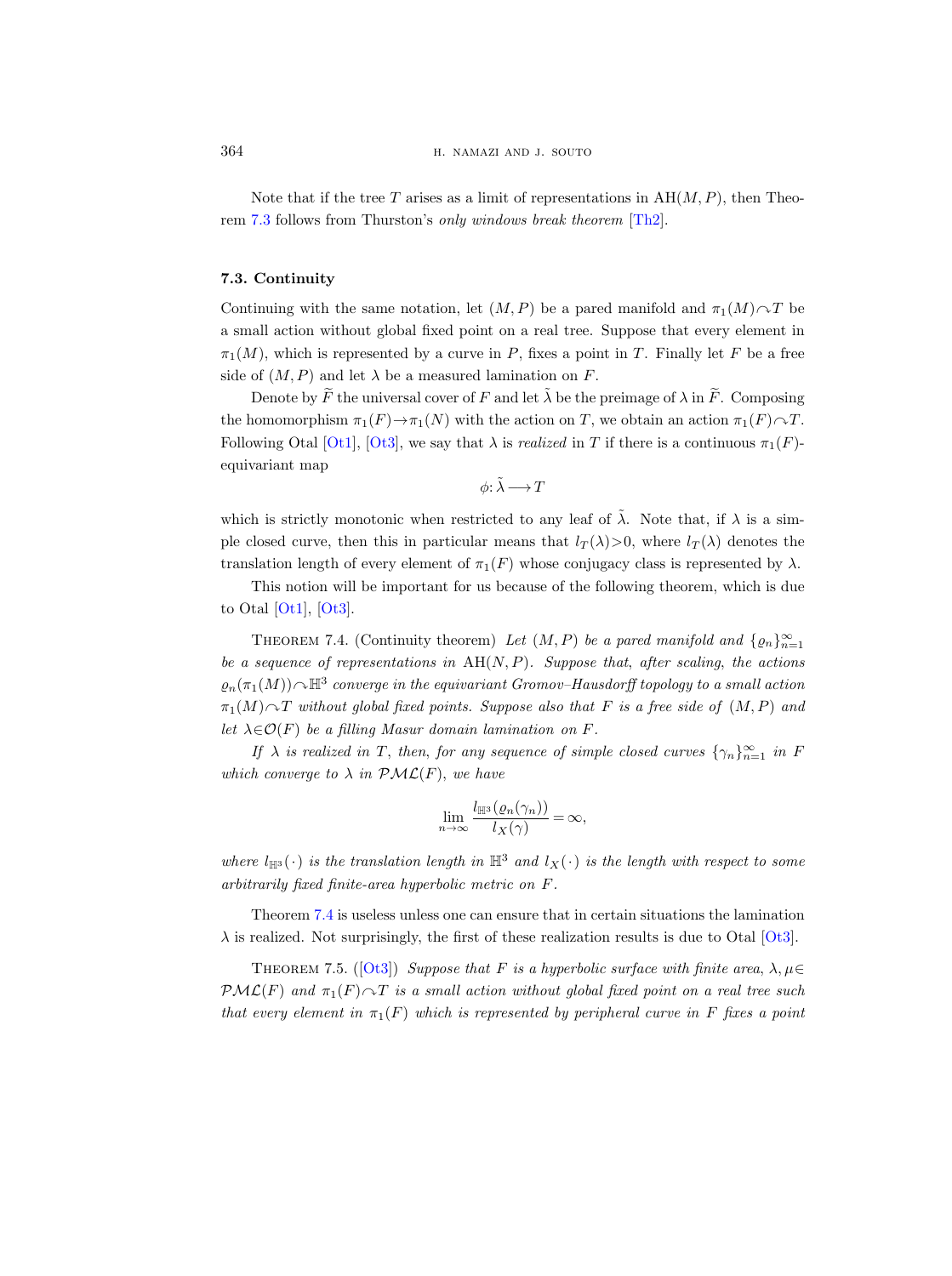in T. Suppose that  $\lambda$  is filling, that  $\mu$  is not realized in T and that  $\iota(\lambda, \mu) > 0$ . Then  $\lambda$ is realized in T.

Theorem [7.5,](#page-41-1) a consequence of the result of Skora [\[Sk2\]](#page-71-6) mentioned at the end of §[7.1,](#page-39-0) is stated in [\[Ot3\]](#page-71-7) under the assumption that both  $\lambda$  and  $\mu$  are filling; however, the proof applies word-by-word. Before going any further, observe that the following is a direct consequence of Theorem [7.5.](#page-41-1)

COROLLARY 7.6. Let  $(M, P)$  be a twisted trivial interval bundle over a surface F and let  $\lambda \in \mathcal{PML}(\partial M \setminus P)$  be a filling lamination whose projection to F is not a lamination on F. If  $\pi_1(M)\cap T$  is a small action without global fixed point on a real tree such that every element in  $\pi_1(M)$  which is represented by a curve in P fixes a point in T, then  $\lambda$ is realized in T.

In [\[KS1\]](#page-70-3) a version of Theorem [7.5](#page-41-1) was proved for filling Masur domain laminations on the distinguished free side of compression bodies with empty pared locus. The proof in the general case is due to Lecuire [\[L1\]](#page-71-11).

<span id="page-42-1"></span>THEOREM7.7.  $([KS1], [L1])$  $([KS1], [L1])$  $([KS1], [L1])$  $([KS1], [L1])$  $([KS1], [L1])$  Let  $(C, P)$  be a non-trivial pared compression body with distinguished free side F and  $\pi_1(C) \cap T$  be a small action without global fixed point on a real tree such that every element in  $\pi_1(C)$  which is represented by a curve in P fixes a point in T. Then every filling Masur domain lamination  $\lambda \in \mathcal{O}(C)$  is realized in T.

## 8. Compactness theorem

In the proof of the density conjecture in the next section, the existence of certain algebraic limits will be crucial. The goal of this section is to ensure that such limits exist.

Fix some pared manifold  $(M, P)$  and a discrete and faithful representation

$$
\varrho_0\colon \pi_1(M)\longrightarrow \mathrm{PSL}_2(\mathbb{C})
$$

such that the associated hyperbolic manifold  $N_{\varrho_0}$  is geometrically finite and has associated pared manifold  $(M, P)$ . The existence of such a representation is ensured by Thurston's hyperbolization theorem. Label the free sides of  $(M, P)$  by  $F_1, ..., F_s$  and suppose that we fix a tuple

<span id="page-42-0"></span>
$$
\mathcal{I} = (X_1, ..., X_r, \lambda_{r+1}, ..., \lambda_s),
$$
\n(8.1)

where  $X_i \in \mathcal{T}(F_i)$  is a point in the Teichmüller space of  $\mathcal{T}(F_i)$  for  $i=1,\dots,r$  and where  $\lambda_i \in \mathcal{PML}(F_i)$  is a filling measured lamination for  $i=r+1, ..., s$ . Fix also arbitrary hyperbolic metrics on the surfaces  $F_{r+1}, ..., F_s$ .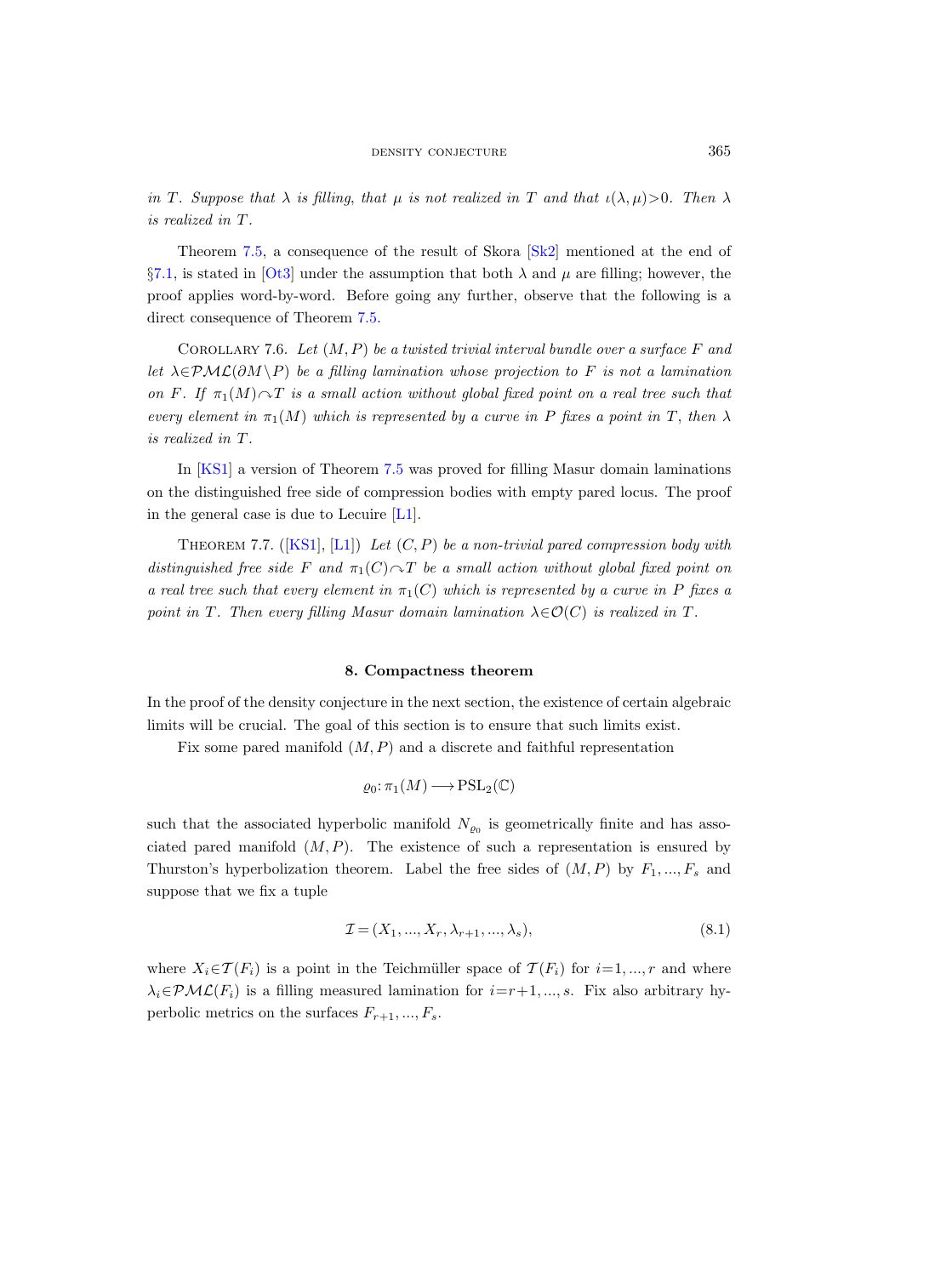Then we say that the tuple  $\mathcal I$  is *filling* if the following two conditions are satisfied:

(\*) if  $(M, P)$  is an interval bundle over a surface S and  $r=0$ , then the union of the projection of the laminations  $\lambda_1, ..., \lambda_s$  to S is not a lamination;

(\*\*) if  $i \geq r+1$  and  $F_i$  is a compressible free side of  $(M, P)$ , then the lamination  $\lambda_i$ is a Masur domain lamination.

Theorem [6.13](#page-36-0) asserts that the ending invariants of a hyperbolic 3-manifold form a filling tuple.

Continuing with the same notation, let  $\pi_{AB} : \mathcal{T}(\partial M \setminus P) \to \mathrm{QH}(\varrho_0)$  be the covering provided by Theorem [4.3;](#page-25-0) in other words,  $\pi_{AB}$  is the Ahlfors–Bers parametrization of the subset  $QH(\varrho_0)$  of  $AH(M, P)$  consisting of (conjugacy classes of) representations which are quasi-conformally conjugated to  $\rho_0$ . Observe that the Teichmüller space  $\mathcal{T}(\partial M \setminus P)$ is the cartesian product of the Teichmüller spaces of the free sides of  $(M, P)$ . We say that a sequence

$$
(X_1^n, ..., X_s^n) \in \mathcal{T}(F_1) \times ... \times \mathcal{T}(F_s) = \mathcal{T}(\partial M \setminus P)
$$

is filling if, after possibly relabeling the free sides of  $(M, P)$ , there is an associated filling tuple  $\mathcal I$  as in  $(8.1)$  such that the following holds:

• for all *n* and all  $i \leq r$  we have  $X_i^n = X_i$ ;

• for all  $i \geq r+1$  there is a sequence of simple closed curves  $\gamma_i^n$  which converge to  $\lambda_i$ in  $\mathcal{PML}(F_i)$  such that

$$
\lim_{n \to \infty} \frac{l_{X_i^n}(\gamma_n)}{l_{X_i^1}(\gamma_n)} = 0,
$$

where  $l_{X_i^n}(\gamma_n)$  is the length of the geodesic freely homotopic to  $\gamma_n$  in  $X_i^n$ .

Remark. Thurston showed how the Teichmüller space of a surface of finite type  $F$ can be compactified naturally by the space of projective measured laminations on F. It follows (see [\[FLP\]](#page-70-4)) that the second condition above is satisfied whenever the sequence  ${X_i^n}_{n=1}^\infty$  converges to the point  $\lambda_i$  in Thurston's compactification of  $\mathcal{T}(F_i)$ .

The main compactness result that we will need is the following.

<span id="page-43-0"></span>THEOREM 8.1. Let  $(M, P)$  be a pared manifold and  $\varrho_0: \pi_1(M) \to \mathrm{PSL}_2(\mathbb{C})$  be a discrete and faithful representation such that the associated hyperbolic manifold  $N_{\varrho_0}$  is geometrically finite and has associated pared manifold  $(M, P)$ . Denote by

$$
\pi_{AB} \colon \mathcal{T}(\partial M \setminus P) \longrightarrow \mathrm{QH}(\varrho_0)
$$

the Ahlfors–Bers parametrization of  $QH(\varrho_0)$  and label  $F_1, ..., F_s$  the free sides of  $(M, P)$ . If  $(X_1^n, ..., X_s^n)$  is a filling sequence with associated filling tuple  $(X_1, ..., X_r, \lambda_{r+1}, ..., \lambda_s)$ then, up to passing to a subsequence, the sequence  $\rho_n = \pi_{AB}(X_1^n, ..., X_s^n)$  converges in  $AH(M, P)$  to some discrete and failthful representation  $\rho$ .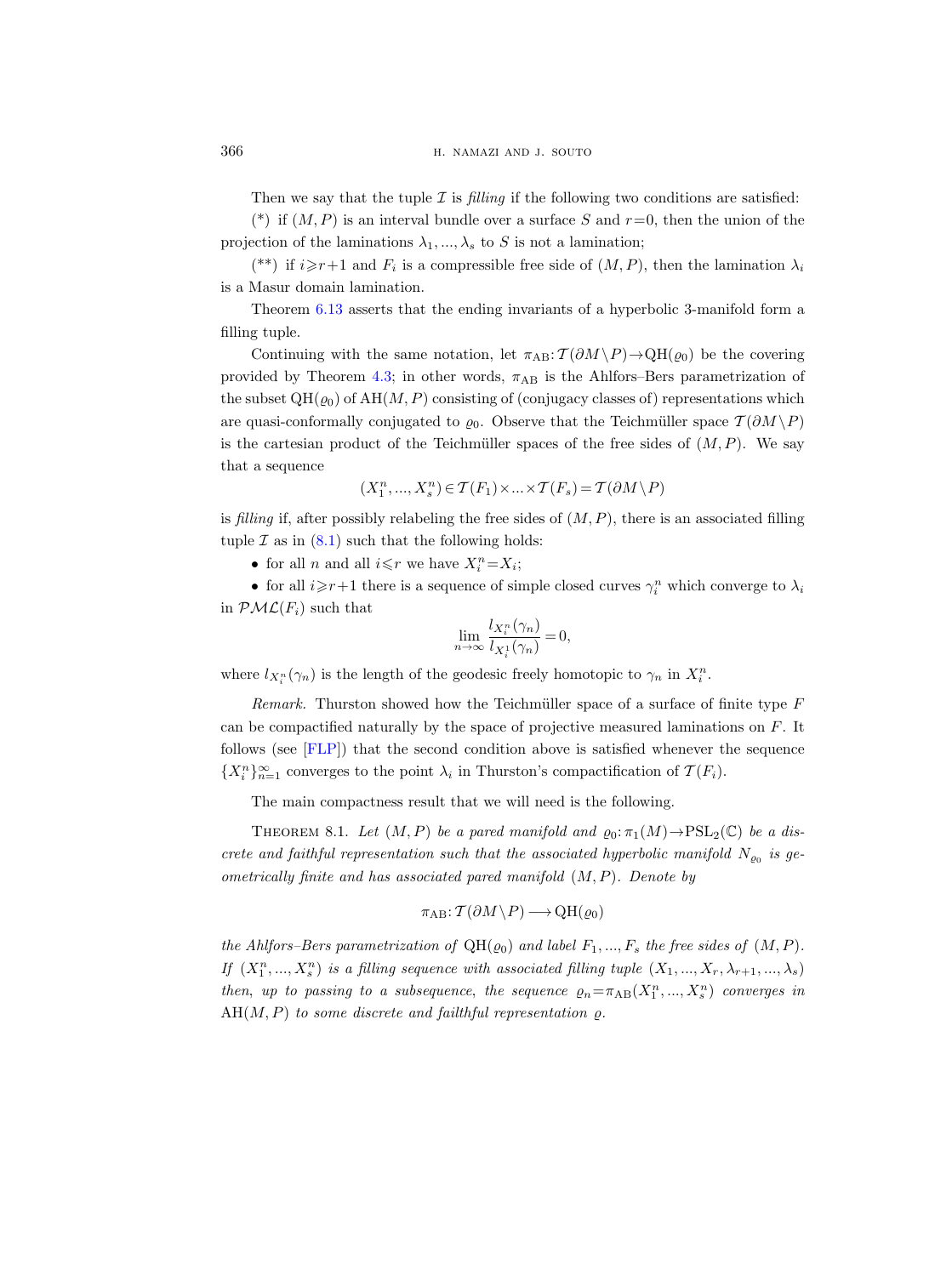Let  $N_{\rho}$  be the hyperbolic 3-manifold associated with the limiting representation and  $(M', P')$  be its associated pared manifold. There is a map  $\phi: (M, P) \rightarrow (M', P')$  in the homotopy class determined by  $\rho$  such that

(1)  $\phi$  maps  $F_i$  homeomorphically onto a free side of  $(M', P')$  for all  $i=1, ..., r;$ moreover, for any such i, the end of  $N_{\varrho}$  associated with  $\phi(F_i)$  is convex cocompact and has conformal boundary  $\phi_*(X_i)$ ;

(2) for  $i=r+1, ..., s$ , the lamination  $\lambda_i$  is not realized in  $N_{\varrho}$  by any map in the homotopy class of the restriction of  $\phi$  to  $F_i$ .

For the sake of simplicity, we will prove Theorem [8.1](#page-43-0) in the case when  $(M, P)$  is not an interval bundle. The proof for interval bundles follows along the same lines, actually allowing for some simplicifications; compare for example with [\[Ot3\]](#page-71-7).

Before going any further we state two lemmas which play an important role in the proof of Theorem [8.1.](#page-43-0) The assumption that the conformal structures on the compressible components of  $\partial M \backslash P$  are either fixed or tend to a Masur domain lamination implies the following result.

<span id="page-44-0"></span>LEMMA 8.2. There is some  $\varepsilon > 0$  such that for every  $n \in \mathbb{N}$  and  $i = 1, ..., s$ , the meridians in  $X_i^n$  have at least length  $\varepsilon$ .

See for example [\[KS1\]](#page-70-3) for a proof of Lemma [8.2.](#page-44-0) Now, combining Lemma [8.2,](#page-44-0) Proposition [4.1](#page-23-0) and the assumption that for  $i=r+1, ..., s$  the conformal structures  $X_i^n$ converge to  $\lambda_i$ , we deduce the following lemma.

<span id="page-44-1"></span>LEMMA 8.3. There is some  $K>0$  such that the following holds:

• if  $\gamma$  is a non-peripheral curve in  $F_i$  for  $i=1,\dots,r$ , then  $l_{\mathbb{H}^3}(\varrho_n(\gamma))\leqslant Kl_{X_i}(\gamma)$ ;

• for  $i>r$  there is a sequence  $\{\gamma_i^n\}_{n=1}^{\infty}$  of simple closed curves in  $F_i$  converging in  $\mathcal{PML}(F_i)$  to  $\lambda_i$  and such that

$$
\lim_{n \to \infty} \frac{l_{\mathbb{H}^3}(\varrho_n(\gamma_i^n))}{l_{X_i^1}(\gamma_i^n)} = 0.
$$

We are now ready to launch the proof of Theorem [8.1.](#page-43-0)

Proof of Theorem [8.1](#page-43-0). Suppose that we are in the situation described by Theo-rem [8.1.](#page-43-0) We start proving that the sequence  $\{ \varrho_n \}_{n=1}^{\infty}$  has a convergent subsequence.

CLAIM 1. Up to conjugacy, the sequence  $\{\varrho_n\}_{n=1}^{\infty}$  has a convergent subsequence.

Seeking a contradiction, assume that no subsequence of the sequence  $\{\varrho_n\}_{n=1}^{\infty}$  converges after conjugacy. Then, by the results of Morgan and Shalen mentioned in the previous section we may pass to a subsequence and conjugate so that there is a positive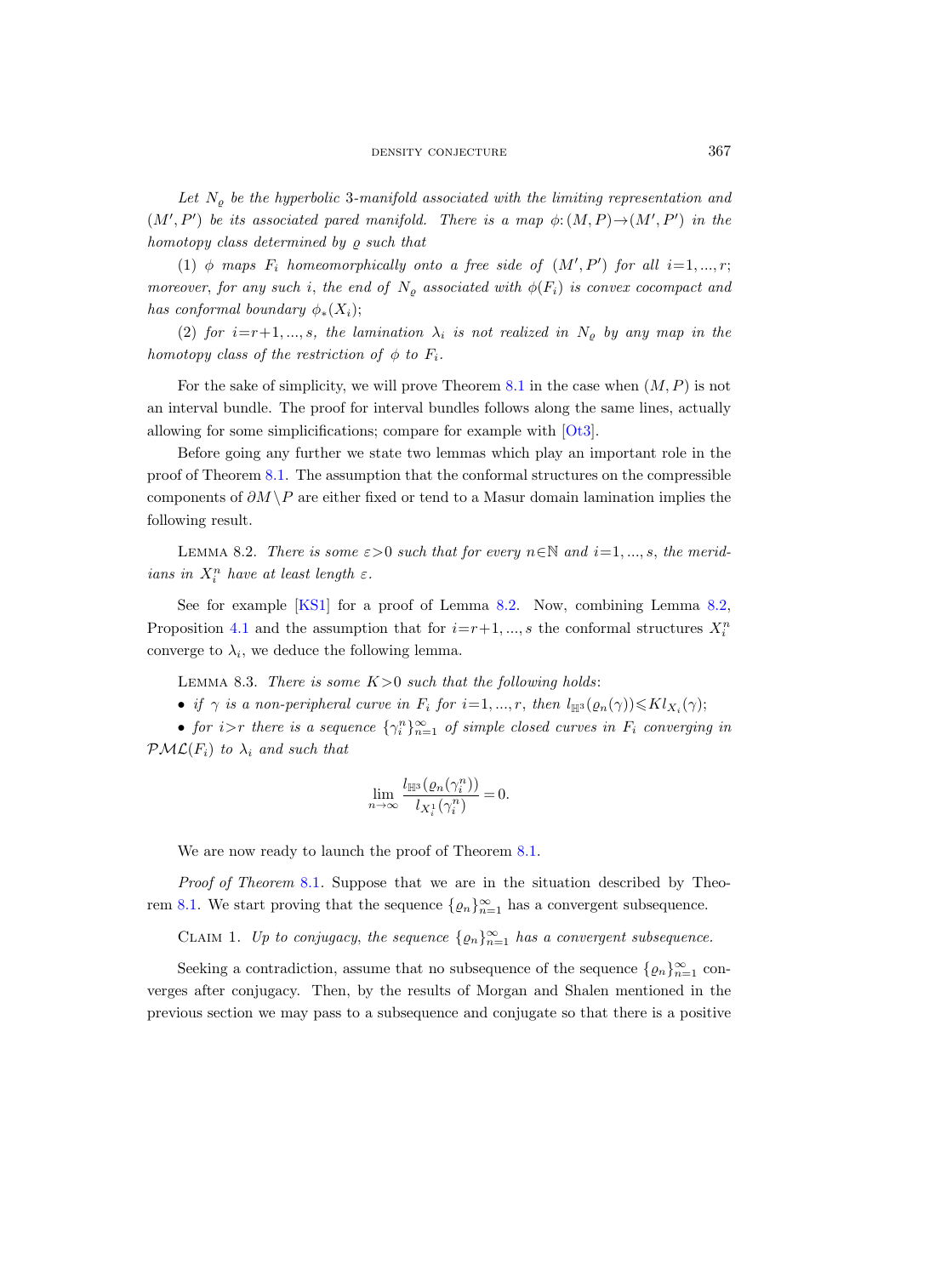sequence  $\varepsilon_n \to 0$  such that the actions  $\varrho_n(\pi_1(M)) \sim \varepsilon_n \mathbb{H}^3$  converge in the pointed equivariant Gromov–Hausdorff topology to a small action  $\pi_1(M)\cap T$  without global fixed point on a real tree. Recall that any element in  $\pi_1(M)$  represented by a curve in P has a fixed point in T. We will obtain a contradiction showing that  $\pi_1(M)$  has a global fixed point in T. In the light of Theorem [7.2,](#page-40-1) it suffices to prove that every element in  $\pi_1(M)$ which is represented by a curve in a free side of  $(M, P)$  has vanishing translation length in T.

To begin with, consider those elements represented by curves  $\gamma \subset F_1 \cup ... \cup F_r$ ; say  $\gamma \subset F_1$ . By the first statement of Lemma [8.3,](#page-44-1) the elements  $\varrho_n(\gamma)$  have uniformly bounded translation length  $l_{\mathbb{H}^3}(\varrho_n(\gamma))$ . It follows that

$$
l_T(\gamma) = \lim_{n \to \infty} \varepsilon_n l_{\mathbb{H}^3}(\varrho_n(\gamma)) = 0.
$$

In other words,  $\gamma$  has a fixed point in T.

Suppose now that  $i \geq r+1$  and that  $F_i$  is compressible. Let  $(C, Q) \subset (M, P)$  be the relative pared compression body associated with the free side  $F_i$  and suppose that the restriction of the action  $\pi_1(M)\sim T$  to  $\pi_1(C)$  does not have a global fixed point. By Theorem [7.7,](#page-42-1) the lamination  $\lambda_i$  is realized in T. In particular, it follows from Theorem [7.4](#page-41-0) that

$$
\lim_{n \to \infty} \frac{l_{\mathbb{H}^3}(\varrho_n(\gamma_n))}{l_{X_i^1}(\gamma_n)} = \infty
$$

for any sequence  $\{\gamma_n\}_{n=1}^{\infty}$  of simple closed curves on  $F_i$  which converges to  $\lambda_i$ . This contradicts the second claim of Lemma [8.3.](#page-44-1)

It remains to consider the case where  $i \geq r+1$  and  $F_i$  is incompressible. If  $F_i$  is a free side of the relative compression body neighborhood  $(C, Q)$  associated with some compressible side  $F'_i$ , then the group  $\pi_1(F_i)$  is a subgroup of  $\pi_1(C)$  and hence, by the cases treated so far, has a global fixed point in T. Suppose that  $F_i$  does not belong to the union of the relative compression body neighborhoods associated with the compressible free sides of  $(M, P)$ . In other words,  $F_i$  is a free side of the incompressible core  $(M'', P'')$ of  $(M, P)$ . Since we are assuming that  $(M, P)$  is not a trivial interval bundle (and that  $F_i$  is a free side of both  $(M, P)$  and  $(M'', P'')$ , it follows that  $(M'', P'')$  is not a trivial interval bundle either. By Lemma  $3.3$ ,  $F_i$  is either large or at least can be homotoped into a large free side of  $(M'', P'')$ . Hence, we may assume that  $F_i$  is large itself. By definition, this means that  $F_i$  contains some simple closed essential curve  $\mu$  which is either contained in one of the annuli in the JSJ-splitting in Theorem [3.2](#page-10-0) or in one of the acylindrical pieces. By Theorem [7.3,](#page-40-0)  $l_T(\mu)=0$ . Restrict the action of  $\pi_1(M)$  on T to the action  $\pi_1(F_i) \cap T$  and suppose that the latter action is non-trivial. As  $l_T(\mu)=0$ , we have that the curve  $\mu$  is not realized in T. Since  $\lambda_i$  is filling, it follows from Theorem [7.5](#page-41-1) that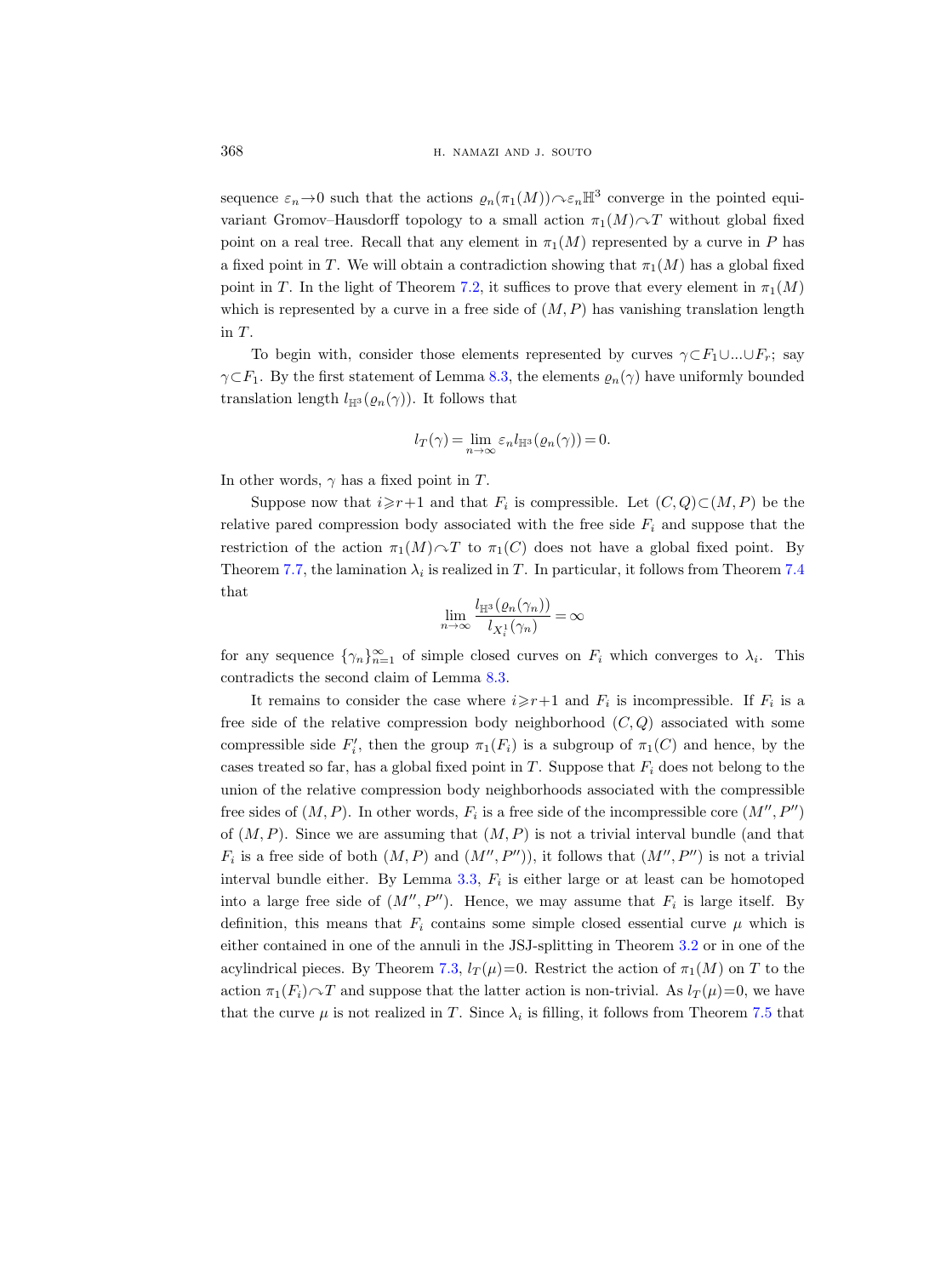$\lambda_i$  is realized in T. We can now obtain a contradiction as in the compressible case. This concludes the proof of Claim 1.  $\Box$ 

Continuing with the proof of Theorem [8.1,](#page-43-0) let  $\rho$  be the limiting representation for a convergent subsequence of the sequence  $\{ \varrho_n \}_{n=1}^{\infty}$  and  $N_{\varrho}$  be the associated hyperbolic 3-manifold. Let also  $(M', P')$  be the pared manifold associated with  $N_{\varrho}$  and let

$$
\phi\colon (M,P)\longrightarrow (M',P')
$$

be a map in the homotopy class determined by  $\rho$ . By Proposition [4.4,](#page-26-0) we may assume that  $\phi$  maps, for  $i=1,\ldots,r$ , the free side  $F_i$  homeomorphically to a free side of  $(M',P')$  and that the end of  $N_{\rho}$  associated with  $\phi(F_i)$  is convex cocompact with conformal boundary  $\phi_*(X_i)$ . In other words, (1) holds.

It remains to prove that the laminations  $\lambda_{r+1},...,\lambda_s$  are not realized in  $N_\rho$ .

CLAIM 2. For  $i=r+1, ..., s$ , the lamination  $\lambda_i$  is not realized in  $N_{\varrho}$  by any map in the homotopy class of the restriction of  $\phi$  to  $F_i$ .

Suppose that  $\lambda_i$  is realized in  $N_{\varrho}$ . Since  $\lambda_i$  fills  $F_i$ , every extension of  $\lambda_i$  is a union of  $\lambda_i$  and finitely many non-compact leaves, and it follows that every such extension is also realized. In particular, if  $\{\gamma_n\}_{n=1}^{\infty}$  is a sequence of simple closed curves in  $F_i$  which converges to  $\lambda_i$  in  $\mathcal{PML}(F_i)$ , then every Hausdorff limit of  $\{\gamma_n\}_{n=1}^{\infty}$  is also realized.

Then, by Proposition [6.10,](#page-35-1) there is some  $\varepsilon$  with

$$
\liminf_{n \to \infty} \frac{l_{\mathbb{H}^3}(\varrho_n(\gamma_n))}{l_{X_i^1}(\gamma_n)} \geqslant \varepsilon,
$$

which contradicts Lemma [8.3.](#page-44-1)

This concludes the proof of Claim 2 and hence of Theorem [8.1.](#page-43-0)

 $\Box$ 

Before moving on, we would like to observe that in [\[Oh3\]](#page-71-12), Ohshika has given a proof of Theorem [8.1](#page-43-0) without using the Rips machine. Other sophisticated compactness results can be found in [\[KLO\]](#page-70-5).

## 9. The density conjecture

<span id="page-46-0"></span>In this section we reduce the proof of the density conjecture to proving Theorem [1.4.](#page-3-0)

THEOREM [1.1.](#page-1-0) (Density conjecture) If  $\Gamma$  is a finitely generated Kleinian group, then the set of geometrically finite points in  $AH(\Gamma)$  is dense in the algebraic topology. In other words, the density conjecture holds.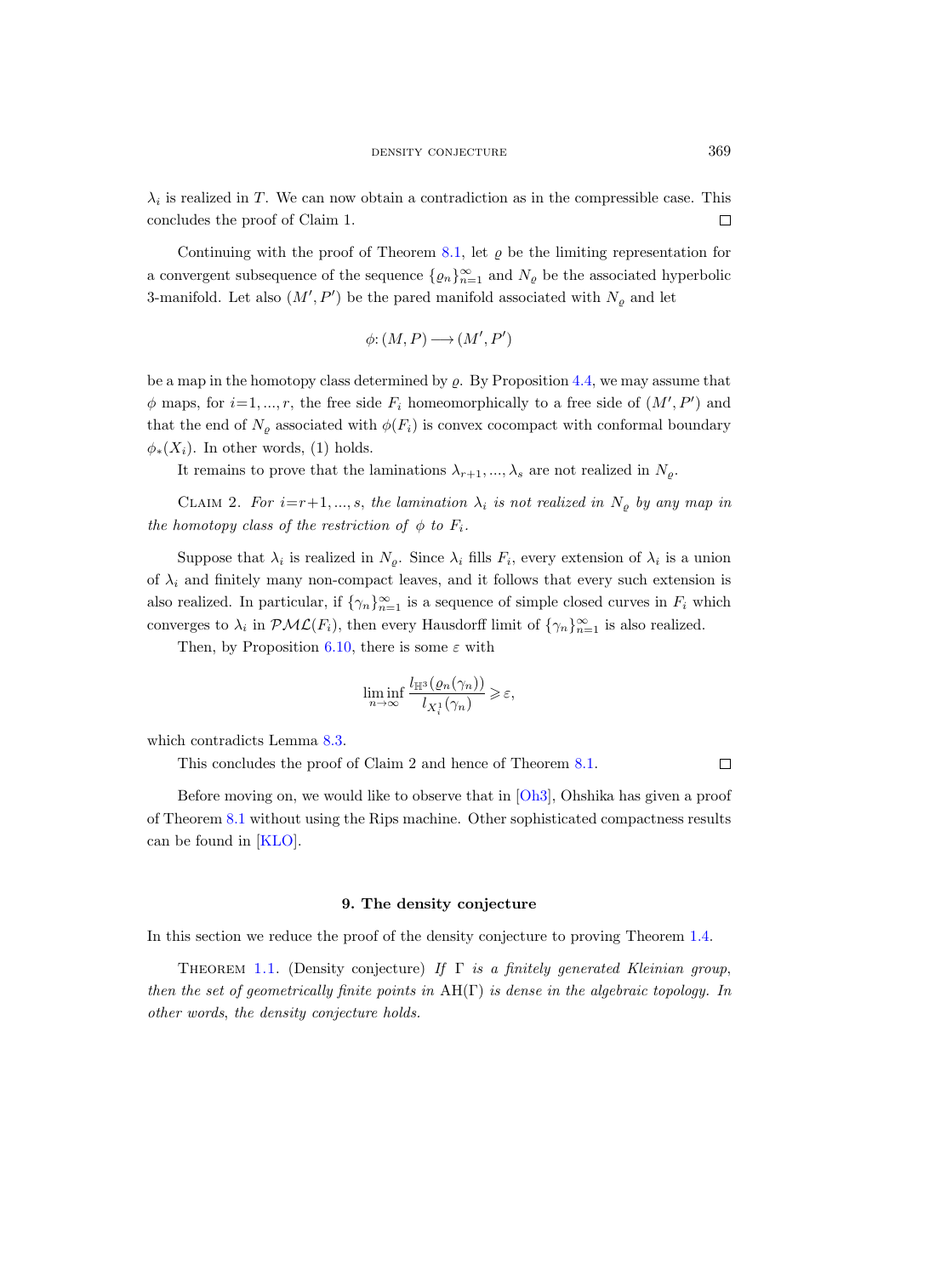370 **h.** namazi and j. souto

Before moving on, we recall that, according to the convention we have followed so far, Kleinian groups are automatically torsion free. In the final section of this paper we will prove that Theorem [1.1](#page-1-0) remains valid for groups with torsion.

*Proof.* From now on, let Γ be as in the statement of Theorem [1.1.](#page-1-0) Fix  $\bar{\rho} \in AH(\Gamma)$ , consider the hyperbolic 3-manifold  $N = \mathbb{H}^3/\bar{\varrho}(\Gamma)$ , let  $(M, P)$  be the associated pared manifold and identify  $(M, P)$  with a standard compact core of  $(N^{\varepsilon}, \partial N^{\varepsilon})$ .

To begin with, fix a geometrically finite, minimally parabolic representation  $\varrho_0 \in$ AH(M, P) such that the hyperbolic 3-manifold  $N_{\rho_0}=\mathbb{H}^3/\rho_0(\Gamma)$  has associated pared manifold  $(M, P)$ ; recall that the existence of  $\varrho_0$  follows from Thurston's hyperboliza-tion theorem [\[Mo\]](#page-71-13), [\[Ot4\]](#page-71-14), [\[Ka\]](#page-70-2). We are going to find a sequence  $\{\varrho_n\}_{n=1}^{\infty} \subset QH(\varrho_0)$  of quasi-conformal deformations of  $\varrho_0$  with

$$
\bar{\varrho} = \lim_{n \to \infty} \varrho_n.
$$

We begin by labeling the free sides  $F_1, ..., F_s$ . Up to relabeling, we may assume that the ends of N associated with  $F_1, ..., F_r$  are convex cocompact and those associated with  $F_{r+1},..., F_s$  are degenerate. For  $i=1,...,r$  let  $X_i \in \mathcal{T}(F_i)$  be the point in the Teichmüller space of  $F_i$  representing the conformal boundary of the end facing  $F_i$ . Similarly, for  $i=r+1, ..., s$  let  $\lambda_i \in \mathcal{PML}(F_i)$  be a measured lamination supported on the ending lamination of the end facing  $F_i$ . Recall that, by Theorem [6.13,](#page-36-0) the measured lamination  $\lambda_i$  is filling and belongs to the Masur domain  $\mathcal{O}(F_i)$  of the free side  $F_i$ . In particular, the tuple  $(X_1, ..., X_r, \lambda_{r+1}, ..., \lambda_s)$  is filling. Let  $(X_1^n, ..., X_s^n) \in \mathcal{T}(\partial M \setminus P)$  be a filling sequence with associated filling tuple  $(X_1, ..., X_r, \lambda_{r+1}, ..., \lambda_s)$  and let

$$
\varrho_n = \pi_{AB}(X_1^n, ..., X_s^n),
$$

where  $\pi_{AB} : \mathcal{T}(\partial M \setminus P) \to \mathrm{QH}(\varrho_0)$  is the Ahlfors–Bers parametrization (Theorem [4.3\)](#page-25-0). It follows from Theorem [8.1](#page-43-0) that, up to passing to a subsequence, the sequence  $\{\varrho_n\}_{n=1}^{\infty}$  converges to some  $\varrho \in AH(M, P)$  such that the limiting hyperbolic 3-manifold  $N_{\varrho}=\mathbb{H}^3/\varrho(\Gamma)$ satisfies the following property:

(\*) Let  $(M', P')$  be the pared manifold associated with  $N_{\varrho}$  which we again identify with a standard relative compact core of  $N_{\varrho}$ . There is a map  $\phi: (M, P) \rightarrow (M', P')$ compatible with the the representation  $\rho$  such that

(1)  $\phi$  maps  $F_i$  homeomorphically onto a free side of  $(M', P')$  for all  $i=1, ..., r$ ; moreover, for any such i, the end of  $N_{\rho}$  associated with  $\phi(F_i)$  is convex cocompact and has conformal boundary  $\phi_*(X_i);$ 

(2) for  $i=r+1, ..., s$  the lamination  $\lambda_i$  is not realized in  $N_{\varrho}$  by any map in the homotopy class of the restriction of  $\phi$  to  $F_i$ .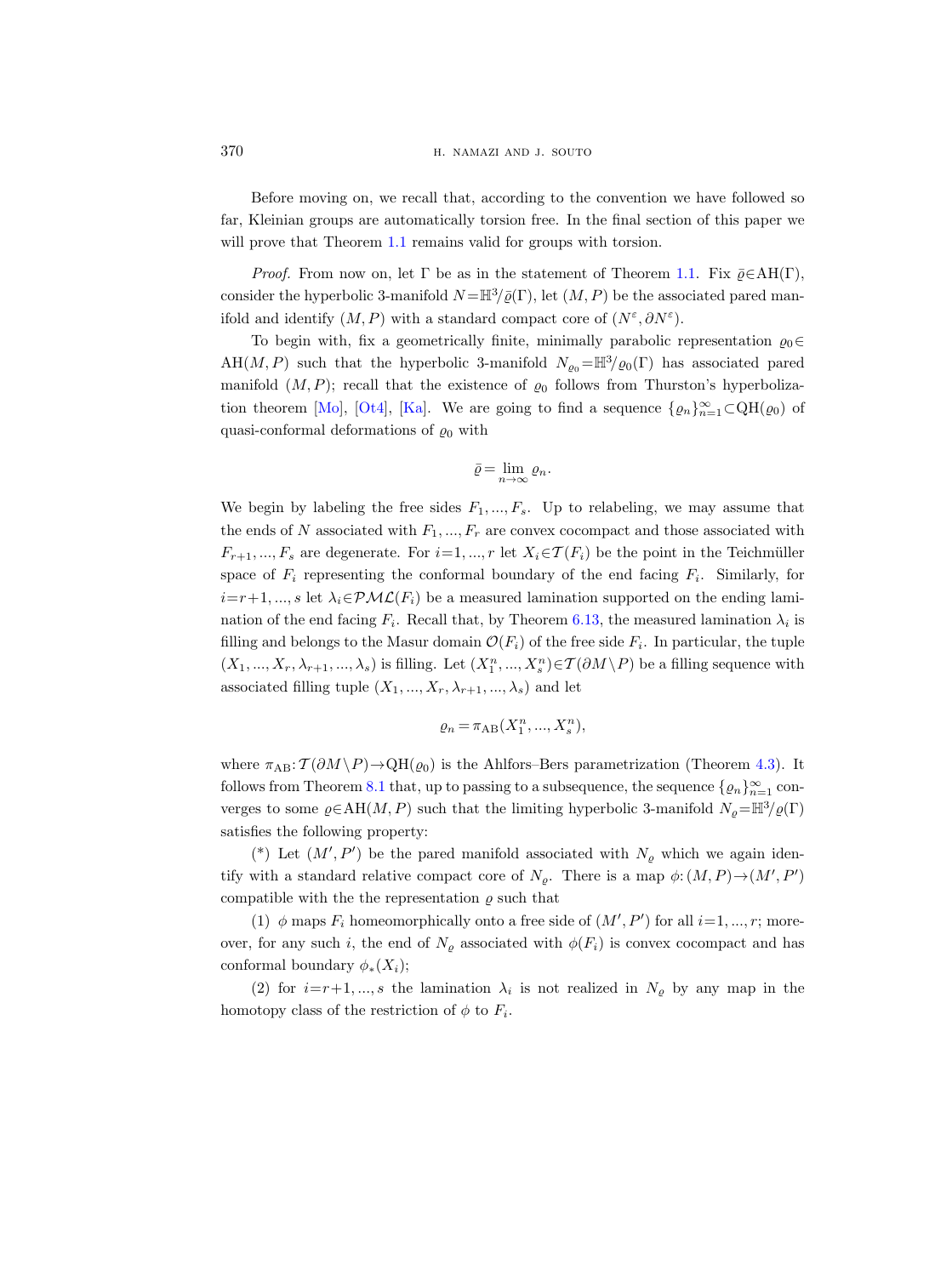In this and the next two sections we will prove the following result.

THEOREM [1.4](#page-3-0) Let  $(M, P)$  be a pared manifold and  $\rho \in AH(M, P)$ . Let also

$$
(M',P')\subset (N^\varepsilon_\varrho,\partial N^\varepsilon_\varrho)
$$

be a standard relative compact core of the hyperbolic 3-manifold  $N_{\rho}=\mathbb{H}^3/\rho(\pi_1(M))$ , and  $\phi: (M, P) \to (M', P')$  be in the homotopy class determined by  $\rho$ . Suppose that  $\lambda$  is a filling Masur domain lamination on a free side F of  $(M, P)$  which is not realized in  $N<sub>o</sub>$ . Then  $\phi$  is homotopic, relative to the complement of a regular neighborhood of F, to a map  $\phi_1: (M, P) \to (M', P')$  such that

- the restriction of  $\phi_1$  to F is a homeomorphism to some free side F' of  $(M', P')$ ;
- the end of  $N_{\varrho}$  associated with F' is degenerate and has ending lamination  $\phi_1(\lambda)$ .

We continue with the proof of Theorem [1.1.](#page-1-0) It follows from  $(*)$  and applying Theo-rem [1.4](#page-3-0) for every free side  $F_i$  of  $(M, P)$ ,  $i=r+1, ..., s$ , that the following holds:

(\*\*) Let  $(M', P')$  be the pared manifold associated with  $N_{\varrho}$ . There is a map  $\phi: (M, P) \to (M', P')$  compatible with the isomorphism  $\pi_1(M) \to \pi_1(M') = \pi_1(N_g)$  induced by the representation  $\rho$  such that

(1)  $\phi$  maps  $F_i$  homeomorphically onto a free side of  $(M', P')$  for all  $i=1, ..., r$ ; moreover, for any such i, the end of  $N_{\varrho}$  associated with  $\phi(F_i')$  is convex cocompact and has conformal boundary  $\phi_*(X_i);$ 

(2) for  $i=r+1, ..., s$  the restriction of  $\phi$  to  $F_i$  is a homeomorphism onto a free side of  $(M', P')$  and the end of N associated with  $\phi(F_i)$  is degenerate with ending lamination  $\phi(\lambda_i)$ .

Observe now that the restriction of the map  $\phi$  provided by (\*\*) to any free side of  $(M, P)$  is a homeomorphism onto its image. In particular, we are not in case (1) of Theorem [3.12.](#page-15-0) We claim that case (2) does not occur either because, unless  $\bar{\rho}$  is Fuchsian, even if  $(M, P)$  is a trivial interval bundle, the end invariants associated with the different free sides are different. (Obviously a Fuchsian representation is geometrically finite.) We then deduce from Theorem [3.12](#page-15-0) that  $\phi$  is homotopic, via maps which map boundary-toboundary, to a homeomorphism

$$
\phi_1\hbox{\rm :}\ (M,P)\longrightarrow (M',P')
$$

which maps ending laminations to ending laminations and is holomorphic on the conformal boundary. It follows from the ending lamination theorem that there is an isometry  $\Psi: N \rightarrow N_{\rho}$  in the isotopy class determined by  $\phi_1$ .

At this point, it is possible that  $\Psi$  is orientation reversing. However, if this is the case, we can replace each geometrically finite representation  $\varrho_n$  by another one which provides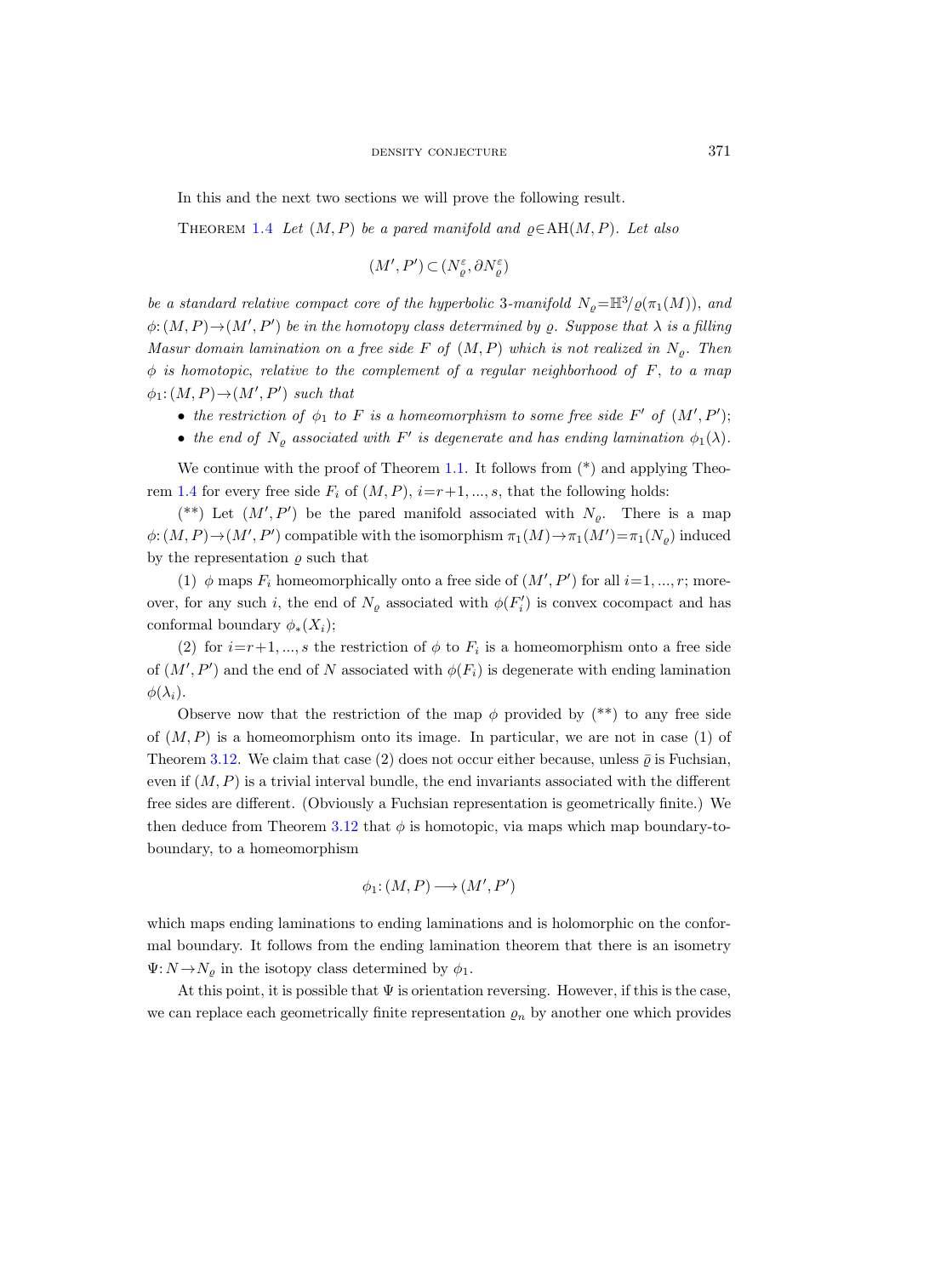the same geometrically finite hyperbolic 3-manifold with the opposite orientation. The new sequence will still be convergent and the limiting representation provides a hyperbolic 3-manifold which is isometric to N with an orientation-preserving isometry.

Hence, we may assume that  $\Psi: N \to N_\rho$  is an orientation-preserving isometry in the isotopy class determined by  $\phi_1$ . In other words, the representations  $\bar{\varrho}$  and  $\varrho$  are conjugated in  $PSL_2(\mathbb{C})$ . Since by construction  $\varrho$  is the limit of a sequence of the geometrically finite representations  $\{\varrho_n\}_{n=1}^{\infty}$ , it follows that after suitably conjugating  $\{\varrho_n\}_{n=1}^{\infty}$  we obtain a geometrically finite sequence converging to  $\bar{\varrho}$ .

As  $\bar{\varrho}$  was arbitrary, this proves that every point in AH(Γ) is an algebraic limit of geometrically finite representations and hence ends the proof of Theorem [1.1.](#page-1-0)  $\Box$ 

The remaining part of the paper , but for the last section, is devoted to the proof of Theorem [1.4.](#page-3-0) Before going any further, we reduce it to a more concrete problem about compression bodies. In the course of the next two sections we are going to prove the following theorem.

<span id="page-49-0"></span>THEOREM 9.1. Let  $C=(C, P)$  be a non-trivial pared compression body with distinquished free side  $\partial_e C$ . Suppose that  $\rho \in AH(C, P)$  is such that there is no non-peripheral simple closed curve  $\gamma$  on a constituent of  $(C, P)$ , with  $\varrho(\gamma)$  parabolic, and let

$$
N_{\varrho} = \mathbb{H}^3/\varrho(\pi_1(C))
$$

be the associated hyperbolic 3-manifold. Also assume that  $(M,Q) \subset (N_{\varrho}^{\varepsilon},\partial N_{\varrho}^{\varepsilon})$  is a standard compact core of  $N_{\varrho}$  and that  $\lambda$  is a filling Masur domain lamination on  $\partial_{\varepsilon}C$  which is not realized in  $N<sub>\rho</sub>$ . Then the following hold:

• there is a pared homeomorphism  $G: (C, P) \to (M, Q)$  in the proper homotopy class determined by  $\rho$ ; in particular,  $(M, Q)$  is a pared compression body;

• the image of  $\lambda$  under G is supported on the ending lamination of the end of  $N_o$ associated with the distinguished free side of  $(M, Q)$ .

Assuming Theorem [9.1,](#page-49-0) we prove Theorem [1.4.](#page-3-0)

*Proof of Theorem [1.4](#page-3-0).* First we use Theorem [9.1](#page-49-0) to show that  $\phi$  is homotopic, relative to the complement of a regular neighborhood of F, to a map  $\phi_1$ :  $(M, P)$  $\rightarrow$  $(M', P')$ such that the restriction of  $\phi_1$  to F is a finite sheeted covering to a free side F' of  $(M', P')$ , and also that the end of N associated with F' must be degenerate with ending lamination  $\phi_1(\lambda)$ . Then we use the fact that  $\phi_1$  is a homotopy equivalence to prove that the restriction to  $F$  must indeed be a homeomorphism.

If F is incompressible, then the restriction of  $\rho$  to  $\pi_1(F)$  induces an element of AH(F, $\partial F$ ). The hyperbolic manifold  $\widetilde{N}=\mathbb{H}^3/\varrho(\pi_1(F))$  covers  $N_\varrho$ . Note that  $\lambda$  cannot be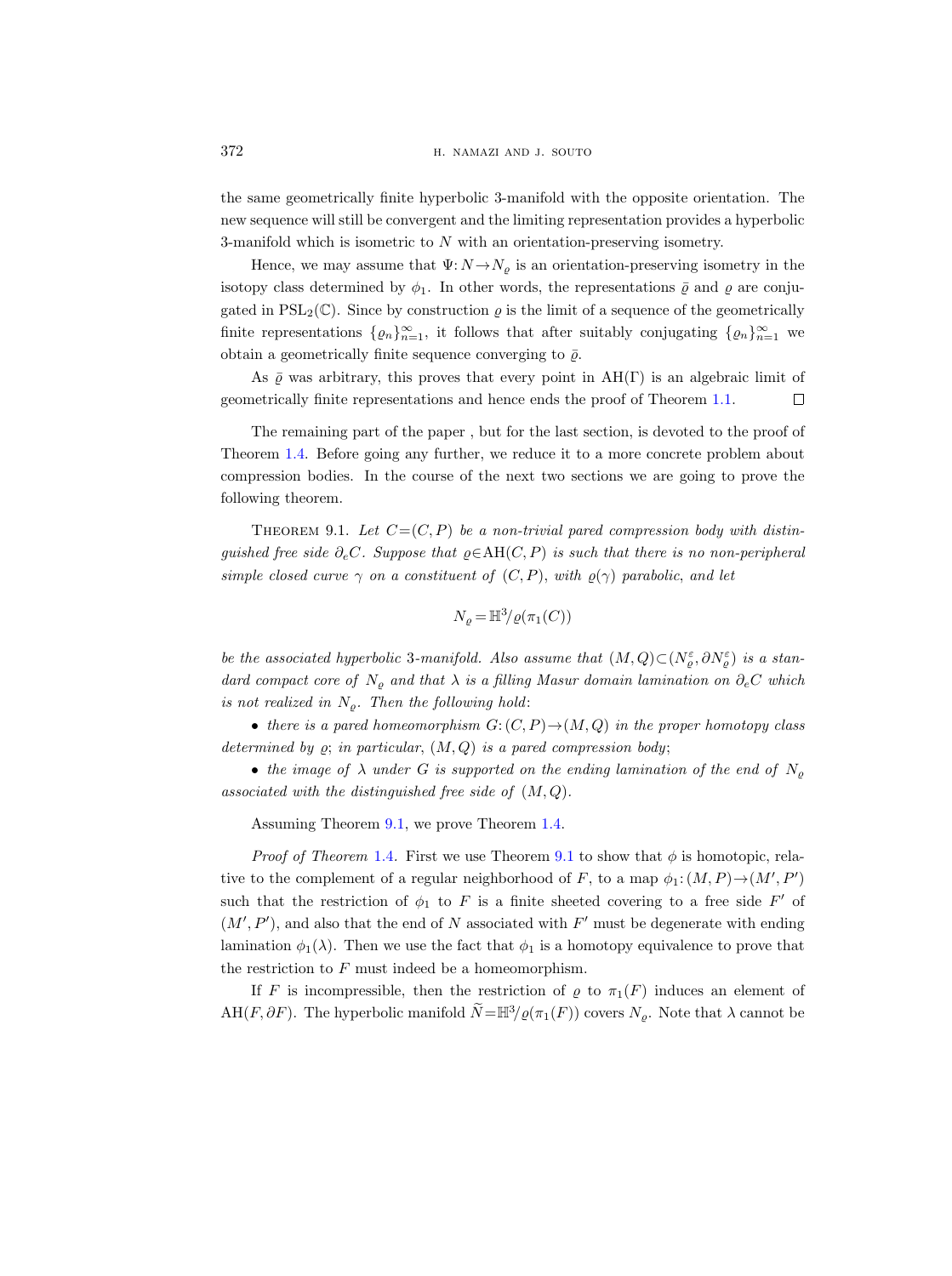realized in this cover, otherwise the projection to  $N_{\rho}$  would give a realization of  $\lambda$  in N. Work of Bonahon [\[Bo2\]](#page-69-1) shows that  $\tilde{N}$  is homeomorphic to a trivial interval bundle over the interior of F. Thurston [\[Th1\]](#page-72-0) showed that for hyperbolic 3-manifolds homeomorphic to a trivial interval bundle over the interior of a surface  $F$ , a filling lamination is not realized if and only if it is the ending lamination of a geometric end of the hyperbolic manifold. Hence the relative compact core of  $\tilde{N}$  has a free side that can be identified with F in such a way that the induced map from the inclusion of this side to  $\tilde{N}$  is in the homotopy class determined by  $\rho$ . Furthermore, the end of  $\tilde{N}$  associated with this free side is degenerate with ending lamination  $\lambda$ . Once we know this, the covering theorem shows that the covering map  $\widetilde{N} \rightarrow N_{\varrho}$  is finite-to-one restricted to this end and projects to a degenerate end of  $N_{\varrho}$ . In particular, if F' is the free side of  $(M', P')$  associated with this end, we can homotope the restriction of  $\phi$  to  $(F, \partial F)$ , through maps of pairs  $(F, \partial F) \to (M', P')$ , to a covering map onto  $(F', \partial F')$ . Moreover, the ending lamination for the considered end of  $\widetilde{N}$  projects to the ending lamination for the considered end of  $N_{\varrho}$ , and therefore it is the projection of  $\lambda$  under the covering map.

If F is compressible, then the relative pared compression body  $C=(C, P)$  associated with F is non-trivial. The representation  $\varrho$  induces a representation in AH(C, P) which we call  $\varrho'$ . Let  $\gamma_1, ..., \gamma_l$  be a maximal collection of pairwise disjoint non-parallel and non-peripheral simple closed curves in the constituents of  $(C, P)$  with  $\varrho'(\gamma_i)$  parabolic for each *i*. Let then  $P'$  be the union of P with a regular neighborhood of  $\gamma_1 \cup ... \cup \gamma_l$  in  $\partial C \backslash P$ . Observe that the representation  $\rho'$  belongs not only to AH(C, P), but also to AH(C, P'). As a representation in  $AH(C, P')$ , the representation  $\varrho'$  satisfies the hypothesis of Theorem [9.1.](#page-49-0)

Let N be the cover of  $N_{\varrho}$  associated with the image of  $\varrho'$ . Theorem [9.1](#page-49-0) shows that there is a pared homeomorphism from  $(C, P')$  to the relative compact core of  $\tilde{N}$  in the homotopy class determined by  $\varrho'$  and that the end of  $\widetilde{N}$  associated with F is degenerate with ending lamination  $\lambda$ . From here on, the argument is similar to the previous case. Using Canary's covering theorem, the projection  $\tilde{N} \rightarrow N_{\rho}$  is finite-to-one restricted to this end, and maps this end to a degenerate end of  $N_{\varrho}$  which is associated with a free side  $F'$ of  $(M', P')$ . This immediately implies again that the restriction of  $\phi$  to  $(F, \partial F)$  (through maps of pairs  $(F, \partial F) \rightarrow (M', P')$  is homotopic to a covering map onto  $(F', \partial F')$  and that the ending lamination of the end associated with  $F'$  is the image of  $\lambda$ .

At this stage, we are almost done with the proof of Theorem [1.4.](#page-3-0) We have namely constructed  $\phi_1: (M, P) \to (M', P')$  satisfying the conclusion of the theorem except that the restriction of  $\phi_1$  to F may be a non-trivial covering map to the free side F' of  $(M', P')$ . We claim that this is impossible knowing that  $\phi_1$  is a homotopy equivalence.

First consider the case where  $F$  is not closed and meets the pared locus  $P$ . It follows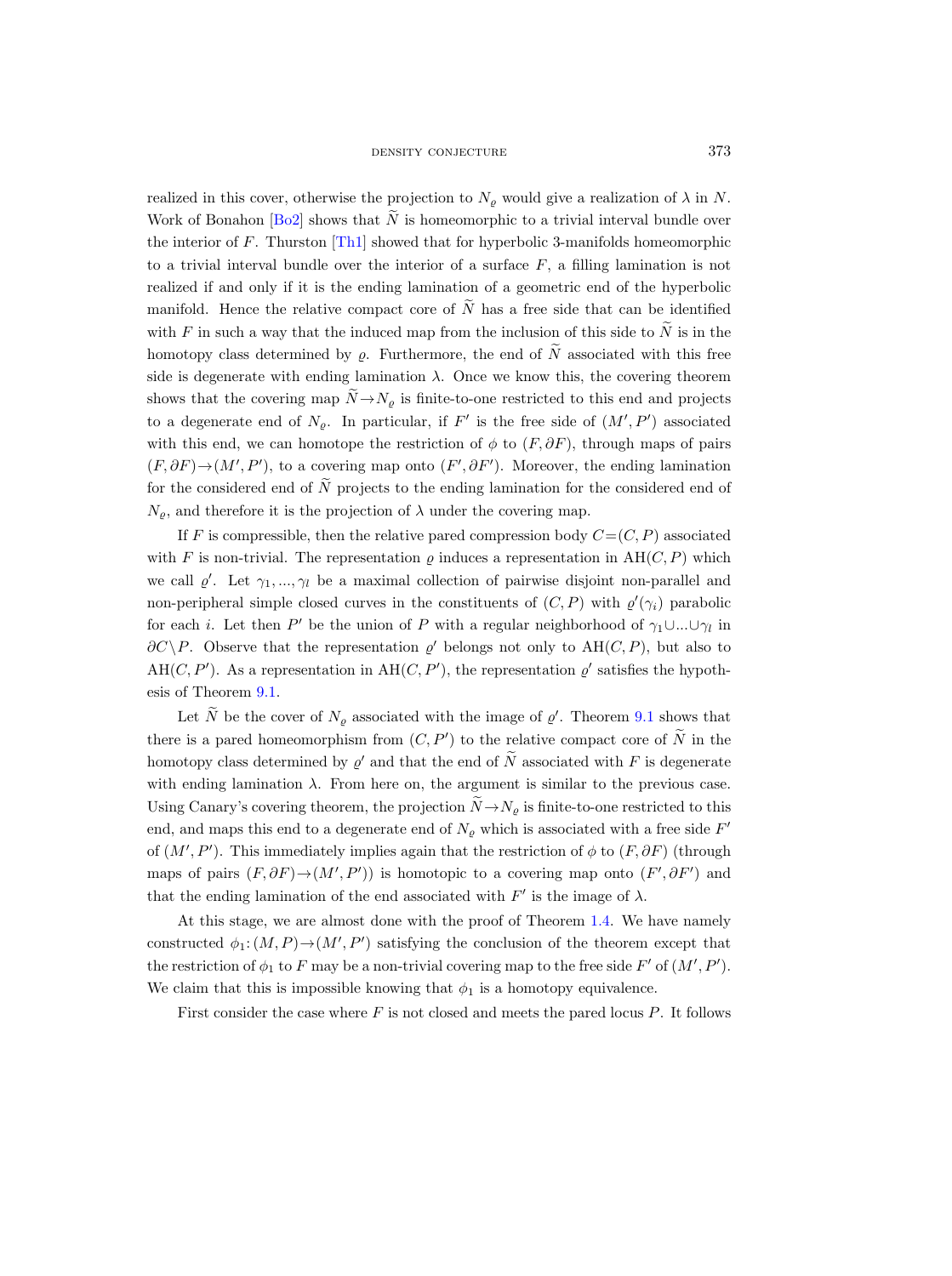from Lemma [3.7](#page-14-0) that, if  $E_1$  and  $E_2$  are distinct components of  $\partial F$ , their images by a homotopy equivalence have to be distinct, unless  $E_1$  and  $E_2$  bound an annular component of P. Even more, if the homotopy equivalence identifies  $E_1$  and  $E_2$ , the induced map from  $E_1$  to  $E_2$  is orientation reversing with respect to the orientations induced by F on  $E_1$  and  $E_2$ . This shows that such a map cannot be a covering map and the cover  $F \rightarrow F'$ has to be trivial outside of a compact set in  $F$ ; clearly, this implies that the whole cover is trivial.

Suppose now that  $F$ , and hence  $F'$ , are closed surfaces. It is well known that the kernels of the maps

$$
H_1(F, \mathbb{R}) \longrightarrow H_1(M, \mathbb{R})
$$
 and  $H_1(F', \mathbb{R}) \longrightarrow H_1(M', \mathbb{R})$ 

are Lagrangian subspaces of the symplectic vector spaces  $H_1(F, \mathbb{R})$  and  $H_1(F', \mathbb{R})$ . On the other hand, the kernel of the homomorphism

$$
H_1(F,\mathbb{R})\longrightarrow H_1(F',\mathbb{R})
$$

induced by a non-trivial cover is a non-trivial symplectic subspace. This implies that, if the cover  $F \to F'$  is non-trivial, then there is  $[\alpha] \in \text{Ker}(H_1(F, \mathbb{R}) \to H_1(F', \mathbb{R}))$  with  $[\alpha]\notin\text{Ker}(H_1(F,\mathbb{R})\to H_1(M,\mathbb{R}))$ . Hence, the homomorphism

$$
H_1(M,\mathbb{R})\longrightarrow H_1(M',\mathbb{R})
$$

induced by  $\phi$  has non-trivial kernel, contradicting the assumption that  $\phi$  is a homotopy equivalence.  $\Box$ 

### 10. Reducing Theorem [9.1](#page-49-0) to a topological problem

From now on, assume that we are in the setting of Theorem [9.1.](#page-49-0) In other words, we have a pared compression body  $C=(C, P)$  with distinguished free side  $\partial_e C=\partial_e(C, P)$ , a discrete and faithful representation  $\rho: \pi_1(C) \to \text{PSL}_2(\mathbb{C})$  mapping elements in P to parabolic elements and a filling Masur domain lamination  $\lambda \in \mathcal{O}(\partial_e C)$  which is not realized in the hyperbolic 3-manifold  $N_{\varrho}=\mathbb{H}^3/\varrho(\pi_1(C))$  associated with  $\varrho$ . We also assume that there is no simple closed non-peripheral curve  $\gamma$  contained in a constituent of  $(C, P)$  with  $\varrho(\gamma)$ parabolic.

In order to save notation, set  $N = N<sub>\rho</sub>$ .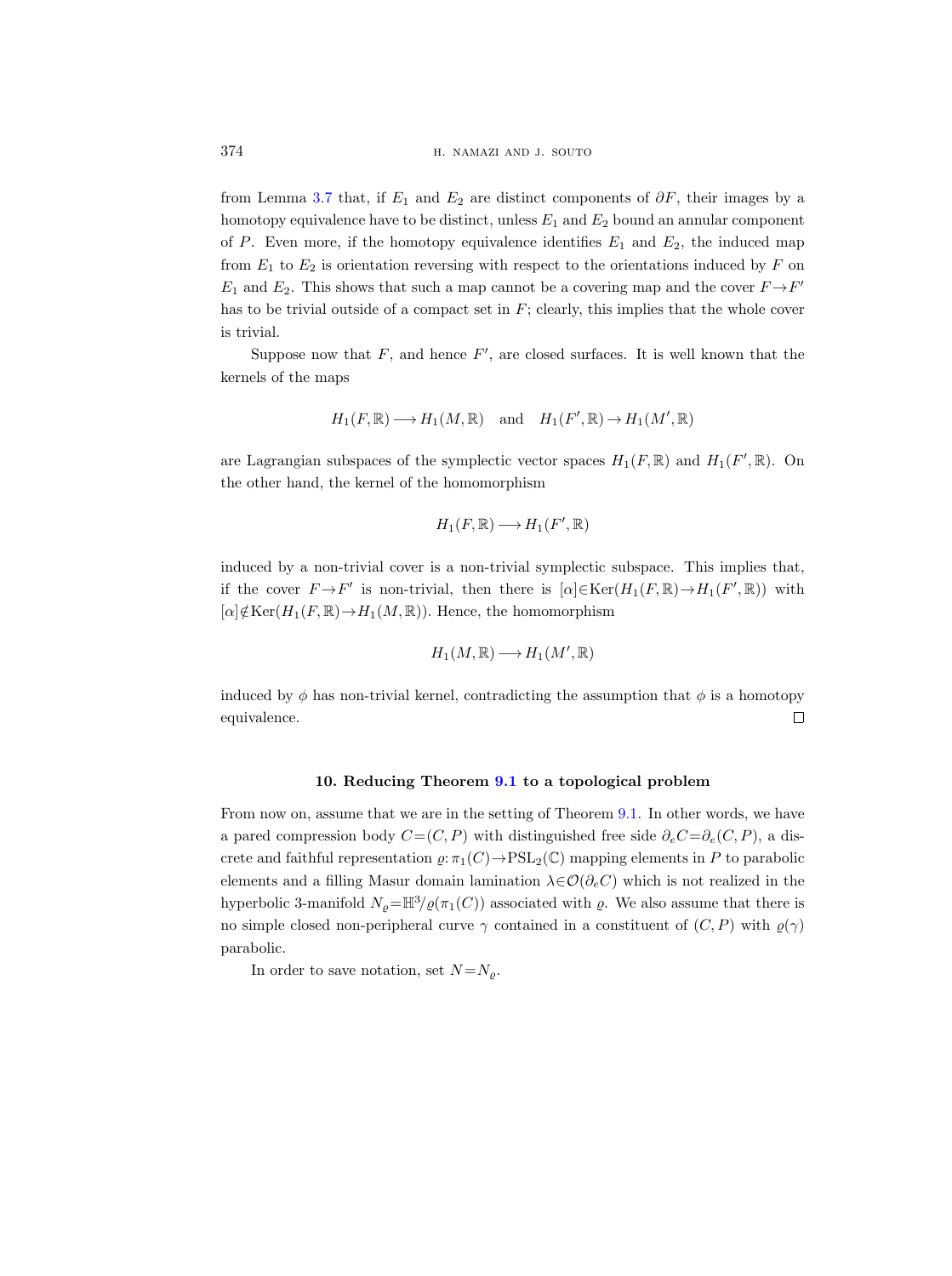#### 10.1. A proper map

Our first goal is to approximate  $\lambda$  by a sequence of multicurves which are realized in a controlled way. It follows from the work of Klarreich [\[Kl\]](#page-70-6) that the lamination  $\lambda$  represents a point in the Gromov boundary of the curve complex of  $\partial_{\epsilon} C$ . With the curve complex in mind (compare with for example [\[Br2\]](#page-69-6)), we can now find a sequence of pants decompositions  $\gamma_n$  of  $\partial_e C$  converging to  $\lambda$  in the curve complex, and such that, for all n, the pants decompositions  $\gamma_n$  and  $\gamma_{n+1}$  are at distance 1 in the pants complex. In more concrete terms, this last condition means that, for all n, there are two curves  $\alpha$  and  $\beta$ with

$$
\gamma_n = \alpha \cup (\gamma_n \cap \gamma_{n+1})
$$
 and  $\gamma_{n+1} = \beta \cup (\gamma_n \cap \gamma_{n+1})$ 

and such that  $\alpha$  and  $\beta$  intersect minimally; this means that  $\iota(\alpha, \beta)=2$  if  $\alpha$  is separating in  $\partial_e C \setminus (\gamma_n \cap \gamma_{n+1})$  and  $\iota(\alpha, \beta) = 1$  otherwise. Fix from now on such a sequence  $\gamma_n$  of pants decompositions and choose for all n a lamination  $\mu_n$  that contains  $\gamma_n$  and is maximal, i.e. all the complementary regions are ideal triangles. Note that such a lamination consist of components of  $\gamma_n$  and a finite number of non-compact leaves spiraling about a component of  $\gamma_n$ .

It follows from the work of Klarreich [\[Kl\]](#page-70-6) that any accumulation point of the sequence  ${\gamma_n}_{n=1}^{\infty}$  in  $\mathcal{PML}(\partial_e C)$  has the same support as  $\lambda$ , and hence belongs to  $\mathcal{O}_{\rho}(C)$  by Lemma [6.1.](#page-31-0) Lemma [6.3](#page-33-1) implies now that for all sufficiently large n, say for all n,  $\gamma_n$ belongs to  $\mathcal{O}_{\rho}(C)$  as well. In particular, it follows from Lemma [6.4](#page-33-2) that the laminations  $\mu_n$  are realized in N by pleated surfaces  $f_n: (\partial_e C, \sigma_n) \to N$  in the correct homotopy class. Moreover, Lemma [6.7](#page-34-0) implies that the surfaces  $(\partial_e C, \sigma_n)$  do not contain short essential curves which are either compressible in  $C$  or homotopic into  $P$ . Finally, it follows from Proposition [6.5](#page-33-0) and the assumption that  $\lambda$  is not realized, that for every compact set K there is some  $n_K$  such that  $f_n(\partial_e C) \cap K \neq \emptyset$  for all  $n \geq n_K$ . We summarize all this in the following lemma.

<span id="page-52-1"></span>LEMMA 10.1. There is  $n_0$  such that for every  $n \ge n_0$  the lamination  $\mu_n$  is realized by some pleated surface  $f_n: (\partial_e C, \sigma_n) \to N$  in the correct homotopy class. Moreover, there is  $\varepsilon$  such that for all  $n\geqslant n_0$  every essential non-peripheral curve  $\eta\subset \partial_eC$  which either bounds a disk in C or whose image under  $\rho$  is parabolic has at least length  $l_{\sigma_n}(\eta) \geqslant \varepsilon$ . Finally, if  $K\subset N$  is a compact set, then there is  $n_K$  with  $K\cap f_n(\partial_e C)=\emptyset$  for all  $n\geq n_K$ .

Forgetting the first terms of the sequence, we may assume that  $n_0=0$ . Below we are going to prove the following result.

<span id="page-52-0"></span>LEMMA 10.2. There is a constant d such that for all n the maps  $f_n$  and  $f_{n+1}$ are homotopic by a homotopy whose image is contained in the radius-d neighborhood of  $f_n(\partial_e C) \cup f_{n+1}(\partial_e C)$ .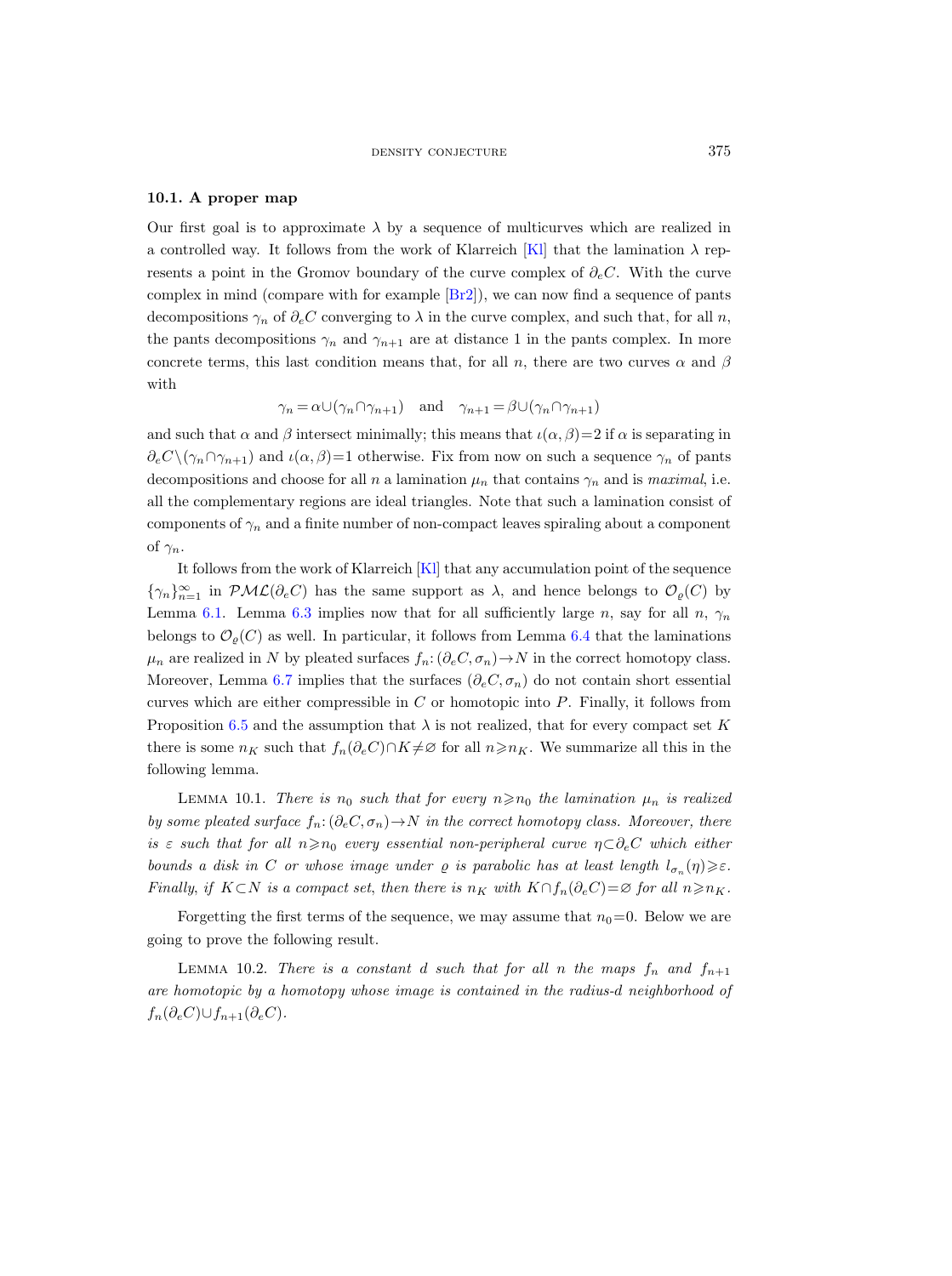Assuming Lemma [10.2,](#page-52-0) let

<span id="page-53-0"></span>
$$
F: \partial_e C \times [0, \infty) \longrightarrow N \tag{10.1}
$$

be the map with  $F(x, n) = f_n(x)$  for all  $n \in \mathbb{N}$  and  $x \in \partial_e C$ , and whose restriction to

$$
\partial_e C \times [n, n+1]
$$

is the homotopy provided by Lemma [10.2.](#page-52-0)

As in the statement of Theorem [9.1,](#page-49-0) let  $(M, Q)$  be the pared manifold associated with the hyperbolic manifold N and identify  $(M, Q)$  with a standard relative compact core of  $(N^{\varepsilon}, \partial N^{\varepsilon})$ . It follows from Lemma [10.1](#page-52-1) that there is  $n_1$  such that  $f_n(\partial_e C)$  does not intersect the radius-d neighborhood of M for all  $n \geq n_1$ . In particular,

$$
F(\partial_e C \times [n_1, \infty)) \cap M = \varnothing.
$$

The collar lemma and the fact that there are no short compressible or parabolic curves in  $(\partial_e C, \sigma_n)$  imply that there is  $n_2$  such that  $N^{\varepsilon} \cap (F(\partial_e C \times [n_2, \infty)))$  is contained in a single connected component of  $N^{\varepsilon} \backslash M$ . Assuming Lemma [10.2,](#page-52-0) we have proved the following result.

<span id="page-53-1"></span>PROPOSITION 10.3. There is some  $n_0$  such that the map  $F: \partial_e C \times [0, \infty) \to N$  defined in  $(10.1)$  satisfies the following properties:

- $F(x, n) = f_n(x)$  for all  $n \in \mathbb{N}$  and  $x \in \partial_e C$ ;
- $F(\partial_e C \times [n_0, \infty)) \cap M = \varnothing;$
- $N^{\varepsilon} \cap F(\partial_e C \times [n_0, \infty))$  is contained in a single connected component of  $N^{\varepsilon} \backslash M$ .

Now we prove Lemma [10.2.](#page-52-0)

Proof of Lemma [10.2](#page-52-0). In the argument below it will be important to differentiate between the open distinguished free side  $\partial_e C$  and the compact free side  $\overline{\partial_e C}$ . Suppose that  $\gamma_n=\alpha\cup(\gamma_n\cap\gamma_{n+1})$  and  $\gamma_{n+1}=\beta\cup(\gamma_n\cap\gamma_{n+1})$ , and let  $Y\subset\overline{\partial_eC}$  be the compact surface, obtained by cutting  $\overline{\partial_e C}$  along  $\gamma_n \cap \gamma_{n+1}$ , that contains  $\alpha$  and  $\beta$ . We know that Y is either a 4-holed sphere or a 1-holed torus. First we construct a triangulation  $\mathcal T$  on  $\overline{\partial_e C}$ as follows. Restricted to Y, we assume that  $T$  is one of the triangulations in Figure [1.](#page-54-0) Then extend this to a triangulation of the entire surface  $\overline{\partial_e C}$  in such a way that all the vertices are on components of  $\gamma_n \cap \gamma_{n+1}$  or on components of  $\partial \overline{\partial_e C}$ . What is important for us about this triangulation is that  $\gamma_n$  and  $\gamma_{n+1}$  are homotopic to subgraphs of the 1-skeleton of  $\mathcal T$  and every triangle on Y has at least one vertex on  $\partial Y$ .

For any choice for images of vertices of T on geodesic representative of  $\varrho(\gamma_n)$  (resp.  $\varrho(\gamma_{n+1})$  that preserves their ordering, we can construct a simplicial hyperbolic map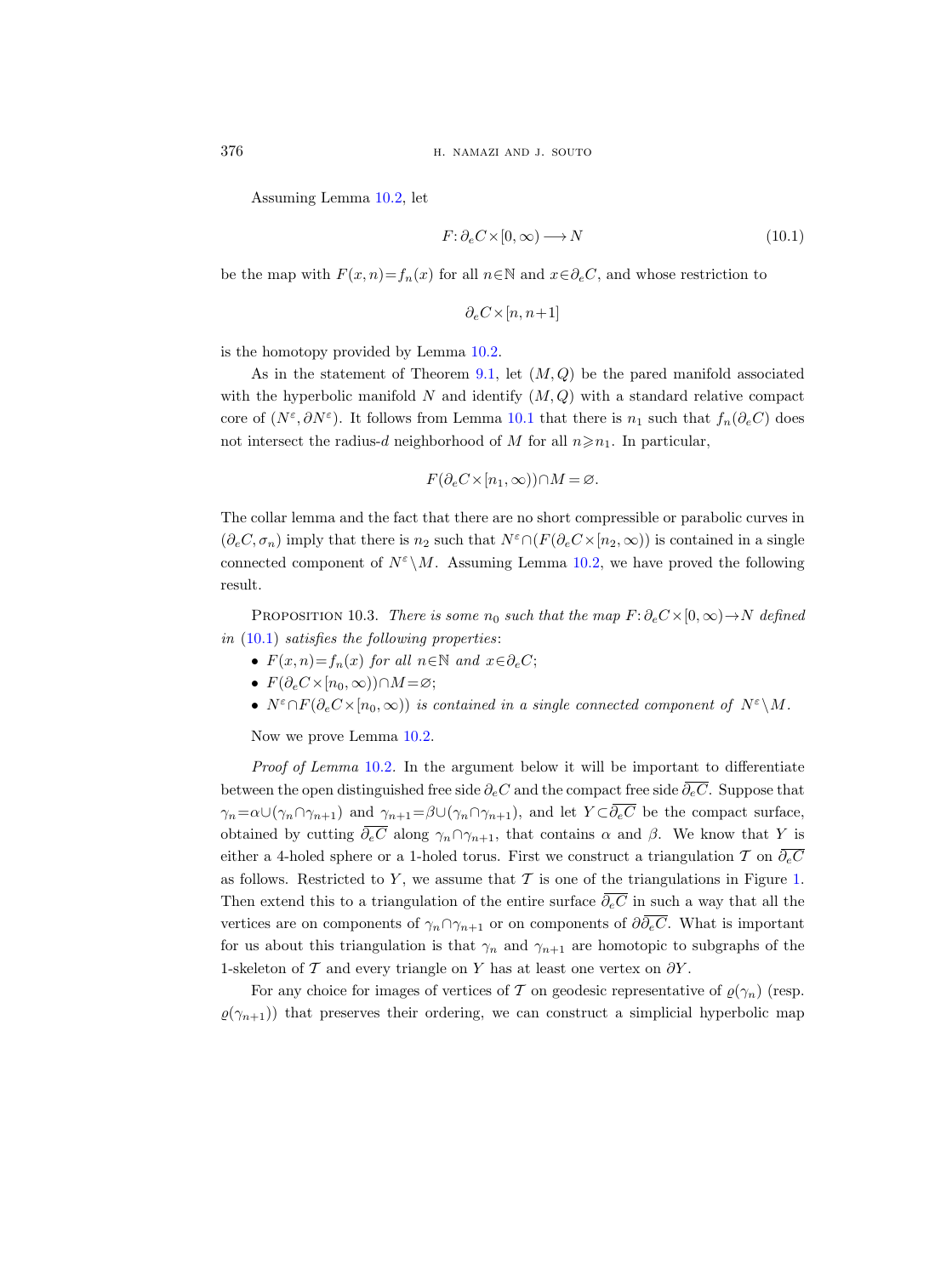

<span id="page-54-0"></span>Figure 1. The triangulation on  $Y$ .

 $\partial_e C \rightarrow N$  with associated triangulation T that realizes  $\gamma_n$  (resp.  $\gamma_{n+1}$ ) and maps every simplex of T contained in  $\partial_e C$  to a totally geodesic simplex in N. Intuitively, vertices and edges contained in the boundary of  $\partial_{\epsilon}C$  are mapped to cusps. The construction is standard; see [\[Ca3\]](#page-70-0) for details.

Using an idea of Thurston, we can construct a continuous family  $g_n^t$  (resp.  $g_{n+1}^t$  of simplicial hyperbolic surfaces as above that converge to  $f_n$  (resp.  $f_{n+1}$ ) uniformly on compact subsets of  $\partial_e C$ . This is possible by starting from one such map  $g_n^0$  (resp.  $g_{n+1}^0$ ) and for each component  $\gamma$  of  $\gamma_n$  (resp.  $\gamma_{n+1}$ ) continuously twist the images of vertices on  $\gamma$  about the geodesic representative of  $\gamma$  in the direction that non-compact leaves of  $\mu_n$  (resp.  $\mu_{n+1}$ ) spiral about  $\gamma$  when approaching  $\gamma$ , and then construct the simplicial hyperbolic surface  $g_n^t$  (resp.  $g_{n+1}^t$ ) as above. (Here we are assuming that the image of  $\gamma_n$  (resp.  $\gamma_{n+1}$ ) is fixed and we are twisting the vertices of the triangulation about the components.) The maps  $g_n^t$  (resp.  $g_{n+1}^t$ ) converge uniformly on every compact set, as  $t \rightarrow \infty$ , and obviously the limit is a map  $\partial_e C \rightarrow N$  that realizes  $\mu_n$  (resp.  $\mu_{n+1}$ ). However  $\mu_n$  (resp.  $\mu_{n+1}$ ) is maximal and therefore every two realizations of  $\mu_n$  (resp.  $\mu_{n+1}$ ) are the same up to precomposition with a self-homeomorphism of  $\partial_{e}C$  that is isotopic to the identity. After such a precomposition, we have that  $g_n^t$  (resp.  $g_{n+1}^t$ ) converges uniformly to  $f_n$  (resp.  $f_{n+1}$ ) when  $t \to \infty$ . In particular given  $\varepsilon > 0$ , we can choose t large enough so that the homotopy between  $f_n$  and  $g_n^t$  (resp.  $f_{n+1}$  and  $g_{n+1}^t$ ) has tracks  $\leq 1$  for all  $x \in \partial_e C$ .

Let  $h_n = g_n^t$  and  $h_{n+1} = g_{n+1}^t$ . It will be enough to show the existence of a homotopy between  $h_n$  and  $h_{n+1}$  whose image is contained in a uniformly bounded neighborhood of  $h_n(\partial_e C)\cup h_{n+1}(\partial_e C)$ . First of all, we precompose  $h_n$  or  $h_{n+1}$  with a self-homeomorphism of  $\partial_e C$  isotopic to the identity to make  $h_n$  and  $h_{n+1}$  identical restricted to  $\gamma_n \cap \gamma_{n+1}$ . We know that there is a homotopy between  $h_n$  and  $h_{n+1}$  and we can consider this as a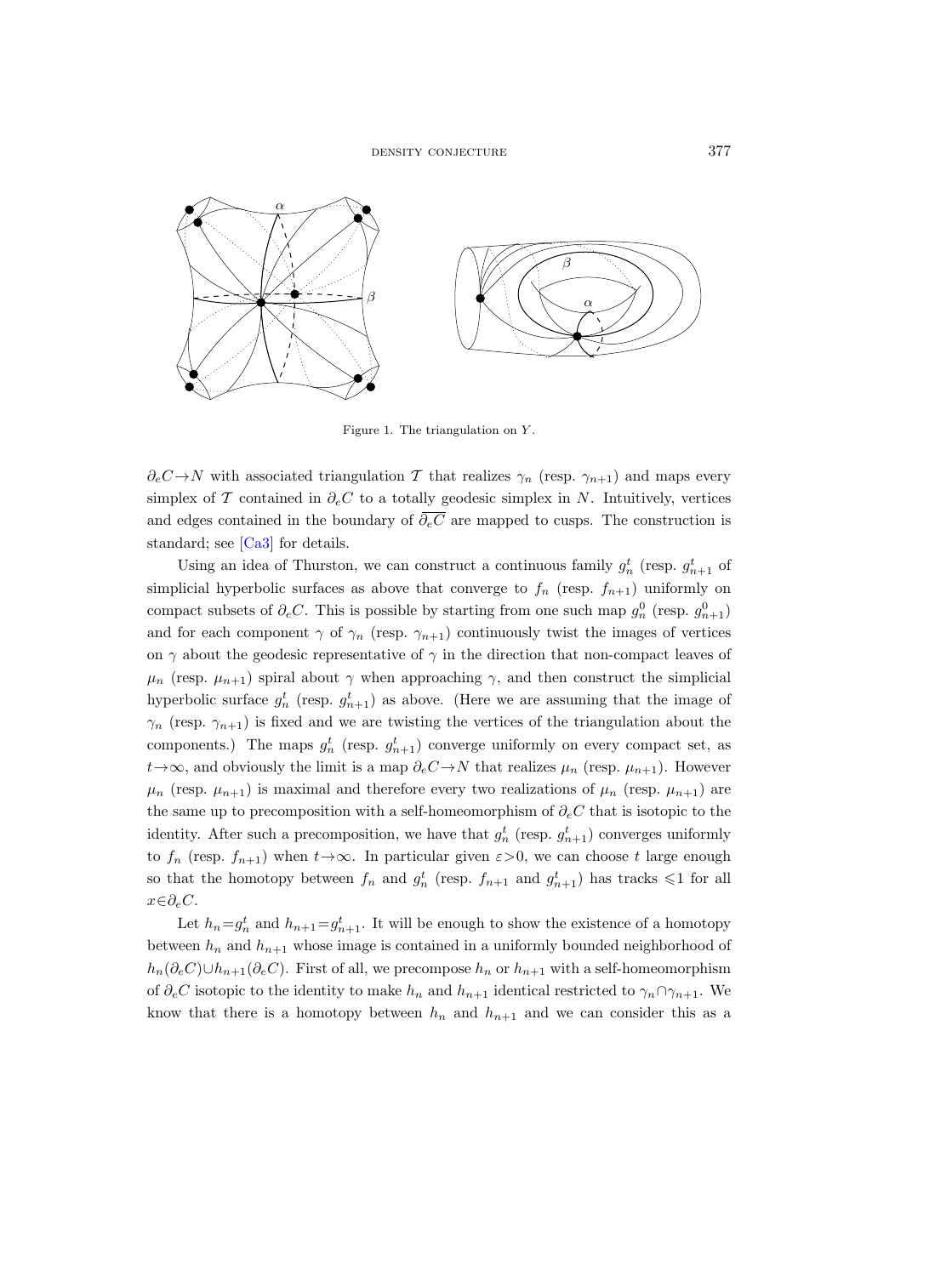

<span id="page-55-0"></span>Figure 2. The image of a prism.

proper map from  $\partial_e C \times [0,1] \to N$ , where restricted to  $\partial_e C \times \{0\}$  and  $\partial_e C \times \{1\}$  the map induces  $h_n$  and  $h_{n+1}$ . Similar to our construction of the simplicial hyperbolic surfaces, we consider the maps  $h_n$  and  $h_{n+1}$  as maps of  $\partial_e C$  with the triangulation T.

The simplicial structure of  $h_n$  and  $h_{n+1}$  makes  $\overline{\partial_e C} \times \{0,1\}$  triangulated with two triangulations which are isotopic to T on  $\overline{\partial_{\epsilon}C}$ . Extend this to a triangulation of  $\overline{\partial_{\epsilon}C}\times[0,1],$ first connecting every vertex on  $\overline{\partial_e C} \times \{0\}$  to the corresponding vertex on  $\overline{\partial_e C} \times \{1\}$ . Then add faces homeomorphic to rectangles, where two opposite sides of the rectangle are corresponding edges of the triangulations on  $\partial_{\epsilon} \overline{C} \times \{0\}$  and  $\partial_{\epsilon} \overline{C} \times \{1\}$ . Finally, we are left with regions that are homeomorphic to a triangle times an interval, we call them *prisms*, and simply divide each of these into three tetrahedrons arbitrarily. Now we may assume that the homotopy is totally geodesic restricted to the 1-skeleton and 2-skeleton of the constructed triangulation and extend it to the 3-skeleton (the prisms) by coning off from a vertex of each tetrahedron and map every line segment geodesically.

It will be enough to show that the image of every prism stays in a bounded diameter neighborhood of  $h_n(\partial_e C) \cup h_{n+1}(\partial_e C)$ . In fact, it is enough to do this for faces of the prisms. Every prism  $Q$  has two triangular faces  $D$  and  $D'$  which we call *horizontal*, and we call the other faces and edges that connect these horizontal faces vertical. The image of horizontal faces are contained in  $h_n(\partial_e C) \cup h_{n+1}(\partial_e C)$ . In our construction of the triangulation T, each triangle has at least one vertex on either  $\gamma_n$ ,  $\gamma_{n+1}$  or the boundary of  $\partial_e C$ , and the image of the vertical edge e associated with this vertex will be a single point v on the geodesic representative of  $\gamma_n \cap \gamma_{n+1}$  or an ideal point. A picture of the image of a prism is suggested in Figure [2.](#page-55-0)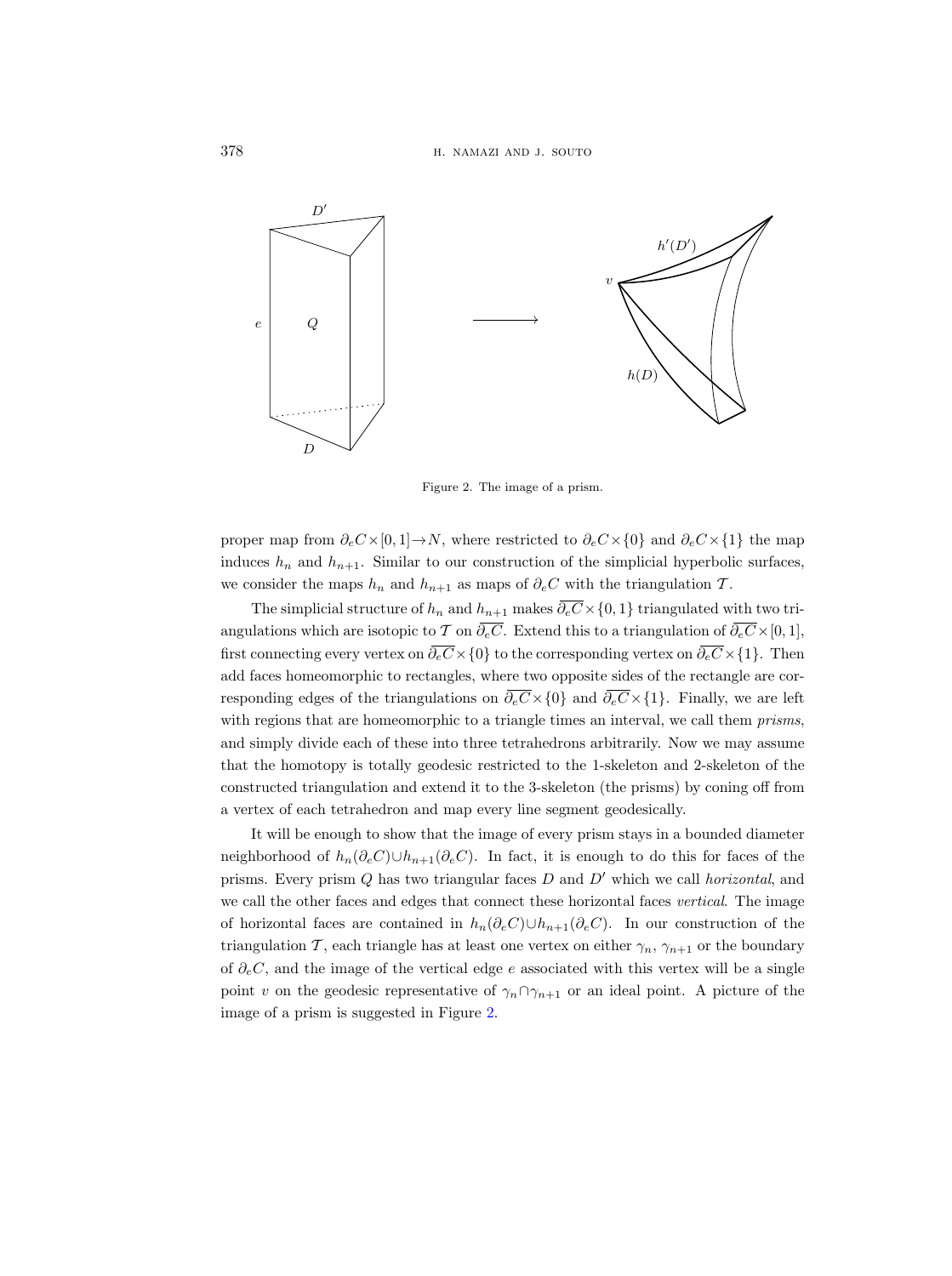Every point in the image of the prism is contained in a triangle with a vertex  $v$ and two sides on  $h_n(D)$  and  $h_{n+1}(D')$ , and from this and hyperbolicity of N we can see that it has to have bounded distance from  $h_n(D) \cup h_{n+1}(D')$ , and therefore from  $h_n(\partial_e C) \cup h_{n+1}(\partial_e C)$ . This concludes the proof of Lemma [10.2.](#page-52-0)  $\Box$ 

We should remark that Brock  $[Br2]$  used a very similar construction of triangulations and interpolations between pleated surfaces to control volume. In the above lemma we also need to control the homotopy tracks and therefore we have explained the construction of the interpolations, otherwise this is just the same construction.

# 10.2. Proof of Theorem [9.1](#page-49-0)

Continuing with the same notation as above, let  $F: \partial_e C \times [0, \infty) \to N$  be the map defined in [\(10.1\)](#page-53-0). Recall also that  $(M, Q)$  is the pared manifold associated with N and that we have identified  $(M, Q)$  with a standard relative compact core of  $(N^{\varepsilon}, \partial N^{\varepsilon})$ .

Up to replacing t by  $t+n_0$ , where  $n_0$  is the constant provided by Proposition [10.3,](#page-53-1) we may assume that the image of  $F$  is disjoint from  $M$ , and that the image of  $F$  intersects a single connected component  $\mathcal{E}$  of  $N^{\varepsilon} \backslash M$ . Denote the free side of  $(M, Q)$  facing  $\mathcal{E}$  by R and, from now on, consider  $\mathcal E$  as a geometric end of N. The assumption that  $(M,Q)$ is a standard relative compact core implies that  $\mathcal E$  is homeomorphic to  $R\times[0,\infty)$ . Even more, the sequence  $f_n(\gamma_n)=F(\gamma_n, n)$  is a sequence of closed geodesics in  $\mathcal E$  that leave every compact set. So the geometric end  $\mathcal E$  has to be simply degenerate; let  $\mu_{\mathcal E}$  be the unmeasured lamination on R which is the ending lamination of  $\mathcal{E}$ . Also let

$$
\pi \colon \mathcal{E} \longrightarrow R
$$

be the projection induced by such a product structure. We denote by  $F_0$  the restriction of F to  $\partial_e C \times \{0\} \simeq \partial_e C$  and set

$$
g = \pi \circ F_0 \colon \partial_e C \longrightarrow R.
$$

In particular, for every n, the closed geodesic  $F(\gamma_n, n)$  is homotopic to  $g(\gamma_n)$  within the end  $\mathcal{E}$ . By Proposition [6.12,](#page-36-1) every accumulation point of the sequence  $\{g(\gamma_n)\}_{n=1}^{\infty}$  in the space  $PC(R)$  of projective currents is a current supported on  $\mu_{\mathcal{E}}$ . Since this fact is going to play a crucial role, we state it as a lemma.

<span id="page-56-0"></span>LEMMA 10.4. Every accumulation point of the sequence  $\{g(\gamma_n)\}_{n=1}^{\infty}$  in the space  $PC(R)$  of projective currents is a current  $\mu$  supported on the ending lamination  $\mu_{\mathcal{E}}$  of the end of N facing R.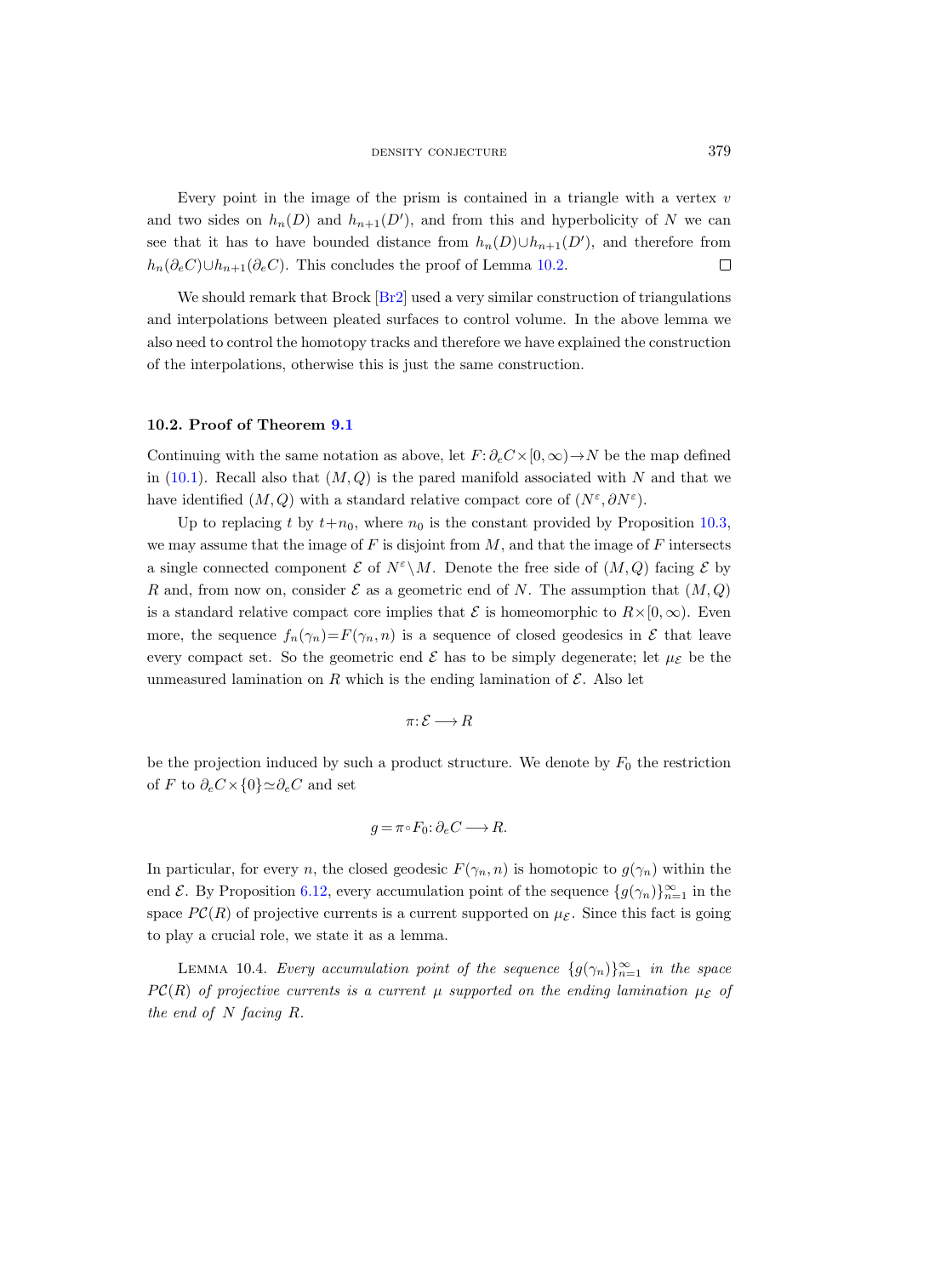380 **h. namazi and j. souto** 

The map  $F_0: \partial_e C \to N$  is in the homotopy class determined by the composition of  $\varrho$ and the induced map by the inclusion  $\partial_{e}C \rightarrow C$ , and hence it extends to a proper map  $(C, P) \to (N^{\varepsilon}, \partial N^{\varepsilon})$  which induces  $\varrho$  after identifying  $\pi_1(M)$  with  $\pi_1(N) = \varrho(\pi_1(C))$  and choosing suitable base points. Since  $\pi$  is a homotopy equivalence, the same argument applies again showing that g extends to a map  $G: (C, P) \rightarrow (M, Q)$  which induces an isomorphism on fundamental groups. Being a compression body,  $\pi_1(\partial_e C)$  surjects onto  $\pi_1(C)$ . In particular  $g_*(\pi_1(\partial_e C)) \subset \pi_1(R)$  surjects onto  $\pi_1(M)$ . This proves that  $(M,Q)$ is a pared compression body with exterior boundary  $R=\partial_e(M,Q)$ .

We denote by  $Q'$  the union of those components of  $Q$  which contain the image under G of a component of P. Clearly,  $(M, Q')$  is a pared compression body and we can consider g and G as maps  $g: \partial_e C \to \partial_e(M, Q')$  and  $G: (C, P) \to (M, Q')$ , respectively. Observe that, because  $G$  is a homotopy equivalence and because of the choice of  $Q'$ , no essential non-peripheral curve in a constituent of  $C=(C, P)$  is mapped under G to a curve which can be homotoped within M to a curve in  $Q'$ . In particular, if  $(C, P)$  has constituents then we can apply Lemma  $3.15$  and deduce that G is homotopic, through maps mapping  $\partial_e C$  to  $\partial_e (M, Q')$ , to a homeomorphism  $(C, P) \rightarrow (M, Q')$ . In the case where  $(C, P)$  has no constituents, it follows from Lemma [3.5](#page-12-0) that G is again homotopic to a homeomorphism  $(C, P) \rightarrow (M, Q')$ . However, it should be recalled that this time and at this point, we still have to face the possibility that perhaps the homotopy cannot be chosen to take place through maps mapping  $\partial_e C$  to  $\partial_e (M, Q')$ ; by Lemma [3.15,](#page-20-0) this is only the case if  $g: \partial_e C \rightarrow R$  is not  $\pi_1$ -injective (compare with Example [3.10\)](#page-14-1).

Once we know that G is pared homotopic to a homeomorphism between  $(C, P)$  and  $(M, Q')$  through maps that take  $\partial_e C$  to  $\partial_e(M, Q')$ , it follows from the assumption in Theorem [9.1](#page-49-0) that there is no non-peripheral simple closed curve  $\gamma$  on a constituent of  $(C, P)$  with  $\varrho(\gamma)$  parabolic and that  $Q' = Q$ , and therefore  $\partial_e(M, Q') = R$ . Keeping the same notation, we can sum up what we have as follows.

<span id="page-57-0"></span>LEMMA 10.5. The map  $g: \partial_e C \to R$  extends to a map of pairs  $G: (C, P) \to (M, Q')$ homotopic to a homeomorphism. Moreover, the homotopy can be chosen to be through maps mapping  $\partial_e C$  to R if either  $(C, P)$  has constituents or if g is  $\pi_1$ -injective.

In the light of Lemma [10.5,](#page-57-0) we can identify  $(C, P)$  and  $(M, Q')$ . Hence, we consider g and G as self maps of  $\partial_e C$  and  $(C, P)$ , respectively; observe that G is then homotopic to the identity. Since R is an essential subsurface of  $\partial_e(M, Q')$ , the natural map from the space  $PC(R)$  of projective currents to  $PC(\partial_e(M, Q'))$  is an embedding. In particular, we can consider  $\mu_{\mathcal{E}}$ , the ending lamination associated with the geometric end of N facing R, as an unmeasured lamination  $\mu$  on  $\partial_{e}C$ , which may be supported on a proper subsurface of  $\partial_e C$ . Even more, Lemma [10.4](#page-56-0) can be restated as asserting that every accumulation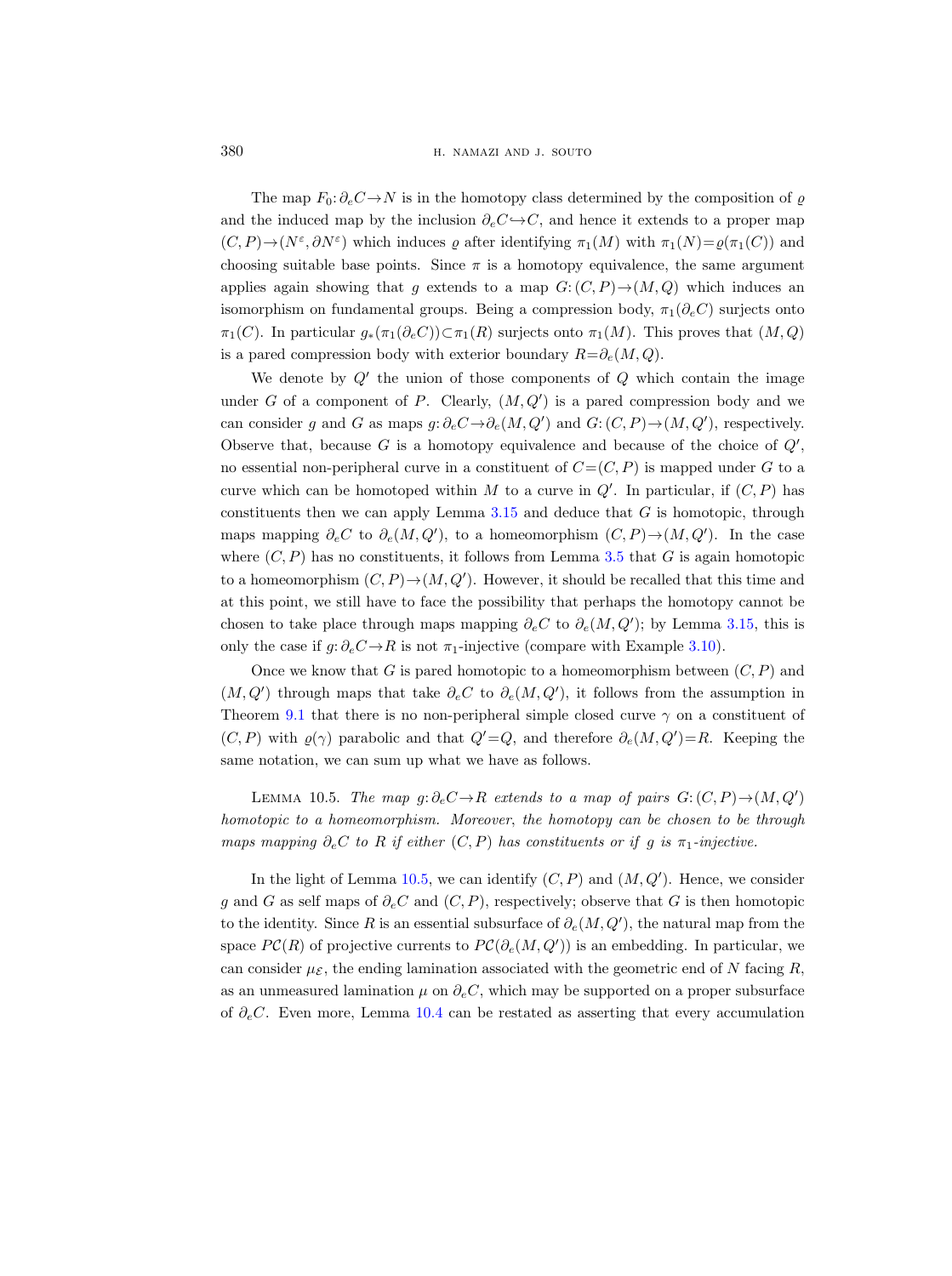point of the sequence  $\{g(\gamma_n)\}_{n=1}^{\infty}$  in  $P\mathcal{C}(\partial_e C)$  is a current supported on  $\mu$ . On the other hand, recall that, by construction, the curves  $\gamma_n$  converge in  $\mathcal{PML}(\partial_e C)$  to the filling Masur domain lamination  $\lambda$ . Below we are going to prove the following result.

<span id="page-58-0"></span>PROPOSITION 10.6. Let  $\lambda \in \mathcal{O}(C, P)$  be a filling Masur domain lamination on the distinguished free side  $\partial_e C$  of the pared compression body  $(C, P)$  and  $g: \partial_e C \rightarrow \partial_e C$  be a continuous map which extends to a self-map of  $(C, P)$  that is homotopic to the identity through maps  $(C, P) \rightarrow (C, P)$ . Let  $\{\gamma_n\}_{n=1}^{\infty}$  be a sequence of simple closed curves on  $\partial_e C$ converging to  $\lambda$  in  $\mathcal{PML}(\partial_e C)$ . If the sequence of closed curves  $\{g(\gamma_n)\}_{n=1}^{\infty}$  converges (in the space of projective currents) to a projective current supported on a lamination  $\mu$ . then g is homotopic to a homeomorphism.

Assuming Proposition [10.6,](#page-58-0) observe that since  $q$  is homotopic to a homeomorphism, it is in particular  $\pi_1$ -injective. Hence, by Lemma [10.5,](#page-57-0) it follows that the map G is in all cases homotopic to a homeomorphism via maps which map the distinguished free side  $\partial_e C$  of  $C=(C, P)$  to the distinguished free side R of  $(M, Q)$ . This proves the first claim of Theorem [9.1.](#page-49-0)

In order to prove the second one, we observe that a homeomorphism between surfaces induces a homeomorphism between the associated spaces of projective measure laminations. In particular,

$$
\lim_{n \to \infty} g(\gamma_n) = g\left(\lim_{n \to \infty} \gamma_n\right) = g(\lambda)
$$

is supported on the ending lamination  $\mu_{\mathcal{E}}$  associated with the distinguished free side of  $(M, Q)$ . Up to proving Proposition [10.6,](#page-58-0) this concludes the proof of Theorem [9.1.](#page-49-0)

# 11. Proof of Proposition [10.6](#page-58-0)

Before launching the proof of Proposition [10.6,](#page-58-0) we describe briefly the strategy. To begin with we may assume, passing to a subsequence, that the curves  $\gamma_n$  converge in the Hausdorff topology to some lamination on  $\partial_e C$ ; for typographical reasons, we will abuse notation and denote this lamination by  $\lambda$  as well. Fixing some hyperbolic metric on  $\partial_e C$ , we will first find a train-track  $\tau$  carrying  $\lambda$  and such that the restriction of g to all the routes in  $\tau$  is a quasi-geodesic with constants independent of the particular route. In particular, g induces a continuous map from the set of currents whose support is carried by  $\tau$  to the set of currents on  $\partial_{e}C$ . Hence, the image of  $\lambda$  under this map is carried by the support of  $\mu$ . This implies that, up to homotopy, g maps leaves of  $\lambda$  to leaves of  $\mu$ . We are going to show that g also maps complementary regions of  $\lambda$  to complementary regions of  $\mu$ . At this point we see that g induces an equivariant map from the tree  $T_{\lambda}$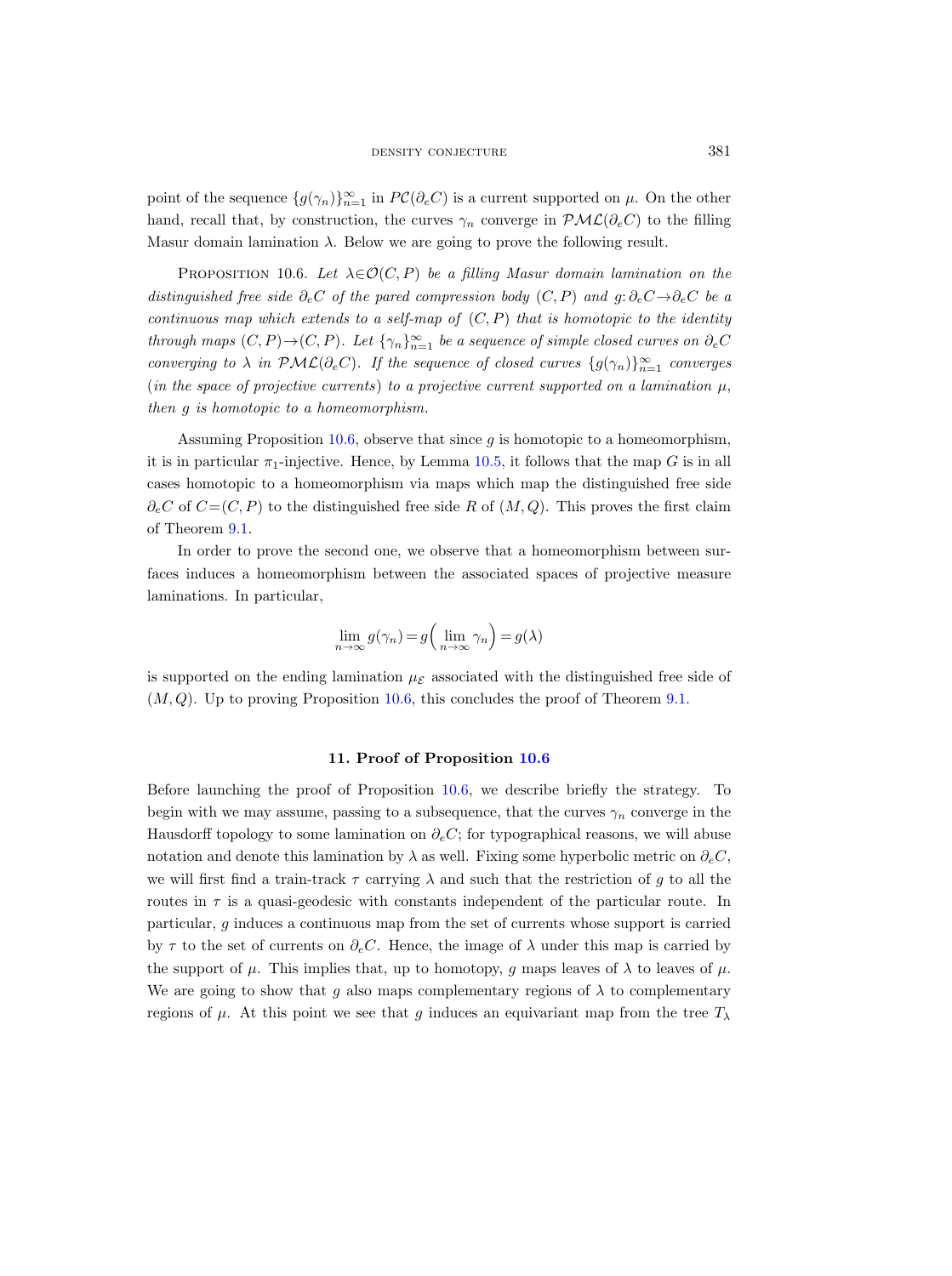dual to  $\lambda$  to the tree  $T_{\mu}$  dual to  $\mu$ . This map is continuous and we will show that it is injective. This implies that  $g$  induces an isomorphism

$$
g_*: \pi_1(\partial_e C) \to \pi_1(\partial_e C),
$$

and hence that it is properly homotopic to a homeomorphism.

Assume from now on that we are in the situation described in the statement of Proposition [10.6.](#page-58-0) Let also N be a geometrically finite hyperbolic manifold with associated pared manifold  $(C, P)$ . From now on, we identify  $C \backslash P$  with the convex core  $\mathrm{CC}(N)$ . Hence we have a topological identification between  $\partial_{e}C$  and the compressible component of  $\partial CC(N)$ .

Recall that, by Corollary [6.6,](#page-34-1) the lamination  $\lambda$  is realized in N by some pleated surface

$$
f: (\partial_e C, \sigma) \to \mathrm{CC}(N).
$$

From now on, we consider  $\partial_e C$  to be endowed with the metric  $\sigma$ .

Since  $\lambda$  is realized, it follows from Lemmas [6.8](#page-34-2) and [6.9](#page-35-0) that  $\lambda$  is carried by some train-track  $\tau \subset \partial_e C$  which admits a realization

$$
\phi\colon\tau\longrightarrow \mathrm{CC}(N)
$$

homotopic to the inclusion  $\tau \rightarrow \partial_e C \subset \partial CC(N)$  and such that the induced map between universal covers is uniformly quasi-geodesic on each route.

# 11.1. Routes go to quasi-geodesics

Let  $C'$  be the universal cover of  $C, P'$  be the preimage of P under the covering map and  $\partial_e C'$  be the preimage of  $\partial_e C$ . Here we use  $\partial_e C$  to denote the interior of the distinguished free side of  $(C, P)$ . The identification of  $C \backslash P$  with the convex core of N yields an embedding  $C' \hookrightarrow \mathbb{H}^3$ . The image of  $C'$  is the convex hull of the limit set of the Kleinian group  $\pi_1(N)$  and, from this point of view,  $\partial_e C'$  is the compressible boundary component of the convex hull. Observe that  $\partial_e C'$  covers  $\partial_e C$  but is not simply connected. We identify the universal cover of  $\partial_e C$  with  $\mathbb{H}^2$ . The extension  $G: (C, P) \to (C, P)$  of g lifts to  $G': (C', P') \to (C', P')$ . In particular, g lifts to  $g': \partial_e C' \to \partial_e C'$ . Denote by  $\tilde{g}: \mathbb{H}^2 \to \mathbb{H}^2$ a lift to the universal cover. Denote by  $\tau'$  the preimage of the train-track  $\tau$  in  $\partial_{e}C'$  and by  $\tilde{\tau}$  the preimage in  $\mathbb{H}^2$ . The realization  $\phi$  of  $\tau$  lifts to a map  $\phi': \tau' \to C' \setminus P'$ . Putting together all these covers and maps, we obtain the following diagram which commutes,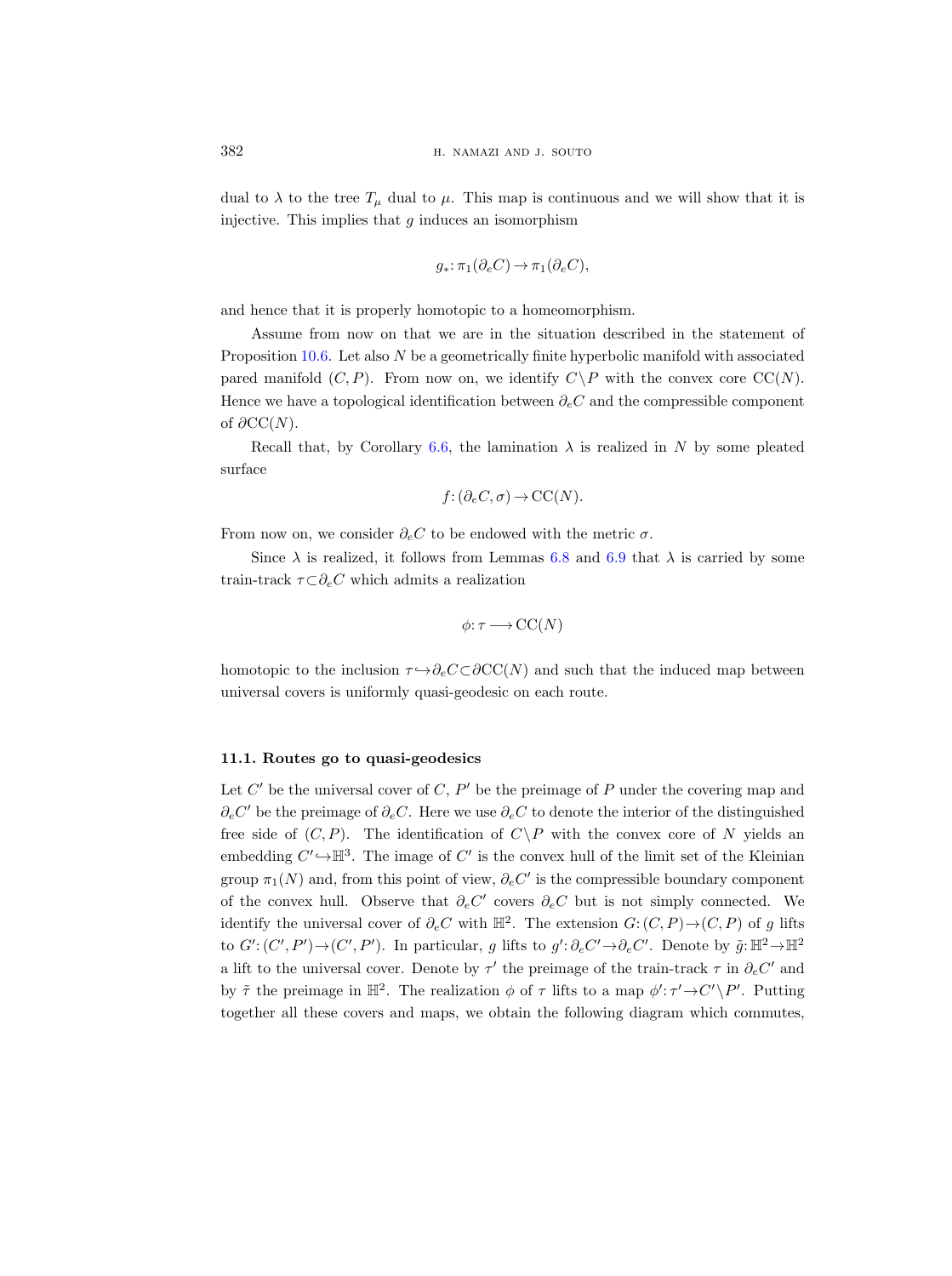<span id="page-60-0"></span>up to homotopy, with tracks of uniformly bounded length:



For the convenience of the reader we have only labeled some of the arrows in diagram [\(11.1\)](#page-60-0). The dotted vertical arrows are all coverings. Two arrows which differ by a vertical translation are related by a covering and all the other arrows are either inclusions or are maps induced by g. We also remind the reader that we have identified  $C\backslash P$  with the convex core of some fixed geometrically finite hyperbolic 3-manifold N.

The map  $G$  is homotopic to the identity and it is elementary to change the homotopy in such a way that its restriction to  $C\backslash P$  has bounded tracks (with respect to the metric induced by the identification of  $C\backslash P$  and the convex core of N). We deduce that the lift  $G': C' \to C'$  restricts to a quasi-isometry  $C' \setminus P' \to C' \setminus P'$ . In particular, there are K' and A' such that the restriction of the composition  $G' \circ \phi'$  to any route of  $\tau'$  is a  $(K', A')$ -quasigeodesic. The restrictions of g' and  $G' \circ \phi'$  to  $\tau'$  are homotopic in  $C' \backslash P'$  by a homotopy with tracks of bounded length. Hence, there are  $K''$  and  $A''$  such that the  $g'$ -image of any route of  $\tau'$  is a  $(K'', A'')$ -quasi-geodesic in  $C' \backslash P'$ . Obviously this implies that the restriction of the lift  $\tilde{g}$  of  $g'$  to any route of  $\tilde{\tau}$  is a quasi-geodesic with uniform constants. We have proved the following lemma.

<span id="page-60-1"></span>LEMMA 11.1. There exist constants A and K such that the restriction of  $\tilde{g}$  to any route of  $\tilde{\tau}$  is a  $(K, A)$ -quasi-geodesic in  $\mathbb{H}^2$ .

Remark. At this point we would like to point out that it is due to Lecuire [\[L1\]](#page-71-11) that there is some geometrically finite hyperbolic manifold  $N$  with  $CC(N)$  homeomorphic to  $C\ P$  and with the property that the boundary  $\partial CC(N)$  of the convex core is a pleated surface realizing  $\lambda$ . Using this result, the proof of Lemma [11.1](#page-60-1) becomes marginally simpler. Since however the basic idea does not change, we decided to use the much simpler realization result stated in Corollary [6.6.](#page-34-1)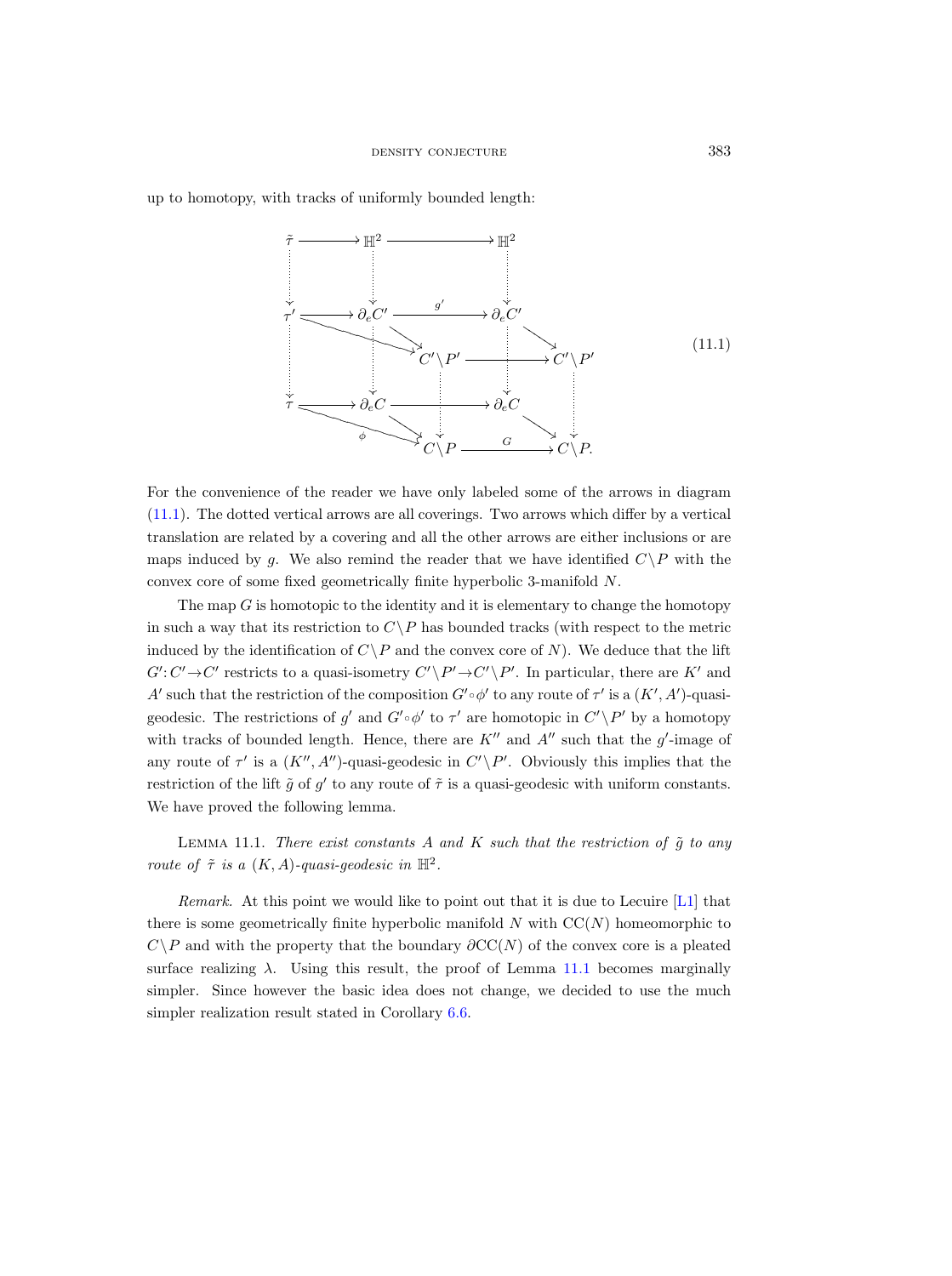384 **h.** namazi and j. souto

Recall that the train-track  $\tau$  carries  $\lambda$ , assume that  $l_1$  and  $l_2$  are leaves of the preimage  $\tilde{\lambda}$  of  $\lambda$  to  $\mathbb{H}^2$  with projections  $l'_1$  and  $l'_2$  in  $\partial_e C'$ , and let  $\hat{l}_1$  and  $\hat{l}_2$  be the corresponding routes of  $\tilde{\tau}$ . If  $\hat{l}_1$  and  $\hat{l}_2$  are mapped by  $\tilde{g}$  at bounded distance, then the images of the corresponding routes of  $\tau'$  under  $g'$  are also at bounded distance from each other. In particular, the images of  $l'_1$  and  $l'_2$  under the lift  $f' : \partial_e C' \to C' \setminus P'$  of the pleated map realizing  $\lambda'$  are also close to each other. Theorem [6.2](#page-33-3) implies that we must have  $l'_1 = l'_2$ . In other terms, we have the following result.

<span id="page-61-1"></span>COROLLARY 11.2. Let  $l_1$  and  $l_2$  be two leaves of  $\tilde{\lambda}$  and let  $\hat{l}_1$  and  $\hat{l}_2$  be the associated routes of  $\tilde{\tau}$ . If  $\tilde{g}(\hat{l}_1)$  and  $\tilde{g}(\hat{l}_2)$  are at bounded distance from each other, then there is  $\gamma \in \text{Ker}(\pi_1(\partial_e C) \to \pi_1(C))$  with  $\gamma l_1 = l_2$ .

Note that in the above corollary we are using the fact that  $\partial_e C'$  is the cover of  $\partial_e C$ associated with the subgroup  $\text{Ker}(\pi_1(\partial_e C) \to \pi_1(C))$  of  $\pi_1(\partial_e C)$ .

Let  $\mathcal{R}(\tilde{\tau})$  be the set of routes of  $\tilde{\tau}$  and  $\mathcal{G}(\mathbb{H}^2)$  the set of geodesics in  $\mathbb{H}^2$ . Since the map  $\tilde{g}: \tilde{\tau} \to \mathbb{H}^2$  maps routes to quasi-geodesics, we deduce from Lemma [5.1](#page-30-0) that the induced map

$$
\bar{g} \colon \mathcal{R}(\tilde{\tau}) \longrightarrow \mathcal{G}(\mathbb{H}^2)
$$

is continuous. As in §[5,](#page-27-0) denote by  $\mathcal{CR}(\tilde{\tau})$  and  $\mathcal{C}(\mathbb{H}^2)$  the sets of (projectiviced) currents supported by  $\mathcal{R}(\tilde{\tau})$  and  $\mathcal{G}(\mathbb{H}^2)$ , respectively. Again, by Lemma [5.1,](#page-30-0) the induced map

$$
\bar{g}_* \colon \mathcal{CR}(\tilde{\tau}) \longrightarrow \mathcal{C}(\mathbb{H}^2)
$$

is continuous. The continuity of this map and the assumption that every limit (in  $PC(\partial_e C)$  of a subsequence of  $\{g(\gamma_n)\}_{n=1}^{\infty}$  is supported on the unmeasured lamination  $\mu$ implies that  $\bar{g}_*(\lambda)$  is supported on  $\mu$ . In particular  $\bar{g}$  maps (routes of  $\tau$  corresponding to) leaves of  $\tilde{\lambda}$  to leaves of  $\tilde{\mu}$ .

Observe also that  $\tilde{g}$  maps half-routes of  $\tilde{\tau}$  to quasi-geodesic rays in  $\mathbb{H}^2$  and that this map from the set of half-routes to the set of  $(K, A)$ -quasi-geodesic rays is continuous. In particular,  $\bar{q}$  maps asymptotic half-leaves of  $\tilde{\lambda}$  to asymptotic half-leaves of  $\tilde{\mu}$ . Hence,  $\bar{q}$ induces a map from the set of all complementary regions of  $\lambda$  to the set of complementary regions of  $\tilde{\mu}$ . Moreover, the fact that every half-leaf of  $\lambda$  is dense implies that the support of  $\mu$  is connected. Also,  $\mu$  is not a closed curve since otherwise the image of  $\lambda$  under the pleated map  $f: \partial_e C \to N$  would be contained in a single closed geodesic contradicting Theorem [6.2.](#page-33-3) We summarize our findings in the following lemma.

<span id="page-61-0"></span>LEMMA 11.3. The measured lamination  $\mu$  has connected support and is not a closed geodesic. Moreover, the map  $\bar{g}$  maps leaves and complementary regions of  $\tilde{\lambda}$  to leaves and complementary regions of  $\tilde{\mu}$ .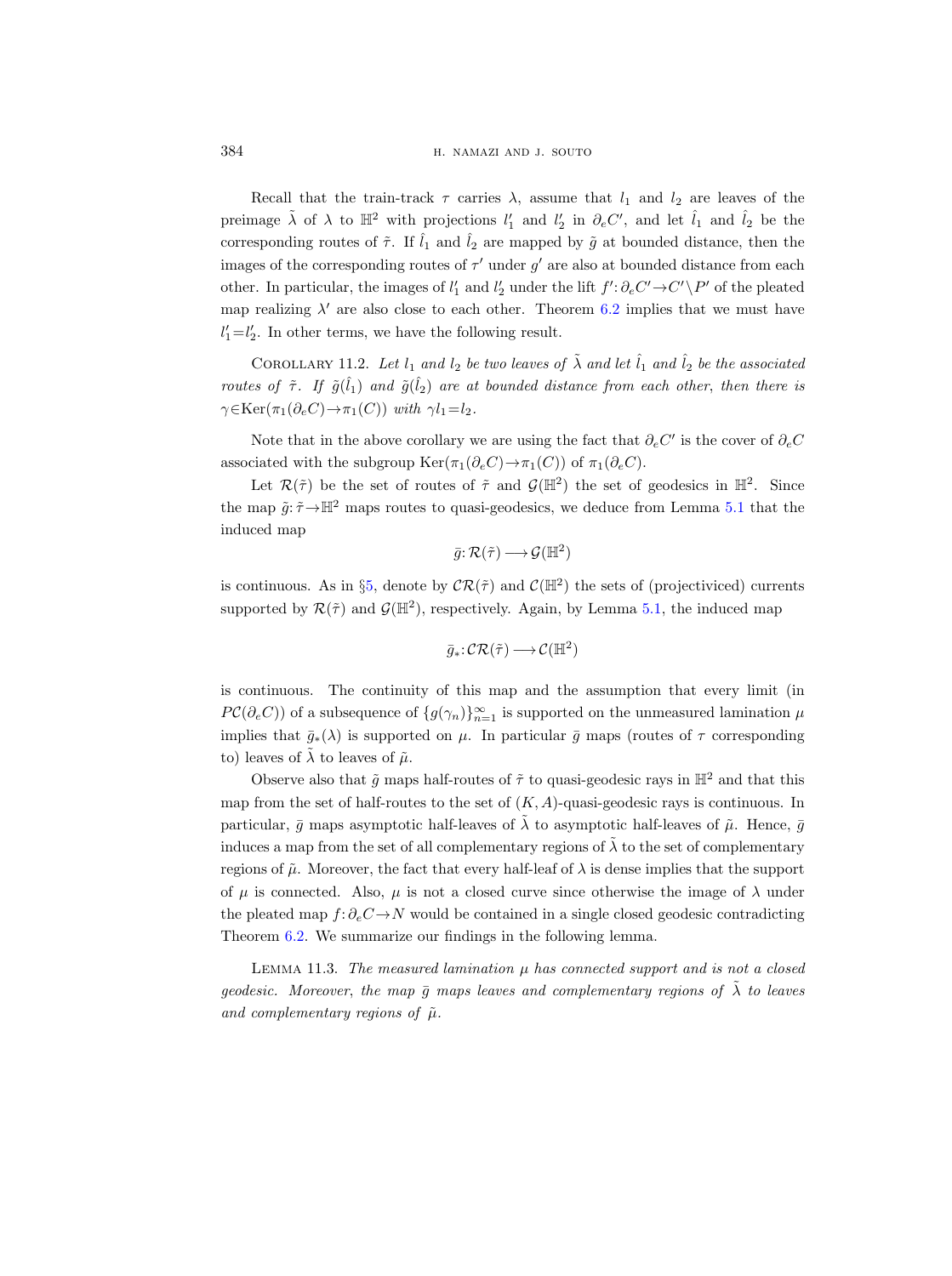Before going further, observe that we do not yet know that  $\mu$  is filling. In particular, we do not know if  $\tilde{\mu}$  is connected.

# 11.2. The induced map between dual trees

We recall now briefly the definition of the dual tree of a lamination. So far we have considered  $\mu$  as an unmeasured lamination. From now on we consider a measured lamination which is supported on this unmeasured lamination and with abuse of notation denote it by  $\mu$ . Suppose that  $\nu$  is either  $\tilde{\lambda}$  or  $\tilde{\mu}$  and recall that none of these two laminations has closed leaves. For  $x, y \in \mathbb{H}^2$  we define  $d_{\nu}(x, y)$  to be the *v*-measure of the geodesic segment  $[x, y]$ ;  $d_{\nu}(\cdot, \cdot)$  is symmetric and satisfies the triangle inequality. In particular, if we consider the quotient  $T_{\nu}$  of  $\mathbb{H}^2$  under the equivalence relation

$$
x \sim y \quad \text{if } d_{\nu}(x, y) = 0,
$$

we obtain a metric space. The fibers of the projection  $\mathbb{H}^2 \to T_{\nu}$  are the leaves and closures of the complementary components of  $\nu$ . It follows that  $T_{\nu}$  is a real tree. See Skora [\[Sk1\]](#page-71-5), [\[Sk2\]](#page-71-6) and Otal [\[Ot3\]](#page-71-7) for details.

By Lemma [11.3,](#page-61-0) the map  $\bar{g}$  maps leaves and complementary regions of  $\tilde{\lambda}$  to leaves and complementary regions of  $\tilde{\mu}$ . In particular, we obtain an equivariant map

$$
\hat{g} \colon T_{\lambda} \longrightarrow T_{\mu}.
$$

Observe that the continuity of  $\hat{g}$  follows, as everything else, from the continuity of

$$
\bar{g} \colon \mathcal{R}(\tilde{\tau}) \longrightarrow \mathcal{G}(\mathbb{H}^2),
$$

together with the fact that  $\mu$  does not contain closed leaves.

LEMMA 11.4.  $\hat{g}$  is continuous.

We claim now that  $\hat{g}$  is locally injective.

LEMMA 11.5. There is  $\varepsilon$  such that for any two distinct leaves  $l_1$  and  $l_2$  of  $\tilde{\lambda}$  with  $d_{T_{\lambda}}(l_1, l_2) \leqslant \varepsilon$  we have  $\bar{g}(l_1) \neq \bar{g}(l_2)$ .

*Proof.* Seeking a contradiction, assume there are sequences  $\{l_1^n\}_{n=1}^{\infty}$  and  $\{l_2^n\}_{n=1}^{\infty}$  of leaves of  $\tilde{\lambda}$ , with  $d_{T_{\lambda}}(l_1^n, l_2^n) \to 0$  and with  $l_1^n \neq l_2^n$ , but such that  $\bar{g}(l_1^n) = \bar{g}(l_2^n)$  for all n. Up to conjugating by an element of the fundamental group, we may assume that the sequences  $\{l_1^n\}_{n=1}^{\infty}$  and  $\{l_2^n\}_{n=1}^{\infty}$  converge to leaves  $l_1$  and  $l_2$ , respectively. Observe that either  $l_1=l_2$  or that  $l_1$  and  $l_2$  are contained in the boundary of some fixed complementary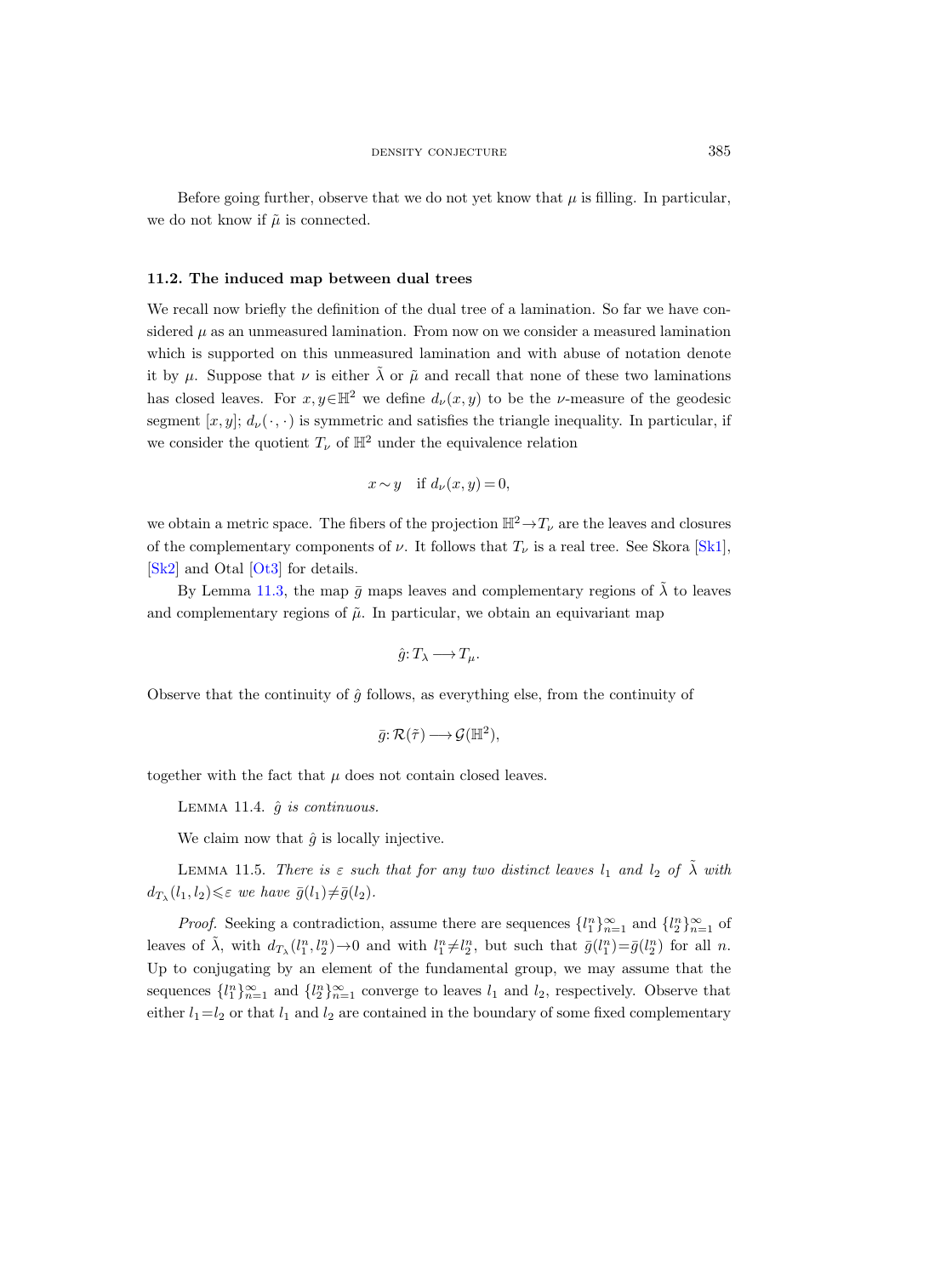region. We first assume that we are in the first case; the second case being treated in a similar way at the end; let  $l=l_1=l_2$ .

By Corollary [11.2,](#page-61-1) we have for every n some  $\phi_n \in \text{Ker}(\pi_1(\partial_e C) \to \pi_1(C))$  such that

<span id="page-63-0"></span>
$$
\phi_n(l_2^n) = l_1^n. \tag{11.2}
$$

Let  $\times$  be a small transversal arc to l. After passing to a subsequence, we assume that for every n,  $l_1^n$  and  $l_2^n$  intersect  $\varkappa$  in  $x_1^n$  and  $x_2^n$ , respectively. We also denote by  $[x_1^n, x_2^n]$ the subarc of  $\varkappa$  with endpoints  $x_1^n$  and  $x_2^n$ . Obviously as  $n \to \infty$  the points  $x_1^n$  and  $x_2^n$ converge to  $x_0 = \varkappa \cap l$  and the transverse measure left on  $\varkappa_n$  by  $\tilde{\lambda}$ , i.e.  $\iota(\varkappa_n, \tilde{\lambda})$ , converges to zero.

By [\(11.2\)](#page-63-0) we know that  $\phi_n(x_2^n) \in l_1^n$  and therefore the curve  $[x_1^n, x_2^n] \cup [x_1^n, \phi_n(x_2^n)],$ which is the result of the concatenation of  $[x_1^n, x_2^n]$  and the subarc of  $l_1^n$  enclosed by  $x_1^n$ and  $\phi_n(x_2^n)$ , projects to a homotopically essential closed curve  $\gamma_n$  on F. Furthermore,  $\gamma_n$  is a representative of the conjugacy class of  $\phi_n$ , and hence it is homotopically trivial in C (since  $\phi_n \in \text{Ker}(\pi_1(\partial_e C) \to \pi_1(C))$ ). Also note that

$$
i(\gamma_n,\lambda)\leqslant i([x_1^n,x_2^n],\tilde{\lambda})\to 0
$$

as  $n \rightarrow \infty$ .

If  $\gamma_n$  is simple for infinitely many n, we already have a contradiction; because every limit of the sequence of these meridians in  $\mathcal{PML}$  would have zero intersection with  $\lambda$ , and this contradicts the fact that  $\lambda$  is in  $\mathcal{O}(C, P)$ .

Even when  $\gamma_n$  is not simple for *n* sufficiently large, by using the loop theorem, we know that there exists an essential simple closed curve  $\gamma'_n$  obtained by doing some surgery on  $\gamma_n$  and such that  $\gamma'_n$  is also homotopically trivial in C. Since  $\gamma'_n$  is obtained by surgery on  $\gamma_n$ , we see that

$$
i(\gamma_n',\lambda)\leqslant i(\gamma_n,\lambda)\to 0
$$

as  $n \rightarrow \infty$ , and in a similar way to the above we have a contradiction.

If  $l_1 \neq l_2$  are distinct sides of a complementary region, we choose an arc  $\varkappa$  that is transversal to both  $l_1$  and  $l_2$ . Let  $x_1^n$  and  $x_2^n$  be intersections of  $\varkappa$  with  $l_1^n$  and  $l_2^n$ , respectively, and  $\gamma_n$  be the closed curve that is the projection of the concatenation  $[x_1^n, x_2^n] \cup [x_1^n, \phi_n(x_2^n)]$  similar to the above construction. A similar observation shows that  $i(\gamma_n, \lambda) \rightarrow 0$  as  $n \rightarrow \infty$ , and we get a contradiction in the same way as above.  $\Box$ 

The above lemma immediately implies the following result.

COROLLARY 11.6. The map  $\hat{g}: \mathcal{T}_{\lambda} \rightarrow \mathcal{T}_{\mu}$  is locally injective.

<span id="page-63-1"></span>The intermediate-value theorem shows that any continuous locally injective map between real trees is injective. We have proved the following result.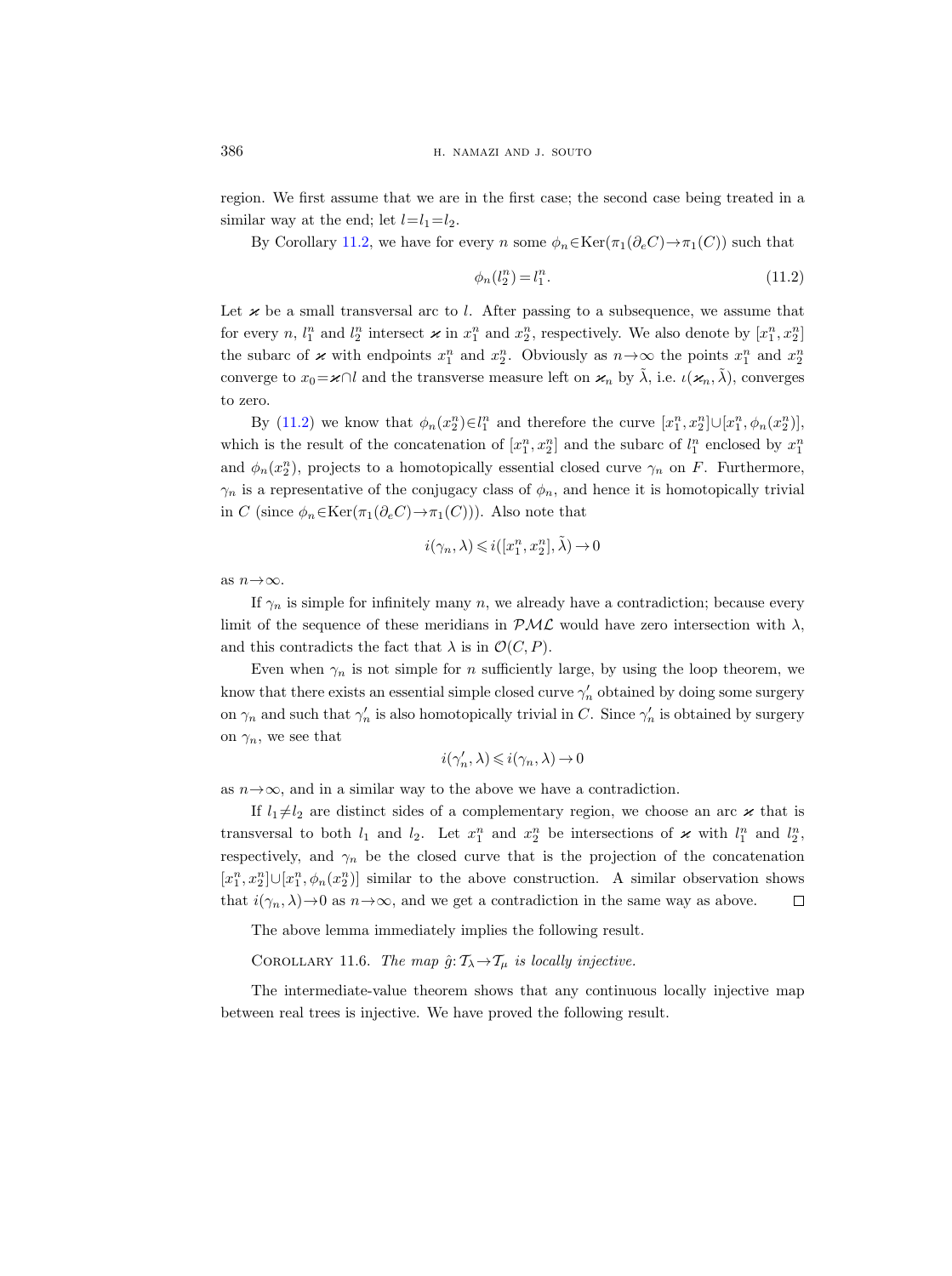PROPOSITION 11.7. The map  $\hat{g}: \mathcal{T}_{\lambda} \rightarrow \mathcal{T}_{\mu}$  is injective.

As an immediate consequence of Proposition [11.7,](#page-63-1) we obtain the following result.

<span id="page-64-0"></span>LEMMA 11.8. The homomorphism  $g_*: \pi_1(\partial_e C) \to \pi_1(\partial_e C)$  is injective.

*Proof.* Assume that  $g_*$  is not injective and let  $\gamma$  be a non-trivial element in the kernel. Note that  $\gamma$  cannot be peripheral since the g-image of every component of the boundary of  $\partial_e C$  is homotopically non-trivial.

We claim that a non-trivial element  $\gamma \in \pi_1(\partial_e C)$  has no fixed point on  $T_\lambda$  unless  $\gamma$ is peripheral. Assume that  $\gamma x=x$  for  $x\in\mathcal{T}_{\lambda}$ . The point x cannot represent a leaf of  $\lambda$ , since  $\lambda$  does not have any closed leaves. The point x cannot represent a finite-sided complementary component of  $\lambda$  either, because only elliptic isometries of  $\mathbb{H}^2$  preserve such a polygon. Finally if x represents an infinite-sided complementary component of  $\lambda$ , one can see that it is associated with a fixed point of a parabolic element of  $\pi_1(\partial_e C)$  and  $\gamma$  must be peripheral.

Hence, if  $\gamma$  is in the kernel of  $g_*$ , it is non-peripheral and has no fixed point on  $T_\lambda$ . The equivariance of  $\hat{g}$  shows that

$$
\hat{g}(\gamma x) = g_*(\gamma)\hat{g}(x) = \hat{g}(x),
$$

contradicting Proposition [11.7.](#page-63-1)

Recall now that a proper  $\pi_1$ -injective map between two surfaces is properly homotopic to a homeomorphism. Hence, it follows from Lemma [11.8](#page-64-0) that the proper map  $g: \partial_e C \rightarrow \partial_e C$  is homotopic to a homeomorphism. This concludes the proof of Proposition [10.6.](#page-58-0)

#### 12. Some remarks

In this final section we add a few remarks on other density results which either follow directly from Theorem [1.1](#page-1-0) or from its proof.

#### 12.1. Groups with torsion

We extend now Theorem [1.1](#page-1-0) to the case of finitely generated groups with torsion and prove the general form of the density conjecture. As in the case of torsion-free groups, we define  $AH(\Gamma)$  to be the set of all conjugacy classes of discrete and faithful representations of a finitely generated group  $\Gamma$  possibly with torsion. We define the topology on  $AH(\Gamma)$ as in the introduction and we say that a representation  $\varrho: \Gamma \to \mathrm{PSL}_2(\mathbb{C})$  is geometrically finite if it has a fundamental domain with finitely many sides.

 $\Box$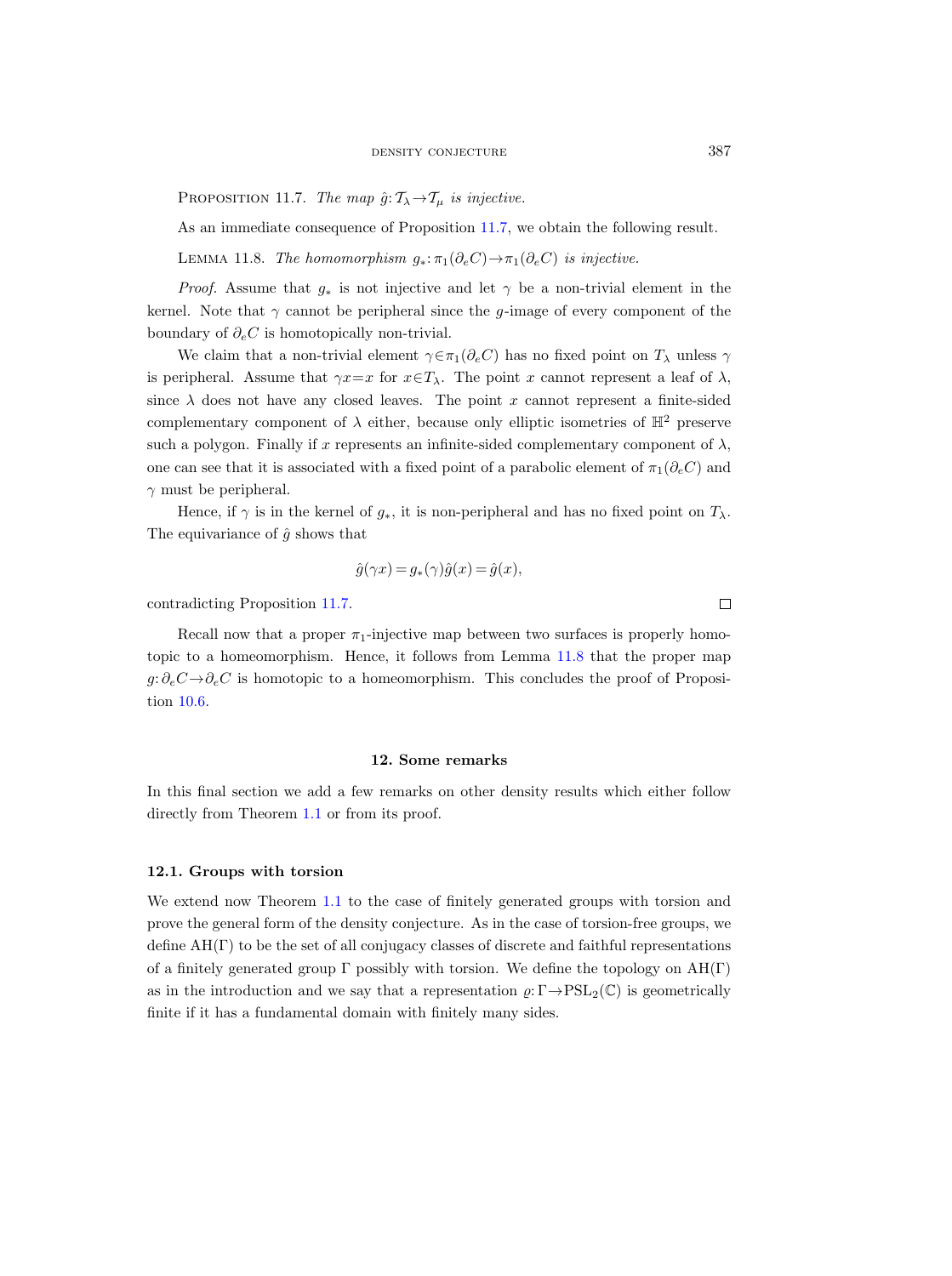388 **h. namazi and j. souto** 

THEOREM 12.1. Every finitely generated discrete subgroup of  $PSL_2(\mathbb{C})$  is an algebraic limit of geometrically finite groups.

*Proof.* Let  $\rho \in AH(\Gamma)$  be given. It follows from Selberg's lemma that  $\Gamma$  contains a finite-index, torsion-free, normal subgroup  $\Gamma'$ . Observe that the finite group  $G = \Gamma / \Gamma'$ acts by isometries on the 3-manifold  $N' = \mathbb{H}^3/\varrho(\Gamma')$ . In particular, G acts on the set of ending invariants of  $N'$ . As in the beginning of the proof of Theorem [1.1,](#page-1-0) we choose a sequence  $\varrho_n'$  of geometrically finite representations of  $\Gamma'$  converging algebraically to the representation  $\varrho'$  which is the restriction of  $\varrho$  to Γ'. The G-equivariance of the ending invariants of  $N'$  imply that we can choose  $\varrho_n'$  in such a way that the ending invariants of  $N'_n = \mathbb{H}^3 \big/ \varrho'_n(\Gamma')$  are also G-equivariant. We can use this to extend  $\varrho'_n$  by G to an action of  $\Gamma$  on  $\mathbb{H}^3$  which extends to a conformal action on the domain of discontinuity of  $\varrho'_n(\Gamma')$ . It is standard to see that this is in fact a representation of  $\Gamma$  into  $PSL_2(\mathbb{C})$ , the group of isometries of  $\mathbb{H}^3$ . In other words, the representations  $\varrho_n'$  extend to faithful and discrete representations  $\varrho_n$  of  $\Gamma$  in AH( $\Gamma$ ). It is elementary to see that every finite extension of a geometrically finite Kleinian group is geometrically finite and therefore  $\rho_n$ is geometrically finite for every n.

For every element  $\alpha \in \Gamma$ , there is an integer  $k > 0$  such that  $\alpha^k \in \Gamma'$  and therefore the sequence  $\varrho'_n(\alpha^k) = \varrho_n(\alpha^k) = [\varrho_n(\alpha)]^k$  converges to  $\varrho'(\alpha^k) = \varrho(\alpha^k) = [\varrho(\alpha)]^k$  as  $n \to \infty$ . Since the kth roots of isometries of  $H^3$  are unique, this immediately implies that the sequence  $\{\varrho_n(\alpha)\}_{n=1}^{\infty}$  converges to  $\varrho(\alpha)$  and we have shown that the representations  $\{\varrho_n\}_{n=1}^{\infty}$  converge algebraically to  $\varrho$ .

 $\Box$ 

This proves the theorem.

From now on we return to the realm of torsion-free groups.

# 12.2. Strong topology

Recall that a representation  $\rho: \Gamma \to \mathrm{PSL}_2(\mathbb{C})$  is type preserving if for all  $\gamma \in \Gamma$  we have that  $\rho(\gamma)$  is parabolic if and only if  $\gamma$  is parabolic. Observe that the approximating sequence constructed in the proof of Theorem [1.1](#page-1-0) is type preserving. Hence we have the following result.

<span id="page-65-0"></span>COROLLARY 12.2. Every finitely generated Kleinian group  $\Gamma$  is the algebraic limit of a type-preserving sequence of discrete and faithful geometrically finite representations.

An algebraically convergent sequence of discrete and faithful representations  $\rho_i\Gamma$ into  $PSL_2(\mathbb{C})$  with algebraic limit  $\varrho$  converges strongly if the associated groups  $\varrho_i(\Gamma)$ converge in the Chabauty topology to  $\varrho(\Gamma)$ . Anderson–Canary [\[AC2\]](#page-69-7) proved that every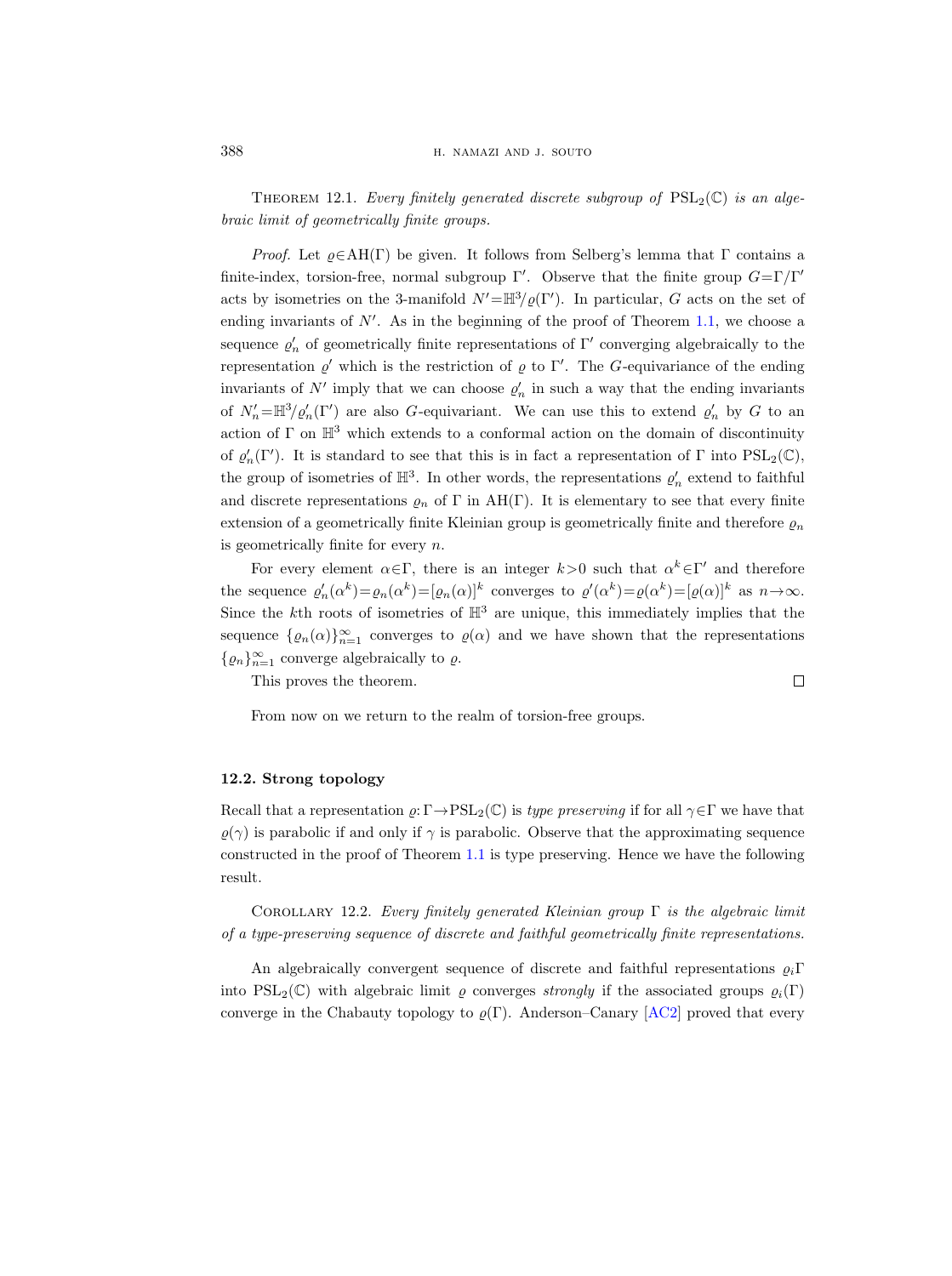algebraically convergent and type-preserving sequence converges strongly. Hence, from Corollary [12.2,](#page-65-0) we deduce directly the following result.

COROLLARY 12.3. Every finitely generated Kleinian group  $\Gamma$  is the algebraic limit of a sequence of discrete and faithful geometrically finite representations whose images converge also in the Chabauty topology to  $\Gamma$ . In other words, the geometrically finite representations are dense in the strong topology.

### 12.3. Length function and realizability

In Thurston's original work on hyperbolic manifolds homotopy equivalent to a surface, the notion of non-realizability was very closely related to having zero length. In fact, if a minimal measured lamination is realizable, then one can use a pleated surface that realizes it to define the length. In this case one can define the length to be zero for a minimal lamination which is not realized and define the length for a general measured lamination to be the sum of the lengths of its components. It was conjectured by Thurston that this length function is continuous with respect to the algebraic topology. The proof of this by Brock [\[Br1\]](#page-69-0) uses delicate arguments that require a careful analysis of geometric limits and appearance of new parabolics in the limit.

An important feature of this length function in the case of surface groups is that by work of Thurston and Bonahon, a lamination has zero length if and only if it is a union of ending laminations and accidental parabolics.

In the more general case of  $\rho \in AH(M, P)$  for a pared manifold  $(M, P)$ , one can again define the length for minimal laminations which are realized. Then one can ask how this function can be extended continuously and what the zero-locus of the length function represents. Obviously the zero-locus will be a subset of non-realizable laminations. The statements for the case of surface groups easily generalize to the case where  $(M, P)$  is a pared manifold with incompressible free sides. In the more general case, things are more difficult for laminations outside of the Masur domain and in fact the above definition may not be the correct way of defining the length. Still one expect similar results when one restricts the length to the Masur domain, by which we mean the union of Masur domains of the free sides of  $(M, P)$ . In particular the next theorem shows that non-realizable or zero-length laminations will consist of accidental parabolics and ending laminations. We point out that a similar statement should hold for a slightly larger domain (cf. Lecuire [\[L2\]](#page-71-15)). Let  $\mathcal{O}(F) = \mathcal{O}(C_F)$  denote the Masur domain of the relative compression body associated with F. Also note that  $\lambda \subset F$  is realized for  $\rho \in AH(M, P)$  if and only if it is realized for the restriction of  $\rho$  to the subgroup associated with  $C_F$ .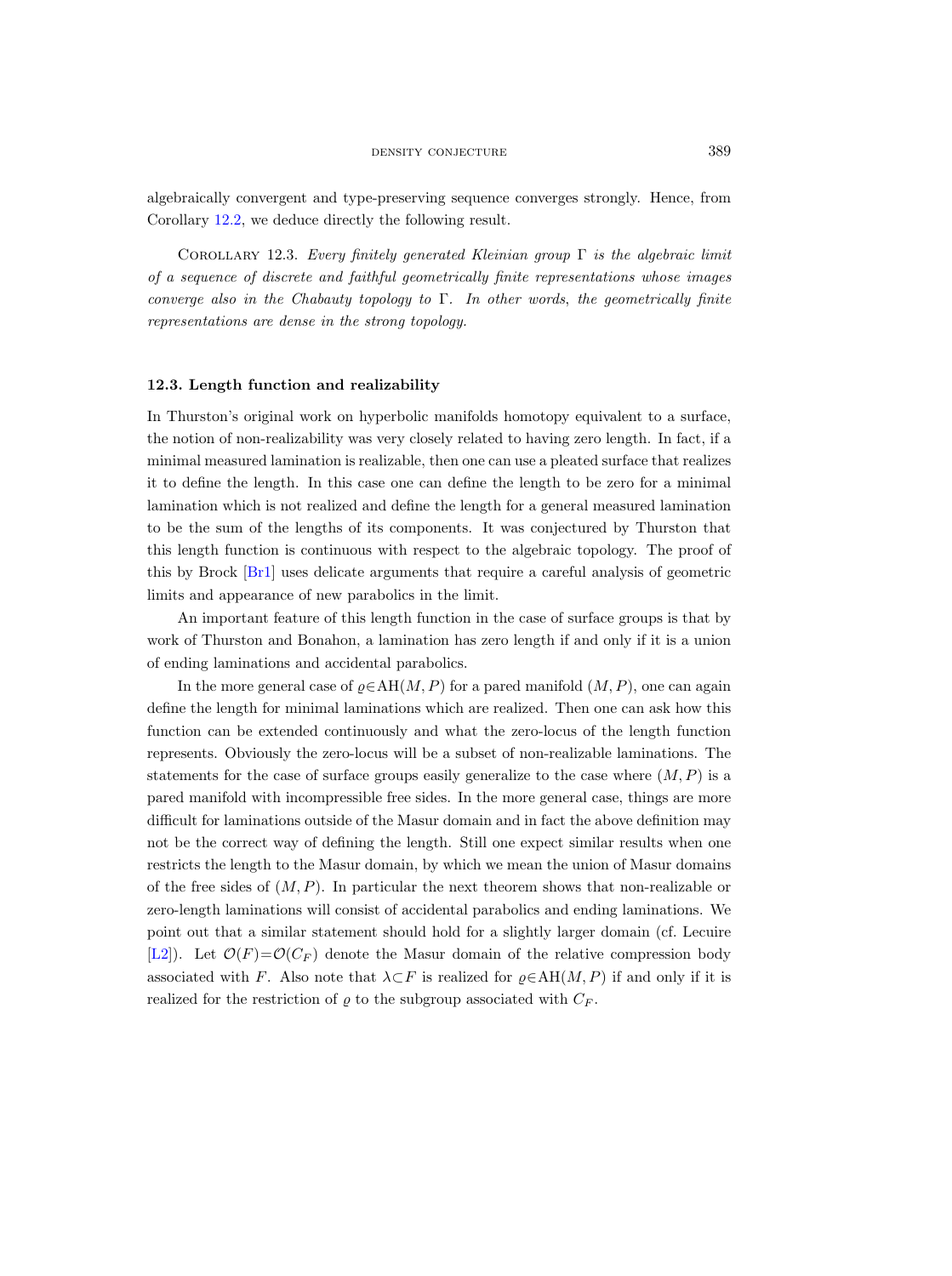THEOREM 12.4. Let  $(M, P)$  be a pared manifold,  $\rho \in AH(M, P)$  and  $\lambda \in \mathcal{O}(F)$  be a minimal measured lamination in the Masur domain of a free side F of  $(M, P)$ . If  $\lambda$  is non-realizable in  $N_{\varrho}$  then either

- (1)  $\lambda$  is a closed curve which is mapped by  $\rho$  to a parabolic, or
- (2) there exist a pared locus  $Q \supset P$ , a free side  $E \subset F$  of  $(M, Q)$  and a map

$$
\phi\hbox{\rm :}\ (M,Q)\longrightarrow (M',P)
$$

in the homotopy class of  $\rho$ , where  $(M', P')$  is a relative compact core for  $(N_{\varrho}^{\varepsilon}, \partial N_{\varrho}^{\varepsilon}),$ such that restricted to E,  $\phi$  is a homeomorphism to a free side F' of  $(M', Q')$  and  $\phi(\lambda)$ is the ending lamination for the end of  $N_{\varrho}$  corresponding to F'.

Note that the second case in particular implies that  $\lambda$  fills  $F'$  and every component of  $F'$  is mapped to a parabolic by  $\varrho$ .

*Proof.* First note that, when  $\lambda$  is a simple loop, it follows from our remark after Lemma [6.4](#page-33-2) that if the  $\varrho$ -image of  $\lambda$  is not parabolic, then it is realizable. So the statement follows in that case, and therefore we assume that  $\lambda$  is infinite.

Let  $E\subset F$  be the smallest essential subsurface that contains  $\lambda$ . In particular  $E=F$  if  $\lambda$  is filling. Assuming that  $\lambda$  is not realizable, we first show that every component of  $\partial E$ is mapped to a parabolic. Otherwise let  $\gamma \subset \partial E$  be a component whose  $\varrho$ -image is not a parabolic. Obviously  $\gamma$  is not parallel to P and therefore it is a non-peripheral loop on F. Choose a sequence  $\{\alpha_i\}_{i=1}^{\infty}$  in  $F \setminus \gamma$  that converges in  $\mathcal{PML}(F)$  to  $\lambda$ . Since  $\mathcal{O}(F)$  is open, we may assume that  $\alpha_i$ , and therefore  $\alpha_i \cup \gamma$ , is in  $\mathcal{O}(F)$  for every i. It is a consequence of Sullivan's finiteness theorem of cusps and properties of the Masur domain that  $\varrho(\alpha_i)$ is not parabolic for i sufficiently large (cf.  $[KS2, Lemma 4.5]$ ). Then again we can use our remark after Lemma  $6.4$  to show that, for i sufficiently large, there exists a pleated surface  $f_i: F \to N_\varrho$  which realizes  $\alpha_i \cup \gamma$ . Note that the sequence  $\{\alpha_i \cup \gamma\}_{i=1}^\infty$  converges in  $\mathcal{PML}(F)$  to a lamination which is supported on  $\lambda \cup \gamma$ . Since all these pleated surfaces realize  $\gamma$ , they intersect a compact set  $K\subset N_{\varrho}$  and, by Proposition [6.5,](#page-33-0)  $\lambda\cup\gamma$  and therefore  $\lambda$  is realized.

So we may assume that  $\varrho$  maps every component of  $\partial E$  to a parabolic. We can add annular neighborhoods of those to P, to obtain a new pared locus  $Q \supset P$ , and consider  $\varrho$ as an element of  $AH(M,Q)$ . If we prove the theorem for  $\varrho \in AH(M,Q)$  and  $\lambda$ , then the theorem for the case of  $(M, P)$  also follows. So it suffices to prove the theorem in the case where  $\lambda$  fills F. But in that case the theorem is nothing but Theorem [1.4](#page-3-0) and we have proved the theorem.  $\Box$ 

We expect the length function to be continuous restricted to

$$
AH(M, P) \times \mathcal{O}(M, P),
$$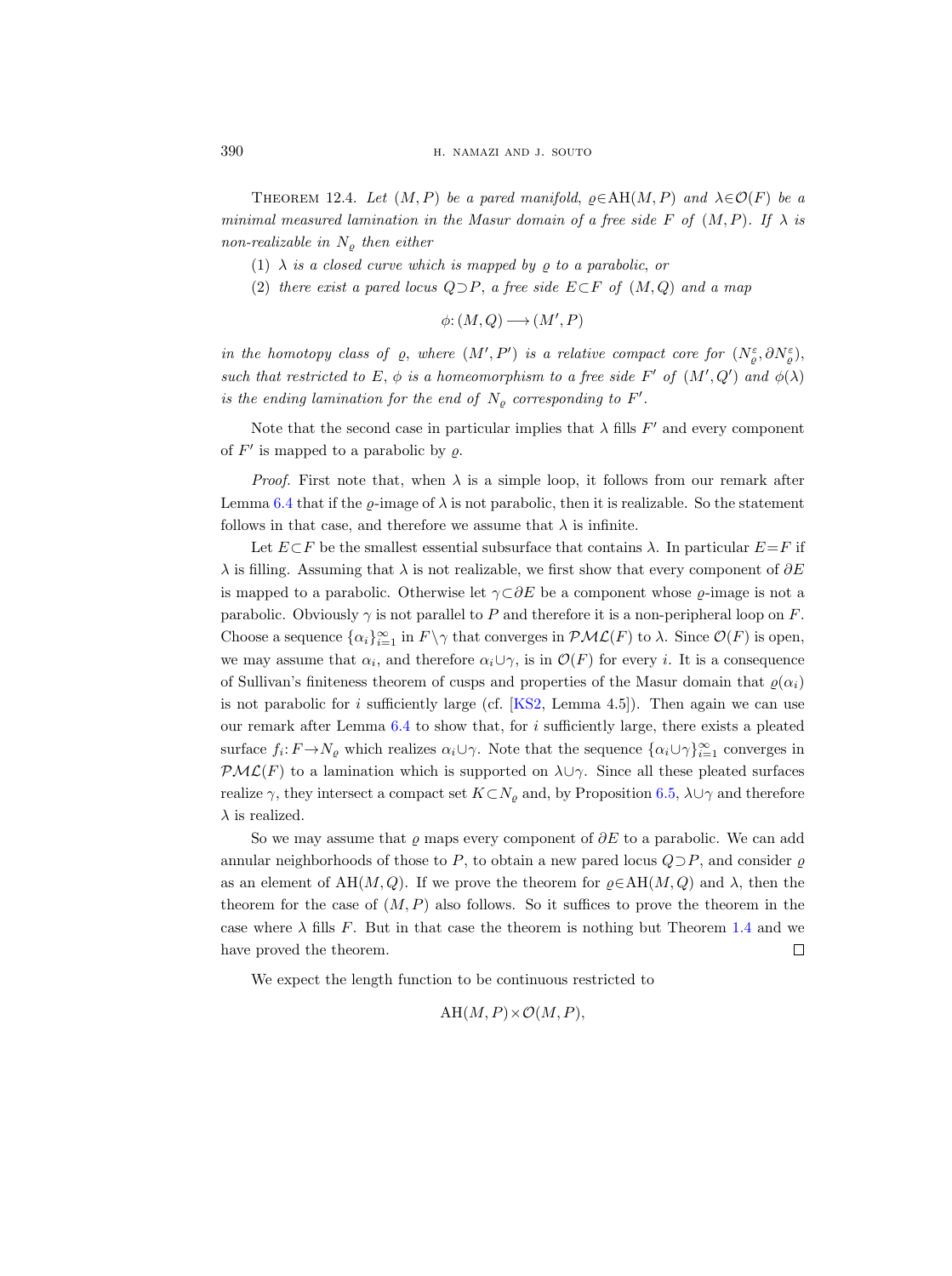where  $\mathcal{O}(M, P)$  is the union of Masur domains of the free sides of  $(M, P)$ .

# 12.4. Service

As we mentioned in the introduction, Bromberg and Souto have announced a proof of the density conjecture which completely avoids using the ending lamination theorem. As we also mentioned in the introduction, their work relies partly on a consequence of the main result of this paper. We discuss this consequence here.

<span id="page-68-0"></span>COROLLARY 12.5. Let  $(M, P)$  be a pared manifold and  $\varrho_0: \pi_1(M) \to PSL_2(\mathbb{C})$  be a discrete and faithful representation such that the associated hyperbolic manifold  $N_{\varrho_0}$  is geometrically finite and has associated pared manifold  $(M, P)$ . Denote the Ahlfors–Bers parametrization of  $QH(\varrho_0)$  by

$$
\pi_{AB} \colon \mathcal{T}(\partial M \setminus P) \longrightarrow \mathrm{QH}(\varrho_0)
$$

and label the free sides of  $(M, P)$  by  $F_1, ..., F_s$ . If  $(X_1^n, ..., X_s^n)$  is a filling sequence with associated filling tuple  $(X_1, ..., X_r, \lambda_{r+1}, ..., \lambda_s)$ , then the following holds:

(1) up to passing to a subsequence, the sequence  $\rho_n = \pi_{AB}(X_1^n, ..., X_s^n)$  converges strongly to some discrete and failthful representation  $\rho$ ;

(2) if  $(M', P')$  is the pared manifold associated with the hyperbolic 3-manifold  $N_{\varrho}$ corresponding to the limiting representation  $\rho$ , then there is a homeomorphism

$$
\phi\colon (M,P)\longrightarrow (M',P')
$$

in the homotopy class determined by  $\rho$  which maps the filling tuple

$$
(X_1, \ldots, X_r, \lambda_{r+1}, \ldots, \lambda_s)
$$

to the ending invariants of  $N_{\varrho}$ .

In some sense, the proof of Corollary [12.5](#page-68-0) summarizes this whole paper. Also, Corollary [12.5](#page-68-0) implies directly Theorem [1.1](#page-1-0) if we allow ourselves to use the ending lamination theorem, as we have done in this paper.

*Proof.* From Theorem [8.1](#page-43-0) we know that the sequence  $\{ \varrho_i \}_{i=1}^{\infty}$  converges algebraically, up to passing to a subsequence, to some representation  $\rho$ , and that the limiting hyperbolic 3-manifold  $N_{\varrho}$  satisfies (\*) in §[9.](#page-46-0) In particular,  $N_{\varrho}$  has the expected conformal boundary. At this point we argue as in the proof of Theorem [1.1](#page-1-0) in §[9](#page-46-0) and deduce from Theorem [1.4](#page-3-0) that the limiting manifold  $N_\rho$  must also satisfy (\*\*). Finally our argument at the end of the proof of Theorem [1.1](#page-1-0) prove that the pared manifold  $(M', P')$  associated with  $N_{\varrho}$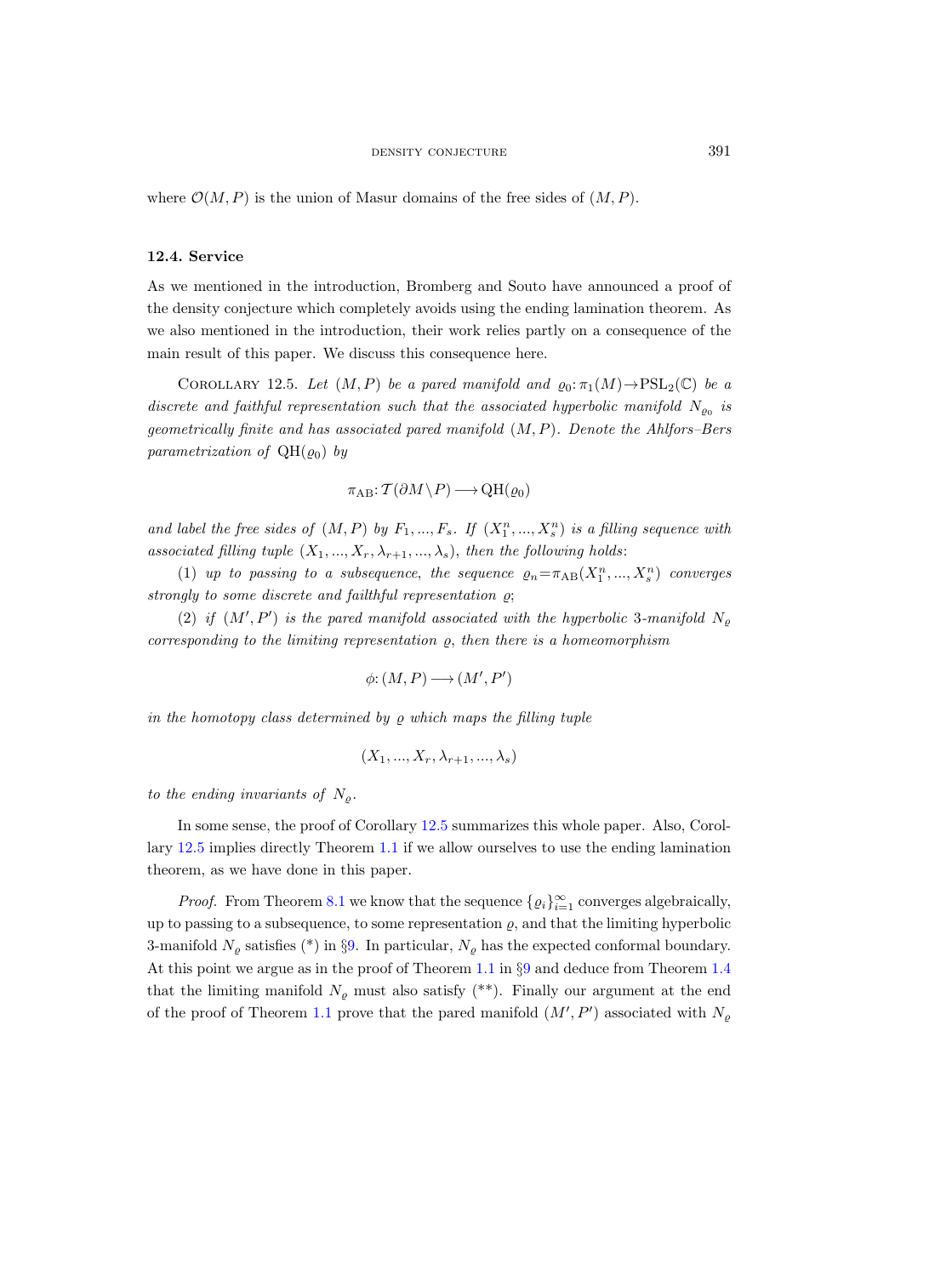is homeomorphic to  $(M, P)$  and that there is a homeomorphism  $\phi: (M, P) \to (M', P')$  in the homotopy class determined by  $\varrho$  which maps the filling tuple  $(X_1, ..., X_r, \lambda_{r+1}, ..., \lambda_s)$ to the ending invariants of  $N_{\varrho}$ .

This implies that the only curves in  $N_{\varrho}$  which are homotopic to parabolic elements are those which can be homotoped into P. In other words, the convergence of  $\varrho_i$  to  $\varrho$ is type preserving. As above, we deduce from this fact and from the work of Anderson– Canary [\[AC2\]](#page-69-7) that the sequence  $\{\varrho_i\}_{i=1}^{\infty}$  actually converges strongly to  $\varrho$ . This concludes the proof of Corollary [12.5.](#page-68-0)  $\Box$ 

#### References

- <span id="page-69-3"></span>[Ag] AGOL, I., Tameness of hyperbolic 3-manifolds. Preprint, 2004. [arXiv:math/0405568 \[math.GT\]](http://arxiv.org/abs/math/0405568).
- [AC1] ANDERSON, J.W. & CANARY, R.D., Algebraic limits of Kleinian groups which rearrange the pages of a book. Invent. Math., 126 (1996), 205–214.
- <span id="page-69-7"></span>[AC2] — Cores of hyperbolic 3-manifolds and limits of Kleinian groups. II. J. London Math. Soc., 61 (2000), 489-505.
- [BP] Benedetti, R. & Petronio, C., Lectures on Hyperbolic Geometry. Universitext. Springer, Berlin–Heidelberg, 1992.
- [Ber] BERS, L., On boundaries of Teichmüller spaces and on Kleinian groups. I. Ann. of Math., 91 (1970), 570–600.
- [BM] Bers, L. & Maskit, B., On a class of Kleinian groups, in Contemporary Problems in the Theory of Analytic Functions (Erevan, 1965), pp. 44–47. Izdat. "Nauka", Moscow, 1966 (Russian).
- <span id="page-69-4"></span>[Bes] Bestvina, M., Degenerations of the hyperbolic space. Duke Math. J., 56 (1988), 143– 161.
- <span id="page-69-5"></span>[BF] Bestvina, M. & Feighn, M., Stable actions of groups on real trees. Invent. Math., 121 (1995), 287–321.
- [Bo1] BONAHON, F., Cobordism of automorphisms of surfaces. Ann. Sci. École Norm. Sup., 16 (1983), 237–270.
- <span id="page-69-1"></span>[Bo2] — Bouts des variétés hyperboliques de dimension 3. Ann. of Math., 124 (1986), 71–158.
- [Bo3] The geometry of Teichmüller space via geodesic currents. *Invent. Math.*, 92 (1988), 139–162.
- <span id="page-69-0"></span>[Br1] Brock, J. F., Continuity of Thurston's length function. Geom. Funct. Anal., 10 (2000), 741–797.
- <span id="page-69-6"></span>[Br2] — The Weil–Petersson metric and volumes of 3-dimensional hyperbolic convex cores. J. Amer. Math. Soc., 16 (2003), 495–535.
- [BB] Brock, J. F. & Bromberg, K.W., On the density of geometrically finite Kleinian groups. Acta Math., 192 (2004), 33–93.
- <span id="page-69-2"></span>[BCM] Brock, J. F., Canary, R. D. & Minsky, Y. N., The classification of Kleinian surface groups II: The ending lamination conjecture. Preprint, 2004. [arXiv:math/0412006 \[math.GT\]](http://arxiv.org/abs/math/0412006).
- [Bro] Bromberg, K., Projective structures with degenerate holonomy and the Bers density conjecture. Ann. of Math., 166 (2007), 77–93.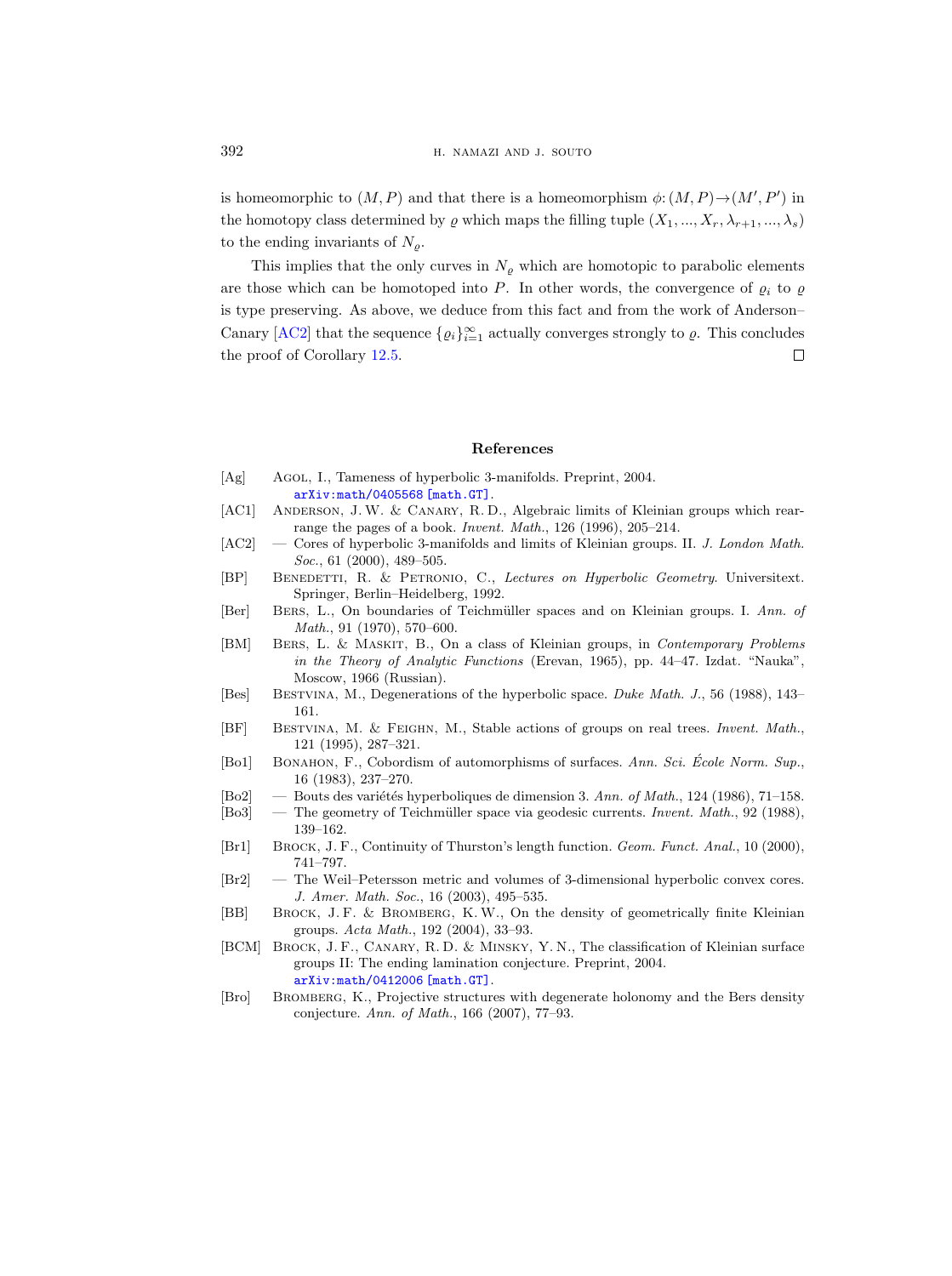- <span id="page-70-1"></span>[CG] CALEGARI, D. & GABAI, D., Shrinkwrapping and the taming of hyperbolic 3-manifolds. J. Amer. Math. Soc., 19 (2006), 385–446.
- [Ca1] CANARY, R. D., The Poincaré metric and a conformal version of a theorem of Thurston. Duke Math. J., 64 (1991), 349–359.
- [Ca2] Algebraic convergence of Schottky groups. Trans. Amer. Math. Soc., 337 (1993), 235–258.
- <span id="page-70-0"></span>[Ca3] — Ends of hyperbolic 3-manifolds. J. Amer. Math. Soc., 6 (1993), 1-35.
- [CEG] Canary, R. D., Epstein, D. B. A. & Green, P., Notes on notes of Thurston, in Analytical and Geometric Aspects of Hyperbolic Space (Coventry/Durham, 1984), London Math. Soc. Lecture Note Ser., 111, pp. 3–92. Cambridge University Press, Cambridge, 1987.
- [CM] CANARY, R.D. & McCullough, D., Homotopy equivalences of 3-manifolds and deformation theory of Kleinian groups. Mem. Amer. Math. Soc., 172:812 (2004).
- [CB] Casson, A. J. & Bleiler, S. A., Automorphisms of Surfaces after Nielsen and Thurston. London Math. Soc. Student Texts, 9. Cambridge University Press, Cambridge, 1988.
- [Co] CORLETTE, K., Archimedean superrigidity and hyperbolic geometry. Ann. of Math., 135 (1992), 165–182.
- [EM] Epstein, D. B. A. & Marden, A., Convex hulls in hyperbolic space, a theorem of Sullivan, and measured pleated surfaces, in Analytical and Geometric Aspects of Hyperbolic Space (Coventry/Durham, 1984), London Math. Soc. Lecture Note Ser., 111, pp. 113–253. Cambridge University Press, Cambridge, 1987.
- <span id="page-70-4"></span>[FLP] FATHI, A., LAUNDENBACH, F. & POÉNARU, V. (eds.), Travaux de Thurston sur les surfaces. Astérisque, 66. Société Mathématique de France, Paris, 1979.
- [Ga] Gabai, D., The simple loop conjecture. J. Differential Geom., 21 (1985), 143–149.
- [Gr] GREENBERG, L., Fundamental polyhedra for kleinian groups. Ann. of Math., 84 (1966), 433–441.
- [H] Hempel, J., 3-Manifolds. Ann. of Math. Studies, 86. Princeton University Press, Princeton, NJ, 1976.
- [Ja] Jaco, W., Lectures on Three-Manifold Topology. CBMS Regional Conference Series in Mathematics, 43. Amer. Math. Soc., Providence, RI, 1980.
- [Jo] Johannson, K., Homotopy Equivalences of 3-Manifolds with Boundaries. Lecture Notes in Mathematics, 761. Springer, Berlin–Heidelberg, 1979.
- [Jø] Jørgensen, T., Compact 3-manifolds of constant negative curvature fibering over the circle. Ann. of Math., 106 (1977), 61–72.
- <span id="page-70-2"></span>[Ka] KAPOVICH, M., *Hyperbolic Manifolds and Discrete Groups*. Progress in Mathematics, 183. Birkhäuser, Boston, MA, 2001.
- [Ke] KERCKHOFF, S. P., The measure of the limit set of the handlebody group. Topology, 29 (1990), 27–40.
- <span id="page-70-5"></span>[KLO] Kim, I., Lecuire, C. & Ohshika, K., Convergence of freely decomposable Kleinian groups. Preprint, 2007. [arXiv:0708.3266](http://arxiv.org/abs/0708.3266) [math.GT].
- <span id="page-70-6"></span>[Kl] Klarreich, E., The boundary at infinity of the curve complex and the relative Teichmüller space. Preprint, 1999.
- <span id="page-70-3"></span>[KS1] KLEINEIDAM, G. & SOUTO, J., Algebraic convergence of function groups. Comment. Math. Helv., 77 (2002), 244–269.
- <span id="page-70-7"></span>[KS2] — Ending laminations in the Masur domain, in Kleinian Groups and Hyperbolic 3-Manifolds (Warwick, 2001), London Math. Soc. Lecture Note Ser., 299, pp. 105–129. Cambridge University Press, Cambridge, 2003.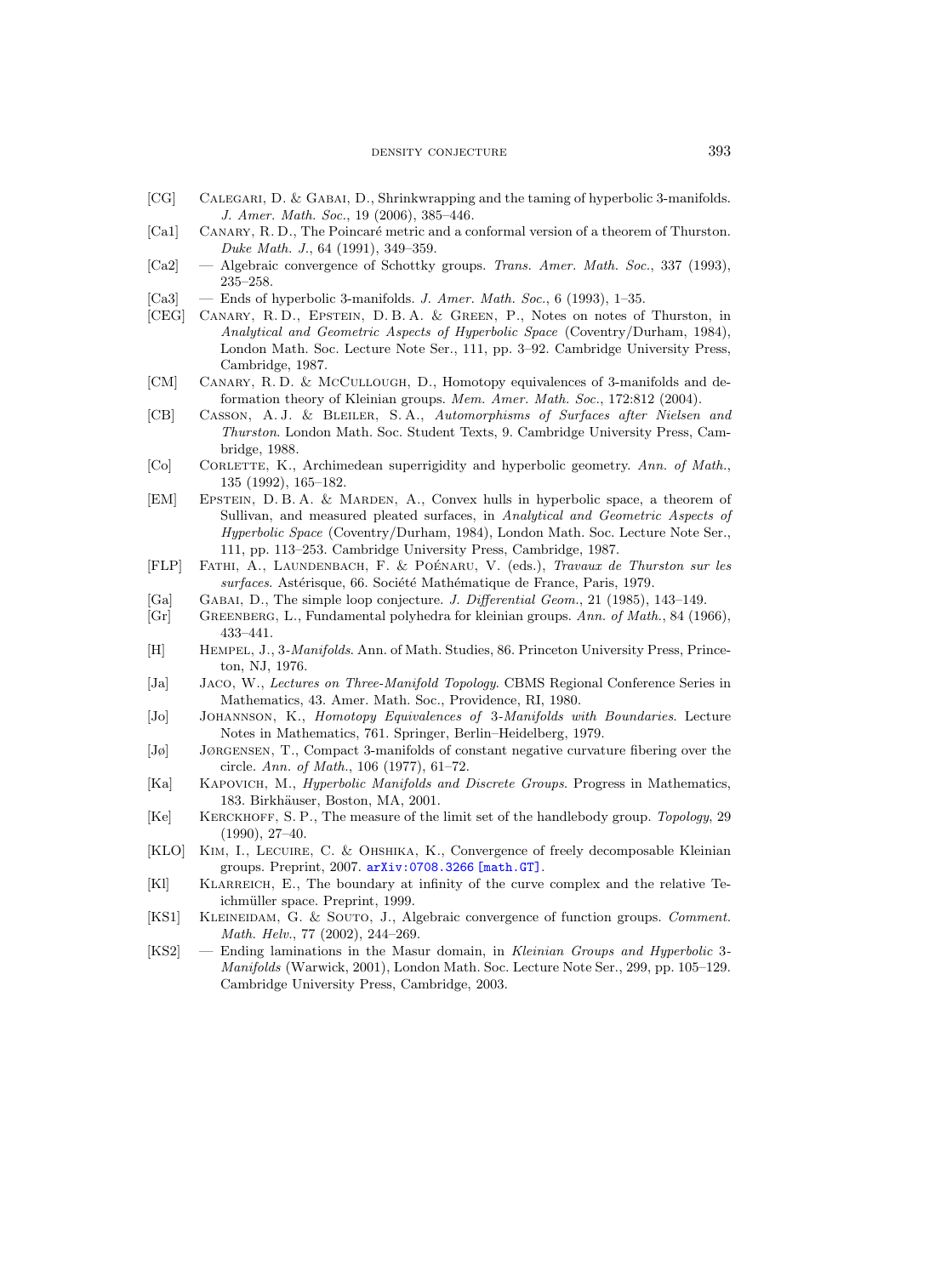- <span id="page-71-11"></span>[L1] Lecuire, C., Plissage des variétés hyperboliques de dimension 3. Invent. Math., 164 (2006), 85–141.
- <span id="page-71-15"></span>[L2] — An extension of the Masur domain, in Spaces of Kleinian Groups, London Math. Soc. Lecture Note Ser., 329, pp. 49–73. Cambridge University Press, Cambridge, 2006.
- [Mar] MARDEN, A., *Outer Circles*. Cambridge University Press, Cambridge, 2007.
- [Mask] MASKIT, B., On free Kleinian groups. Duke Math. J., 48 (1981), 755–765.
- [Masu] MASUR, H. A., Measured foliations and handlebodies. Ergodic Theory Dynam. Systems, 6 (1986), 99–116.
- <span id="page-71-3"></span>[MM1] Masur, H. A. & Minsky, Y. N., Geometry of the complex of curves. I. Hyperbolicity. Invent. Math., 138 (1999), 103–149.
- <span id="page-71-4"></span>[MM2] — Geometry of the complex of curves. II. Hierarchical structure. Geom. Funct. Anal., 10 (2000), 902–974.
- [MT] MATSUZAKI, K. & TANIGUCHI, M., *Hyperbolic Manifolds and Kleinian Groups*. Oxford Mathematical Monographs. Oxford University Press, New York, 1998.
- <span id="page-71-2"></span>[Mi1] MINSKY, Y. N., Teichmüller geodesics and ends of hyperbolic 3-manifolds. Topology, 32 (1993), 625–647.
- <span id="page-71-1"></span>[Mi2] — The classification of Kleinian surface groups. I. Models and bounds. Ann. of Math., 171 (2010), 1–107.
- <span id="page-71-13"></span>[Mo] MORGAN, J.W., On Thurston's uniformization theorem for three-dimensional manifolds, in The Smith Conjecture (New York, 1979), Pure Appl. Math., 112, pp. 37–125. Academic Press, Orlando, FL, 1984.
- <span id="page-71-8"></span>[MS] MORGAN, J. W. & SHALEN, P. B., Valuations, trees, and degenerations of hyperbolic structures. I. Ann. of Math., 120 (1984), 401–476.
- [Oh1] Ohshika, K., Ending laminations and boundaries for deformation spaces of Kleinian groups. J. London Math. Soc., 42 (1990), 111–121.
- [Oh2] Strong convergence of Kleinian groups and Carathéodory convergence of domains of discontinuity. Math. Proc. Cambridge Philos. Soc., 112 (1992), 297–307.
- <span id="page-71-12"></span>[Oh3] — Realising end invariants by limits of minimally parabolic, geometrically finite groups. Geom. Topol., 15 (2011), 827–890.
- <span id="page-71-10"></span>[Ot1] OTAL, J.-P., Courants géodésiques et produits libres. Thèse d'Etat, Université Paris-Sud, Orsay, 1988.
- <span id="page-71-0"></span> $[Ot2]$  — Sur la dégénérescence des groupes de Schottky. Duke Math. J., 74 (1994), 777–792.
- <span id="page-71-7"></span> $[0t3]$  — Le théorème d'hyperbolisation pour les variétés fibrées de dimension 3. Astérisque, 235 (1996).
- <span id="page-71-14"></span> $[Ot4]$  — Thurston's hyperbolization of Haken manifolds, in Surveys in Differential Geometry, Vol. III (Cambridge, MA, 1996), pp. 77–194. Int. Press, Boston, MA, 1998.
- <span id="page-71-9"></span>[P] PAULIN, F., Topologie de Gromov équivariante, structures hyperboliques et arbres réels. Invent. Math., 94 (1988), 53–80.
- [PH] Penner, R. C. & Harer, J. L., Combinatorics of Train Tracks. Annals of Mathematics Studies, 125. Princeton University Press, Princeton, NJ, 1992.
- [SU] Sacks, J. & Uhlenbeck, K., Minimal immersions of closed Riemann surfaces. Trans. Amer. Math. Soc., 271 (1982), 639–652.
- <span id="page-71-5"></span>[Sk1] Skora, R. K., Splittings of surfaces. Bull. Amer. Math. Soc., 23 (1990), 85–90.
- <span id="page-71-6"></span>[Sk2]  $-$  Splittings of surfaces. J. Amer. Math. Soc., 9 (1996), 605-616.
- [Su1] Sullivan, D., A finiteness theorem for cusps. Acta Math., 147 (1981), 289–299.
- [Su2] Quasiconformal homeomorphisms and dynamics. II. Structural stability implies hyperbolicity for Kleinian groups. Acta Math., 155 (1985), 243–260.